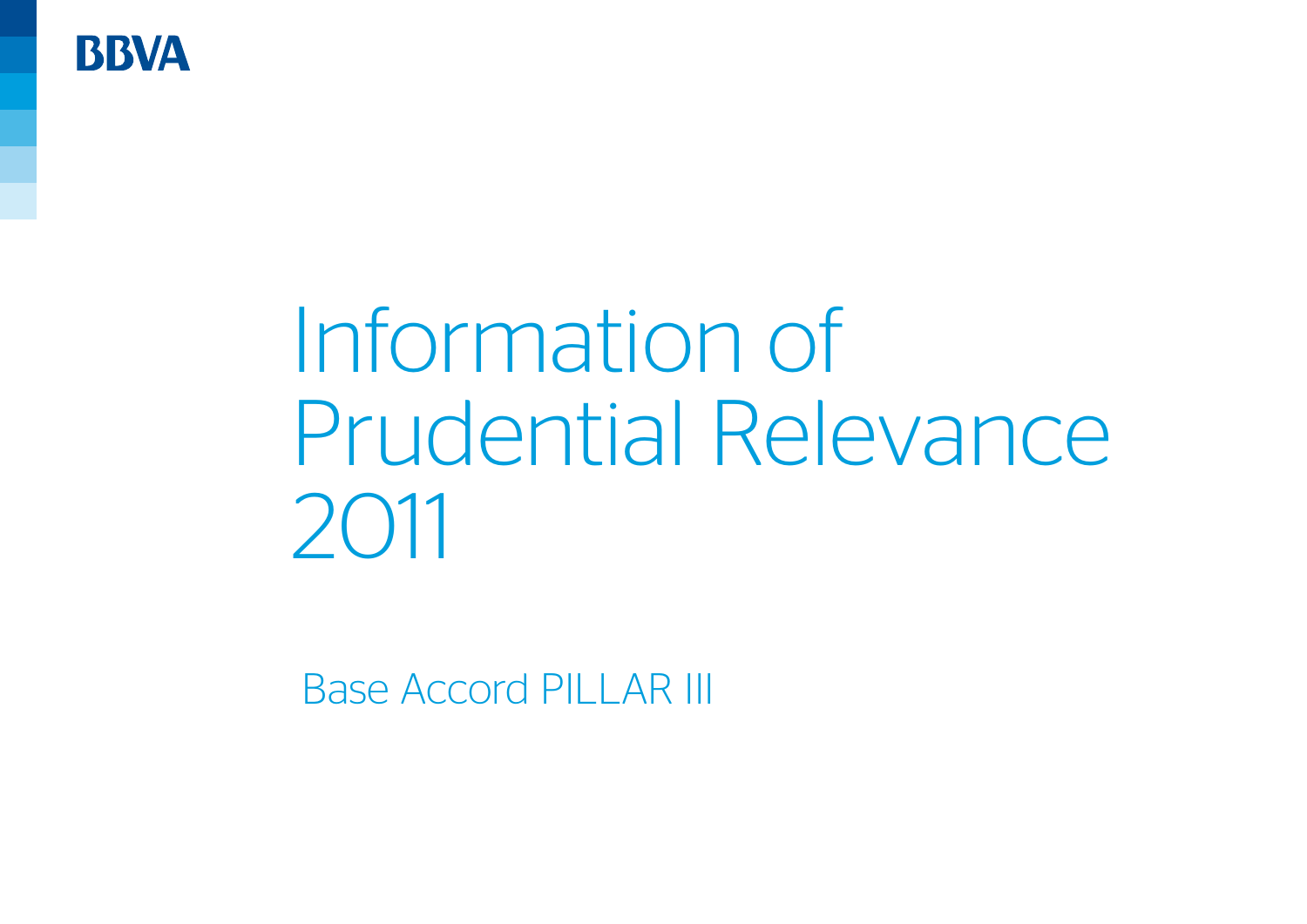## **Introduction**

Bank of Spain Circular 3/2008 of May 22 and its amendments 9/2010 of December 22 and 4/2011 of November 30 (hereinafter, "the Solvency Circular") represents the final implementation for Spanish financial institutions of the legislation on bank capital and supervision on a consolidated basis.

This legislation is laid down in Spanish Law 13/1985 of May 25 on *Investment ratios, bank capital and reporting requirements of*  *financial intermediaries* and other financial system regulations, and in Spanish Royal Decree 216/2008 of February 15 on *Financial institutions' own funds*. These two laws together represent the adaptation of Spanish credit institutions to Community Directives 2006/48/ EC of June 14, r*elating to the taking up and pursuit of the business of credit institutions* and 2006/49/EC of June 14 on the *capital adequacy of investment firms and credit institutions*, of the European Parliament and of the Council.

In accordance with Rule One Hundred and Nine of the Solvency Circular, financial institutions have to publish a document called "Information of Prudential Relevance" including the contents stipulated in chapter eleven of this circular. This report has been drawn up in keeping with these stipulations.

In accordance with the policy defined by the Group for drawing up the Information of Prudential Relevance, the content of this

report refers to December 31, 2011 and was approved by the Group's Audit and Compliance Committee, in its meeting held on March 27, 2012, having previously been reviewed by the External Auditor. This review has not revealed any material discrepancies concerning compliance with the reporting requirements laid down in the Bank of Spain Solvency Circular.

Note: All figures have been rounded to present the amounts in million euros. As a result, the amounts appearing in some tables may not be the arithmetical sum of the preceding figures.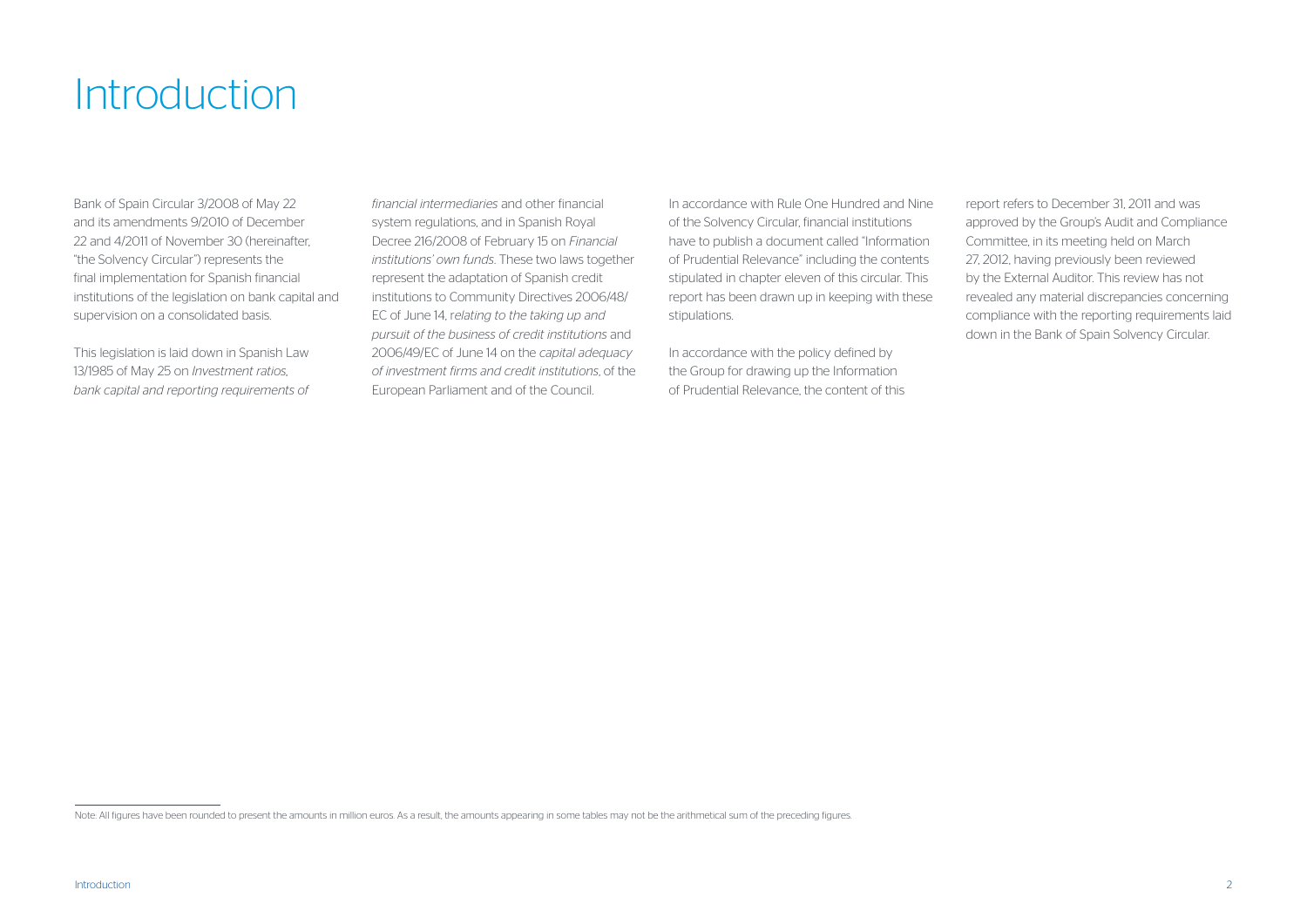## 1. General information requirements

## 1.1. Company name and differences in the consolidated group for the purposes of the Solvency Circular and the Accounting Circular

#### 1.1.1. Corporate name and scope of application

Banco Bilbao Vizcaya Argentaria, S.A. (hereinafter, "the Bank" or "BBVA") is a privatelaw entity subject to the rules and regulations governing banking institutions operating in Spain.

The Bylaws and other public information about the Bank are available for consultation at its registered address (Plaza San Nicolás, 4 Bilbao) and on its official website: www.bbva.com.

In addition to the transactions it carries out directly, the Bank heads a group of subsidiaries, jointly-controlled and associate institutions which perform a wide range of activities and which, together with the Bank, constitute the Banco Bilbao Vizcaya Argentaria Group (hereinafter, "the Group" or "the BBVA Group").

Circular 3/2008 and its amendments 9/2010 and 4/2011 are binding at a consolidated level for the entire Group.

#### 1.1.2. Differences among the consolidated group for the purposes of the Solvency Circular and the Accounting **Circular**

The Group's consolidated financial statements are drawn up in accordance with what is laid down in the International Financial Reporting Standards adopted by the European Union (hereinafter, "EU-IFRS"). The EU-IFRS were adapted to the Spanish credit institution sector in Spain via Bank of Spain Circular 4/2004 of 22 December 2004 (hereinafter, "the Accounting Circular") as well as through its subsequent amendments, including Bank of Spain Circulars 6/2008 of November 26, 2008, 3/2010 of June 29, and 8/2010 of November 30.

For the purposes of the Accounting Circular, companies are considered to form part of a consolidated group when the controlling institution holds or can hold, directly or indirectly, control of them. For these purposes, an institution is understood to control another when it has the power to direct its policies as regards finance and the pursuit of its business in order to obtain economic profit from its activities. In particular, control is presumed to exist when the controlling institution has a relationship with another, which is termed dependent, in some of the following situations:

- It holds the majority of voting rights.
- It is entitled to appoint or dismiss the majority of the members of its governing body.
- By agreements subscribed with other partners, it can avail itself of the majority of voting rights.
- Exclusively with its votes, it has appointed the majority of the members of the governing body who are undertaking their responsibilities at the time the consolidated accounts must be drawn up and during the two fiscal years immediately preceding that moment. This case will not give rise to consolidation if the company whose directors have been appointed is bound to another in any of the cases described in the first two bullets of this section.

Therefore, in drawing up the Group's consolidated financial statements, all dependent companies have been consolidated by applying the full consolidation method.

The Group's accounting policy applied to jointly-controlled entities (those which are not dependent and are jointly-controlled under contractual agreement through unanimous consent of the equity holders) is as follows:

- Jointly-controlled financial entities: the proportionate consolidation method is applied.
- Jointly-controlled non-financial entities: the equity method is applied.

Moreover, associates, meaning those over which the Group holds a significant influence but which are neither dependent nor jointlycontrolled, are valued using the equity method.

For the purposes of the Solvency Circular, as set out in Spanish Law 36/2007, heading two, section 3.4, the consolidated group comprises the following subsidiaries:

• Credit institutions.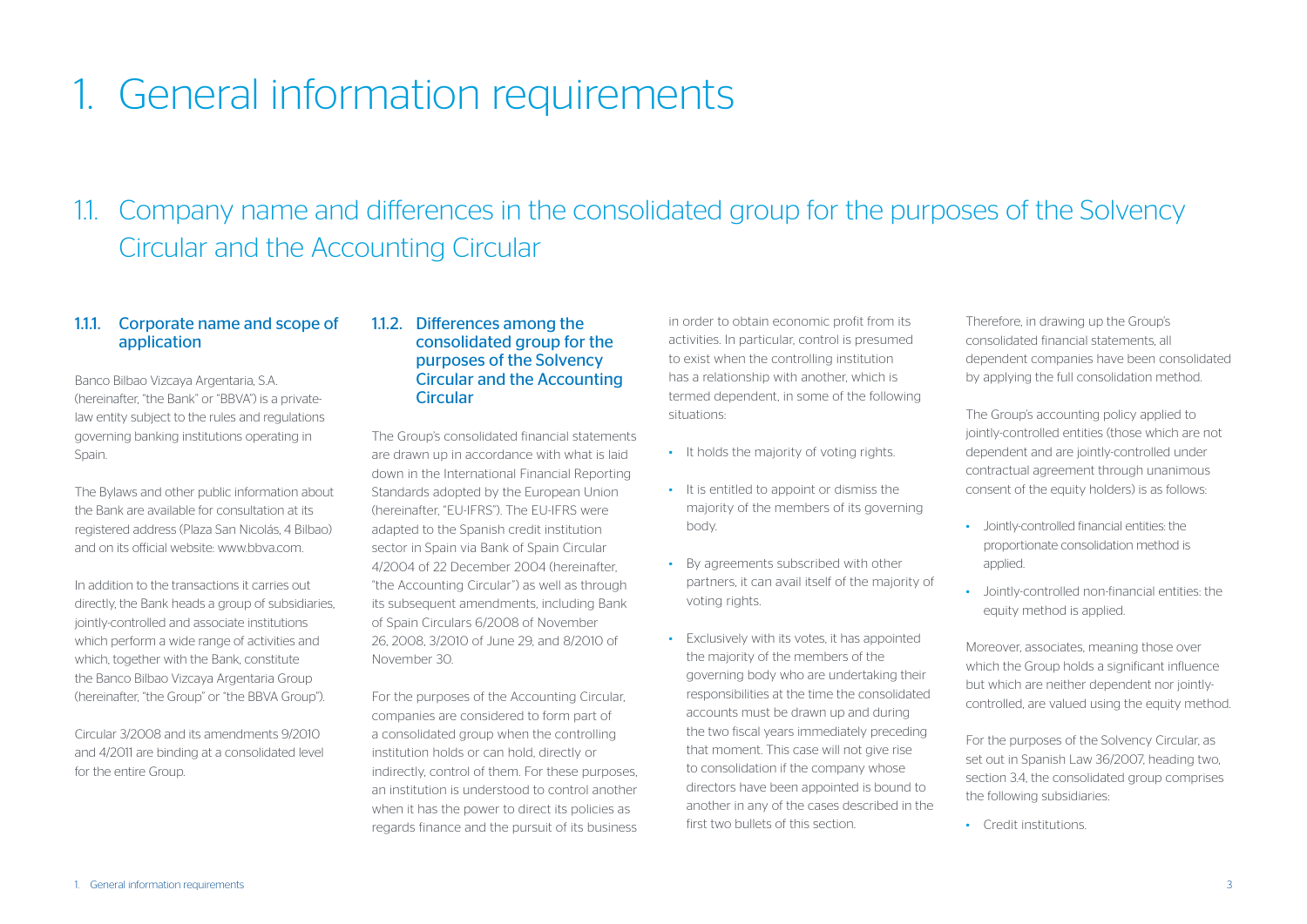• Investment services companies.

- Open-end funds.
- Companies managing mutual funds, together with companies managing pension funds, whose sole purpose is the administration and management of the aforementioned funds.
- Companies managing mortgage securitization funds and asset securitization funds.
- Venture capital companies and venture capital fund managers.

• Institutions whose main activity is holding shares or investments, unless they are mixed-portfolio financial corporations supervised at the financial conglomerate  $|P|$ 

Likewise, the special-purpose entities whose main activity implies a prolongation of the business of any of the institutions included in the consolidation, or includes the rendering of back-office services to these, will also form part of the consolidated group.

However, according to the provisions of this law, insurance entities and some service firms do not form part of consolidated groups of credit institutions.

Therefore, for the purposes of calculating solvency requirements, and hence the drawing up of this Information of Prudential Relevance, the perimeter of consolidated institutions is different from the perimeter defined for the purposes of drawing up the Group's financial statements.

The outcome of the difference between the two regulations is that some institutions, mainly real-estate, insurance and service companies, which are consolidated in the

Group's annual accounts by the full or proportionate consolidation method, are consolidated for the purposes of Solvency by applying the equity method; while insurance companies where the holding is greater than 20%, and financial institutions where the holding is greater than 10% are deducted from capital.

The Annex presents a list of these institutions.

## 1.2. Identification of dependent institutions with capital resources below the minimum requirement. Possible impediments for transferring capital

There is no institution in the Group not included in the consolidated group under the Solvency Circular whose capital resources are below the regulatory minimum requirement.

The Group operates in Spain, Mexico, the United States and 30 other countries, largely

in Europe and Latin America. The Group's banking subsidiaries around the world are subject to supervision and regulation by a number of regulatory bodies with respect to issues such as compliance with a minimum level of regulatory capital. The obligation to comply with these capital requirements

may affect the capacity of these banking subsidiaries to transfer funds to the parent company via dividends, loans or other means.

In some jurisdictions in which the Group operates, the law lays down that dividends may only be paid with the funds legally available for this purpose.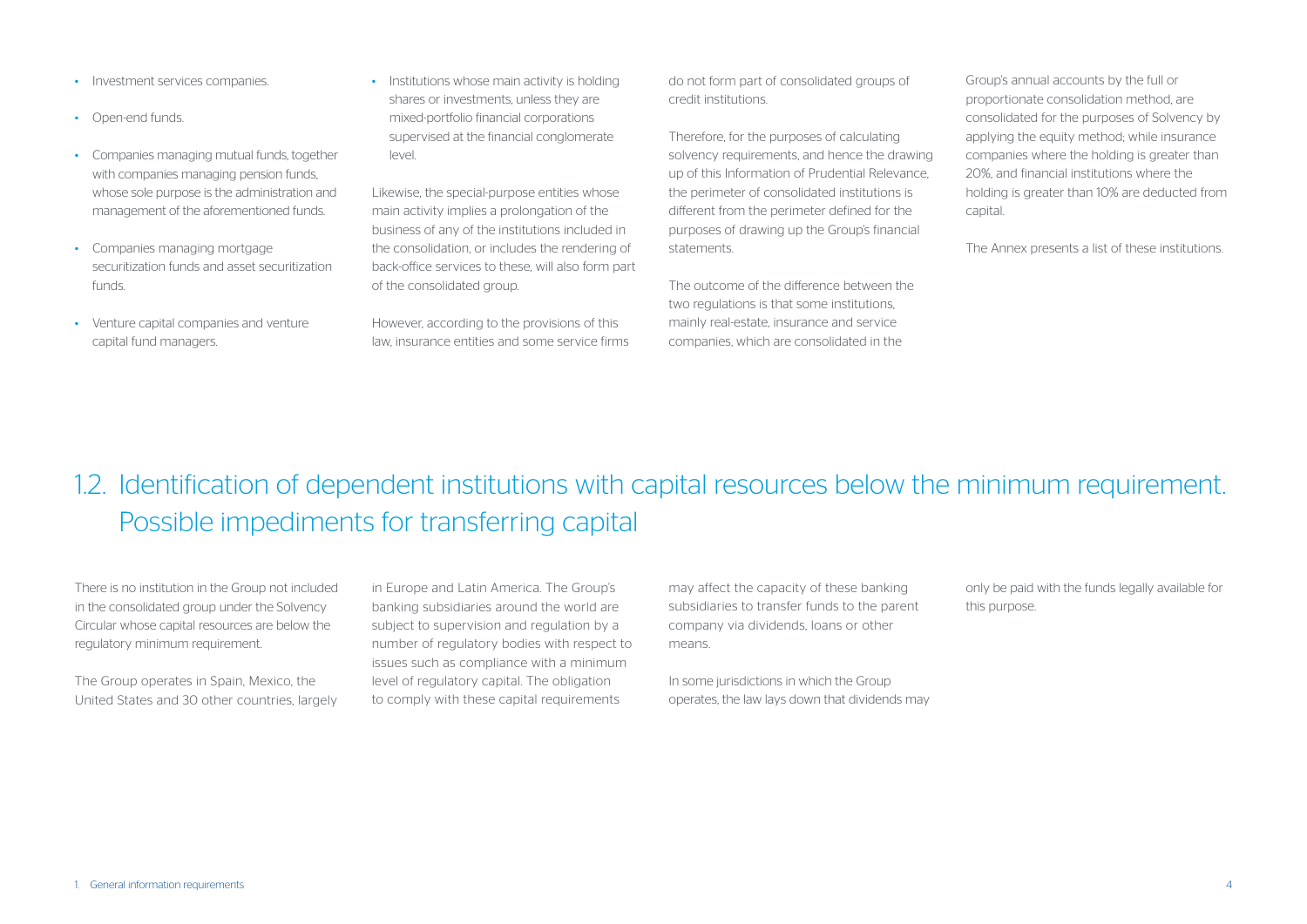### 1.3. Exemptions from capital requirements at the individual or sub-consolidated level

In keeping with the provisions of Rule Five of the Solvency Circular, on the exemption from individual or consolidated compliance with the aforementioned Rule for Spanish credit institutions belonging to a consolidable group, the Group obtained exemption from the Bank of Spain on December 30, 2009 for the following companies:

• Banco Industrial de Bilbao, S. A.

- Banco de Promoción de Negocios, S.A.
- BBVA Banco de Financiación, S.A.
- Banco Occidental, S.A.

## 1.4. Risk management policies and targets

#### 1.4.1. General principles of risk management

The aim of the Global Risk Management (GRM) function is to preserve the BBVA Group's solvency, help define its strategy with respect to risk and assume and facilitate the development of its businesses. Its activity is governed by the following principles:

- 1. The risk management function is unique, independent and global.
- 2. The risks assumed by the Group must be compatible with the capital adequacy target and must be identified, measured and assessed. Risk monitoring and management procedures and sound control and mitigation systems must likewise be in place.
- 3. All risks must be managed integrally during their life cycle, and be treated differently

depending on their nature and with active portfolio management based on a common measure (economic capital).

- 4. It is each business area's responsibility to propose and maintain its own risk profile, within its autonomy in the corporate action framework (defined as the set of risk control policies and procedures defined by the Group), using an appropriate risk infrastructure to control risks.
- 5. The infrastructures created for risk control must be equipped with means (in terms of people, tools, databases, information systems and procedures) that are sufficient for their purpose, so that there is a clear definition of roles and responsibilities, thus ensuring efficient assignment of resources among the corporate area and the risk units in business areas.

In the light of these principles, the BBVA Group has developed an integrated risk management system that is structured around three main components:

- A corporate risk management scheme (with a proper segregation of duties and responsibilities).
- A set of tools, circuits and procedures that make up the schemes in the different management models.
- A system of internal control in line with the nature and size of the risks assumed.

#### 1.4.2. Corporate governance layout

The BBVA Group has developed a system of corporate governance that is in line with the best international practices and adapted it to the requirements of the regulators in the country in which its different units operate.

With respect to the risks assumed by the Group, the Board of Directors of the Bank is responsible for establishing the general principles that define the risk objectives profile of the entities, approving the management policies for control and management of these risks and ensuring regular monitoring of the internal systems of risk information and control. The Board is supported in this function by the Executive Committee and the Risk Committee. The main mission of the latter is to assist the Board in carrying out its functions associated with risk control and management.

Under Article 36 of the Board Regulations, the Risk Committee is assigned the following duties for these purposes:

• To analyze and evaluate proposals related to the Group's risk management and monitoring policies and strategies.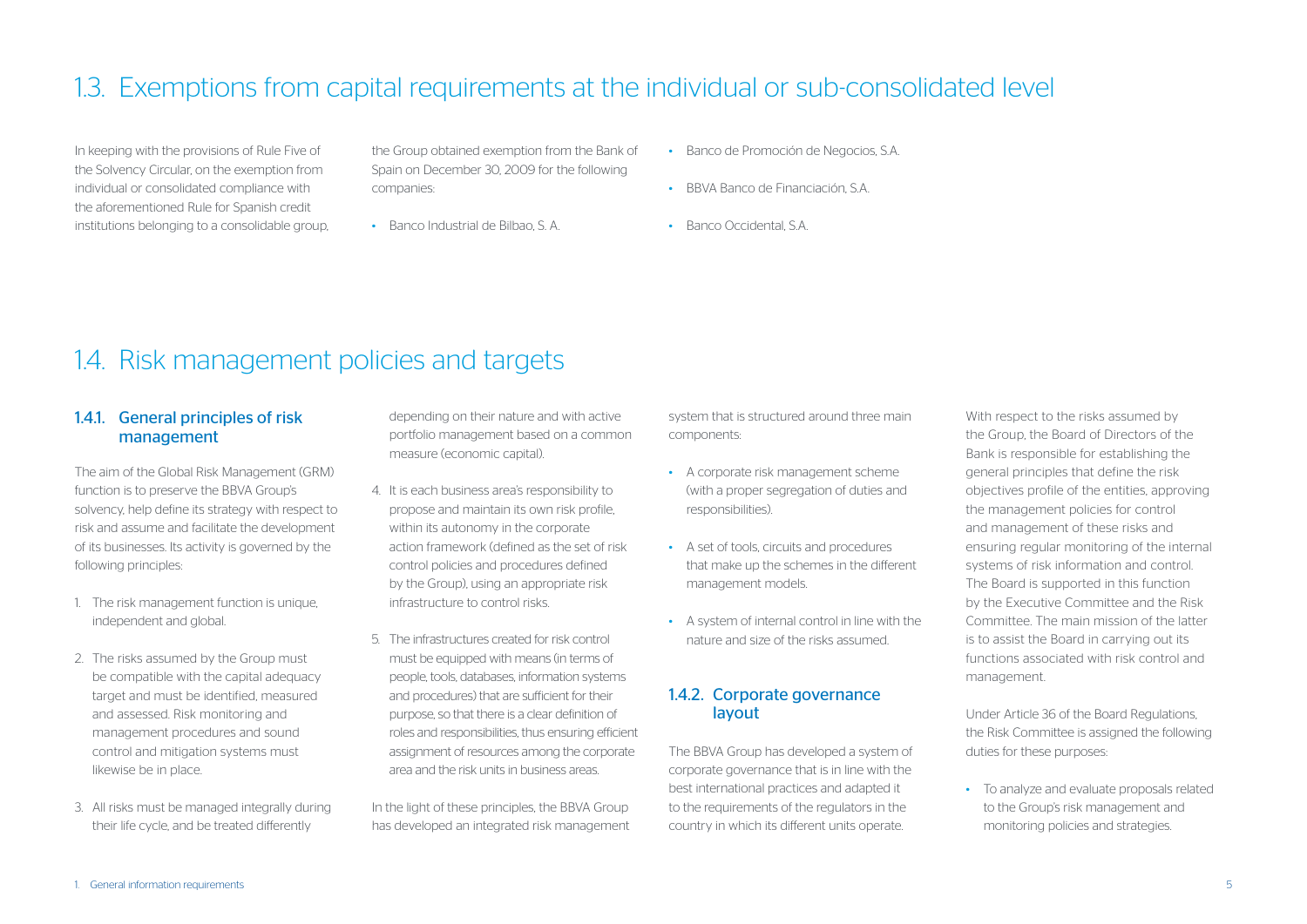- +To monitor the extent to which the risks actually assumed match the established risk profiles.
- To assess and approve, where applicable, any transactions whose size could compromise the Group's capital adequacy or recurrent earnings, or that present significant potential operational or reputational risks.
- To ensure that the Group possesses the means, systems, structures and resources in accordance with best practices to develop its risk management strategy.

#### 143. The risk function

The risk management and control function is distributed among the risk units within the business areas and the Corporate Risk Area, which defines global policy and strategies. The risk units in the business areas propose and manage the risk profiles within their area of autonomy, though they always respect the corporate framework for action.

The Corporate Risk Area combines a vision by risk type with a global vision. It is divided into four units, as follows:

- Corporate Risk Management: Responsible for the management and control of credit, market, technical, structural, real-estate and non-banking risks.
- Validation & Control: Manages the internal control and operational risk systems, the internal validation of the measurement models and the acceptance of new risks.
- Technology & Methodologies: Responsible for the management of the technological and methodological developments required for risk management in the Group.
- Technical Secretary: Undertakes technical tests of the proposals made to the Risk Management Committee and the Risk Committee; prepares and promotes the regulations applicable to social and environmental risk management.

This structure gives the Corporate Risk Area reasonable security with respect to:

- Integration, control and management of all the Group's risks.
- The application throughout the Group of standard risk principles, policies and metrics.
- The necessary knowledge of each geographical area and each business.

This organizational scheme is complemented by various committees, which include the following:

• The Global Internal Control and Operational Risk Committee: Its task is to undertake a review at both Group and business unit level of the control environment and the effectiveness of the operational risk internal control and management systems; as well as to monitor and analyze the main operational risks the Group is subject to, including those that are cross-cutting in nature. This committee is therefore the highest

operational risk management body in the Group

- The Risk Management Committee: This committee is made up of the risk managers from the risk units located in the business areas and the managers of the Corporate Risk Area units. Among its responsibilities are the following: establishing the Group's risk strategy (especially as regards policies and structure of this function in the Group), presenting its proposal to the appropriate governing bodies for their approval, monitoring the management and control of risks in the Group and adopting any actions necessary.
- The Global Risk Management Committee: Made up of the corporate directors of the Group's risk unit and those responsible for risks in the different countries and business areas. It reviews the Group's risk strategy and the main risk projects and initiatives in the business areas.
- The Risk Management Committee: Its permanent members are the Global Risk Management director, the Corporate Risk Management director and the Technical Secretary. The other committee members propose the operations that are analyzed at its working sessions. The committee analyzes and, if appropriate, authorizes financial programs and operations within its scope and submits the proposals whose amounts exceed the set limits to the Risks Committee, provided its opinion on them is favorable.
- The Assets and Liabilities Committee (ALCO): The committee is responsible for

actively managing structural interest-rate and foreign-exchange risk positions, global liquidity and the Group's capital resources.

- The Technology and Methodologies Committee: The committee decides on the effectiveness of the models and infrastructures developed to manage and control risks in the business areas, within the framework of the Global Risk Management operational model.
- The New Products Committee: The committee's functions are to assess and, if appropriate, to approve the characteristics of new products before they are put on the market; to undertake subsequent control and monitoring for newly authorized products; and to foster business in an orderly way to enable it to develop in a controlled environment.

#### 1.4.4. Scope and nature of the risk measurement and reporting systems

Depending on their type, risks fall into the following categories:

1. Credit risks

- 2. Market risks
- 3. Operational risks
- 4. Structural risks

There follows a description of the risk measurement systems and tools for each kind of risk.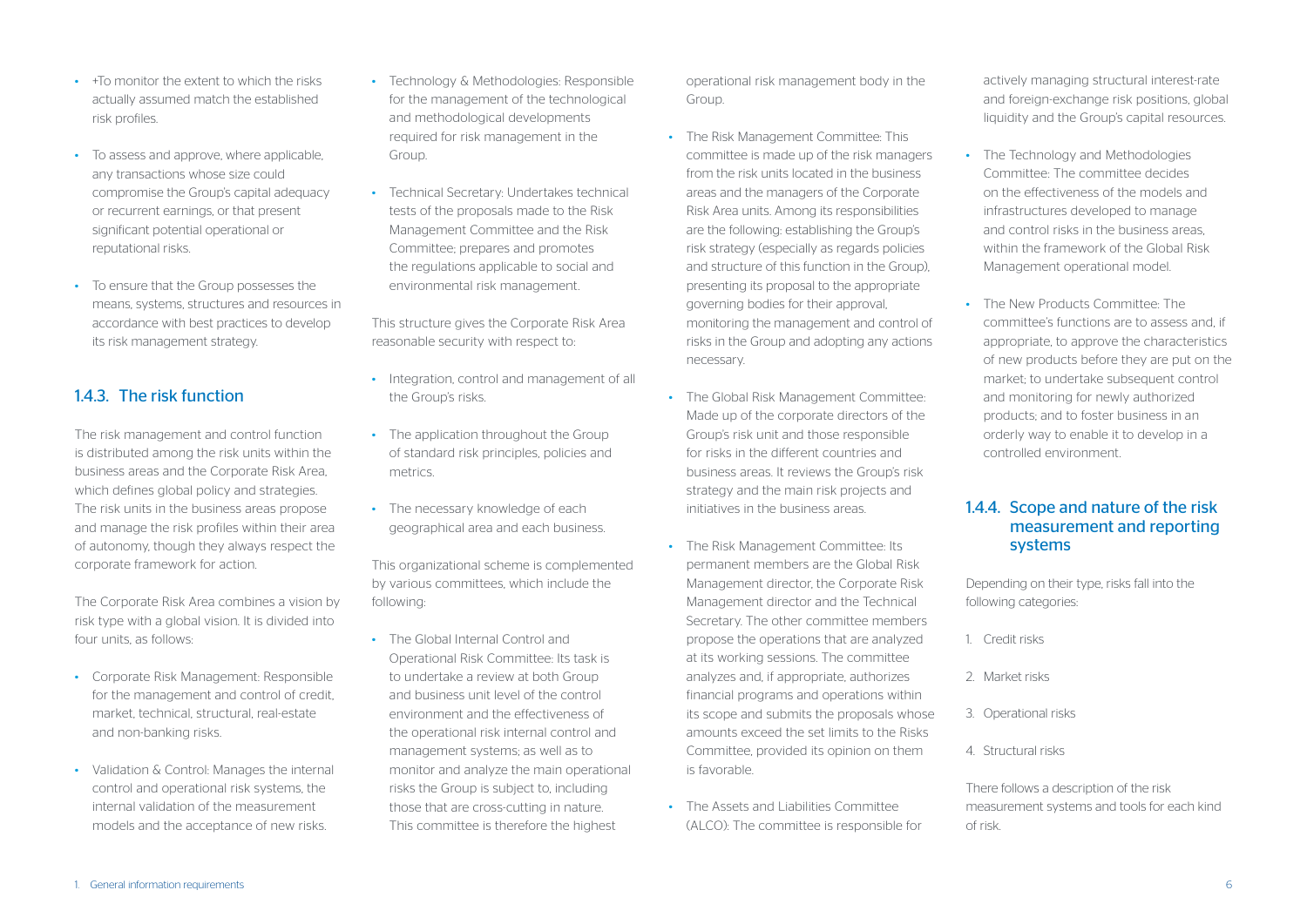#### 1441 Credit risk

This arises from the probability that one party to a financial instrument will fail to meet its contractual obligations for reasons of insolvency or inability to pay and cause a financial loss for the other party.

BBVA quantifies its credit risk using two main metrics: expected loss (EL) and economic capital (EC). The expected loss reflects the average value of the losses. It is considered a cost of the business and is associated with the Group's policy on allowances. Economic capital is the amount of capital considered necessary to cover unexpected losses if actual losses are greater than expected losses.

These risk metrics are combined with information on profitability in value-based management, thus building the profitabilityrisk binomial into decision-making, from the definition of business strategy to approval of individual loans, price setting, assessment of non-performing portfolios, incentives to areas in the Group, etc.

There are three essential parameters in the process of calculating the EL and EC measurements: the probability of default (PD), loss given default (LGD) and exposure at default (EAD). These are generally estimated using historical information available in the systems. They are assigned to operations and customers according to their characteristics. In this context, the credit rating tools (ratings and scorings) assess the risk in each transaction/customer according to their credit quality by assigning them a score. This

score is then used in assigning risk metrics, together with additional information such as contracts age, loan to value ratio, customer segment, etc.

Point 4.51.7 of this document details the definitions, methods and data used by the Group to estimate and validate the parameters of probability of default (PD), loss given default (LGD) and exposure at default (EAD).

The credit risk for the global portfolio of the BBVA Group is measured through a Portfolio model that includes the effects of concentration and diversification. The aim is to study the loan book as a whole, and to analyze and capture the effect of the interrelations between the different portfolios.

This model not only provides a more complete calculation of capital requirements, but is also a key tool for credit risk management. It is a core of the Asset Allocation model, which is an efficient portfolio allocation model based on the profitability-risk binomial.

The Portfolio model considers that risk comes from various sources (it is a multifactor model). This feature implies that economic capital is sensitive to geographic diversification, a crucial aspect in a global entity like BBVA. In addition, and within the framework of the Asset Allocation project, the sector axis has, together with the geographical, become key for the analysis of business concentration. Finally, the tool is sensitive to concentration in

certain credit exposures of the entity's large clients.

#### 1442 Market risk

This is the possibility of losses in the value of positions held as a result of changing market prices of financial instruments. It includes three types of risk:

- Interest rate risk: this is the risk resulting from variations in market interest rates.
- Exchange rate risk: this is the risk resulting from variations in currency exchange rates.
- Price risk: this is the risk resulting from variations in market prices, either due to factors specific to the instrument itself, or alternatively due to factors which affect all the instruments traded on a specific market.

In addition, for certain positions, other market risks also need to be considered: credit spread risk, basis risk, volatility and correlation risk.

The basic measurement model used is that of value-at-risk (VaR), which provides a forecast of the maximum loss that can be incurred by trading portfolios in a one-day horizon, with a 99% probability, stemming from market fluctuations of the aforementioned factors. It uses a historical period of 2 years of observations of the risk factors.

The Bank of Spain has authorized the use of the internal model to calculate the capital risk positions of the trading portfolios of

BBVA S.A. (since 2004) and BBVA Bancomer (since 2007). Together, the two account for around 80-90% of market risk in the Group's trading portfolio. Furthermore, and following guidelines established by Spanish and European regulators, BBVA has already created additional metrics to comply with the regulatory requirements issued by the Bank of Spain. The new market risk measures for the trading portfolio include the calculation of the stressed VaR (to quantify the risk level in extreme historical conditions), the quantification of default risks, and of downgrade risks in the rating of some positions held in the portfolio, such as bonds and credit derivatives; they also quantify securitization and correlation portfolio charges, using the standard model.

The market-risk limits model currently in force consists of a system of VaR (Value at Risk) and economic capital limits and VaR sublimits, as well as stop-loss limits for each of the Group's business units. The global limits are proposed by the Risk Area and approved by the Executive Committee on an annual basis, once they have been submitted to the Board's Risk Committee.

This limits structure is developed by identifying specific risks by type, trading activity and trading desk. The market risk units maintain consistency between the limits. This system of limits is supplemented by measures of the impact of extreme market movements on risk positions. The Group is currently performing stress testing on historical and economic crisis scenarios, as well as impact analyses on the income statement in plausible but unlikely economic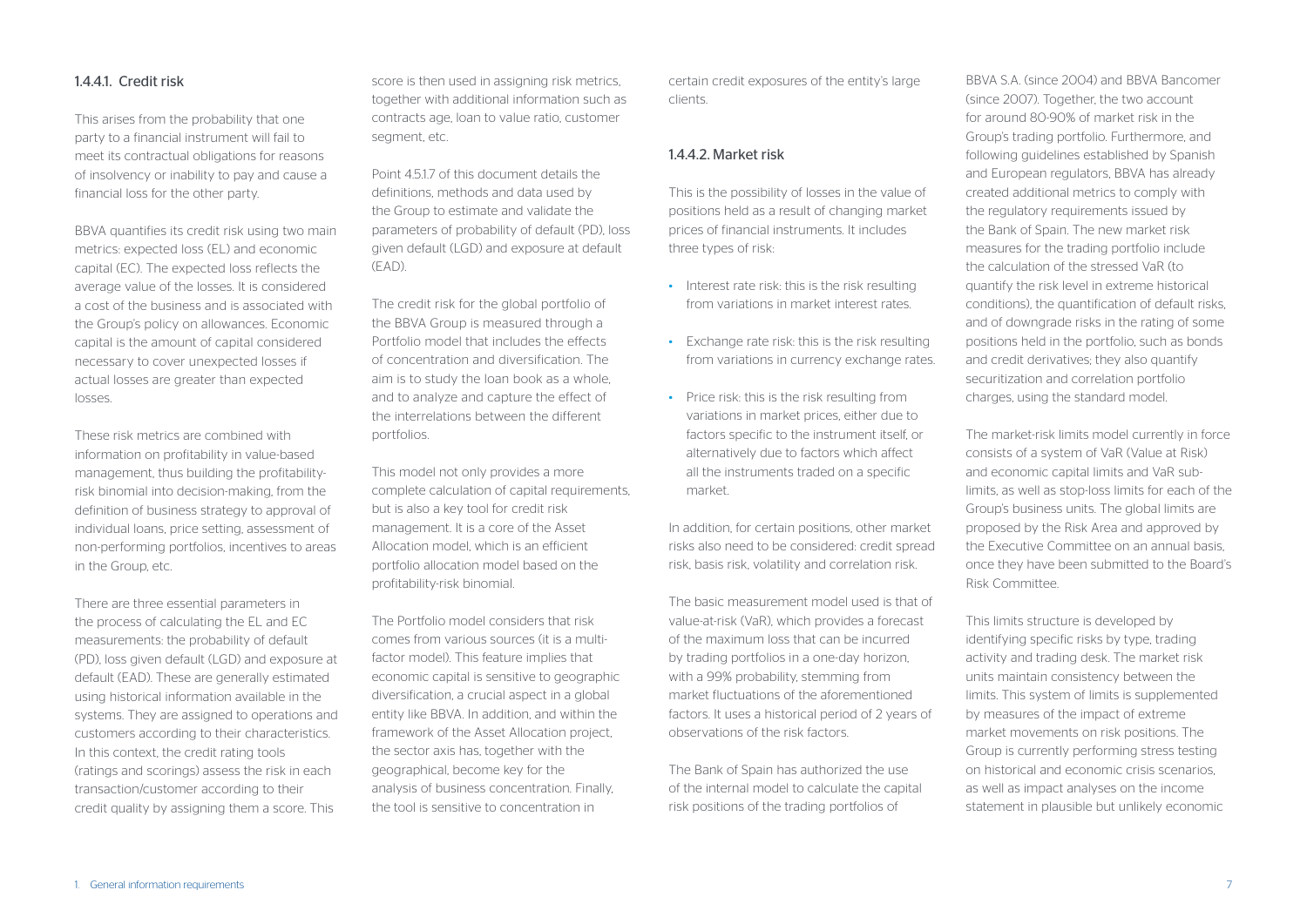crisis scenarios, drawn up by its Economic Research Department.

In order to assess business unit performance over the year, the accrual of negative earnings is linked to the reduction of the VaR limits that have been set. The control structure in place is supplemented by limits on loss and a system of alert signals to anticipate the effects of adverse situations in terms of risk and/or result. All the tasks associated with stress testing, methodologies, scenarios of market variables and reports are coordinated between the Group's various Risk Areas.

Finally, the market risk measurement model includes *backtesting,* or ex-post comparison*,* which helps to refine the accuracy of the risk measurements by comparing day-on-day results with their corresponding VaR measurements.

#### 1.4.4.3. Operational risk

Operational risk is the risk of loss due to inappropriateness or failures in internal processes, personnel and systems, or alternatively due to outside events.

The Group has had a robust operational risk management model in place since the year 2000. It is based on four pillars:

- Risk identification: consists in determining the factors that contribute to risk.
- Risk measurement: by establishing quantitative and qualitative metrics.

• Risk assessment: to establish a level of priority for each factor given its relative importance.

Governance with three lines of Defense

• Risk mitigation: this is the most important part of the management cycle. It consists of putting into practice a set of measures,

such as improvements in controls or changes in processes that reduce risk.

The operational risk management framework defined for the BBVA Group includes a governance structure based on: three lines of defense with clear specification of responsibilities; policies, criteria and processes that are common to the whole Group; systems for identifying, measuring, monitoring, controlling and mitigating operational risks; and tools and methodologies that quantify operational risk in terms of capital.

Operational risk management in BBVA is carried out by the business and support units into which each country is organized. Each country has its own Internal Control and Operational Risk (CIRO) unit.

To carry out this task, BBVA has several tools already running that cover both qualitative and quantitative aspects of operational risk:

- **Ev-Ro**. Ev-Ro is a tool used to identify and prioritize operational risk factors, which are all those operational weaknesses that can generate losses. An analysis of the impact and frequency of each risk factor enables risk maps to be generated by business or support areas and class of risk.
- **TransVaR.** All the Group's operations are based on process management. TransVaR is a key risk indicator (KRI) tool associated with processes. It identifies impairment or improvement in the Institution's risk profile. Thus TransVaR has a certain predictive nature, because the indicators used are always associated with the causes that generate risk.

#### • In general, it verifies compliance with the operational risk (OR) Internal Audit

management model through independent review and tests of the Group's OR management controls, processes and systems. • The CIRO corporate and country function designs, maintains and updates the Group's operational risk framework and verifies its correct application within the business and support units. It defines procedures, systems and tools. • Reports to senior management. **Specialized** Business & Support Units • Coordinated by the Internal Control and Operational Risk (CIRO) function in the units, and aimed at identifying, measuring, monitoring and managing inherent and residual operational risks in products, activities, processes and systems.

#### Characteristics of BBVA's Operational Risk management model

| <b>Soundness</b>                     | Management bodies - Holding - GCIROC - CIRO Country Committee<br>- CIRO Unit Committee (270 People) |
|--------------------------------------|-----------------------------------------------------------------------------------------------------|
| <b>Deepness</b>                      | Model created in 1999 using databases since 2002                                                    |
| Integrated in management             | Capital, Budgets, Incentives, internal Benchmark, Culture                                           |
| <b>Forward looking</b>               | Uses future variables for analysis, calculation and mitigation                                      |
| Focus on anticipating relevant risks | Identifies and prioritizes relevant risks in order to mitigate them                                 |
| Continuous improvement               | Best Practices function and continuous updating                                                     |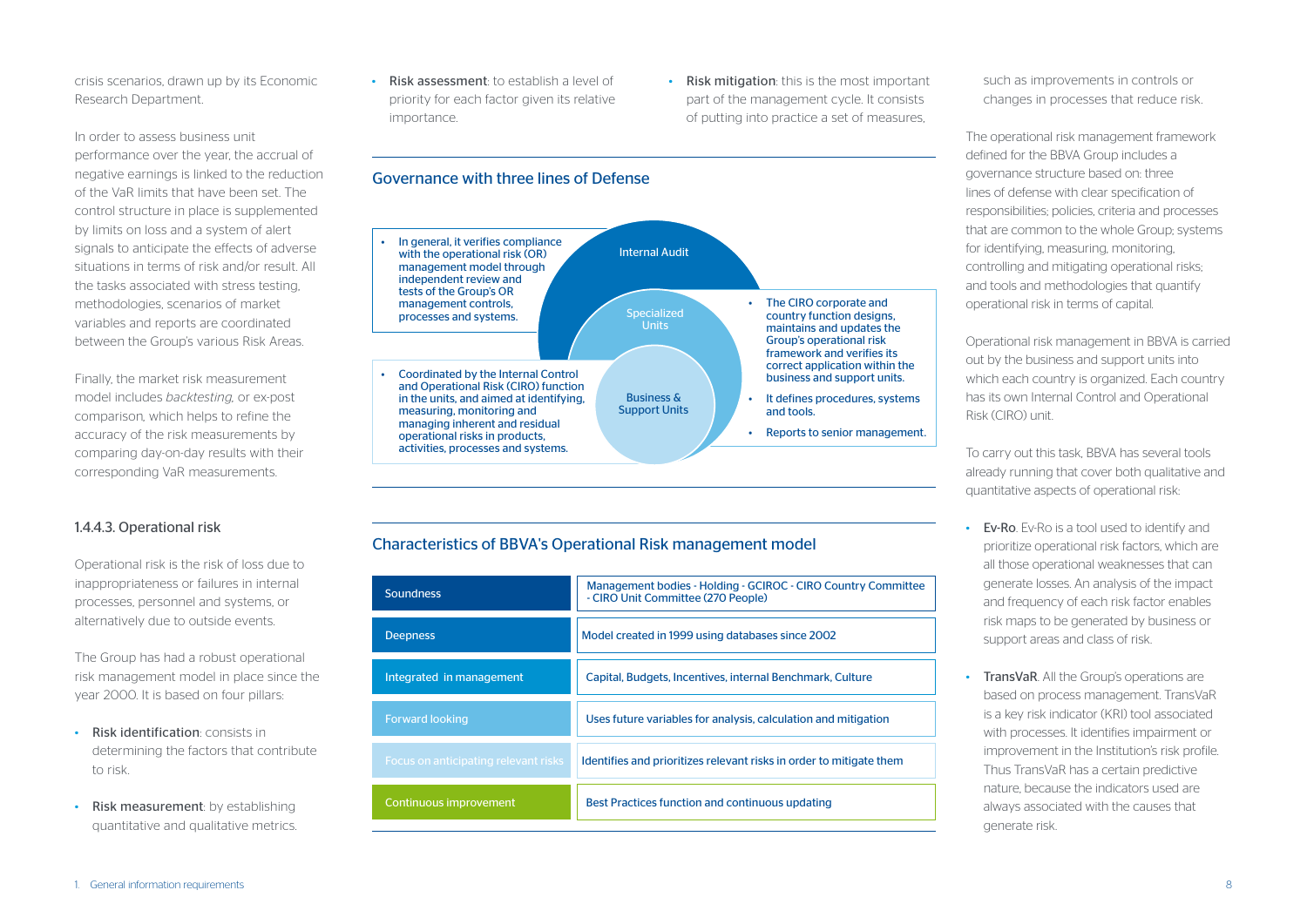• SIRO. Operational risk events nearly always have a negative impact on the Group's income statements. To keep these events under control, they are recorded in a database called SIRO. To ensure reliability, 95% of its inputs are fed directly from accounting data through automatic interfaces. The internal SIRO data are supplemented with information from an external database at the Operational Risk Exchange (ORX) consortium. ORX is a non-profit association founded by twelve international banks in 2002 and currently has 53 members in 18 countries.

The operational risk events are classified according to the risk categories established by Basel II: processes, fraud (internal and external), IT, human resources, commercial practices, disasters and suppliers.

As part of the feature of continuous improvement of the operational risk model, the implementation of an integrated internal control and operational risk methodology began in 2011.

This methodology links risks identified in the Group's process inventory model with the organizational units, and identifies and prioritizes residual risks and links them to the Bank's processes. It also establishes an objective risk level for each risk type, thus enabling gaps that need management to be identified by comparing it with the residual risk level. The Group has developed a new corporate application to provide the required support for this methodology.

Most of the Group quantifies operational risk using internal models based on the

Loss Distribution Approach methodology: distribution of losses determined by convoluting the frequency and severity distribution of operational events, considering a one-year period and a confidence level of 99.9%. The methodology to calculate capital using internal models involves databases of internal operational events, external databases, scenarios and several business environment factors and internal control.

In 2010, the Bank of Spain authorized the Advanced Measurement Approach (AMA) to calculate the capital requirements, consolidated by operational risk in Spain and Mexico, where most of the Group's assets are allocated. BBVA is, up to this date, the only Bank authorized to apply advanced models to calculate capital requirements by operational risk. While the basic model is still applied exceptionally, the standard model is used to calculate capital in the rest of geographies.

#### 1444 Structural risks

Below is a description of the different types of structural risk:

#### • Structural interest-rate risk

Movements in interest rates lead to changes in a bank's net interest income and book value, which constitute a key source of asset and liability interest-rate risk. The extent of these impacts will depend on the bank's exposure to changes in interest rates. This exposure is mainly the result of the time difference between

the repricing and maturities of the different products on the banking book.

A financial institution's exposure to adverse changes in market rates is a risk inherent in the banking business, while at the same time representing an opportunity to generate value. This is why asset and liability interest-rate risk management takes on particular importance, above all in the current environment. This function is handled by the Balance-Sheet Management unit, within the Financial Management area. The Asset and Liability Committee (ALCO) is in charge of maximizing the Bank's economic value, preserving the net interest income and guaranteeing the generation of recurrent earnings. In pursuance of this, the ALCO develops strategies based on its market expectations, within the risk profile defined by the BBVA Group's management bodies and balance the expected results and the level of risk assumed. BBVA has a transfer pricing system that centralizes its interestrate risk on ALCO's books and helps to ensure that balance-sheet risk is being properly managed.

The Corporate Risk Management area is responsible for controlling and monitoring asset and liability interestrate risk, acting as an independent unit to guarantee that the risk management and control functions are properly segregated. This policy is in line with the Basel Committee on Banking Supervision recommendations. It constructs the asset and liability interest-rate risk measurements used by the Group's management, as well as designing

models and measurement systems and developing monitoring, information and control systems. At the same time, through the Risk Management Committee it carries out the function of risk control and analysis reporting to the main governing bodies, such as the Executive Committee and the Board of Directors' Risk Committee.

BBVA Group has a sophisticated structural interest-rate risk model made up of a set of metrics and tools that enable its risk profile to be monitored precisely. For accurately characterizing the balance sheet, analysis models have been developed to establish assumptions dealing fundamentally with early loan amortization and the behavior of deposits with no explicit maturity. As well as risk with respect to parallel movements from cash-flow mismatch, the model includes other additional sources of risk such as changes in the slope and curvature of the interest rate curve. Global Risk Management does this by applying a simulation model of interest-rate curves that quantify risks in probabilistic terms and takes into account currency and business unit diversification. This model calculates the Group's earnings at risk (EaR) and economic capital, defined as the maximum adverse deviations in net interest income and economic value, respectively, for a particular confidence level and time horizon. The model is subjected periodically to internal validation, with backtesting of the simulation model and the assumptions.

In addition, sensitivity is measured to a standard deviation of 100 basis points for all the market yield curves.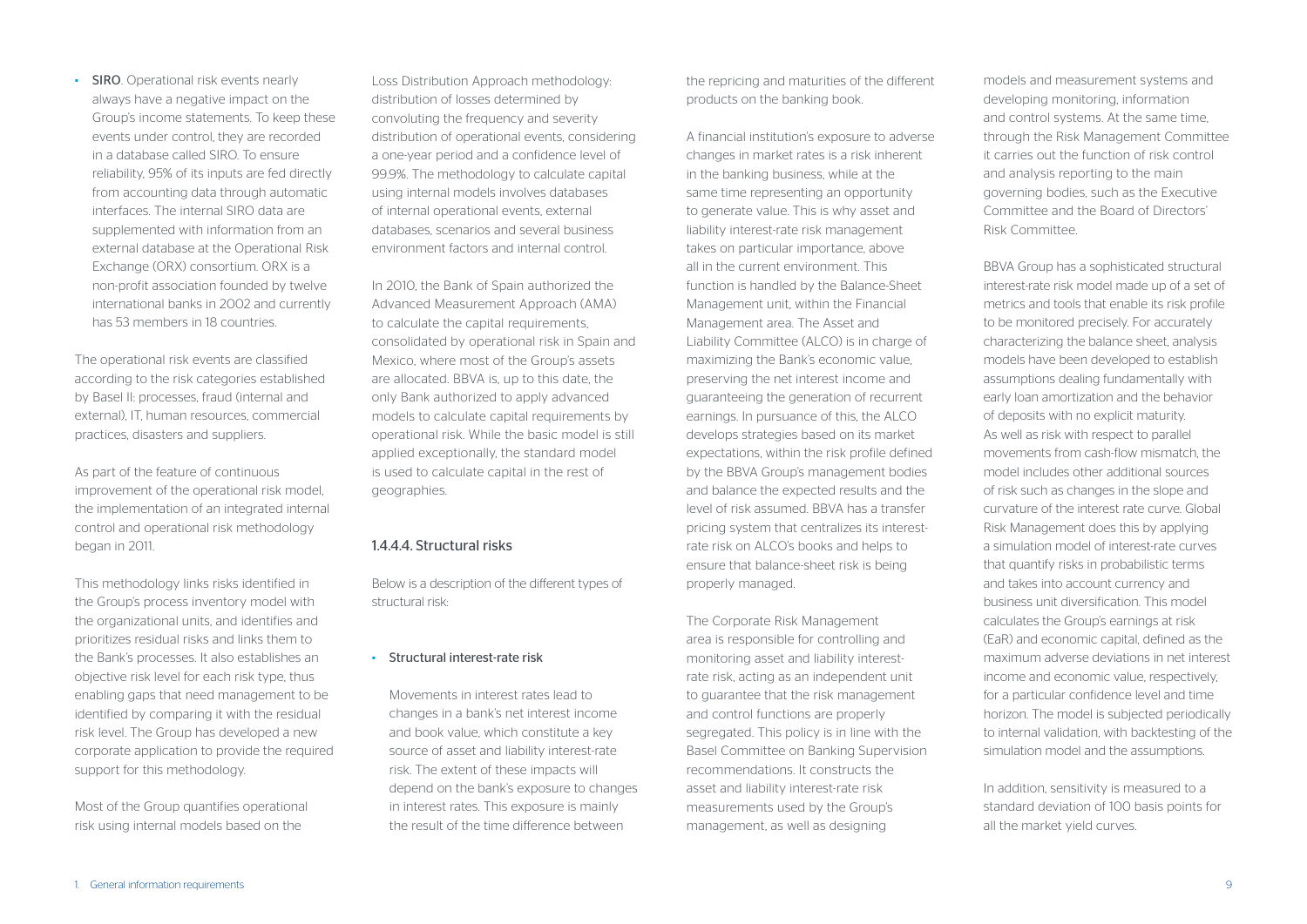Each entity's risk appetite, as determined by the Executive Committee, is expressed through the limit structure, which is one of the mainstays of control policies. Thus, the maximum negative impacts, in terms of both earnings and value, are controlled in each of the Group's entities through this limits policy.

The risk measurement model is supplemented by analysis of specific scenarios and stress tests. Stress tests have taken on particular importance in recent years. Progress has therefore been made in the analysis of extreme scenarios in a possible breakthrough in both current interest-rate levels and historical correlations and volatility. At the same time, the evaluation of scenarios forecast by the Economic Research Department has been maintained.

#### • Structural exchange-rate risk

The Group's structural exchange-rate risk management aims to minimize the potential negative impact from fluctuations in exchange rates on the book value and on the contribution to earnings of international investments maintained on a long-term basis by the Group.

The Corporate Risk Management area acts as an independent unit that is responsible for monitoring and analyzing risks, standardizing risk management metrics and providing tools that can anticipate potential deviations from targets. It also monitors the level of compliance with established risk limits, and reports regularly to the Risk Management Committee, the Board of Directors' Risk Committee and the Executive Committee, particularly in the case of deviation or tension in the levels of risk assumed.

The Balance Sheet Management unit, through ALCO, designs and executes the hedging strategies with the main purpose of minimizing the effect of exchange-rate fluctuations on capital ratios, as well as assuring the equivalent value in euros of the foreign-currency earnings of the Group's subsidiaries, adjusting transactions according to market expectations and hedging costs. The Balance Sheet Management area carries out this work by ensuring that the Group's risk profile is at all times adapted to the framework defined by the limits structure authorized by the Executive Committee. To do so, it uses risk metrics obtained according to the corporate model designed by the Risk area.

The corporate model is based on simulating exchange-rate scenarios according to historical trends, and evaluating the impact on capital ratios, equity and the Group's income statement. This provides a distribution of the impact on the three core elements, which helps determine their maximum adverse deviation for a particular confidence level and time horizon, depending on market liquidity in each currency. The risk measurements are completed with analysis of scenarios, stress testing and backtesting, thus giving a complete overview of the Group's exposure to structural exchange-rate risk.

#### • Structural risk in the equity portfolio

The GRM corporate area undertakes ongoing monitoring of structural risk in its equity portfolio, in order to constrain the negative impact that an adverse performance by its holdings may have on the Group's solvency and earnings recurrence. This ensures that the risk is maintained within levels that are compatible with BBVA's target risk profile.

The scope of monitoring includes the holdings that the Group has in the capital of other industrial or financial companies with a medium or long-term investment horizon. These holdings therefore include those accounted in the investment portfolio and those that are consolidated in the accounts, although in the latter case changes in value do not have an immediate effect on equity. In order to determine the exposure, positions held in derivatives are taken into account in order to limit the portfolio sensitivity to potential falls in prices.

This monitoring function is carried out by the Risk area by providing estimates of the risk levels assumed, which it supplements with periodic stress and backtesting and scenario analyses. It also monitors the degree of compliance with the limits authorized by the Executive Committee, and periodically informs the Group's management bodies on these matters. The mechanisms of risk control and limitation hinge on the key aspects of exposure, earnings and economic capital. Economic capital measurements are also built into the risk-adjusted return metrics

to ensure efficient capital management in the Group.

#### • Liquidity risk

The aim of liquidity risk management, tracking and control is to ensure, in the short term, that the payment commitments of the BBVA Group entities can be duly met without having to resort to borrowing funds under burdensome terms, or damaging the image and reputation of the entities. In the medium term the aim is to ensure that the Group's financing structure is ideal and that it is moving in the right direction with respect to the economic situation, the markets and regulatory changes.

Management of liquidity and structural finance within the BBVA Group is based on the principle of financial autonomy of the entities that make it up. This approach helps prevent and limit liquidity risk by reducing the Group's vulnerability in periods of high risk.

The management and monitoring of liquidity risk is carried out comprehensively in each of the BBVA Group's business units using a double (short and long-term) approach. The short-term liquidity approach has a time horizon of up to 366 days. It is focused on the management of payments and collections from the Treasury and market activity, and includes operations specific to the area and the Bank's possible liquidity requirements. The medium-term approach is focused on financial management of the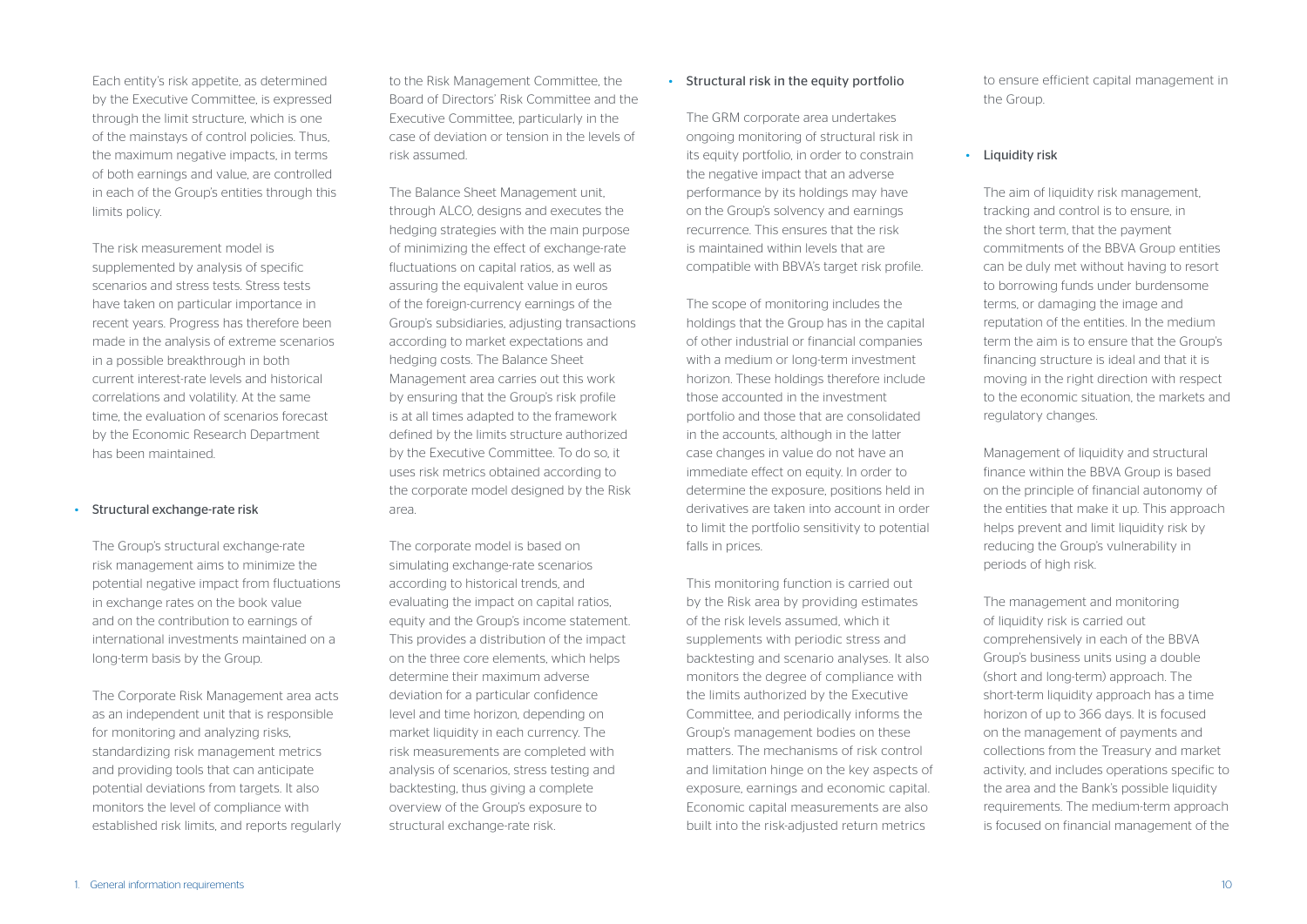whole consolidated balance sheet, with a time horizon of one year or more.

The Assets and Liabilities Committee (ALCO) within each management unit is responsible for the comprehensive management of liquidity. The Financial Management unit, as part of the Financial Division, analyzes the implications of the Bank's various projects in terms of finance and liquidity and its compatibility with the target financing structure and the situation of the financial markets. The Financial Management unit executes the resolutions agreed by ALCO in accordance with the agreed budgets and manages liquidity risk using a broad scheme of limits, sub-limits and alerts approved by the Executive Committee. The Risk Area measures and controls these limits independently and provides the managers with support tools and metrics needed for decision-making.

Each of the local risk areas, which are independent from the local manager, complies with the corporate principles of liquidity risk control that are established by Global Risk Management, the global Structural Risk unit for the entire BBVA Group.

At the level of each BBVA Group entity, the managing areas request and propose a scheme of quantitative and qualitative limits and alerts related to short and medium term liquidity risks. Once agreed with GRM, controls and limits are proposed to the Bank's Board of Directors (through its delegate bodies), for approval at least once a year. The proposals submitted by Global Risk Management are adapted to

the situation of the markets according to the risk tolerance level aimed for by the Group

The development of a new Liquidity and Finance Manual demanded strict adiustment of liquidity risk management in terms of limits, sub-limits and alerts, as well as in procedures. In accordance with the manual, Global Risk Management carries out regular measurements of risk incurred and monitors the consumption of limits. It develops management tools and adapts valuation models, carries out stress tests and reports on the liquidity risk levels to ALCO and the Group's Management Committee on a monthly basis. Its reports to the management areas and GRM Management Committee are more frequent.

Under the current Contingency Plan, the frequency of communication and the nature of information provided are decided by the Liquidity Committee at the proposal of the Technical Liquidity Group (TLG). In the event of any alert or possible crisis, the TLG carries out an initial analysis of the liquidity situation (short or long term) of the entity affected.

The TLG is made up of specialized staff from the Short-Term Cash Desk and the Global Accounting & Information Management (GA&IM), Financial Management and Structural Risk areas. If the alert signals established make clear that a critical situation has arisen, the TLG informs the Liquidity Committee (made up of managers of the corresponding areas). The Liquidity Committee is responsible

for calling the Financing Committee, if appropriate, which is made up of the Group's President and COO and the managers from the Financial Area, the Risk Area, Global Business and business area of the country affected.

#### 1.4.5. Internal control system

The BBVA Group's internal control system is based on the best practices developed in "Enterprise Risk Management – Integrated Framework" by the Committee of Sponsoring Organizations of the Treadway Commission (COSO) as well as in "Framework for Internal Control Systems in Banking Organizations" by the Bank for International Settlements (BIS).

The Group's system for internal control is therefore part of the Integrated Risk Management Framework. This is the system within the Group that involves its Board of Directors, management and its entire staff. It is designed to identify and manage risks facing the Group entities in such a way as to ensure that the business targets established by the Group's management are met. The Integrated Risk Management Framework is made up of specialized units (Risks, Compliance, Global Accounting and Management Information, and Legal Services), and the Internal Control, Operational Risk and Internal Audit functions.

Among the principles underpinning the Internal Control system are the following:

- Its core element is the "process."
- The form in which the risks are identified, assessed and mitigated must be unique for

each process; and the systems, tools and information flows that support the internal control and operational risk activities must be unique, or at least be administered fully by a single unit.

- The responsibility for internal control lies with the Group's units, and at a lower level. with each of the entities that make them up. Each business unit's Internal Control and Operational Risk Management is responsible for implementing the system of control within its scope of responsibility and managing the existing risk by proposing any improvements to processes it considers appropriate.
- Given that some business units have a global scope of responsibility, there are cross-cutting control functions which supplement the control mechanisms mentioned above.
- The Internal Control and Operational Risk Committee in each business unit is responsible for approving suitable mitigation plans for each existing risk or shortfall. This committee structure culminates at the Group's Global Internal Control and Operational Risk Committee.
- The specialized units promote policies and draw up internal regulations. It is the responsibility of the Corporate Risk Area to develop them further and apply them.

One of the essential elements in the model is the institution-level controls, a top-level control layer that aims to reduce the severity of overall risk inherent in its business activities.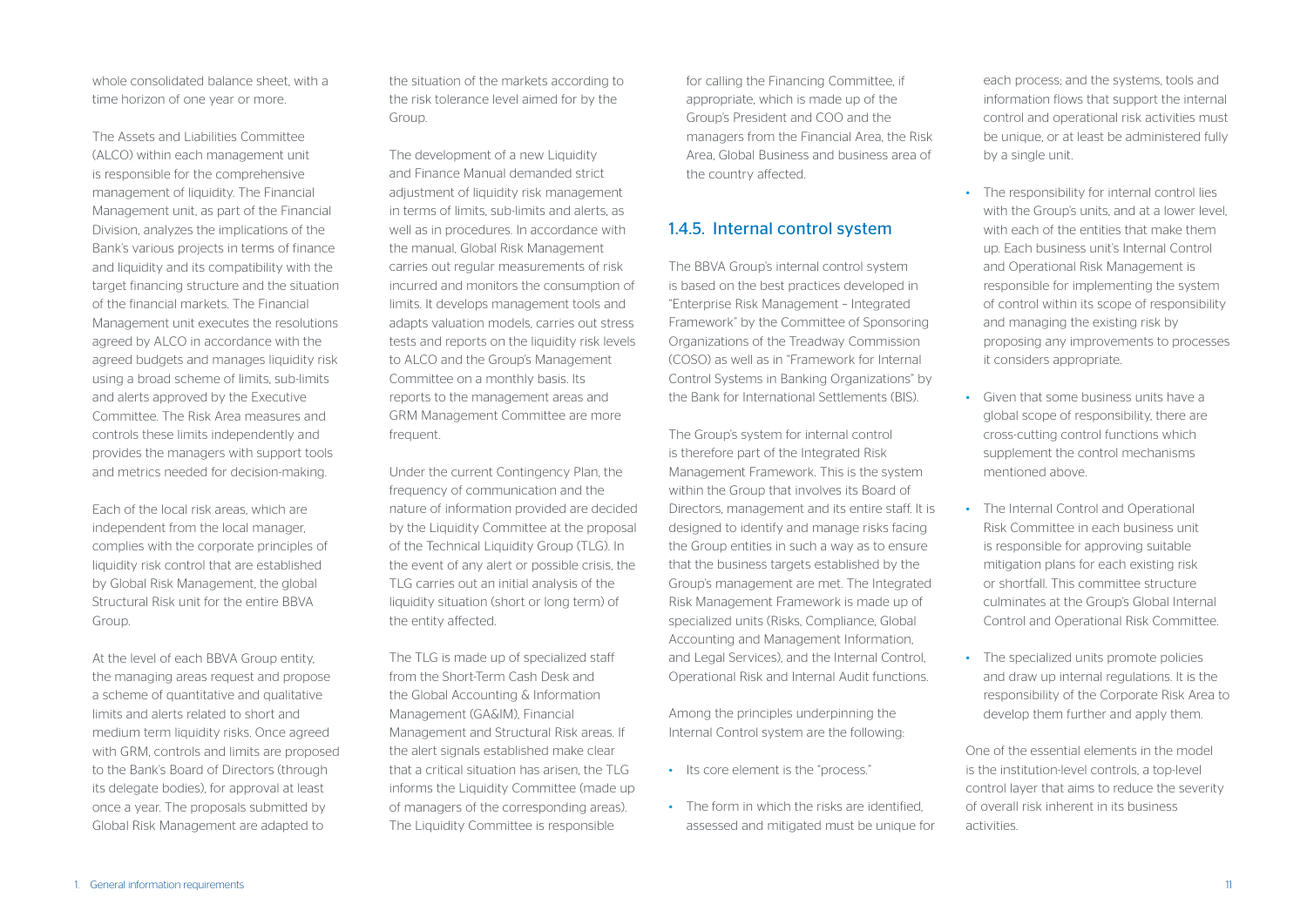#### 1.4.6. Risk protection and reduction policies. Supervision strategies and processes

The Group applies a credit risk protection and mitigation policy deriving from its business model focused on relationship banking. On this basis, the provision of guarantees is a necessary instrument but one that is not sufficient when taking risks; therefore for the Group to assume risks, it needs to verify the payment or resource generation capacity to comply with repayment of the risk incurred.

This is carried out through a prudent risk management policy which consists of analyzing the financial risk in a transaction, based on the repayment or resource generation capacity of the credit receiver, the provision of guarantees in any of the generally accepted ways (monetary, collateral or personal guarantees and hedging) appropriate to the risk borne, and lastly on the recovery risk (the asset's liquidity).

In the Group, monitoring plays a fundamental role in the risk management process and the scope of action of this function extends to

all the phases in this process (acceptance, monitoring and recovery), guaranteeing that each risk is dealt with according to its status and defining and fostering measures to appropriately manage deteriorating risk.

Each business area is responsible for initially monitoring risk quality in its business segment referring to outstanding exposure, outstanding deteriorating exposure and past due exposure. The Corporate Monitoring Area supervises this function, offering its global vision and fulfilling, amongst others, the following tasks:

- Monitoring the achievement of the asset quality targets.
- Monitoring the outstanding risks that are under watch, deteriorating and past due.
- Monitoring trends in concentration. expected loss and capital use in the main risk groups.
- Benchmarking the risk quality parameters.
- Special monitoring of sensitive portfolios.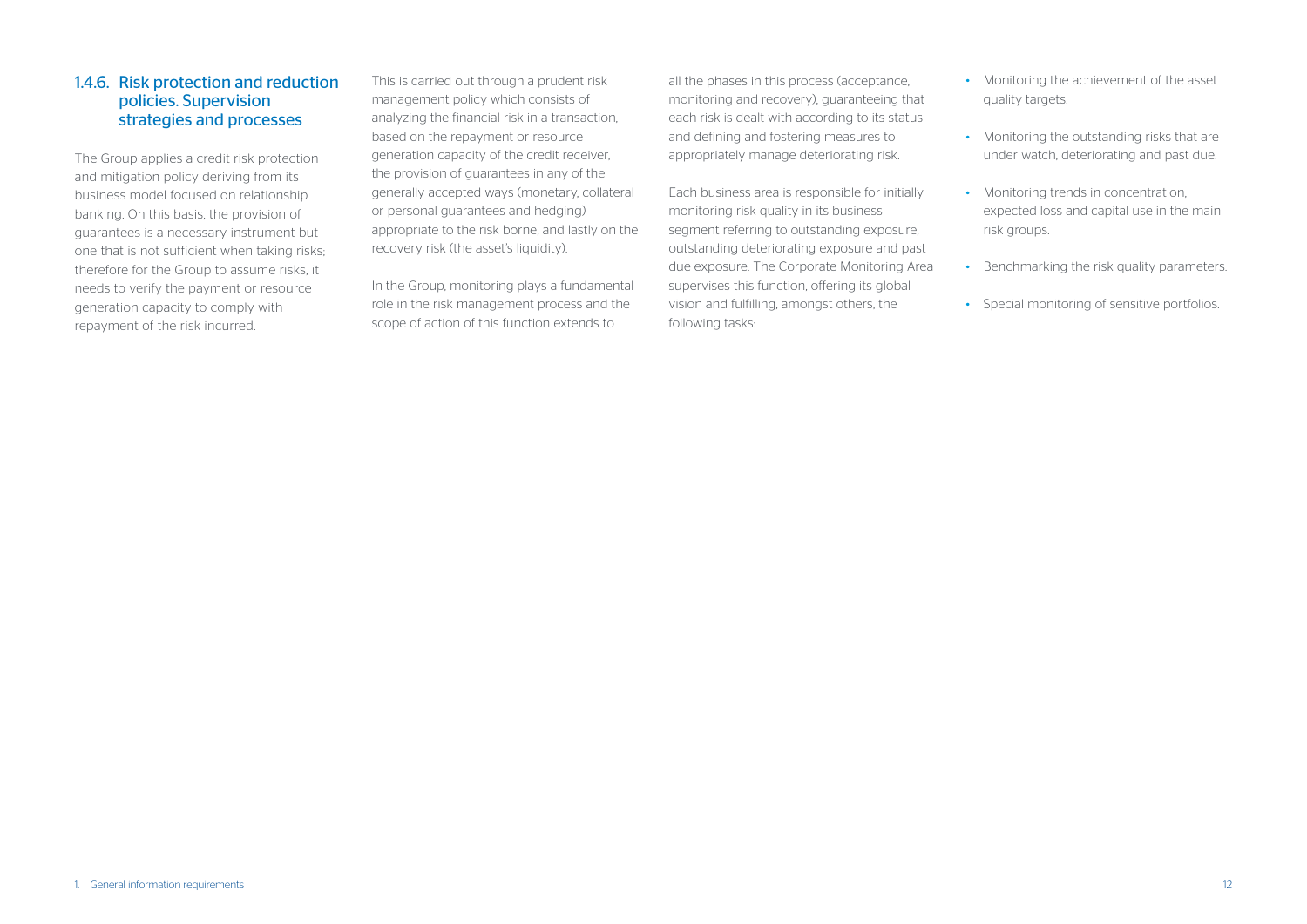## 2. Information on eligible capital resources

## 2.1. Characteristics of the eligible capital resources

For the purposes of calculating its minimum capital requirements, the Group follows Rule Eight of the Solvency Circular, for defining the elements comprising its basic capital, additional capital and, if applicable, auxiliary capital, considering their corresponding deductions as defined in Rule Nine. The spread of the various component elements of capital and the deductions between basic capital, additional capital and auxiliary capital, together with compliance with the limits stipulated both on some of the elements (preferred securities, subordinated, etc.) and also on the different kinds of funds, are all in keeping with the dispositions in Rule Eleven.

In line with what is stipulated in the Solvency Circular, basic capital basically comprises:

- Common equity: This is the Bank's share capital.
- Share premium.
- Retained profits and undisclosed reserves: These are understood to be those produced and charged to profits when their balance is in credit and those amounts which, without being included on the income statement must be booked in the "other reserves" account, in keeping with the dispositions

contained in the Accounting Circular. In application of Rules Eighteen and Fiftyone of the aforementioned Accounting Circular, exchange rate differences will also be classified as reserves. Likewise, valuation adjustments in the coverage of net investments in businesses abroad and the balance of the equity account which contains remuneration accrued on capital instruments will also be included in reserves.

- Minority interests: The holdings representing minority interests, and corresponding to those ordinary shares in the companies belonging to the consolidated group that are fully paid up, excluding the part which is included in revaluation reserves and in valuation adjustments. Earnings net of dividends attributable to these shareholders are also included hereunder. In any event, the fraction over and above 10% of the Group's total basic capital would not be considered eligible basic capital.
- Net income for the year referring to the perimeter of credit institutions, deducting the amount corresponding to interim and final dividend payments.
- Preferred securities mentioned in Article 7.1 of Spanish Law 13/1985 and

issued pursuant to its Additional Second Provision, independently of whether or not they are recorded as a financial liability, and mandatory convertible debt instruments, including those issued under the Temporary Third Provision of Royal Decree-Law 2/2011, of February 18, provided they comply with the requirements of the aforementioned Additional Second Provision for eligibility of preferred securities and provisions 6 and 8 of Circular 4/2011 of November 30.

Basic Capital is, moreover, adjusted mainly through the following deductions:

- Intangible assets and goodwill.
- Shares or other securities booked as own funds that are held by any of the Group's consolidated institutions, together with those held by non-consolidated institutions belonging to the economic group, although in this case up to the limit stipulated in Solvency Circular, Rule Nine, section 1, letter c).
- Finance for third parties with the aim acquiring shares or other securities eligible as bank capital of the financer or of other institutions in its consolidable group.
- The outstanding debit balance of each of the total equity accounts that reflect valuation adjustments in available-for-sale financial assets and exchange-rate variations.
- There are other deductions which are split equally; 50% to basic capital and 50% to additional capital:
	- a. Holdings in financial institutions that may be consolidated by virtue of their activity, but which are not part of the Group, when the holding exceeds 10% of the subsidiary's capital.
- b. The bank capital requirements for insurance companies when the direct or indirect holding amounts to 20% or more of the capital of these companies.
- c. Shortfall of allowances on the expected loss in positions calculated according to the model based on internal ratings.

Total eligible capital also includes additional capital, which is largely made up of the following elements:

• Subordinated financing received by the Group, understood as that which, for credit seniority purposes, comes behind all the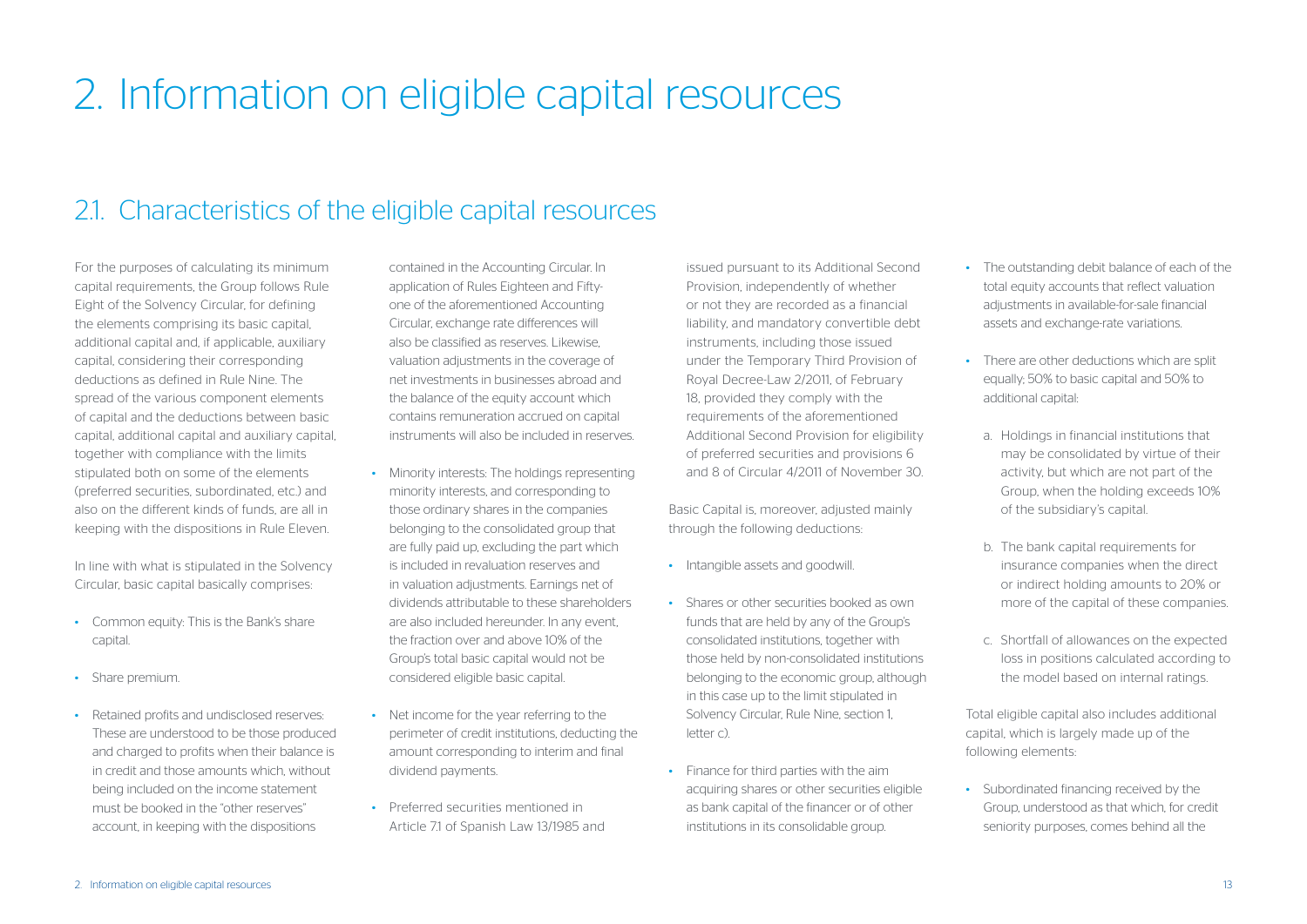common creditors. The issues, moreover have to fulfill a number of conditions which are laid out in Rule Eight of the Solvency Circular. In keeping with Rule Eleven of the aforementioned Circular, this item should not account for more than 50% of basic capital.

- Preferred securities issued by subsidiary companies which exceed the limits stipulated in Rule Eleven for the purpose of their inclusion as basic capital, provided they fulfill the requirements listed in Rule Eight, section 5.
- The Solvency Circular has opted to include as eligible 45% of the gross amounts of net capital gains on capital instruments which

are booked as valuation adjustments on financial assets available for sale, instead of the option of including them net of tax. When these valuation adjustments give rise to capital losses, these are deducted from basic capital.

• The surplus resulting between the allowances for losses on risks related to exposures calculated as per the IRB Method on the losses they are expected to incur, for the part that is below 0.6% of the risk-weighted exposures calculated according to this method.

It will also include the book balances of generic allowances referring to securitized exposures which have been excluded from the risk-weighted exposures calculation under the IRB method, for the part not exceeding 0.6% of the risk-weighted exposures that would have corresponded to these securitized exposures, had they not been excluded. There is no treatment defined for the surplus of allowances over expected loss in portfolios assessed under the Advanced Measurement Approach above the 0.6% limit.

Furthermore, the book balance for generic allowances for losses reached in keeping with the Accounting Circular and which corresponds to those portfolios which are applied the standardized

approach, for an amount up to 1.25% of the weighted risks that have been the basis for the coverage calculation, will also be considered eligible additional capital. Generic allowances for losses for those securitized assets that have been excluded from the risk-weighted exposures under the standardized approach are also eligible up to a limit of 1.25% of the weighted risks that would have corresponded to them, had they not been excluded. The surplus over the 1.25% limit is deducted from exposure.

• 50% of the deductions mentioned above when we discussed basic capital are assigned to additional capital.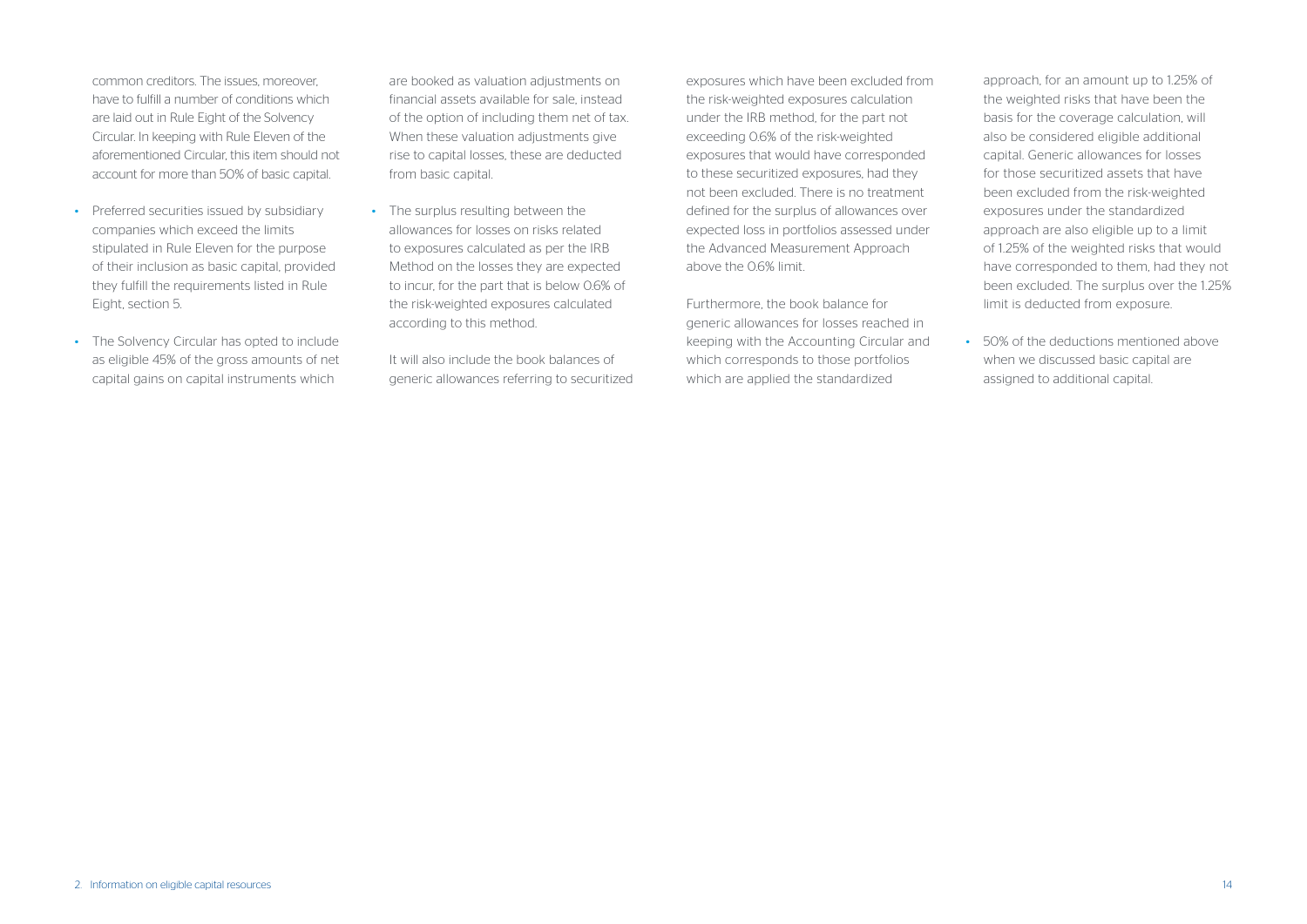| <b>TOTAL</b>                                                              | 36,148   | 37.337   |
|---------------------------------------------------------------------------|----------|----------|
| Other deductions from Basic Capital and Additional Capital <sup>(2)</sup> | $-5.303$ | $-4.477$ |
| <b>ADDITIONAL CAPITAL</b>                                                 | 5.944    | 7.472    |
| Surplus on generic provisions                                             | 1.900    | 1.698    |
| Valuation adjustments in the AFS portfolio                                | 173      | 563      |
| Subordinated debt                                                         | 3.871    | 5.211    |
| <b>BASIC CAPITAL</b>                                                      | 35.507   | 34.341   |
| Eligible preference shares and other eligible liabilities                 | 5.189    | 7.164    |

Capital 2,403 2,201 Reserves (1) 30,458  $\sim$  30,458  $\sim$  30,458  $\sim$  35,208  $\sim$  30,458  $\sim$  30,458  $\sim$  30,458  $\sim$  30,458  $\sim$  30,458  $\sim$  30,458  $\sim$  30,458  $\sim$  30,458  $\sim$  30,458  $\sim$  30,458  $\sim$  30,458  $\sim$  30,458  $\sim$  30,458  $\sim$  30,4 Minority interests 1,325 1,325 1,325 1,325 1,325 1,325 1,325 1,325 1,325 1,325 1,325 1,325 1,325 1,325 1,325 1,325 1,325 1,325 1,325 1,325 1,325 1,325 1,325 1,325 1,325 1,325 1,325 1,325 1,325 1,325 1,325 1,325 1,325 1,325 Deductions –10,837 –10,332 *- Goodwill –8,371 –8,401 - Treasury stock –300 –553 - Other deductions –2,166 –1,378* Net Attrib. Profit and interim and final dividends 2,170 2,170 3,526

| Additional capital resources mixed group <sup>(3)</sup> | 1070   |        |
|---------------------------------------------------------|--------|--------|
| Total including mixed group                             | 37.218 | 38,628 |

(1) Including Share premium.

(2) Mainly holdings in financial and insurance institutions are divided equally between Basic Capital and Additional Capital. (3) Article 6 of Spanish Royal Decree 1332/2005, of 11 November 2005 on the capital adequacy of financial groups and mixed group reporting.

Capital quality has substantially improved due to the exchange at the end of the year of preferred securities for mandatory convertible bonds, which are 100% eligible as core capital, for the amount of €3,430 million.

In addition, there was an organic generation of capital due to the recurrence of earnings and the current "Dividend Option" shareholder remuneration policy. Under the new scheme, BBVA has offered its shareholders the chance to receive part of their remuneration in the form of free shares; however, they can still choose to receive it in cash by selling the rights assigned to them in each capital increase either to BBVA (by the Bank exercising its commitment to repurchase the free assignment rights) or on the market.

The first capital increase implementing the "Dividend Option" charged to voluntary reserves was carried out in April 2011. As a result, the Bank's share capital increased by €29,740,199.65, through the issue and circulation of 60,694,285 shares with a par value of €0.49 each. The Bank also acquired 909,945,425 free subscription rights, at the

guaranteed fixed price of €0.149 gross each for a total of €135,581,868.33. The second capital increase charged to voluntary reserves under the "Dividend Option" program was carried out in October 2011. As a result, the Bank's share capital increased by €38,422,617.94, through the issue and circulation of 78,413,506 shares with a par value of €0.49 each. The Bank also acquired 433,637,066 free subscription rights, at the guaranteed fixed price of €0.10 gross each, for a total of €43,363,706.60.

Early conversion of all the mandatory convertible subordinate bonds issued in September 2009 for the nominal amount of €2,000 million and distributed among the Bank's customers was completed in the first half of 2011. The final result was the issue of 273,190,927 new shares, which began to be traded on July 19, 2011. It is important to note that this conversion did not affect the calculation of the Group's capital base, as these convertible bonds were already considered as core capital from the date on which they were effectively subscribed and paid-up.

## 2.2. Amount of eligible capital resources

The accompanying table shows the amount of eligible capital resources, net of deductions,

(Million euros)

Eligible capital resources

of the different elements comprising the capital base:

Eligible capital resources

2011 2010

#### 2. Information on eligible capital resources 15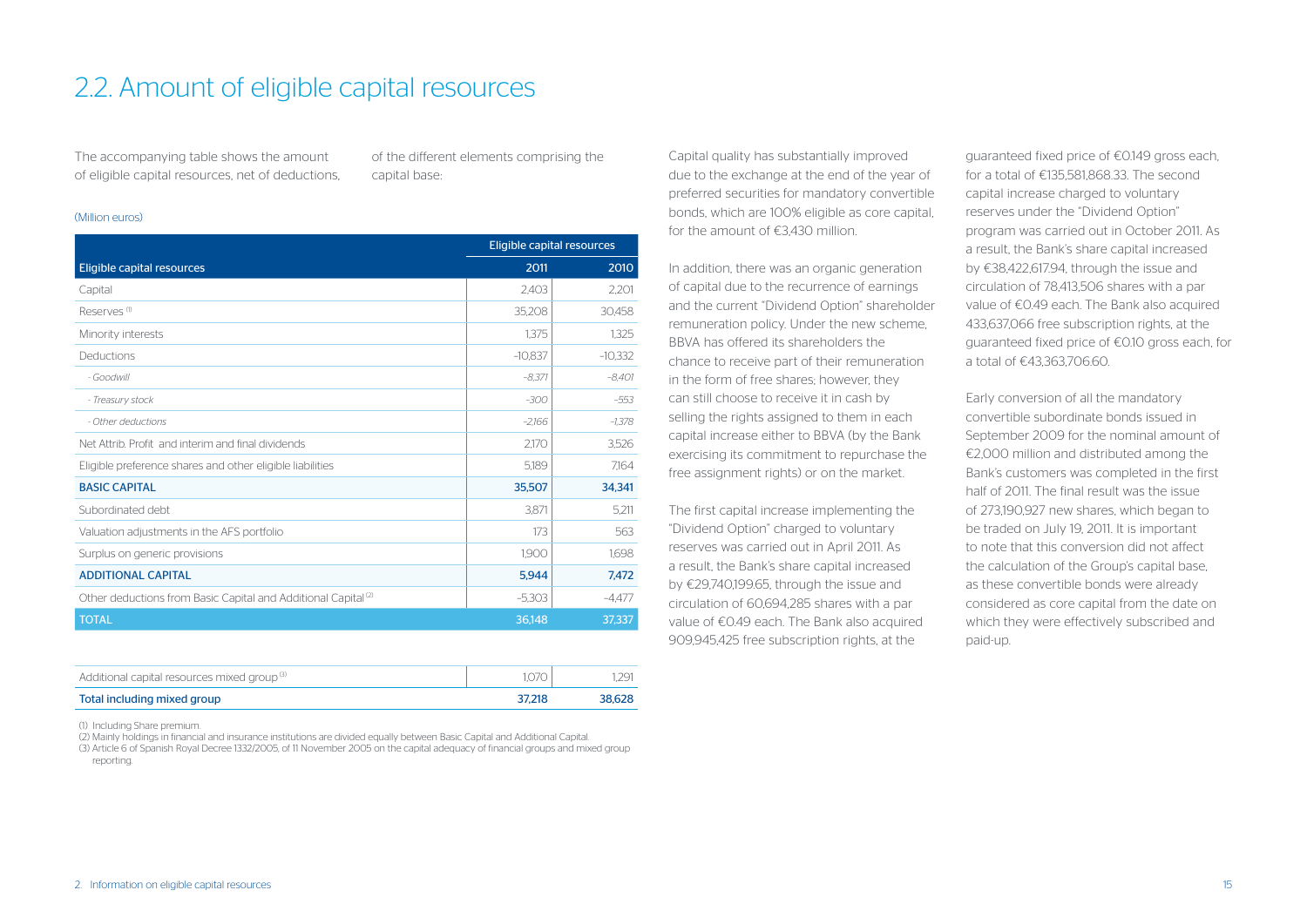## 3. Information on capital requirements

## 3.1. A breakdown of minimum capital requirements by risk type

The accompanying table shows total capital requirements itemized by credit risk, tradingbook risk, exchange rate risk, operational risk and other requirements as of December 31, 2011 and 2010.

The total amount for credit risk includes the positions in securitizations (standardized and advanced method) and equity portfolio.

#### (Million euros)

|                                                      | <b>Capital requirements</b> |        |
|------------------------------------------------------|-----------------------------|--------|
| Exposure categories and risk types                   | 2011                        | 2010   |
| Central governments and Central Banks                | 709                         | 591    |
| Regional Governments and Local Authorities           | 284                         | 94     |
| Public Sector Institutions and other Public Entities | 100                         | 106    |
| Institutions                                         | 295                         | 250    |
| Corporates                                           | 5,216                       | 4,723  |
| Retail                                               | 2,137                       | 1.632  |
| Collateralized with real estate property             | 1,588                       | 1.567  |
| Default status                                       | 639                         | 538    |
| High risk                                            | 710                         | 222    |
| <b>Guaranteed Bonds</b>                              |                             |        |
| Short term to Institutions and Corporates            | 14                          | 12     |
| Mutual funds                                         | 17                          | 4      |
| Other exposures                                      | 942                         | 980    |
| Securitization positions                             | 406                         | 425    |
| TOTAL CREDIT RISK BY THE STANDARDIZED APPROACH       | 12.559                      | 11,145 |

|                                                           | <b>Capital requirements</b> |        |
|-----------------------------------------------------------|-----------------------------|--------|
| <b>Exposure categories and risk types</b>                 | 2011                        | 2010   |
| Central governments and Central Banks                     | 45                          | 33     |
| Institutions                                              | 1,252                       | 1.066  |
| Corporates                                                | 6,139                       | 5,823  |
| Retail                                                    | 2.153                       | 1.752  |
| Secured by real estate collateral                         | 1.524                       | 1.250  |
| Qualifying revolving retail                               | 489                         | 399    |
| Other Retail                                              | 141                         | 103    |
| Equity                                                    | 706                         | 827    |
| By method:                                                |                             |        |
| Simple method                                             | 217                         | 282    |
| PD/LGD method                                             | 371                         | 427    |
| Internal models                                           | 118                         | 118    |
| By nature:                                                |                             |        |
| Exchange traded equity instruments                        | 495                         | 541    |
| Equity instruments in sufficiently diversified portfolios | 212                         | 286    |
| Securitization positions                                  | 53                          | 33     |
| TOTAL CREDIT RISK BY THE ADVANCED MEASUREMENT APPROACH    | 10,350                      | 9,534  |
| <b>TOTAL CREDIT RISK</b>                                  | 22,908                      | 20.679 |
| Standardized:                                             | 161                         | 52     |
| Price risk from fixed income positions                    | 106                         | 38     |
| Correlation risk                                          | 35                          |        |
| Price risk from equity portfolios                         | 20                          | 14     |
| Advanced: Market risk                                     | 688                         | 352    |
| <b>TOTAL TRADING-BOOK ACTIVITY RISK</b>                   | 849                         | 404    |
| EXCHANGE RATE RISK (STANDARDIZED APPROACH)                | 386                         | 1,227  |
| <b>OPERATIONAL RISK<sup>(1)</sup></b>                     | 2,348                       | 2.771  |
| <b>OTHER CAPITAL REQUIREMENTS</b>                         | 71                          | 70     |
| <b>CAPITAL REQUIREMENTS</b>                               | 26,563                      | 25,151 |

(1) See Chapter 6. *(Continued)*

*(Continued)*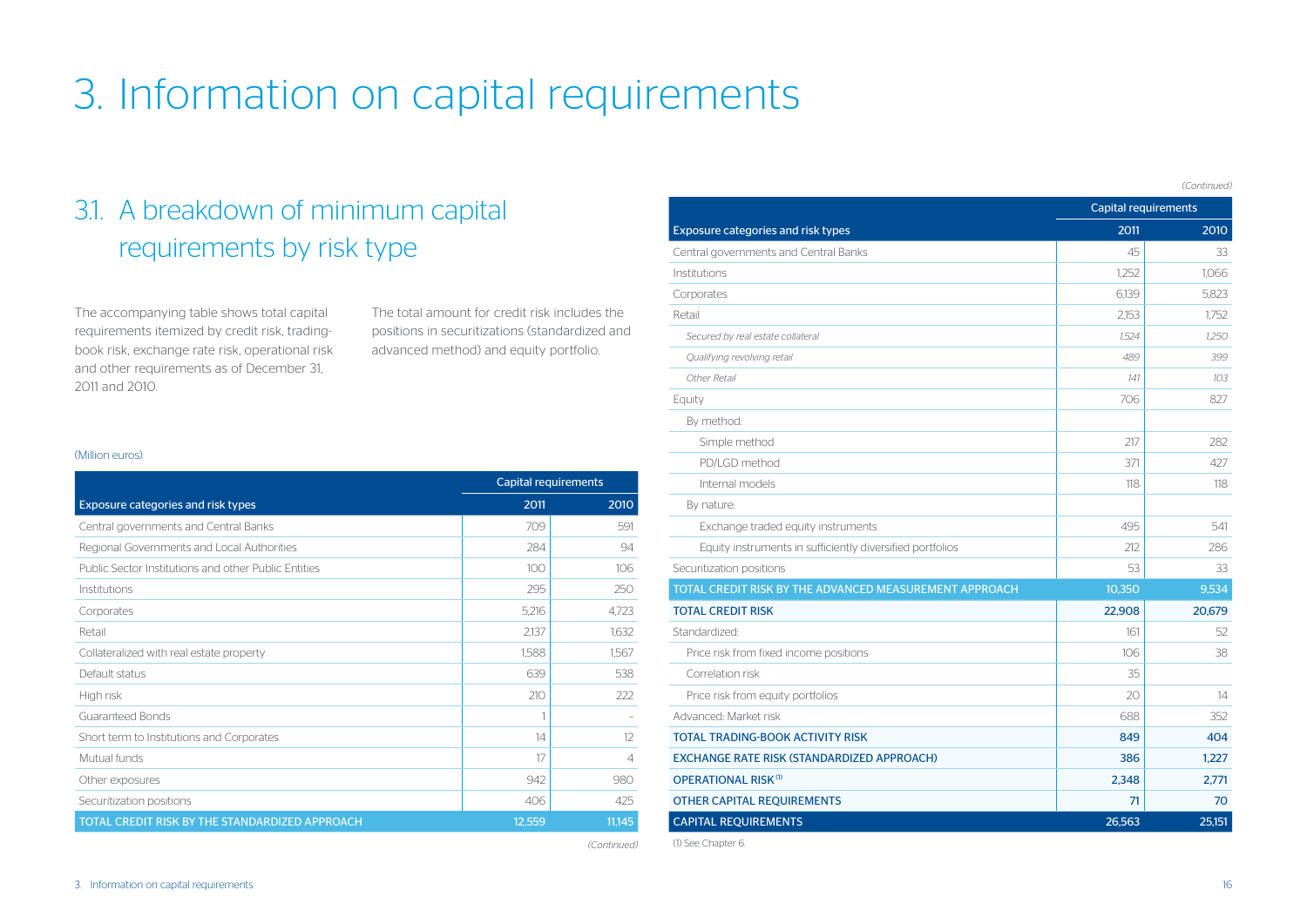The increase recorded in the consumption of capital due to risk from the financial instruments held for trading is the result of incorporating the new Basel 2.5 capital requirements that are explained in Chapter 5.2.2 of this report.

In addition, the reduction in the capital requirements for currency risk is a result of the application of rule Seventy Nine, section 2 of the Solvency Circular, on approval from the Bank of Spain.

The amounts shown in the table above on credit risk include the counterparty risk in trading-book activity as shown below:

The Group currently has no capital requirements for trading-book activity liquidation risk.

#### (Million euros)

|                                           | Capital requirements |      |  |
|-------------------------------------------|----------------------|------|--|
| Counterparty risk trading book activities | 2011                 | 2010 |  |
| Standardized approach                     | 214                  |      |  |
| Advanced measurement approach             | 749                  | 589  |  |
| <b>TOTAL</b>                              | 963                  | 760  |  |

### 3.2. Procedure employed in the internal capital adequacy assessment process

The Group's budgeting process is where it makes the calculations both for economic capital at risk allocated by the different business areas and for the capital base. Economic capital is calculated by internal models that collect the historical data existing in the Group and calculate the capital necessary for pursuit of the activity adjusted for risks inherent to it. These calculations include additional risks to those contemplated in regulatory Pillar I.

The following points are assessed within the internal capital adequacy assessment process:

• The Group's risk profile: Measurement of the risks (credit, operational, market and other asset and liability risks) and quantification of the capital necessary to cover them.

- Systems of risk governance, management and control: Review of the corporate risk management culture and internal audit.
- Capital resources target: Capital distribution between the Group's companies and the targets marked for it.
- Capital planning: A projection is made of the Group's capital base and that of its main subsidiaries for the next three

years and capital sufficiency is analyzed at the end of the period. Furthermore, a stress test is performed using a scenario in which macroeconomic values are estimated for a global-level, economic recession scenario and the consequences of this on the Group's activity (increased NPA, lower activity levels, higher volatility in the financial markets, falls in the stock market, operating losses, liquidity crises, etc.) and its impact on the capital base (income, reserves, capacity to issue equity instruments, allowances, risk-weighted assets, etc.). Estimations are also made on the possible cyclical nature of the models used. The stress scenarios cover

recession situations in sufficiently long periods (20-30 years).

• Future action program: If the conclusions of the report so require, corrective actions are programmed that enable the Bank's equity situation to be optimized in view of the risks analyzed.

The internal capital adequacy assessment process concludes with a document which is sent annually to the Bank of Spain for supervision of the targets and the action plan presented, enabling a dialogue to be set up between the Supervisor and the Group concerning capital and solvency.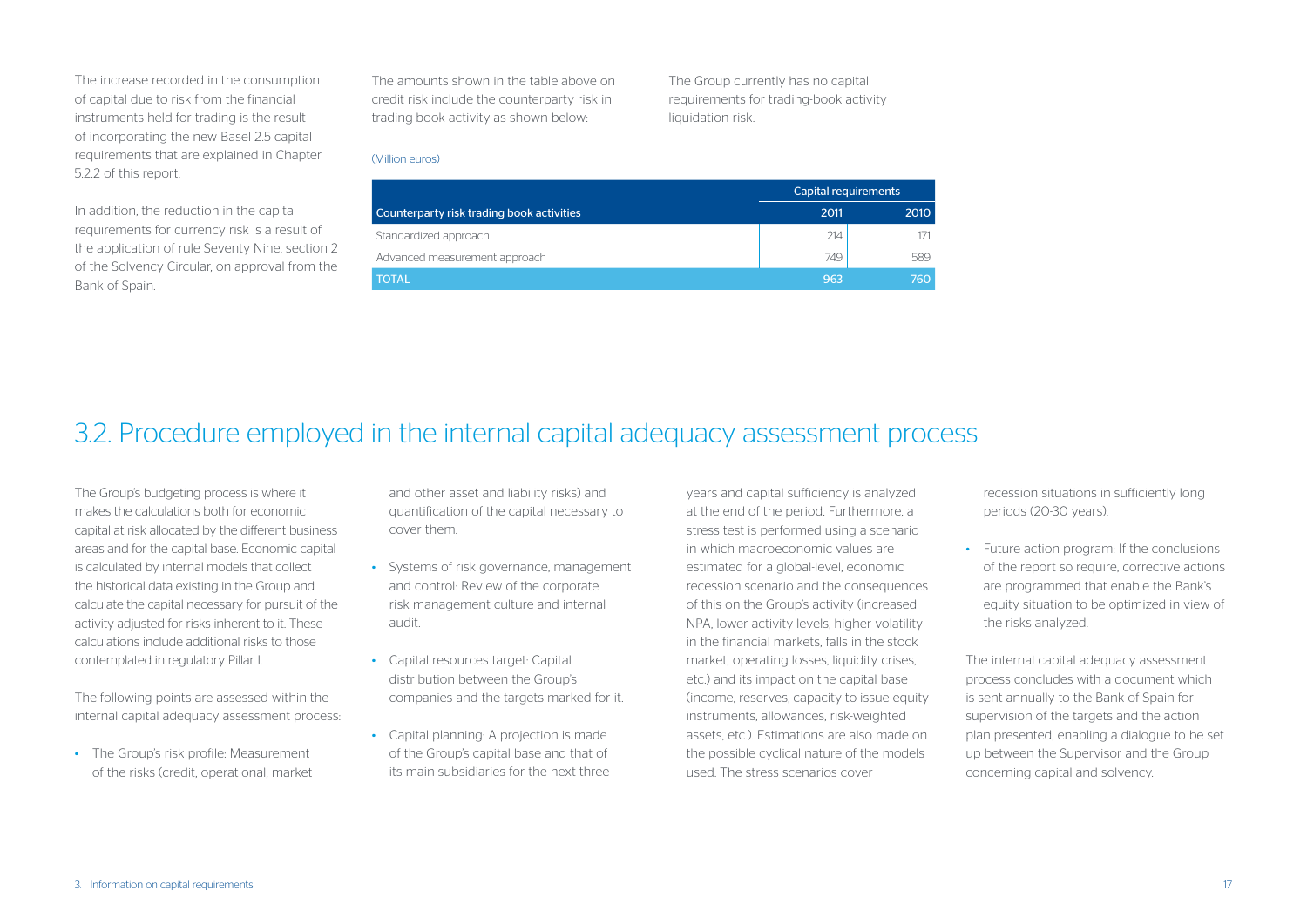## 4. Credit and dilution risk

## 4.1. Accounting definitions

#### 4.1.1. Definitions of non-performing assets and impaired positions

Pursuant to the provisions of the Accounting Circular, the Group classifies its debt instruments under the heading of Assets impaired by credit risk both for the risk attributable to the customer and for country risk:

Customer risk includes:

- Risks due to default: includes those debt instruments that have amounts due on principal, interest or any other cost agreed by contract, regardless of who the holder is or the guarantee involved, with a seasoning of more than 3 months, unless they involve write-offs; as well as those debt instruments that are classified as non-performing through the accumulation of balances rated as nonperforming through default for an amount exceeding 25% of the overall sums pending collection.
- For reasons other than default: includes those debt instruments for which there is no concurrence of the circumstances required to classify them as write-offs or non-performing for reasons of default, and

which generate doubt regarding their full reimbursement (principal and interest) under the terms and conditions agreed by contract.

• Country risk: the assets impaired for reasons of country risk will be the debt instruments of operations in countries with long-standing difficulties in servicing their debt, therefore, the possibility of recovery is deemed doubtful, with the exception of those excluded from provisioning for country risk (e.g., risks attributed to a country, regardless of the currency in which they are denominated, registered in subsidiaries located in the holder's country of residence, commercial loans with a due date not exceeding one year, etc.) and those that are to be classified as non-performing or writeoffs for risk attributable to the customer.

Those operations for which there is a concurrence of reasons for classifying a transaction as credit risk, both for risk attributable to the customer and for country risk, are to be classified under the heading corresponding to risk attributable to the customer, unless it corresponds to a worse category for country risk, without prejudice to the fact that impairment losses attributable to customer risk are covered under the item of country risk when it involves a greater requirement.

Write-off risks are those debt instruments, due or otherwise, for which an individualized analysis has concluded that their recovery is deemed remote and that they should be classified as final write-offs.

4.1.2. Methods for determining value adjustments for impairment of assets and allowances

#### 4.1.2.1. Methods used for determining value adjustments for impairment of assets

The impairment on financial assets is calculated by type of instrument and other circumstances that may affect it, taking into account the guarantees received by the holders of the instruments to assure (fully or partially) the performance of the transactions. The BBVA Group recognizes impairment charges directly against the impaired asset when the likelihood of recovery is deemed remote, and uses an offsetting or allowance account when it records provisions made to cover estimated losses on their full value.

The amount of the deterioration of debt instruments valued at their amortized cost is calculated by whether the impairment losses are determined individually or collectively.

#### Impairment losses determined individually

The amount of impairment losses recorded by these instruments coincides with the positive difference between their respective book values and the present values of future cash flows. These cash flows are discounted at the instrument's original effective interest rate. If a financial instrument has a variable interest rate, the discount rate for measuring any impairment loss is the current effective rate determined under the contract.

As an exception to the rule described above, the market value of quoted debt instruments is deemed to be a fair estimate of the present value of their future cash flows. The estimation of future cash flows for debt instruments considers the following:

• All sums expected to be recovered during the remaining life of the instrument including those that may arise from collaterals and credit enhancements, if any, (once deduction has been made of the costs required for their foreclosure and subsequent sale). Impairment losses include an estimate of the possibility of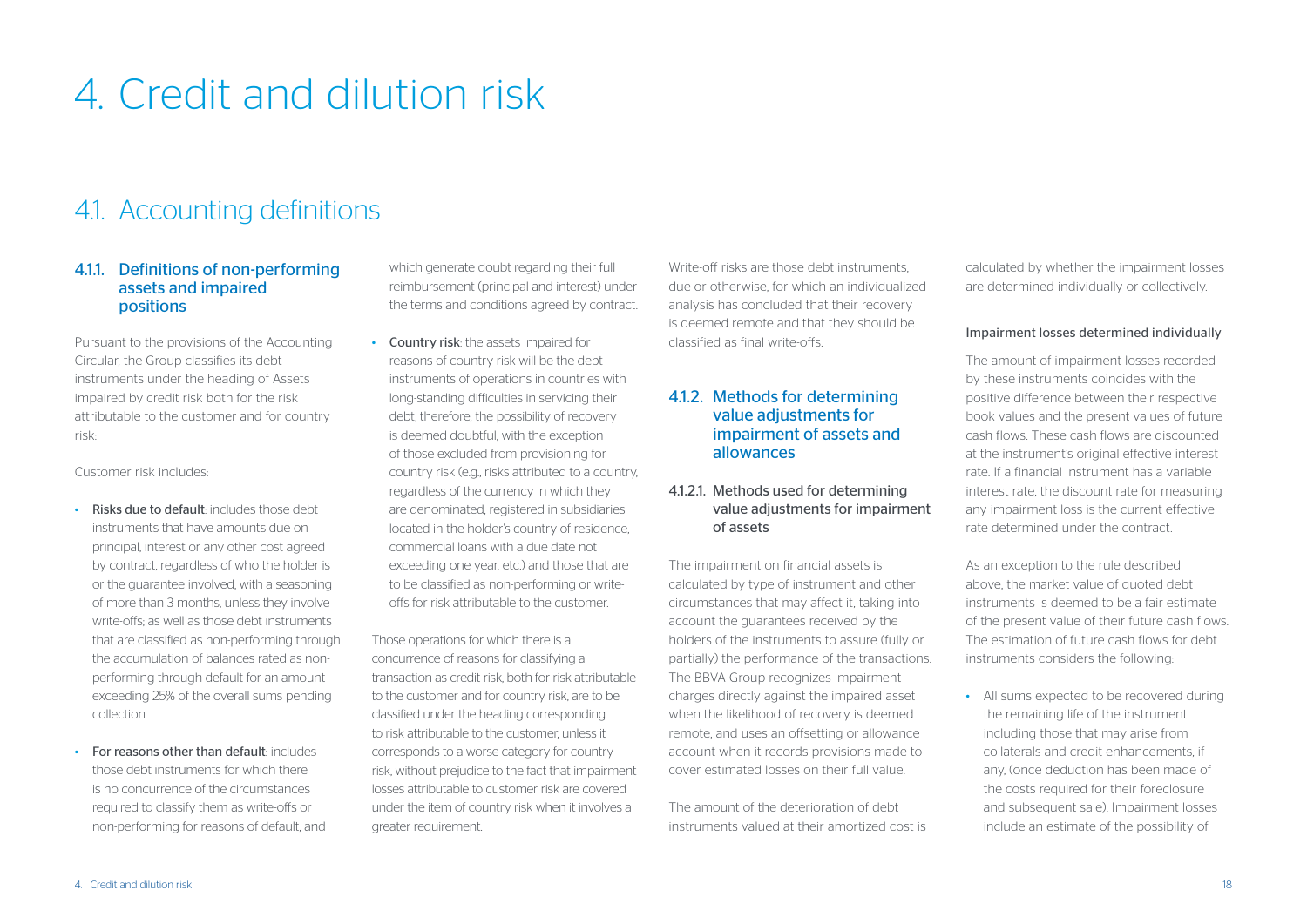collecting of the accrued, past-due and uncollected interest.

- The various types of risk to which each instrument is subject.
- The circumstances under which the collections will foreseeably take place.

With respect to impairment losses resulting from the materialization of insolvency risk of the obligors (credit risk), a debt instrument is impaired when:

- There is evidence of a reduction in the obligor's capacity to pay, whether manifestly by default or for other reasons; and/or
- Country-risk materializes, understood as the common risk among debtors who are resident in a particular country as a result of factors other than normal commercial risk, such as sovereign risk, transfer risk or risks derived from international financial activity.

The BBVA Group has developed policies, methods and procedures to calculate the losses that it may incur as a result of its credit risks, both attributable to the insolvency of counterparties and to country risk. These policies, methods and procedures are applied to the arrangement, study and documentation of debt instruments, risks and contingent commitments, as well as the detection of their deterioration and in the calculation of the amounts needed to cover their credit risk.

#### Impairment losses determined collectively

The collectively determined losses are calculated by using statistical procedures, and they are deemed equivalent to the portion of losses incurred but not yet allocated to specific transactions on the date that the accompanying consolidated financial statements are prepared.

The BBVA Group uses the concept of expected loss to quantify the cost of the credit risk and include it in the calculation of the risk-adjusted return of its transactions. The parameters necessary for its calculation are also used to calculate economic capital and to calculate BIS II regulatory capital under internal models.

These models allow us to estimate the expected loss of the credit risk of each portfolio, in the one-year period after the reporting date, considering the characteristics of the counterparty and the guarantees and collateral associated with the transactions. The expected loss is calculated taking into account three factors: exposure at default, probability of default and loss given default.

- Exposure at default (EAD) is the amount of risk exposure at the date of default by the counterparty.
- Probability of default (PD) is the probability of the counterparty failing to meet its principal and/or interest payment obligations. The probability of default is associated with the rating/scoring of each counterparty/ transaction. PD is measured using a time horizon of one year; i.e. it quantifies the probability of the counterparty defaulting in the coming year. Default is defined as amounts past due by 90 days or more, or cases in which there is no default but there are doubts as to the solvency of the counterparty (subjective doubtful assets).

• Loss given default (LGD) is the loss arising in the event of default. It depends mainly on the guarantees associated with the transaction.

The calculation of the expected loss also takes into account the adjustment to the cycle of the aforementioned factors, especially PD and LGD.

The methodology for determining the allowance for collectively determined losses seeks to identify the amounts of losses which, although incurred at the reporting date, have not yet been disclosed and which the Group knows will arise in the one-year period following the reporting date on the basis of historical experience and other specific information.

The calculation of the incurred loss and not yet disclosed, adjusts the expected loss taking into account two parameters:

- The point-in-time loss parameter is an adjustment to eliminate the through-thecycle component of the expected loss.
- The loss identification period (LIP) is the time period between the occurrence of a specific impairment event and objective evidence of impairment becoming apparent on an individual basis; in other words, the time between the loss event and the date when its occurrence is identified

However, as required by the Bank of Spain, until the Spanish regulatory authority has verified and approved these internal models for the calculation of the allowance for collective losses incurred, the losses must

also be calculated based on the information provided by the Bank of Spain related to the Spanish banking industry.

#### 4.1.2.2. Methods used for provisioning for contingent exposures and commitments

Non-performing contingent exposures and commitments, except for letters of credit and other guarantees, are to be provisioned for an amount equal to the estimation of the sums expected to be disbursed that are deemed to be non-recoverable, applying criteria of valuation prudence. When calculating the provisions criteria similar to those established for non-performing assets for reasons other than customer default are applied.

Nonetheless, those letters of credit and other guarantees provided and classified as nonperforming are to be covered at least by the coverage percentages specified for nonperforming assets.

Likewise, the inherent loss associated with letters of credit and other guarantees provided that are in force and not impaired is covered by applying similar criteria to those set out in the preceding section on impairment losses determined collectively.

#### 4.1.3. Criteria for removing or maintaining assets subject to securitization on the balance sheet

The accounting procedure for the transfer of financial assets depends on the manner in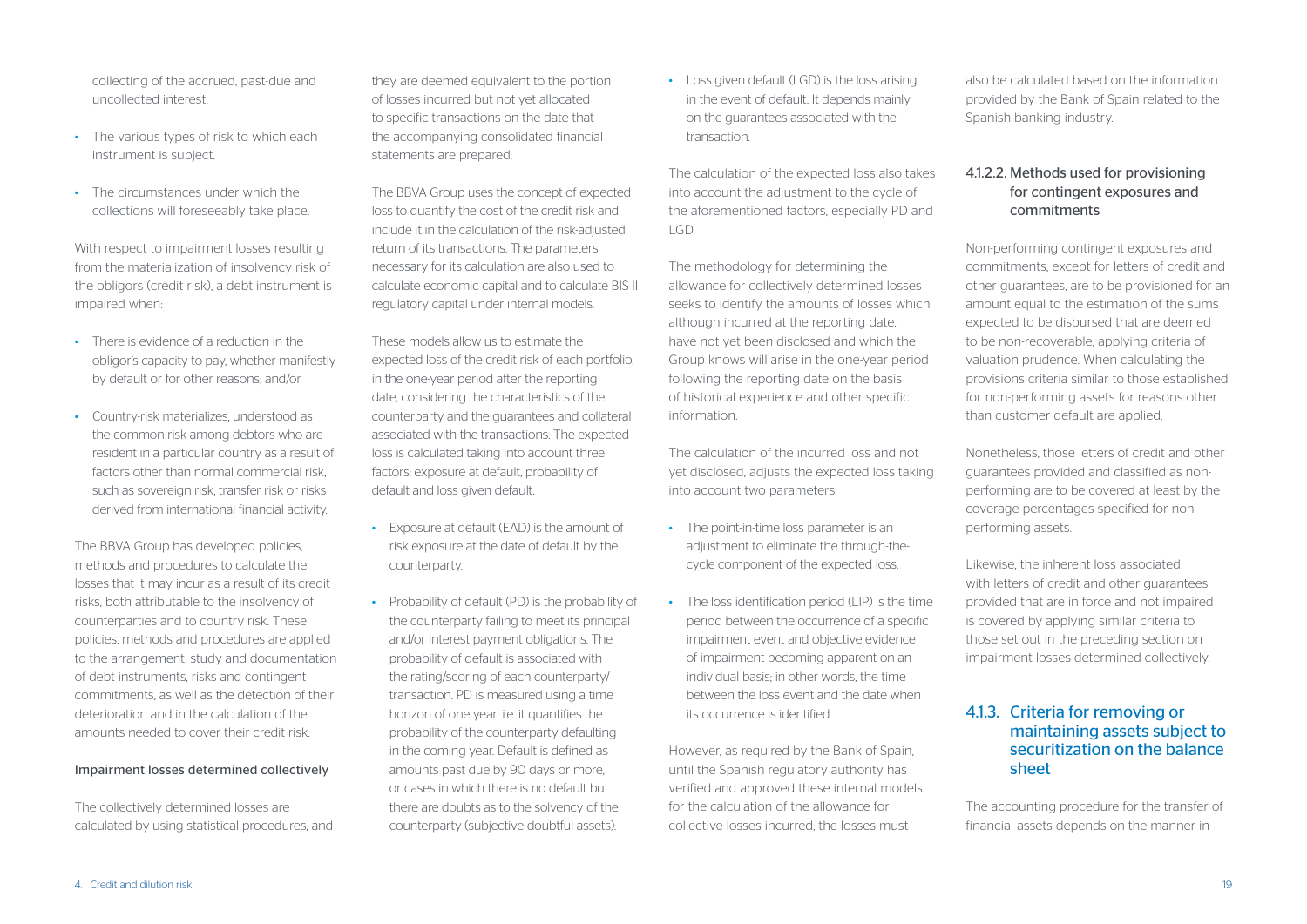which the risks and benefits associated with securitized assets are transferred to third parties.

Financial assets are only removed from the consolidated balance sheet when the cash flows they generate have dried up or when their implicit risks and benefits have been substantially transferred out to third parties.

It is considered that the Group substantially transfers the risks and benefits when these account for the majority of the overall risks and benefits of the securitized assets.

When the risks and benefits of transferred assets are substantially conveyed to third parties, the financial asset transferred is removed from the consolidated balance sheet, and any right or obligation retained or created as a result of the transfer is simultaneously recognized.

In many situations, it is clear whether the entity has substantially transferred all the risks and benefits associated with the transfer of an asset. However, when it is not sufficiently clear if the transfer took place or not, the entity evaluates its exposure before and after the transfer by comparing the variation in the amounts and the calendar of the net cash flows of the transferred asset. Therefore, if

the exposure to the variation in the current value of the net cash flows of the financial asset does not significantly change as a result of the transfer, then the entity has not substantially transferred all the risks and benefits associated with the ownership of the asset.

When the risks and/or henefits associated with the financial asset transferred are substantially retained, the asset transferred is not removed from the consolidated balance sheet and continues to be valued according to the same criteria applied prior to the transfer.

In the specific case of the SSPEs (Securitization Special Purpose Entities) to which Group institutions transfer their loanbooks, the following control guidelines are to be considered with a view to analyzing their possible consolidation:

- The activities of SSPEs are pursued on the Group's behalf in accordance with its specific business requirements, whereby it will obtain benefits or advantages from these activities.
- The Group retains decision-making powers in order to obtain the greater part of the benefits from the activities of SSPEs or has delegated such powers through an "auto-

pilot" mechanism (SSPEs are structured in such a way that all their decisions and activities will already have been defined at the time of their creation).

- The Group is entitled to obtain the greater part of the benefits from SSPEs and is therefore exposed to the risks forthcoming from their business.
- The Group withholds the greater part of the residual benefits from SSPEs.
- The Group withholds the greater part of the risks of the SSPE assets and the rules on asset removal are applied.

If there is control based on the preceding guidelines, the SSPEs are consolidated to the consolidated entity.

#### 4.1.4. Criteria for the recognition of earnings in the event of the removal of assets from the balance sheet

In order for the Group to recognize the result of the sale of financial instruments, it has to involve the corresponding removal from the accounts, which requires the fulfillment of the requirements governing the substantial

transfer of risks and benefits as described in the preceding point. The result will be reflected on the income statement, and calculated as the difference between the book value and the net value received including any new additional assets obtained minus any liabilities assumed.

When the amount of the financial asset transferred coincides with the total amount of the original financial asset, the new financial assets, financial liabilities and liabilities for the provision of services, as appropriate, that are generated as a result of the transfer will be recorded according to their fair value.

#### 4.1.5. Key hypothesis for valuing risks and benefits retained on securitized assets

The Group considers that a substantial withholding is made of the risks and benefits of securitizations when the subordinated bonds of issues are kept and/or it grants subordinated finance to the securitization funds that mean substantially retaining the credit losses expected from the loans transferred.

The Group only has traditional securitizations and no synthetic securitizations.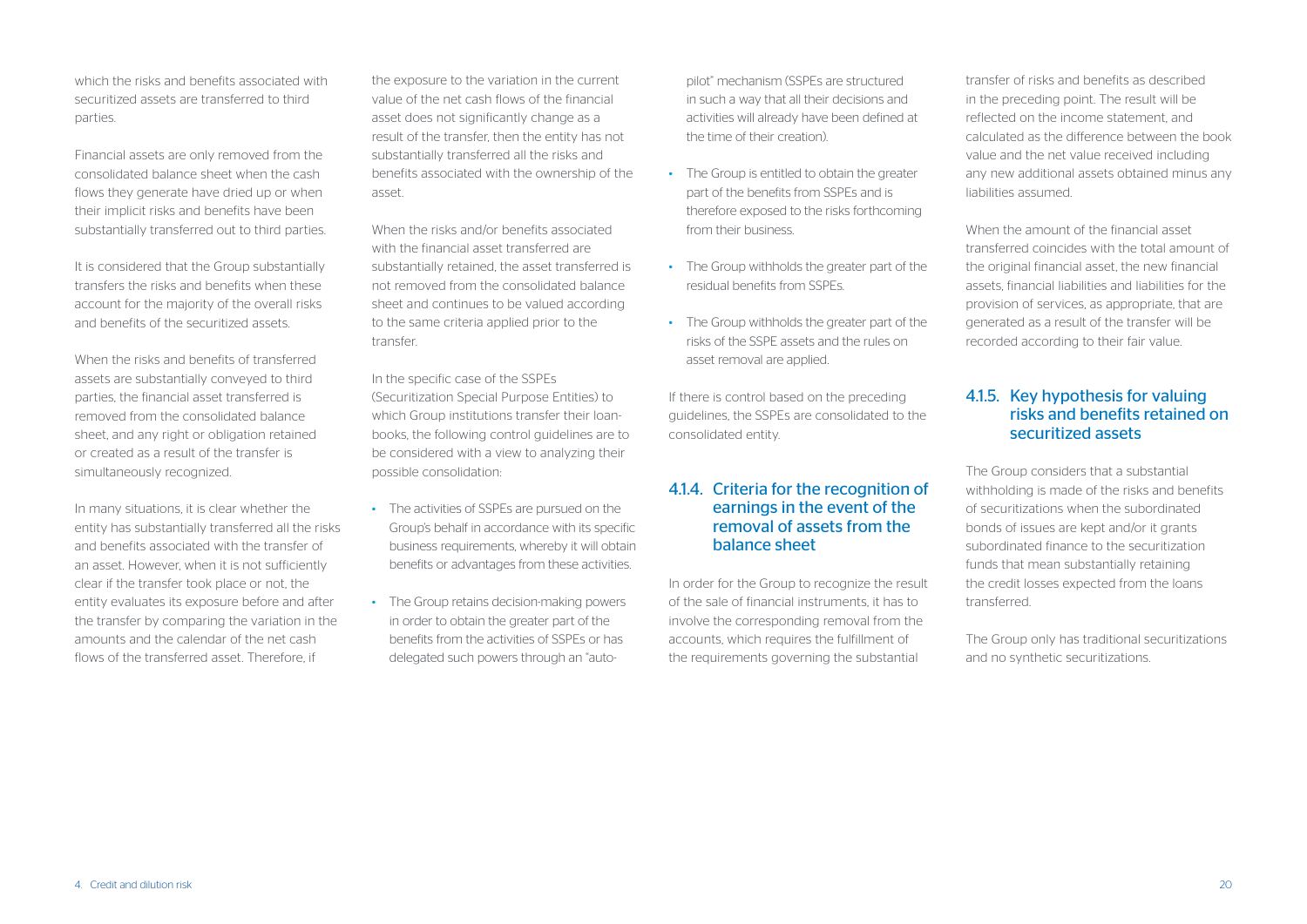*(Continued)*

## 4.2. Information on credit risks

#### 4.2.1. Exposure to credit risk

Pursuant to Rule Thirteen in the Solvency Circular concerning the capital requirements for credit risk, exposure is understood to be any asset item and all items included in the Group's memorandum accounts, involving credit risk and not deducted from the Group's eligible capital. Accordingly, inclusion is made mainly of customer lending items, with their corresponding undrawn balances, letters of credit and guarantees, debt securities and capital instruments, cash and deposits in central banks and credit institutions, assets purchased or sold under a repurchase agreement (asset and liability repos), financial derivatives and fixed assets.

Below is a presentation of the original exposure and the allowances for losses under the advanced measurement and standardized approaches as of December 31, 2011 and 2010. In accordance with section one of Rule Twenty-Eight of the Solvency Circular, only

the exposure net of allowances is presented for those exposures calculated under the standardized approach.

The increase in the original exposure to "Central governments and central banks" as of December 31, 2011, amounting to €34,296 million, is basically due to liability repos (about €22,000 million), whose capital consumption is practically zero. The rest is divided between deposits with central banks (€7,000 million) and sovereign debt, of which €4,000 million is a result of the integration of the Turkish bank Garanti.

In the category of "Regional and local governments", the increase is largely attributable to Garanti Bank and Bancomer.

Growth in the original exposure of the rest of the categories is basically due to the integration of Garanti Bank and the increased lending portfolios of the South American subsidiaries.

*(Continued)*

#### 2011 (Million euros)

| Category of exposure                                 | <b>Original</b><br>exposure <sup>(1)</sup> | Allowances <sup>(2)</sup> | <b>Exposure</b><br>net of<br>allowances <sup>(3)</sup> |
|------------------------------------------------------|--------------------------------------------|---------------------------|--------------------------------------------------------|
| Central Governments and Central Banks                | 112.419                                    | -11                       | 112.408                                                |
| Regional Governments and Local Authorities           | 12.128                                     |                           | 12.128                                                 |
| Public Sector Institutions and other Public Entities | 4.115                                      |                           | 4.114                                                  |
| Multilateral Development Banks                       | 39                                         |                           | 39                                                     |
| International Organizations                          | 12                                         |                           | 12                                                     |
| Institutions                                         | 16.293                                     | -24                       | 16.269                                                 |
|                                                      |                                            |                           |                                                        |

| Category of exposure                                                               | Original<br>exposure <sup>(1)</sup> | Allowances <sup>(2)</sup> | <b>Exposure</b><br>net of<br>allowances <sup>(3)</sup> |
|------------------------------------------------------------------------------------|-------------------------------------|---------------------------|--------------------------------------------------------|
| Corporates                                                                         | 92,579                              | $-1,576$                  | 91.003                                                 |
| Retail                                                                             | 48.151                              | $-287$                    | 47.864                                                 |
| Collateralized with real estate property                                           | 45,300                              | $-111$                    | 45.189                                                 |
| Default status                                                                     | 8.632                               | $-1.175$                  | 7.457                                                  |
| High risk                                                                          | 1,874                               | $-42$                     | 1,833                                                  |
| Guaranteed Bonds                                                                   | 78                                  |                           | 78                                                     |
| Short term to Institutions and Corporates                                          | 895                                 |                           | 895                                                    |
| Mutual funds                                                                       | 216                                 |                           | 216                                                    |
| Other Exposures                                                                    | 20.522                              | $-12$                     | 20.510                                                 |
| <b>TOTAL STANDARDIZED APPROACH</b>                                                 | 363,252                             | $-3,237$                  | 360,015                                                |
| Central Governments and Central Banks                                              | 1,909                               | $-4$                      |                                                        |
| Institutions                                                                       | 98.320                              | $-44$                     |                                                        |
| Corporates                                                                         | 156.313                             | $-3,356$                  |                                                        |
| Retail                                                                             | 82,430                              | $-1,059$                  |                                                        |
| Secured by real estate collateral                                                  | 68.859                              | $-392$                    |                                                        |
| Qualifying revolving retail                                                        | 10,374                              | $-536$                    |                                                        |
| Other retail                                                                       | 3.196                               | $-131$                    |                                                        |
| TOTAL ADVANCED MEASUREMENT APPROACH                                                | 338,972                             | $-4,464$                  |                                                        |
| <b>SUBTOTAL CREDIT RISK (securitizations and equity</b><br>positions not included) | 702,224                             | $-7,701$                  |                                                        |
| Securitization positions                                                           | 8,396                               | $-255$                    |                                                        |
| Standardized approach                                                              | 6.351                               | $-131$                    | 6.220                                                  |
| Advanced measurement approach                                                      | 2.045                               | -123                      |                                                        |
| Equity                                                                             | 6,426                               | $-433$                    |                                                        |
| Simple method                                                                      | 1.216                               | $-314$                    |                                                        |
| Equity instruments in sufficiently diversified portfolios                          | 610                                 | -27                       |                                                        |
| Exchange traded equity instruments                                                 | 606                                 | $-287$                    |                                                        |
| PD/LGD method                                                                      | 4,730                               | $-2$                      |                                                        |
| Internal models                                                                    | 480                                 | $-117$                    |                                                        |
| <b>TOTAL CREDIT RISK</b>                                                           | 717,045                             | $-8.389$                  |                                                        |

(1) Gross exposure prior to the application of risk mitigation techniques.

(2) It includes provisions for the Impairment of financial assets and other valuation adjustments, with the exception of the generic provision included in the capital base as more Additional Capital, as per Rule Eight in the Solvency Circular.

(3) Exposures are adjusted solely by provisions in the case of exposures by the standardized approach.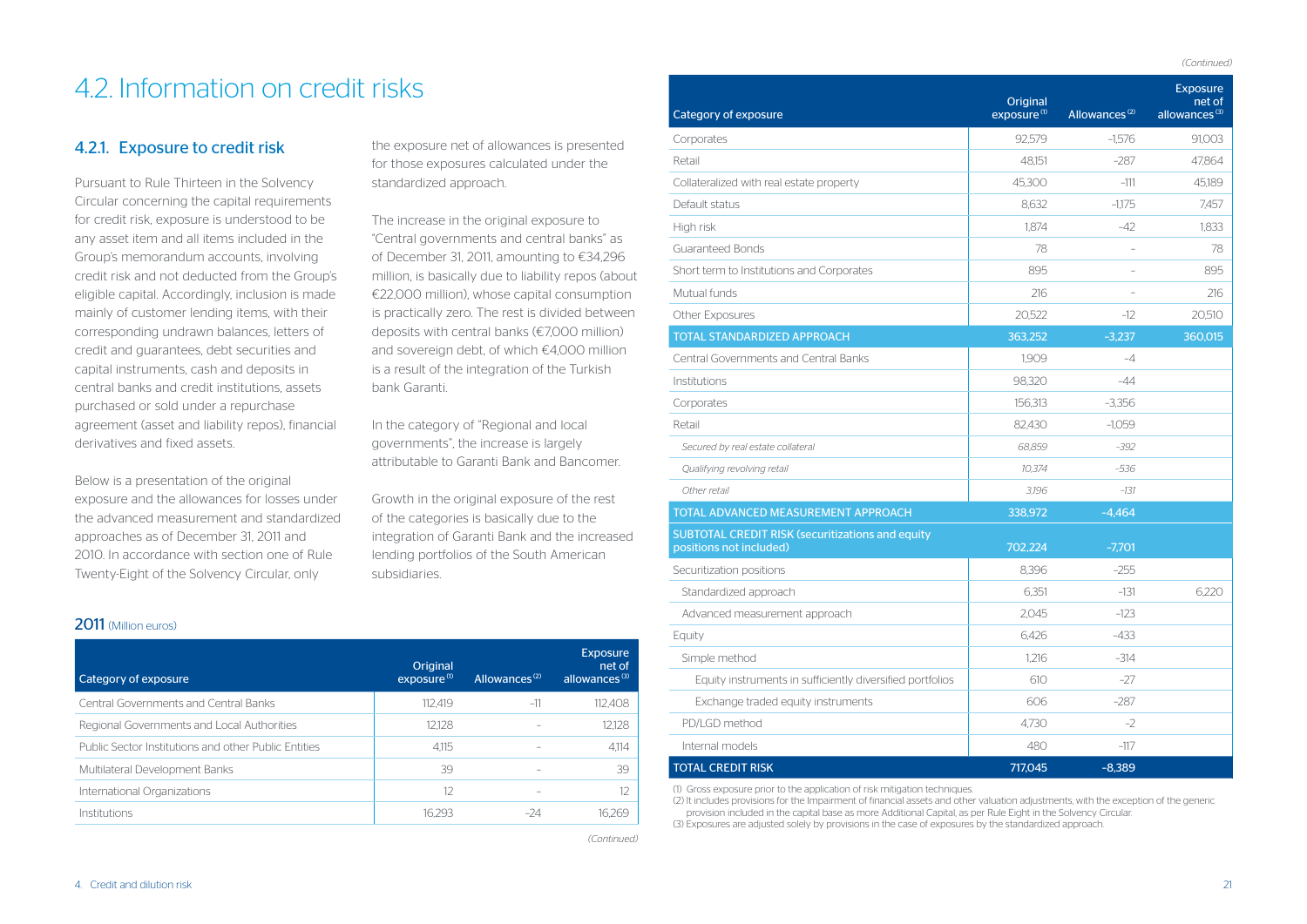#### 2010 (Million euros) *(Continued)*

| Category of exposure                                 | Original<br>exposure <sup>(1)</sup> | Allowances <sup>(2)</sup> | <b>Exposure</b><br>net of<br>allowances <sup>(3)</sup> |
|------------------------------------------------------|-------------------------------------|---------------------------|--------------------------------------------------------|
| Central Governments and Central Banks                | 78.123                              | $-5$                      | 78.118                                                 |
| Regional Governments and Local Authorities           | 6.355                               | $-1$                      | 6.354                                                  |
| Public Sector Institutions and other Public Entities | 5.350                               | $-3$                      | 5.347                                                  |
| Multilateral Development Banks                       | 51                                  |                           | 51                                                     |
| International Organizations                          | 13                                  |                           | 13 <sup>°</sup>                                        |
| Institutions                                         | 13.377                              | -59                       | 13.318                                                 |
| Corporates                                           | 83.749                              | $-569$                    | 83.180                                                 |
| Retail                                               | 38.087                              | $-168$                    | 37.920                                                 |
| Collateralized with real estate property             | 42.165                              | $-293$                    | 41.872                                                 |
| Default status                                       | 8.335                               | $-2.144$                  | 6.191                                                  |
| High risk                                            | 2.202                               | $-245$                    | 1,957                                                  |
| Short term to Institutions and Corporates            | 729                                 | $-4$                      | 725                                                    |
| Mutual funds                                         | 49                                  |                           | 49                                                     |
| Other exposures                                      | 16.052                              | $-1.372$                  | 14.680                                                 |
| <b>TOTAL STANDARDIZED APPROACH</b>                   | 294,636                             | $-4.862$                  | 289,774                                                |
| Central Governments and Central Banks                | 1.087                               | $-3$                      |                                                        |
| Institutions                                         | 95.730                              | $-52$                     |                                                        |
| Corporates                                           | 161.743                             | $-3.395$                  |                                                        |
| Retail                                               | 83.515                              | $-996$                    |                                                        |
| Secured by real estate collateral                    | 69.998                              | $-286$                    |                                                        |
| Qualifying revolving retail                          | 10,166                              | $-546$                    |                                                        |
| Other retail                                         | 3.351                               | $-164$                    |                                                        |
| TOTAL ADVANCED MEASUREMENT APPROACH                  | 342,075                             | $-4.446$                  |                                                        |

*(Continued)*

| Category of exposure                                                               | Original<br>exposure <sup>(1)</sup> | Allowances <sup>(2)</sup> | <b>Exposure</b><br>net of<br>allowances <sup>(3)</sup> |
|------------------------------------------------------------------------------------|-------------------------------------|---------------------------|--------------------------------------------------------|
| <b>SUBTOTAL CREDIT RISK (securitizations and equity</b><br>positions not included) | 636,711                             | $-9.309$                  |                                                        |
| Securitization positions                                                           | 8.456                               | $-256$                    |                                                        |
| Standardized approach                                                              | 6,021                               | $-174$                    | 5.847                                                  |
| Advanced measurement approach                                                      | 2.435                               | $-82$                     |                                                        |
| Equity                                                                             | 7.345                               | $-429$                    |                                                        |
| Simple method                                                                      | 1.473                               | $-326$                    |                                                        |
| Equity instruments in sufficiently diversified portfolios                          | 1,051                               | $-29$                     |                                                        |
| Exchange traded equity instruments                                                 | 422                                 | $-297$                    |                                                        |
| PD/LGD method                                                                      | 5,375                               |                           |                                                        |
| Internal models                                                                    | 497                                 | $-103$                    |                                                        |
| <b>TOTAL CREDIT RISK</b>                                                           | 652.512                             | $-9.994$                  |                                                        |

(1) Gross exposure prior to the application of risk mitigation techniques.

(2) It includes provisions for the Impairment of assets (financial and non-financial) and other valuation adjustments, with the exception of the generic provision included in the capital base as more Additional Capital, as per Rule Eight in the Solvency Circular.

(3) Exposures are adjusted solely by provisions in the case of exposures by the standardized approach.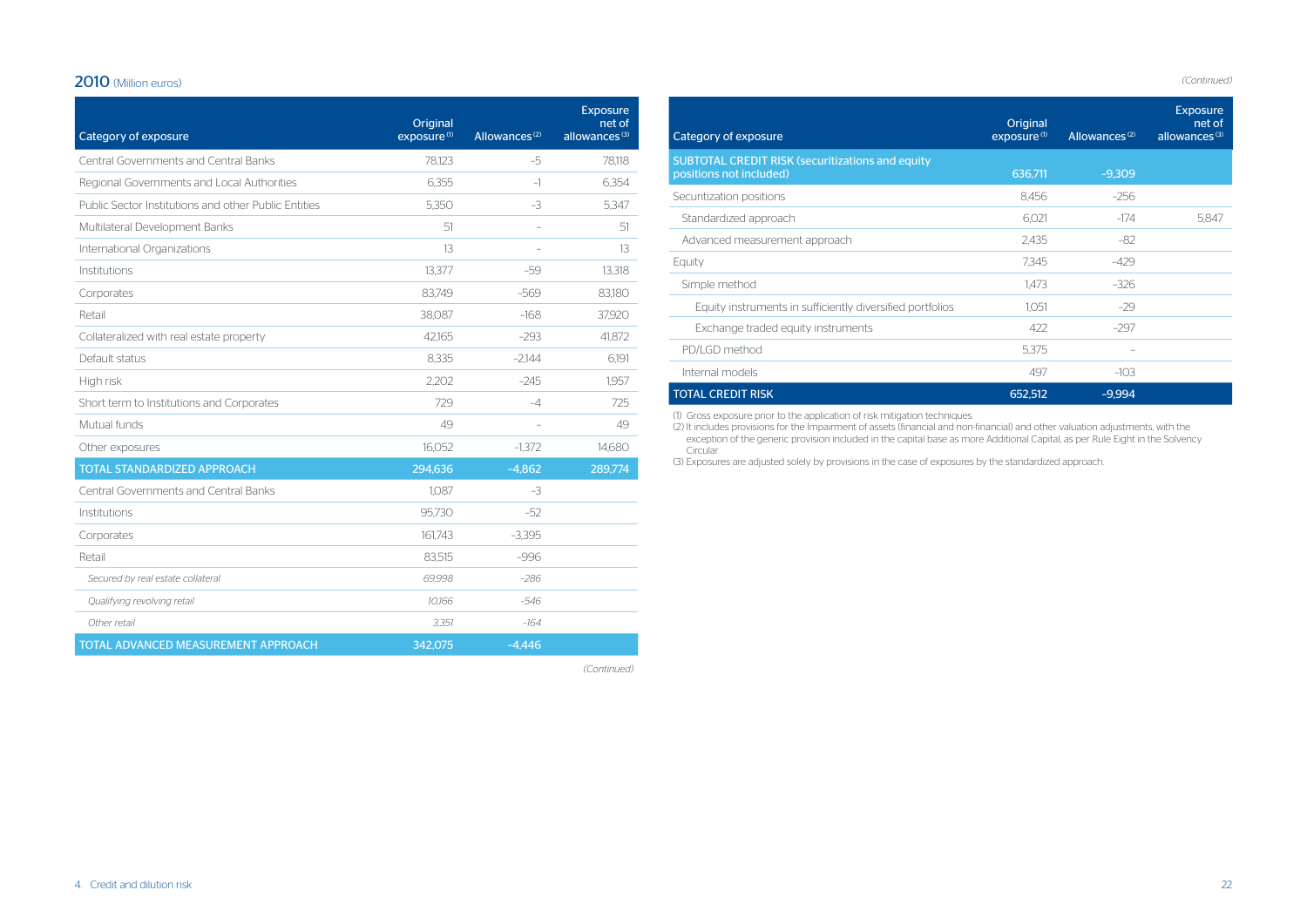#### 4.2.2. Average value of the exposures throughout 2011 and 2010

#### (Million euros)

|                                                                                    | Original average exposure for the period |                  |  |
|------------------------------------------------------------------------------------|------------------------------------------|------------------|--|
| Category of exposure                                                               | 2011                                     | 2010             |  |
| Central governments and Central Banks                                              | 105,229                                  | 67,829           |  |
| Regional Governments and Local Authorities                                         | 8,811                                    | 6,230            |  |
| Public Sector Institutions and other Public Entities                               | 4.162                                    | 6,550            |  |
| Multilateral Development Banks                                                     | 45                                       | 26               |  |
| International Organizations                                                        | $12^{12}$                                | $15\overline{)}$ |  |
| Institutions                                                                       | 16,483                                   | 15.224           |  |
| Corporates                                                                         | 84,920                                   | 80,858           |  |
| Retail                                                                             | 46,872                                   | 36,606           |  |
| Collateralized with real estate property                                           | 46,236                                   | 41,346           |  |
| Default status                                                                     | 8,714                                    | 8,226            |  |
| High risk                                                                          | 1.967                                    | 2.146            |  |
| Guaranteed Bonds                                                                   | 34                                       |                  |  |
| Short term to Institutions and Corporates                                          | 694                                      | 655              |  |
| Mutual funds                                                                       | 138                                      | 55               |  |
| Other exposures                                                                    | 17,870                                   | 17,089           |  |
| <b>TOTAL STANDARDIZED APPROACH</b>                                                 | 342,188                                  | 282,855          |  |
| Central Governments and Central Banks                                              | 3,059                                    | 1,806            |  |
| Institutions                                                                       | 96.325                                   | 90.189           |  |
| Corporates                                                                         | 157.715                                  | 167,239          |  |
| Retail                                                                             | 82,726                                   | 81,934           |  |
| Secured by real estate collateral                                                  | 69,324                                   | 68,892           |  |
| Qualifying revolving retail                                                        | 10,109                                   | 9,692            |  |
| Other retail                                                                       | 3,294                                    | 3,350            |  |
| TOTAL ADVANCED MEASUREMENT APPROACH                                                | 339,826                                  | 341,169          |  |
| <b>SUBTOTAL CREDIT RISK (securitizations and equity positions</b><br>not included) | 682,014                                  | 624,024          |  |
| Securitization positions                                                           | 8,234                                    | 8,610            |  |
| Standardized approach                                                              | 6,063                                    | 6,164            |  |
| Advanced measurement approach                                                      | 2.171                                    | 2,445            |  |
| Equity                                                                             | 6.875                                    | 7.838            |  |
| Simple Method                                                                      | 1,294                                    | 1.770            |  |
| Equity instruments in sufficiently diversified portfolios                          | 787                                      | 1.273            |  |
| Exchange traded equity instruments                                                 | 507                                      | 497              |  |
| PD/LGD method                                                                      | 5,054                                    | 5,572            |  |
| Internal models                                                                    | 527                                      | 496              |  |
| <b>TOTAL CREDIT RISK</b>                                                           | 697.122                                  | 640.471          |  |

#### 4.2.3. Distribution by geographical area

The following charts present the distribution by significant geographic areas of the original exposure by country pursuant to the obligor's country. The breakdown includes exposure under the standardized and advanced measurement approaches, without including positions in equity.

#### 2011

#### (Million euros)

|                                                                         |              | Original exposure by geographical area |               |                             |                  |                      |
|-------------------------------------------------------------------------|--------------|----------------------------------------|---------------|-----------------------------|------------------|----------------------|
| Category of exposure                                                    | <b>Total</b> | <b>Europe</b>                          | <b>Mexico</b> | USA &<br><b>Puerto Rico</b> | South<br>America | Rest of<br>the world |
| Central Governments and Central Banks                                   | 112.419      | 82.881                                 | 13,309        | 4452                        | 11.735           | 41                   |
| Regional Governments and Local<br>authorities                           | 12,128       | 5.218                                  | 3.792         | 2.592                       | 457              | 69                   |
| Public Sector Institutions and other<br><b>Public Entities</b>          | 4.115        | 1.446                                  |               | 1.420                       | 1.248            |                      |
| Institutions                                                            | 16,293       | 8.848                                  | 2.070         | 2.145                       | 2.770            | 461                  |
| Corporates                                                              | 92.579       | 27.584                                 | 14.105        | 32,400                      | 17.999           | 491                  |
| Retail                                                                  | 48.151       | 16,665                                 | 5.130         | 6.265                       | 20.036           | 55                   |
| Collateralized with real estate property                                | 45,300       | 14.930                                 | 10.415        | 11.464                      | 8.478            | 13                   |
| Securitization positions                                                | 6.351        | 689                                    | 93            | 5.569                       | $\overline{a}$   |                      |
| Other exposures                                                         | 32,268       | 17.950                                 | 4.957         | 3,575                       | 5.549            | 237                  |
| <b>TOTAL CREDIT RISK BY THE</b><br><b>STANDARDIZED APPROACH</b>         | 369,604      | 176,211                                | 53,871        | 69,883                      | 68,272           | 1,367                |
| Central Governments and Central Banks                                   | 1,909        | 34                                     | 31            | 1.191                       | 427              | 227                  |
| Institutions                                                            | 98.320       | 90.868                                 | 14            | 3.921                       | 291              | 3.226                |
| Corporates                                                              | 156.313      | 133.385                                | 1.865         | 9.426                       | 4.097            | 7.539                |
| Retail                                                                  | 82.430       | 71.941                                 | 10.379        | 12                          | 27               | 70                   |
| Securitization positions                                                | 2.045        | 1.950                                  |               | 28                          |                  | 66                   |
| <b>TOTAL CREDIT RISK BY THE ADVANCED</b><br><b>MEASUREMENT APPROACH</b> | 341.016      | 298.179                                | 12.289        | 14.578                      | 4.843            | 11.127               |
| <b>TOTAL CREDIT RISK</b>                                                | 710,620      | 474.390                                | 66,159        | 84.461                      | 73,115           | 12.495               |

Note: Positions in equity are not included.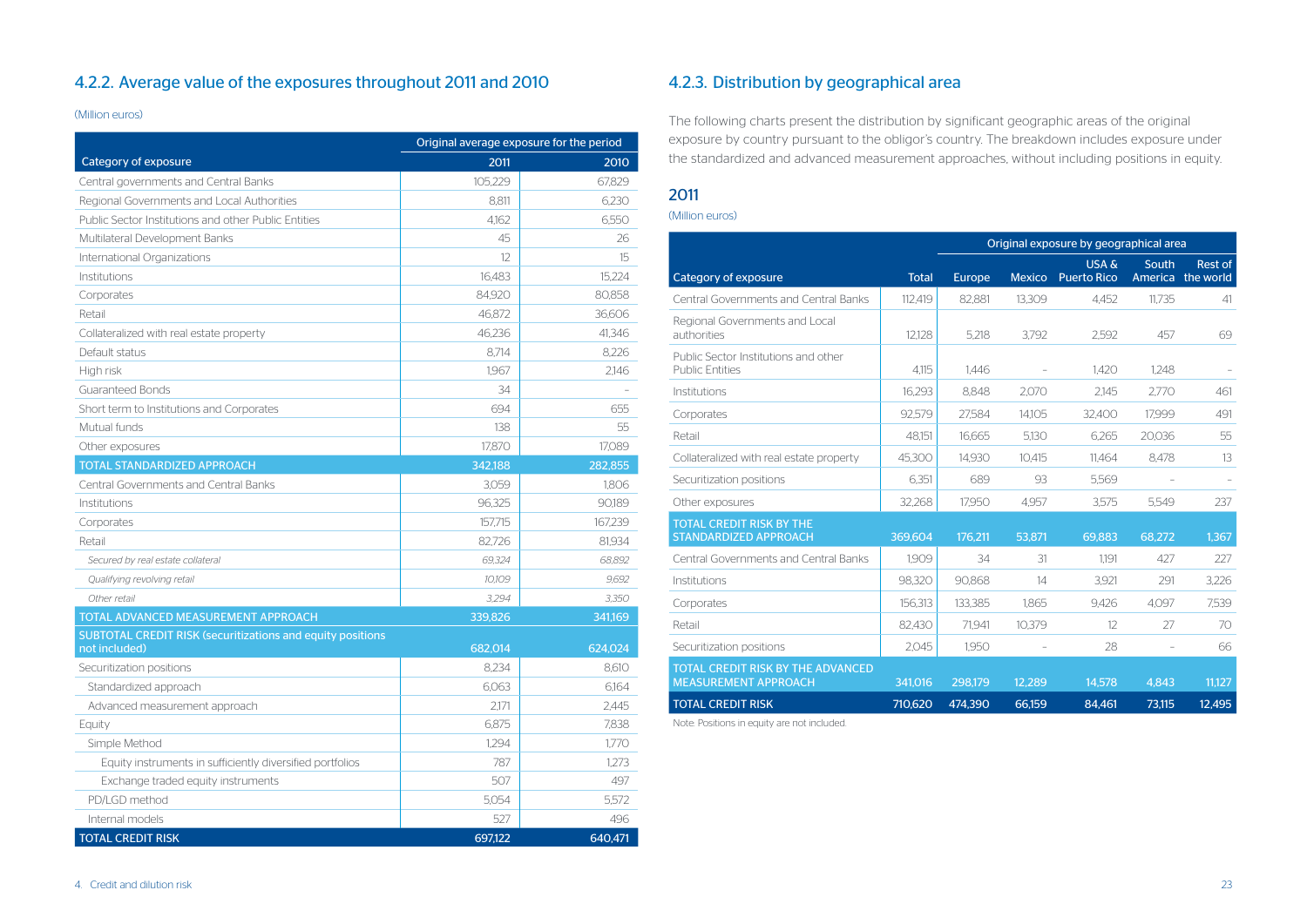The next table shows the distribution by geographical area of the book balances of the non-performing and impaired exposures of financial assets and contingent liabilities:

#### 2011

(Million euros)

|                                          | Total  | Europe |      | USA &<br>Mexico Puerto Rico | <b>South</b> | Rest of<br>America the world |
|------------------------------------------|--------|--------|------|-----------------------------|--------------|------------------------------|
| Non-performing and impaired<br>exposures | 16.071 | 11.918 | .286 |                             | LO32         | 115                          |

Note: Accounting balances solvency perimeter excluding equity positions.

The next table shows the distribution by geographical area of the book balances of the allowances for financial asset losses and for contingent liabilities.

#### 2011

#### (Million euros)

|                            | Total |       |       | USA &<br>Europe Mexico Puerto Rico America the world | South | Rest of |
|----------------------------|-------|-------|-------|------------------------------------------------------|-------|---------|
| Allowance for asset losses | 9.867 | 5.481 | 1.553 | 259                                                  | 1478  | 96      |

Note: Accounting balances solvency perimeter excluding equity positions.

#### 4.2.4. Distribution by sector

The following table shows the distribution by economic sector (standardized and advanced measurement approaches) of the original exposure. The breakdown does not include positions in equity.

#### 2011

#### (Million euros)

|                                                                                   |              | Original exposure by sector            |               |                    |       |                                  |      |        |         |
|-----------------------------------------------------------------------------------|--------------|----------------------------------------|---------------|--------------------|-------|----------------------------------|------|--------|---------|
|                                                                                   |              | EECC,<br>insurance<br>and<br>financial | <b>Public</b> |                    |       |                                  |      |        | Other   |
| Category of exposure                                                              | <b>Total</b> | brokerage                              |               | sector Agriculture |       | Industry Construction Commercial |      | Retail | sectors |
| Central Governments and<br>Central Banks                                          | 112.419      |                                        | 15.8%         |                    |       |                                  |      |        |         |
| Regional Governments and<br>Local Authorities                                     | 12.128       |                                        | 1.7%          |                    |       |                                  |      |        |         |
| <b>Public Sector Institutions</b><br>and other Public Entities                    | 4,115        |                                        | 0.6%          |                    |       |                                  |      |        |         |
| Institutions                                                                      | 16.293       | 2.3%                                   |               |                    |       |                                  |      |        |         |
| Corporates                                                                        | 92.579       | 0.4%                                   |               | 0.5%               | 1.8%  | 1.1%                             | 5.6% |        | 3.6%    |
| Retail                                                                            | 48.151       |                                        |               | 0.1%               | 0.1%  | 0.2%                             | 0.9% | 4.9%   | 0.6%    |
| Collateralized with real<br>estate property                                       | 45.300       |                                        |               |                    | 0.1%  | 0.2%                             | 0.2% | 4.8%   | 1.0%    |
| Securitization positions                                                          | 6,351        | 0.1%                                   | 0.5%          |                    |       |                                  | 0.3% |        |         |
| Other exposures                                                                   | 32,268       | 0.3%                                   |               | 0.1%               | 0.2%  | 0.2%                             | 0.3% | 0.9%   | 2.6%    |
| <b>TOTAL CREDIT RISK BY</b><br>THE STANDARDIZED<br><b>APPROACH</b>                | 369.604      | 3.2%                                   | 18.6%         | 0.7%               | 2.2%  | 1.7%                             | 7.2% | 10.6%  | 7.8%    |
| Central Governments and<br>Central Banks                                          | 1.909        |                                        | 0.3%          |                    |       |                                  |      |        |         |
| Institutions                                                                      | 98,320       | 9.9%                                   | 3.9%          |                    |       |                                  |      |        |         |
| Corporates                                                                        | 156,313      | 2.7%                                   |               | 0.1%               | 8.0%  | 1.8%                             | 2.1% |        | 7.3%    |
| Retail                                                                            | 82.430       |                                        |               |                    |       |                                  |      | 11.6%  |         |
| Securitization positions                                                          | 2,045        | 0.3%                                   |               |                    |       |                                  |      |        |         |
| <b>TOTAL CREDIT RISK BY THE</b><br><b>ADVANCED MEASUREMENT</b><br><b>APPROACH</b> | 341.016      | 12.9%                                  | 4.2%          | 0.1%               | 8.0%  | 1.8%                             | 2.1% | 11.6%  | 7.3%    |
| <b>TOTAL CREDIT RISK</b>                                                          | 710.620      | 16.1%                                  | 22.8%         | 0.8%               | 10.1% | 3.5%                             | 9.4% | 22.2%  | 15.1%   |

Note: Positions in equity are not included.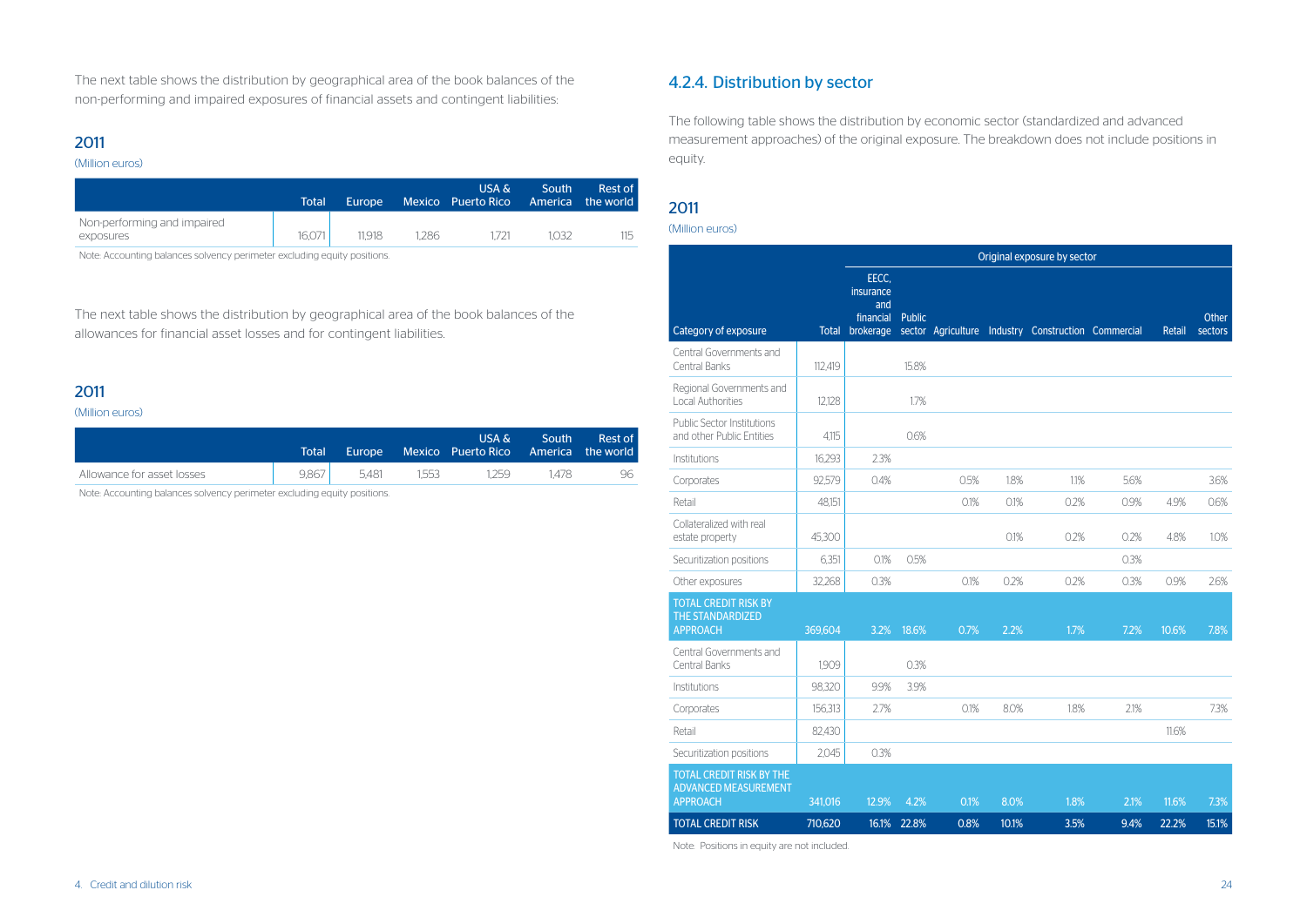The following table shows the distribution by counterparty of the book balances of the nonperforming and impaired exposures of financial assets and contingent liabilities.

#### 2011

#### (Million euros)

|                                          | Total  | EECC.<br><i>insurance</i><br>and financial<br>brokerage | <b>Public</b><br>sector | Corporates | Retail | Other<br>sectors |
|------------------------------------------|--------|---------------------------------------------------------|-------------------------|------------|--------|------------------|
| Non-performing and<br>impaired exposures | 16.071 | 4.2%                                                    | 05%                     | 58.7%      | 297%   | 6.8%             |

Note: Accounting balances solvency perimeter excluding equity positions.

The next table shows the distribution by counterparty of the book balances of allowances for financial asset losses and for contingent exposures:

#### 2011

#### (Million euros)

|                                            | <b>Total</b> | EECC.<br>insurance<br>and financial<br>brokerage | <b>Public</b><br>sector | Corporates | Retail | Other<br><b>sectors</b> |
|--------------------------------------------|--------------|--------------------------------------------------|-------------------------|------------|--------|-------------------------|
| Specific allowance for asset<br>losses     | 6.583        | 5.9%                                             | 1.1%                    | 56.3%      | 26.7%  | 9.9%                    |
| Generic allowance                          | 3,284        |                                                  |                         |            |        |                         |
| <b>Total allowance for asset</b><br>losses | 9.867        |                                                  |                         |            |        |                         |

Note: Accounting balances solvency perimeter excluding equity positions.

#### 4.2.5. Distribution by residual maturity

The following table presents the distribution of original exposure by residual maturity, broken down by category of exposure under the standardized and advanced measurement approaches:

#### 2011

#### (Million euros)

|                                                                         |              | Original exposure by residual maturity |                                 |                 |  |
|-------------------------------------------------------------------------|--------------|----------------------------------------|---------------------------------|-----------------|--|
| Category of exposure                                                    | <b>Total</b> | Less than<br>1 year                    | <b>Between</b><br>1 and 5 years | Over<br>5 years |  |
| Central Governments and Central Banks                                   | 112.419      | 71.574                                 | 27.332                          | 13.512          |  |
| Regional Governments and Local Authorities                              | 12.128       | 4.253                                  | 4.645                           | 3.230           |  |
| Public, Sector Institutions and other Public Entities                   | 4.115        | 1.536                                  | 1.601                           | 978             |  |
| Institutions                                                            | 16.293       | 6.110                                  | 6.885                           | 3.298           |  |
| Corporates                                                              | 92.579       | 31.090                                 | 38.010                          | 23.480          |  |
| Retail                                                                  | 48.151       | 17.820                                 | 19.148                          | 11.183          |  |
| Collateralized with real estate property                                | 45,300       | 1.841                                  | 3.049                           | 40.411          |  |
| Securitization positions                                                | 6.351        | 7                                      | 624                             | 5.721           |  |
| Other Exposures <sup>(1)</sup>                                          | 32.268       | 1.151                                  | 435                             | 1.529           |  |
| <b>TOTAL CREDIT RISK BY THE STANDARDIZED</b><br><b>APPROACH</b>         | 369,604      | 135.382                                | 101.728                         | 103.340         |  |
| Central Governments and Central Banks                                   | 1.909        | 101                                    | 370                             | 1.439           |  |
| Institutions                                                            | 98.320       | 45.361                                 | 28.562                          | 24.396          |  |
| Corporates                                                              | 156.313      | 60.820                                 | 47.319                          | 48.174          |  |
| Retail <sup>(2)</sup>                                                   | 82.430       | 10.515                                 | 2.608                           | 69.307          |  |
| Securitization positions                                                | 2.045        | 48                                     | 544                             | 1.453           |  |
| <b>TOTAL CREDIT RISK BY THE ADVANCED</b><br><b>MEASUREMENT APPROACH</b> | 341.016      | 116.845                                | 79.402                          | 144,768         |  |
| <b>TOTAL CREDIT RISK (3)</b>                                            | 710,620      | 252,227                                | 181.130                         | 248,108         |  |

(1) The item "Other Exposures" includes the category of Other Exposures (mainly fixed assets and cash). In view of their nature, this category is not broken down by residual maturity.

(2) The balance set as less than a year is largely attributable to cards in the Mexico area.

(3) Positions in equity are not included.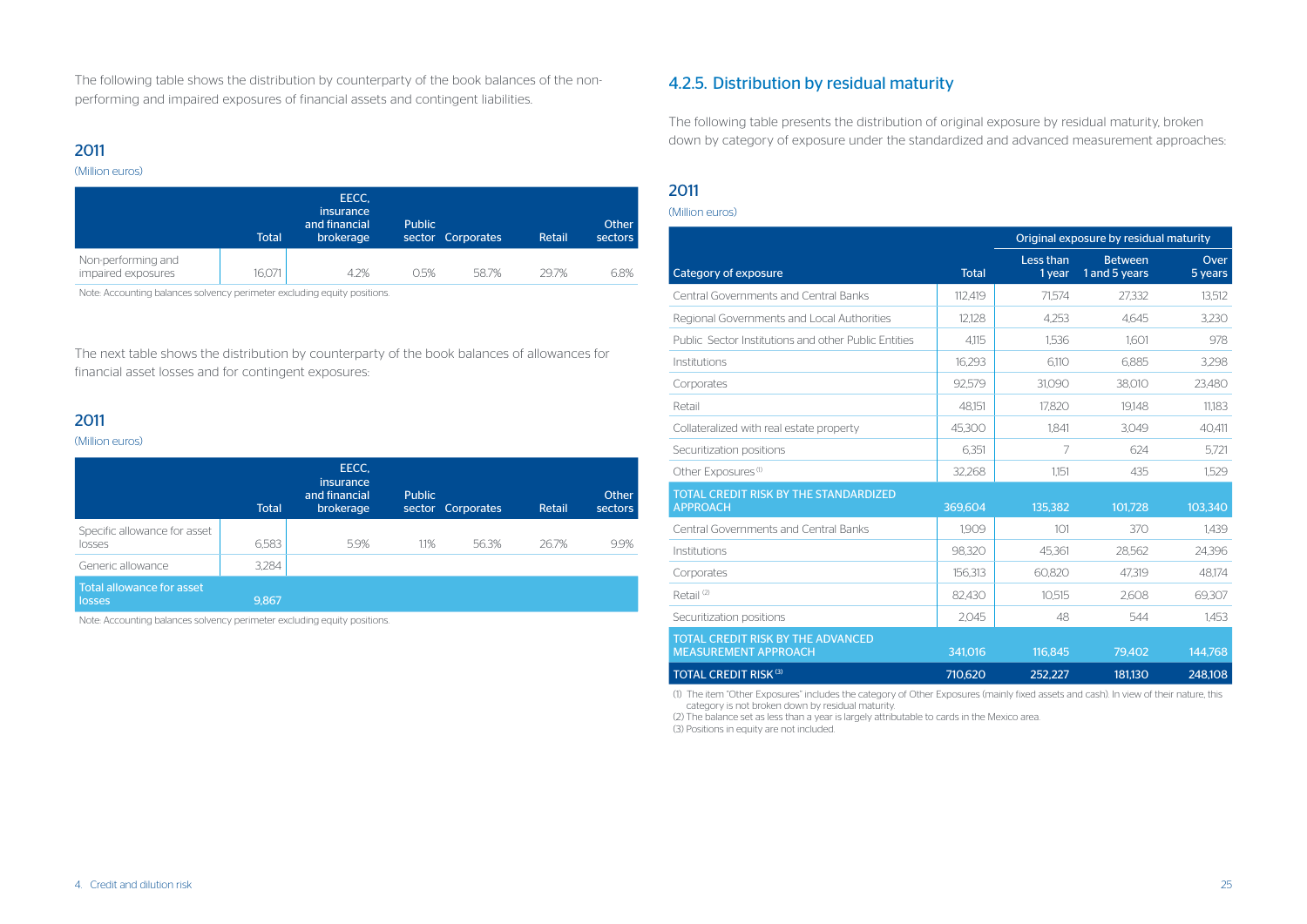#### 4.2.6. Allowances for impairment losses and allowances for contingent risks and commitments

The following table presents the movement recorded in the years 2011 and 2010 in the allowance for impairment losses of financial assets on the balance sheet and for contingent liabilities and commitments, including country risk, generic and specific funds in equity positions.

#### 2011 (Million euros)

| <b>Item</b>                                        | <b>Allowances on</b><br><b>Assets</b> | <b>Allowances</b><br>for Contingent<br><b>Liabilities and</b><br><b>Commitments</b> | <b>Total</b> |
|----------------------------------------------------|---------------------------------------|-------------------------------------------------------------------------------------|--------------|
| <b>BALANCE BoY 2011</b>                            | 10.032                                | 264                                                                                 | 10.296       |
| Increase in impairment charged to income           | 6.097                                 | 17                                                                                  | 6.114        |
| Decrease in impairment credited to income          | $-1.551$                              | $-24$                                                                               | $-1.574$     |
| Institutions acquired by the Group during the year | 305                                   | 12                                                                                  | 317          |
| Institutions disposed of during the year           | $\overline{\phantom{0}}$              | $\overline{\phantom{a}}$                                                            |              |
| Transfers to written-off loans                     | $-4.114$                              | $\overline{\phantom{0}}$                                                            | $-4.114$     |
| Exchange differences and other transactions        | $-761$                                | 22                                                                                  | $-739$       |
| <b>BALANCE EoY 2011</b>                            | 10,009                                | 291                                                                                 | 10,300       |
| For impaired portfolio                             | 6.903                                 | 135                                                                                 | 7.038        |
| For current non-impaired portfolio                 | 3.105                                 | 156                                                                                 | 3.262        |

Note: Solvency perimeter.

#### 2010 (Million euros)

| <b>Item</b>                                        | Allowances on<br><b>Assets</b> | <b>Allowances</b><br>for Contingent<br>Liabilities and<br><b>Commitments</b> | <b>Total</b> |
|----------------------------------------------------|--------------------------------|------------------------------------------------------------------------------|--------------|
| <b>BALANCE BoY 2010</b>                            | 9.202                          | 243                                                                          | 9.445        |
| Increase in impairment charged to income           | 7.195                          | 62                                                                           | 7.256        |
| Decrease in impairment credited to income          | $-2.236$                       | $-40$                                                                        | $-2.276$     |
| Institutions acquired by the Group during the year | $\overline{\phantom{0}}$       |                                                                              |              |
| Institutions disposed of during the year           | $\overline{\phantom{0}}$       |                                                                              |              |
| Transfers to written-off loans                     | $-4.488$                       |                                                                              | $-4.488$     |
| Exchange differences and other transactions        | 360                            | $-1$                                                                         | 359          |
| <b>BALANCE EoY 2010</b>                            | 10.032                         | 264                                                                          | 10.296       |
| For impaired portfolio                             | 7.305                          | 145                                                                          | 7.450        |
| For current non-impaired portfolio                 | 2.727                          | 119                                                                          | 2.846        |

Note: Solvency perimeter.

#### 4.2.7. Total impairment losses for the period

The following table shows details of impairment losses and provisions on financial assets and contingent risks and commitments, as well as derecognition of losses previously recognized in asset write-offs recorded directly in the income statement in 2011 and 2010.

#### (Million euros)

| <b>Items</b>                                         | 2011   | 2010   |
|------------------------------------------------------|--------|--------|
| Financial assets                                     | 4.22C  | 4.706  |
| Of which:                                            |        |        |
| Recovery of written-off assets                       | $-327$ | $-253$ |
| Contingent exposure and commitments [recoveries (-)] | -6     |        |
| <b>TOTAL IMPAIRMENT LOSSES</b>                       | 4.214  | 4.728  |

Note: Solvency perimeter.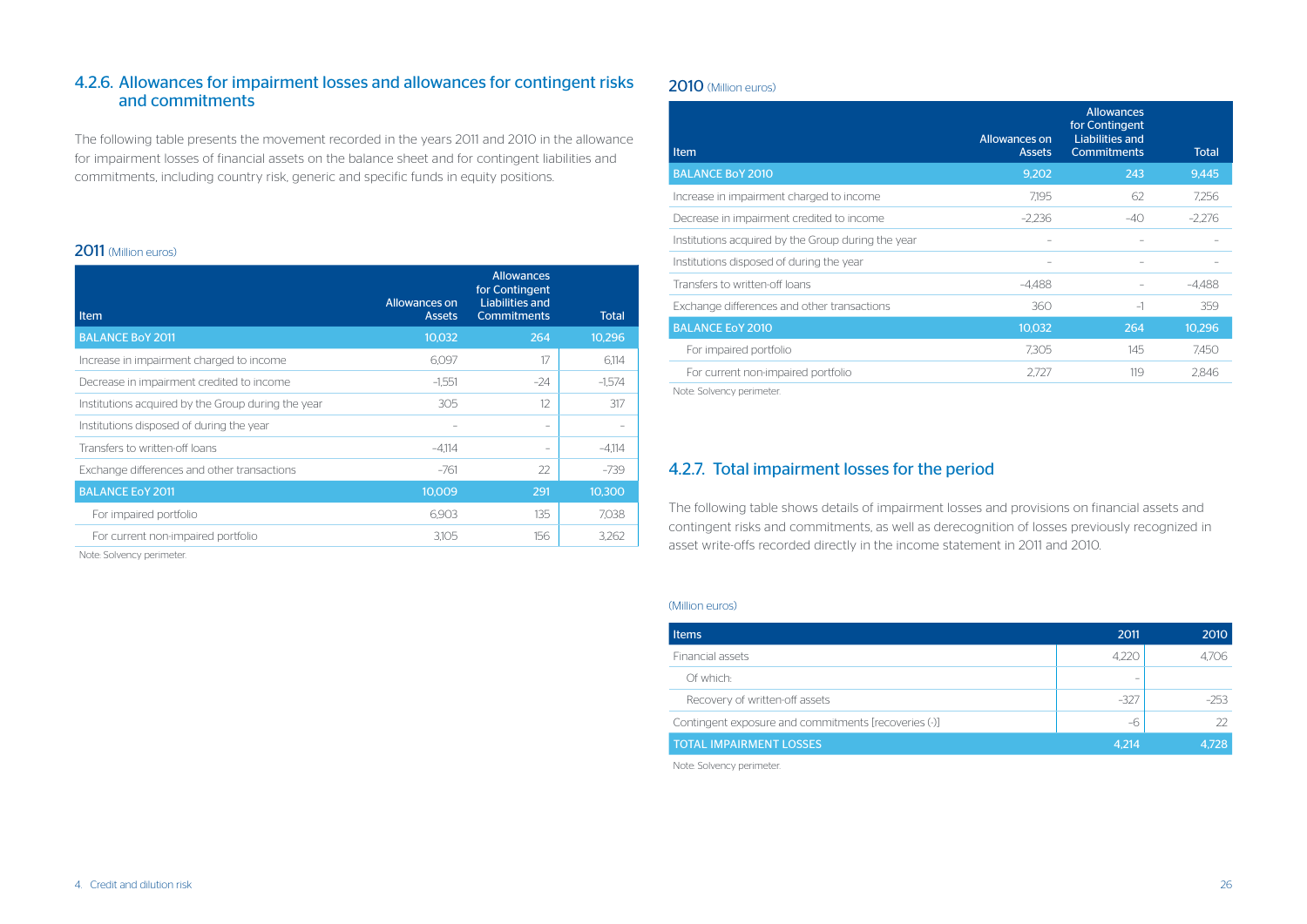## 4.3. Information on counterparty risk

Counterparty exposure involves that part of the original exposure corresponding to derivative instruments, repurchase and resale transactions, securities or commodities lending or borrowing transactions and deferred settlement transactions.

#### 4.3.1. Policies on managing counterparty risk

#### 4.3.1.1. Methodology: allocation of internal capital and limits to exposures subject to counterparty risk

The Group has an economic model for calculating internal capital through exposure to counterparty risk in treasury operations. This model has been implemented in the systems of the Risk unit in Markets Areas, and it is used to estimate the distribution of potential losses the Group faces due to possible default of the instrument counterparties.

The calculation process is based on the Monte Carlo simulation of the aforementioned distribution of losses consisting of the product of three sources of uncertainty: exposures, defaults and loss given default (LGD).

The generation of exposures is undertaken in a manner that is consistent with those used for the monitoring and control of credit risk

limits. The time horizon is divided up into intervals, and the market risk factors (interest rates, exchange rates, etc.) underlying the instruments that determine their valuation are simulated for each interval. The exposures are generated from 500 different scenarios using the Monte Carlo method for risk factors (subject to counterparty risk) and applying the corresponding mitigations to each counterparty (in other words, applying collateral and/or netting agreements as applicable).

The individual defaults of the counterparties are simulated by means of a factorial model that takes into account the correlations between counterparties and the credit quality of the different counterparties. In addition, the model includes the random nature of loss given default.

The correlations, loss given defaults, internal ratings and associated probabilities of default are consistent with the Group's economic model for general credit risk.

The distribution of possible losses for credit risk for a one-year horizon is constructed through the simulation of the variables considered and through the process indicated, thereby estimating the 99.9% percentile corresponding to the level of confidence for estimating the risk. This figure is modified by an adjustment factor for the possible maturity subsequent to one year of the operations in a similar vein to the general approach adopted by Basel for the treatment of credit risk.

Counterparty limits are specified within the financial programs authorized for each subsidiary within the line item of treasury limits. It stipulates both the limit and the maximum term for the operation. The use of transactions within the limits is measured in terms of mark-to-market valuation plus the potential risk with Monte Carlo Simulation methodology (95% confidence level) and bearing in mind the possible existence of collateral contracts.

Control of the counterparty risk in the Markets Area is carried out through a corporate platform that enables online monitoring of the limits and availabilities established for the different counterparties and clients. This control is completed by independent units of the business area to guarantee proper segregation of functions.

#### 4.3.1.2. Policies for ensuring the effectiveness of collaterals and establishing the value adjustments for impairment to cover this risk

The Group has concluded collateral contracts with many of its counterparties that serve as a guarantee of the mark-to-market valuation of derivatives operations. The collateral consists mostly of deposits, which

means that no situations of impairment are forthcoming.

A tool has been specifically designed to process and manage the collateral contracts concluded with counterparties. This application enables the management of collateral at the transaction level -useful for controlling and monitoring the status of specific operations- as well as at the position level by providing accumulated information according to different parameters or characteristics. Furthermore, this tool feeds the applications responsible for estimating counterparty risk by providing all the necessary parameters for considering the impact of mitigation in the portfolio due to the agreements concluded.

Likewise, there is also an application that reconciles and adjusts the positions serving the Collateral and Risks units.

In order to uphold the effectiveness of collateral contracts, the Group carries out a daily monitoring of the market values of the operations governed by such contracts and of the deposits made by the counterparties. Once the amount of the collateral to be delivered or received is obtained, the collateral demand (margin call), or the demand received, is carried out at the intervals established in the contract usually daily. If significant variations arise from the process of reconciliation between the counterparties, they are reported by the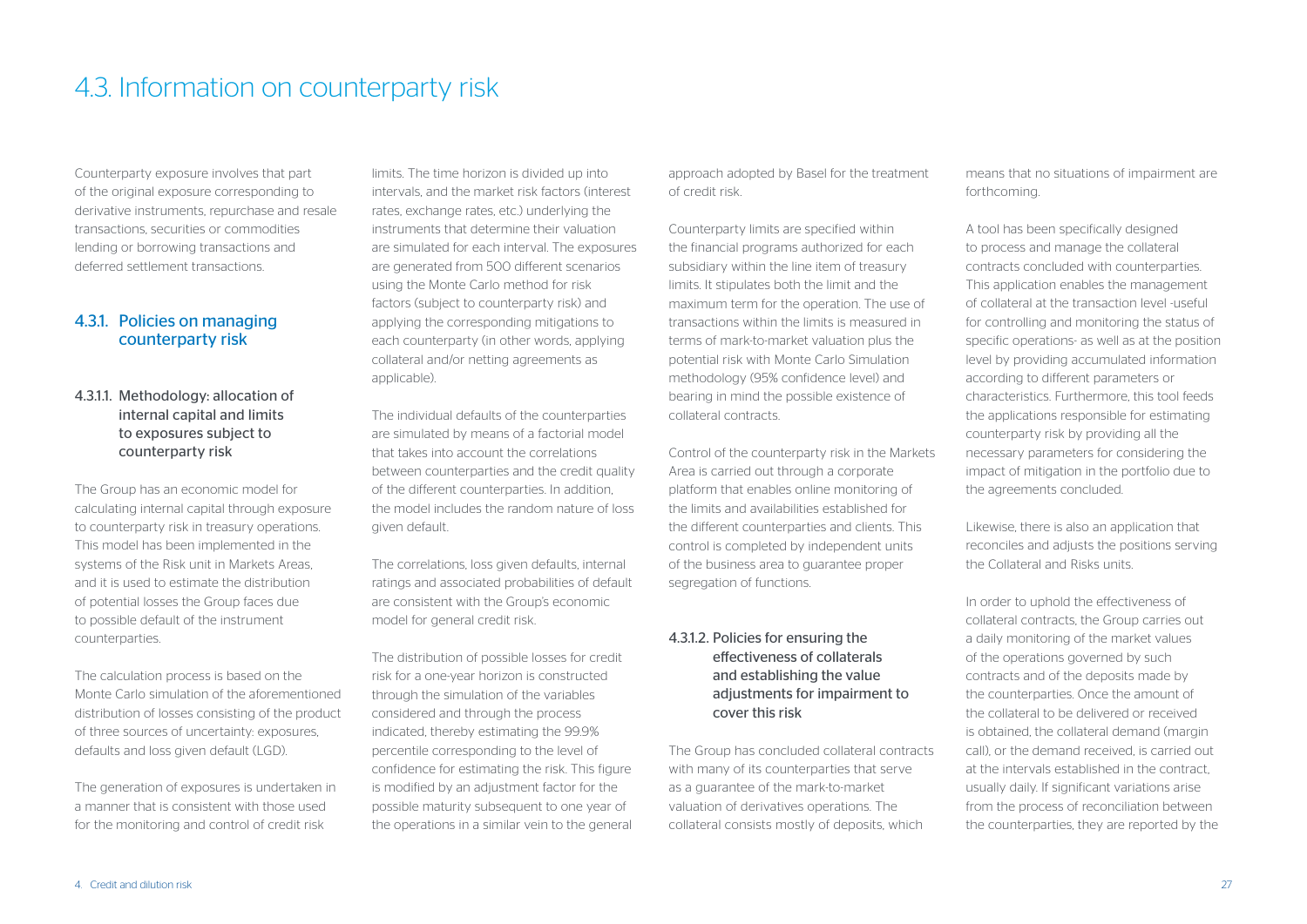Collateral unit to the Risks unit for subsequent analysis and monitoring. Within the control process, the Collateral unit issues a daily report on the guarantees which includes the description by counterparty of the exposure and collateral, making special reference to those guarantee deficits at or beyond the set warning levels. Collateral insufficiencies are considered to be of greater credit exposure by consuming the line for the corresponding amount.

#### 4.3.1.3. Policies regarding the risk of adverse effects occurring due to correlations

Derivatives contracts may give rise to potential adverse correlation effects between the exposure to the counterparty and its credit quality (wrong-way-exposures). The Group has strict policies on the treatment of exposures of this nature. First, they follow specific admission processes for each individual operation; and second, they compute the effects of risk, not for the potential value of the exposure but for 100% of its nominal value.

#### 4.3.1.4. Impact of collaterals in the event of a downgrade in their credit rating

In derivatives operations, as a general policy, the Group does not conclude collateral contracts that involve an increase in the

amount to be deposited in the event of the Group being downgraded.

The general criterion applied to date with banking counterparties is to establish a zero threshold within collateral contracts, independently of the mutual rating (provision will be made as collateral of any difference that arises through mark-to-market valuation, however small it may be). Therefore, the Group's downgrading will not have a significant impact on the amount of collateral to be provided.

#### 4.3.2. Amounts of counterparty risk

The calculation of the original exposure for the counterparty risk of derivatives, according to Rule Seventy-one in the Bank of Spain Circular 3/2008, can be made by means of the following methods: original risk, mark-tomarket valuation, standardized and internal models.

The Group calculates solely the value of exposure to risk through the mark-tomarket method obtained as the aggregate of the positive mark-to-market value after contractual netting agreements plus the potential future risk of each transaction or instrument.

There follows a specification of the amounts in million euros involved in the counterparty risk of derivatives as at December 31, 2011 and 2010:

#### (Million euros)

| Counterparty risk of derivatives                                           | 2011   | 2010   |
|----------------------------------------------------------------------------|--------|--------|
| Gross positive fair value of the contracts                                 | 49.989 | 34.084 |
| Positive effects arising from compensation agreements (netting agreements) | 42.565 | 31.338 |
| Credit exposure after netting and before collateral assigned               | 32.636 | 25.182 |
| Collateral assigned                                                        | 4.081  | 2.825  |
| Credit exposure after netting and collateral assigned                      | 28.555 | 22.358 |

The total exposure to counterparty risk, composed basically of repo transactions and OTC derivatives, is €109,581 million and €85,336 million, as of December 31, 2011 and 2010 respectively, after applying any compensation agreements applicable.

#### 4.3.2.1. Credit derivative transactions

The table below shows the amounts corresponding to transactions with credit derivatives used in intermediation activities:

#### 2011 (Million euros)

|                                  |                                                        | <b>Types of derivatives</b>     |                             |                                  |                      |  |  |  |
|----------------------------------|--------------------------------------------------------|---------------------------------|-----------------------------|----------------------------------|----------------------|--|--|--|
| Classification of<br>derivatives | <b>Total notional</b><br>amount of the<br>transactions | (CDS) on<br>individual<br>names | (CDSI) on<br><i>indexes</i> | <b>Baskets Nth</b><br>to default | (CDO) on<br>tranches |  |  |  |
| Protection purchased             | 44.159                                                 | 16.232                          | 26.313                      | 986                              | 628                  |  |  |  |
| Protection sold                  | 43.422                                                 | 16.630                          | 26.122                      | 10                               | 659                  |  |  |  |

#### 2010 (Million euros)

|                                         |                                                        | <b>Types of derivatives</b>     |                             |                                  |                      |  |  |
|-----------------------------------------|--------------------------------------------------------|---------------------------------|-----------------------------|----------------------------------|----------------------|--|--|
| Classification of<br><b>derivatives</b> | <b>Total notional</b><br>amount of the<br>transactions | (CDS) on<br>individual<br>names | (CDSI) on<br><i>indexes</i> | <b>Baskets Nth</b><br>to default | (CDO) on<br>tranches |  |  |
| Protection purchased                    | 37.198                                                 | 17.011                          | 18.982                      | 519                              | 685                  |  |  |
| Protection sold                         | 35.827                                                 | 16272                           | 18.875                      | 44                               | 635                  |  |  |

As of December 31, 2011 and 2010 the Group did not hold any credit derivatives for use in its own lending portfolio.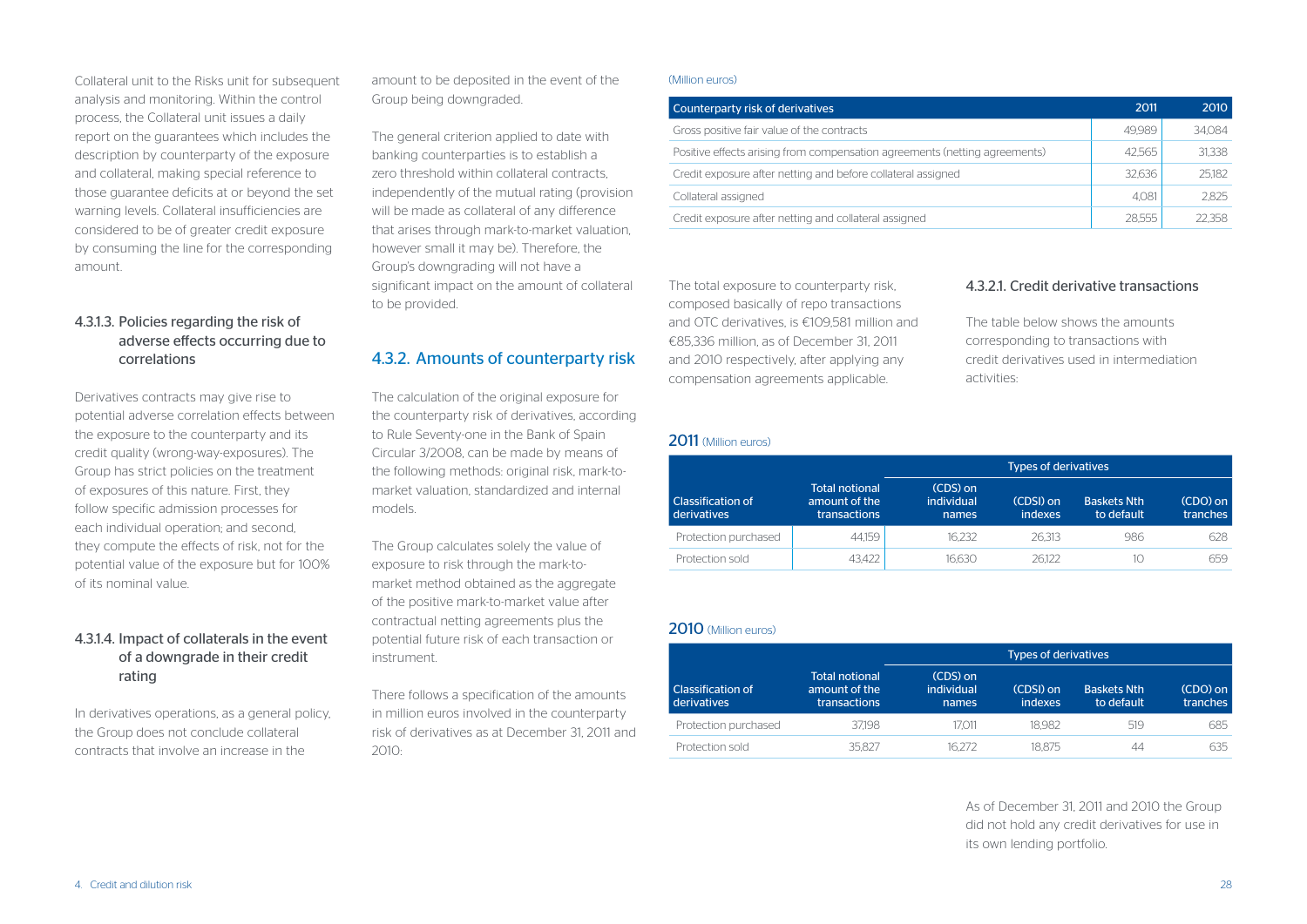## 4.4. Information on the standardized approach

#### 4.4.1. Identification of external rating agencies

The external credit assessment institutions (ECAIs) appointed by the Group to determine the risk weightings applicable to its exposures are the following: Standard & Poor's, Moody's and Fitch.

The exposures for which the ratings of each ECAI are used are those corresponding to

the wholesale portfolios, basically involving central governments and central banks in developed countries, and financial institutions.

In those cases in which a counterparty has ratings by different ECAIs, the Group follows the procedure laid down in Rule Twenty-one in the Solvency Circular, which specifies the order of priority to be used in the assignment of ratings. When two

different credit ratings made by designated ECAIs are available for a rated exposure, application is to be made of the higher risk weighting. However, when there are more than two credit ratings for the same rated exposure, use is to be made of the two credit ratings that provide the lowest risk weightings. If the two lowest risk weightings coincide, then that weighting will be applied; if they do not coincide, the higher of the two will be applied.

#### 4.4.2. Assignment of the credit ratings of public share issues

The number of cases and the amount of these assignments is not relevant for the Group in terms of admission and management of issuer credit risk.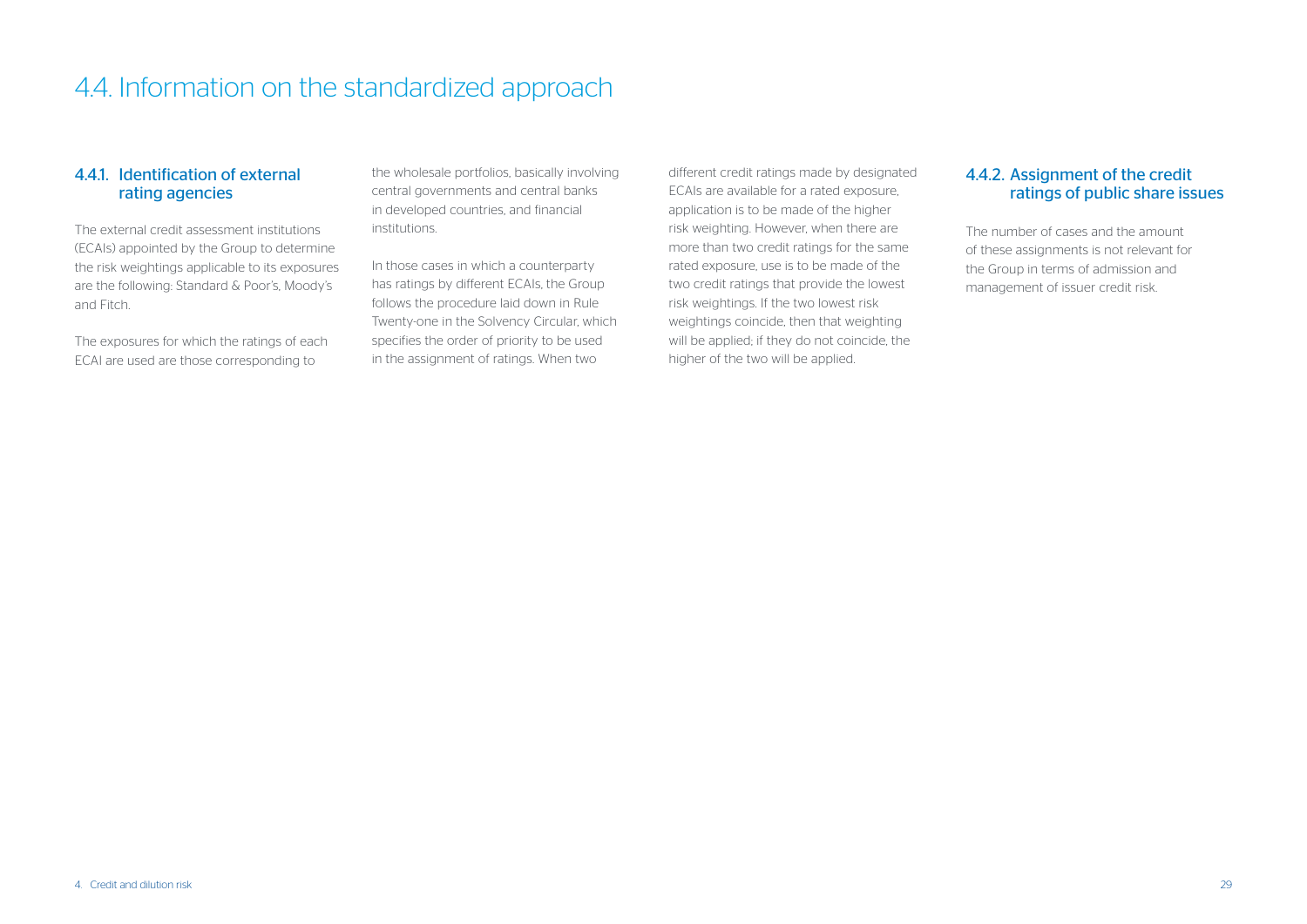#### 4.4.3. Exposure values before and after the application of credit risk mitigation techniques

The following tables present the amounts for net exposure, prior to the application of credit risk mitigation techniques, for different risk weightings and for the different categories of risk that correspond to the standardized method, excluding securitization positions:

#### 2011 (Million euros)

|                                                         | Exposure net of allowances for losses |                          |                          |                          |                          |                |                          |              |
|---------------------------------------------------------|---------------------------------------|--------------------------|--------------------------|--------------------------|--------------------------|----------------|--------------------------|--------------|
|                                                         |                                       |                          |                          | <b>Risk weighting</b>    |                          |                |                          |              |
| Category of exposure                                    | 0%                                    | 5%<br>and<br>20%         | 22%<br>and<br>35%        | 50%                      | 75%                      | 100%           | 110%-<br>150%-<br>300%   | <b>Total</b> |
| Central Governments and<br>Central Banks                | 101.800                               | 915                      | $\overline{a}$           | 1.945                    |                          | 7.670          | 78                       | 112,408      |
| Regional Governments and<br>Local Authorities           | 689                                   | 5,160                    | $\overline{a}$           | 3,934                    |                          | 2,315          | 30                       | 12,128       |
| Public Sector Institutions and<br>other Public Entities | 680                                   | 1.918                    |                          | 813                      |                          | 701            | 3                        | 4.114        |
| Multilateral Development Banks                          | 3                                     | 14                       |                          |                          |                          | 22             | $\overline{a}$           | 39           |
| International Organizations                             | 12                                    | $\overline{a}$           | $\overline{\phantom{a}}$ | $\overline{a}$           | $\overline{\phantom{a}}$ | $\overline{a}$ | $\overline{\phantom{a}}$ | 12           |
| Institutions                                            | $\overline{a}$                        | 14.368                   | 59                       | 202                      | $\overline{\phantom{a}}$ | 1.641          | $\overline{a}$           | 16,269       |
| Corporates                                              | $\overline{a}$                        | 4.871                    | $\overline{a}$           | 3.475                    | $\overline{a}$           | 82.266         | 391                      | 91,003       |
| Retail                                                  |                                       |                          |                          | $\overline{\phantom{0}}$ | 47.864                   |                |                          | 47.864       |
| Collateralized with real estate<br>property             | $\overline{a}$                        | $\overline{a}$           | 34,513                   | 4.689                    |                          | 5,987          |                          | 45,189       |
| Default status                                          | $\overline{a}$                        | $\overline{a}$           | $\overline{a}$           | 712                      | $\overline{a}$           | 4.896          | 1,850                    | 7.457        |
| High risk                                               | $\overline{a}$                        | $\overline{\phantom{a}}$ | $\overline{a}$           |                          |                          | 95             | 1.738                    | 1.833        |
| Guaranteed bonds                                        | $\overline{a}$                        | 78                       | $\overline{a}$           | $\overline{\phantom{0}}$ | $\overline{\phantom{a}}$ | $\overline{a}$ | $\overline{a}$           | 78           |
| Short term to Institutions and<br>Corporates            | $\overline{a}$                        | 895                      |                          |                          |                          |                | $\overline{a}$           | 895          |
| Mutual funds                                            | $\overline{a}$                        | $\overline{a}$           | $\overline{a}$           |                          | $\overline{\phantom{a}}$ | 216            | $\overline{a}$           | 216          |
| Other exposures                                         | 8.249                                 | 886                      |                          |                          | $\overline{\phantom{0}}$ | 11,361         | 13                       | 20,510       |
| <b>TOTAL<sup>(1)</sup></b>                              | 111,433                               | 29,105                   | 34,572                   | 15,771                   | 47,864                   | 117,169        | 4,101                    | 360,015      |

#### 2010 (Million euros)

|                                                         | <b>Exposure net of allowances for losses</b> |                          |                          |                       |                          |                          |                          |              |
|---------------------------------------------------------|----------------------------------------------|--------------------------|--------------------------|-----------------------|--------------------------|--------------------------|--------------------------|--------------|
|                                                         |                                              |                          |                          | <b>Risk weighting</b> |                          |                          |                          |              |
| Category of exposure                                    | 0%                                           | 20%                      | 35%                      | 50%                   | 75%                      | 100%                     | 150%                     | <b>Total</b> |
| Central Governments and<br>Central Banks                | 67,946                                       | 1.145                    | $\overline{a}$           | 3,581                 |                          | 5.425                    | 22                       | 78,118       |
| Regional Governments and<br><b>Local Authorities</b>    | 557                                          | 5.646                    |                          | 50                    | $\overline{a}$           | 101                      | $\overline{a}$           | 6,354        |
| Public Sector Institutions and<br>other Public Entities | 518                                          | 3.810                    | $\overline{a}$           | 506                   | $\overline{a}$           | 509                      | 3                        | 5,347        |
| Multilateral Development Banks                          |                                              | 24                       |                          | 3                     |                          | 24                       |                          | 51           |
| International Organizations                             | 13                                           | $\overline{a}$           | $\overline{\phantom{a}}$ | $\overline{a}$        | $\overline{\phantom{0}}$ | $\overline{\phantom{0}}$ | $\overline{\phantom{a}}$ | 13           |
| Institutions                                            | $\overline{a}$                               | 11.176                   | $\overline{a}$           | 1.223                 | $\overline{a}$           | 918                      | $\overline{a}$           | 13.318       |
| Corporates                                              | $\overline{a}$                               | 6,511                    | $\overline{a}$           | 2.798                 | $\overline{a}$           | 73.786                   | 86                       | 83.180       |
| Retail                                                  | $\overline{\phantom{a}}$                     |                          |                          | $\overline{a}$        | 37.920                   |                          | $\overline{a}$           | 37,920       |
| Collateralized with real estate<br>property             |                                              |                          | 29.014                   | 6.135                 |                          | 6.723                    |                          | 41.872       |
| Default status                                          |                                              | $\overline{\phantom{a}}$ | $\overline{a}$           | 85                    | $\overline{a}$           | 4,892                    | 1,213                    | 6,191        |
| High risk                                               |                                              |                          |                          | 1                     | $\overline{a}$           | 157                      | 1.800                    | 1,957        |
| Short term to Institutions and<br>Corporates            | $\overline{a}$                               | 725                      |                          |                       |                          |                          |                          | 725          |
| Mutual funds                                            |                                              |                          |                          |                       | $\overline{a}$           | 49                       | $\overline{a}$           | 49           |
| Other exposures                                         | 2,065                                        | 810                      | $\overline{a}$           |                       | $\overline{a}$           | 11,802                   | 3                        | 14,680       |
| <b>TOTAL<sup>(1)</sup></b>                              | 71,099                                       | 29,847                   | 29,014                   | 14,382                |                          | 37,920 104,386           | 3,126                    | 289,774      |

(1) It does not include securitization positions.

(1) It does not include securitization positions.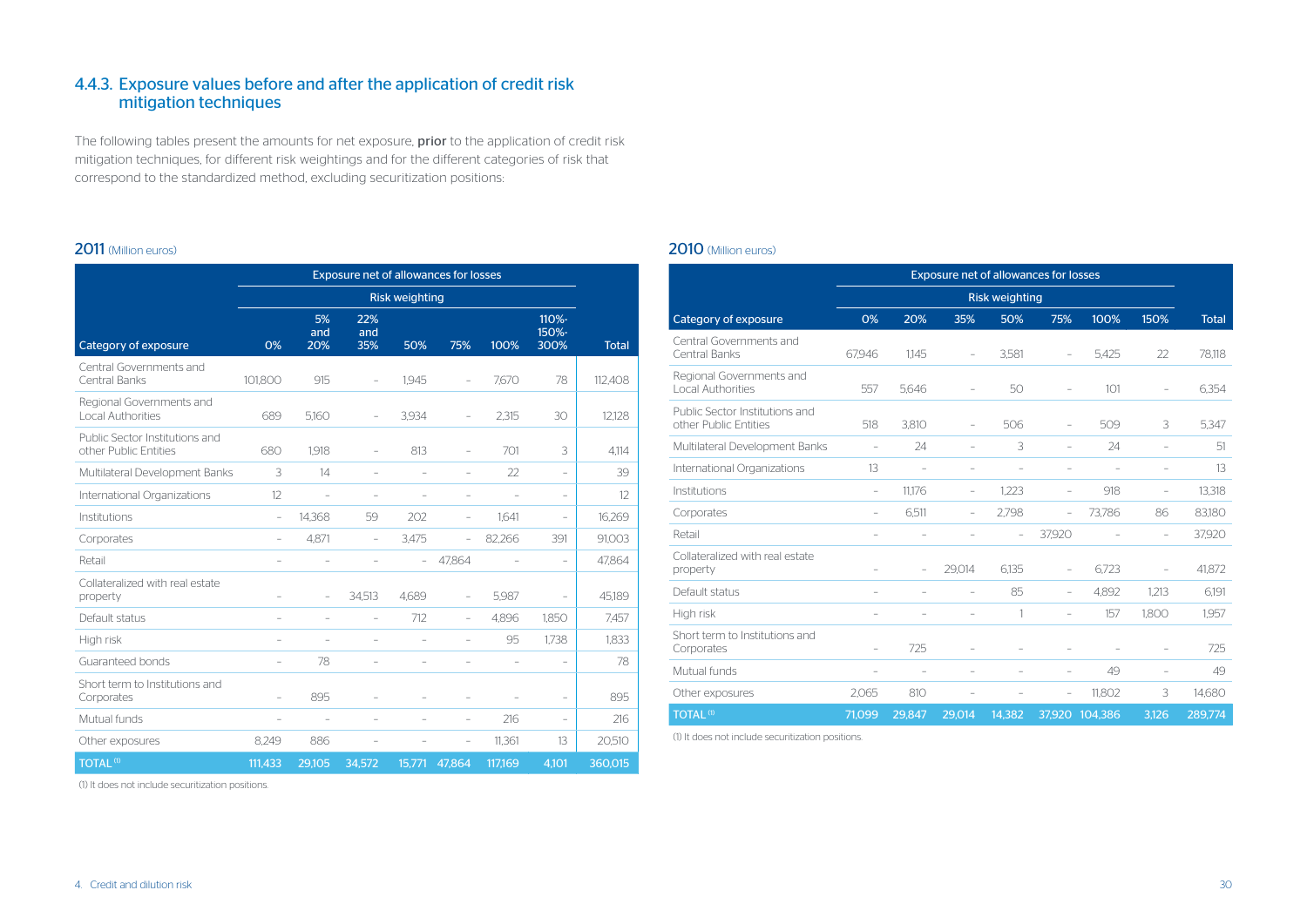The tables below show exposure amounts **after** the application of credit risk mitigation techniques, for different risk weightings and for the different categories of risk that correspond to the standardized method, excluding securitization positions.

#### 2011 (Million euros)

|                                                         | Fully adjusted value of the exposure <sup>(1)</sup> |                  |                          |                          |                          |                |                          |              |
|---------------------------------------------------------|-----------------------------------------------------|------------------|--------------------------|--------------------------|--------------------------|----------------|--------------------------|--------------|
|                                                         |                                                     |                  |                          | <b>Risk weighting</b>    |                          |                |                          |              |
| Category of exposure                                    | 0%                                                  | 5%<br>and<br>20% | 22%<br>and<br>35%        | 50%                      | 75%                      | 100%           | 110%-<br>150%-<br>300%   | <b>Total</b> |
| Central Governments and<br>Central Banks                | 72.731                                              | 916              | $\overline{a}$           | 1.945                    | $\overline{a}$           | 7.670          | 78                       | 83,339       |
| Regional Governments and<br>Local Authorities           | 689                                                 | 5.176            | $\overline{a}$           | 1,984                    | $\overline{a}$           | 2,299          | 30                       | 10,178       |
| Public Sector Institutions and<br>other Public Entities | 680                                                 | 1,918            | $\overline{a}$           | 734                      |                          | 690            | 3                        | 4,025        |
| Multilateral Development Banks                          | 19                                                  | 14               | $\overline{a}$           | $\overline{a}$           | $\overline{a}$           | 22             | $\overline{a}$           | 55           |
| International Organizations                             | 12                                                  | $\overline{a}$   |                          |                          |                          |                | $\overline{a}$           | 12           |
| Institutions                                            | $\overline{a}$                                      | 14,559           | 59                       | 218                      | $\overline{a}$           | 1.641          | $\overline{a}$           | 16,476       |
| Corporates                                              | $\overline{a}$                                      | 4.904            | $\overline{\phantom{m}}$ | 3,383                    | $\overline{a}$           | 78,690         | 391                      | 87,368       |
| Retail                                                  | $\overline{a}$                                      |                  |                          |                          | 46,757                   |                |                          | 46,757       |
| Collateralized with real estate<br>property             |                                                     |                  | 33.323                   | 4.689                    | $\overline{a}$           | 5.879          |                          | 43.891       |
| Default status                                          | $\overline{a}$                                      | $\overline{a}$   | $\overline{a}$           | 667                      | $\overline{a}$           | 4.886          | 1.849                    | 7,402        |
| High risk                                               | $\overline{a}$                                      | $\overline{a}$   | $\overline{\phantom{a}}$ | $\overline{\phantom{a}}$ | $\overline{\phantom{a}}$ | 92             | 1,717                    | 1.809        |
| Guaranteed bonds                                        | $\overline{a}$                                      | 78               | $\overline{a}$           |                          | $\overline{\phantom{a}}$ | $\overline{a}$ | $\overline{\phantom{a}}$ | 78           |
| Short term to Institutions and<br>Corporates            | $\overline{a}$                                      | 895              |                          |                          |                          |                |                          | 895          |
| Mutual funds                                            | $\overline{\phantom{0}}$                            | $\overline{a}$   |                          |                          | $\overline{a}$           | 216            | $\overline{\phantom{0}}$ | 216          |
| Other exposures                                         | 14,038                                              | 1.117            | 428                      |                          | $\overline{\phantom{0}}$ | 11,393         | 20                       | 26,997       |
| TOTAL <sup>(2)</sup>                                    | 88,170                                              | 29,577           | 33,810                   | 13.620                   | 46.757                   | 113,477        | 4,086                    | 329,497      |

(1) It is defined as the value of the exposure net of provisions, following the application of risk mitigation techniques. (b) it is defined as the value of the exposure net

#### 2010 (Million euros)

|                                                         | Fully adjusted value of the exposure <sup>(1)</sup> |                |                |                          |                          |                |                          |              |
|---------------------------------------------------------|-----------------------------------------------------|----------------|----------------|--------------------------|--------------------------|----------------|--------------------------|--------------|
|                                                         |                                                     |                |                | <b>Risk weighting</b>    |                          |                |                          |              |
| Category of exposure                                    | 0%                                                  | 20%            | 35%            | 50%                      | 75%                      | 100%           | 150%                     | <b>Total</b> |
| Central Governments and<br>Central Banks                | 56,388                                              | 1,145          | $\overline{a}$ | 3,581                    |                          | 5.425          | 22                       | 66,561       |
| Regional Governments and<br><b>Local Authorities</b>    | 557                                                 | 5,636          |                | 50                       | $\overline{a}$           | 101            | $\overline{a}$           | 6,344        |
| Public Sector Institutions and<br>other Public Entities | 518                                                 | 3.790          | $\overline{a}$ | 506                      | $\overline{\phantom{0}}$ | 491            | 3                        | 5,308        |
| Multilateral Development Banks                          | $\overline{a}$                                      | 24             | $\overline{a}$ | 3                        | $\overline{a}$           | 24             | $\overline{\phantom{0}}$ | 51           |
| International Organizations                             | 13                                                  | $\overline{a}$ | $\overline{a}$ | $\overline{a}$           | $\overline{a}$           | $\overline{a}$ | $\overline{a}$           | 13           |
| Institutions                                            | $\overline{a}$                                      | 14,319         | $\overline{a}$ | 1,223                    | $\overline{a}$           | 918            | $\overline{a}$           | 16,461       |
| Corporates                                              | $\overline{a}$                                      | 6,526          | $\overline{a}$ | 2.873                    | $\overline{a}$           | 70.588         | 86                       | 80,073       |
| Retail                                                  | $\overline{\phantom{0}}$                            |                |                | $\overline{\phantom{0}}$ | 35,869                   |                | $\overline{a}$           | 35.869       |
| Collateralized with real estate<br>property             |                                                     | $\overline{a}$ | 28.697         | 6.112                    |                          | 6.553          | $\overline{a}$           | 41,362       |
| Default status                                          |                                                     |                | $\overline{a}$ | 85                       | $\overline{a}$           | 4,872          | 1,213                    | 6,170        |
| High risk                                               |                                                     |                | $\overline{a}$ | 1                        | $\overline{a}$           | 156            | 1,776                    | 1,933        |
| Short term to Institutions and<br>Corporates            | $\overline{a}$                                      | 725            |                |                          |                          |                |                          | 725          |
| Mutual funds                                            | $\overline{a}$                                      |                |                | $\overline{a}$           | $\overline{\phantom{a}}$ | 49             | $\overline{\phantom{0}}$ | 49           |
| Other exposures                                         | 2,551                                               | 1,079          | 314            |                          | $\overline{a}$           | 11,938         | 11                       | 15,894       |
| TOTAL <sup>(2)</sup>                                    | 60.027                                              | 33.244         | 29.012         | 14.435                   | 35,869                   | 101.116        | 3.110                    | 276.813      |

(1) It is defined as the value of the exposure net of provisions, following the application of risk mitigation techniques. (2) It does not include securitization positions.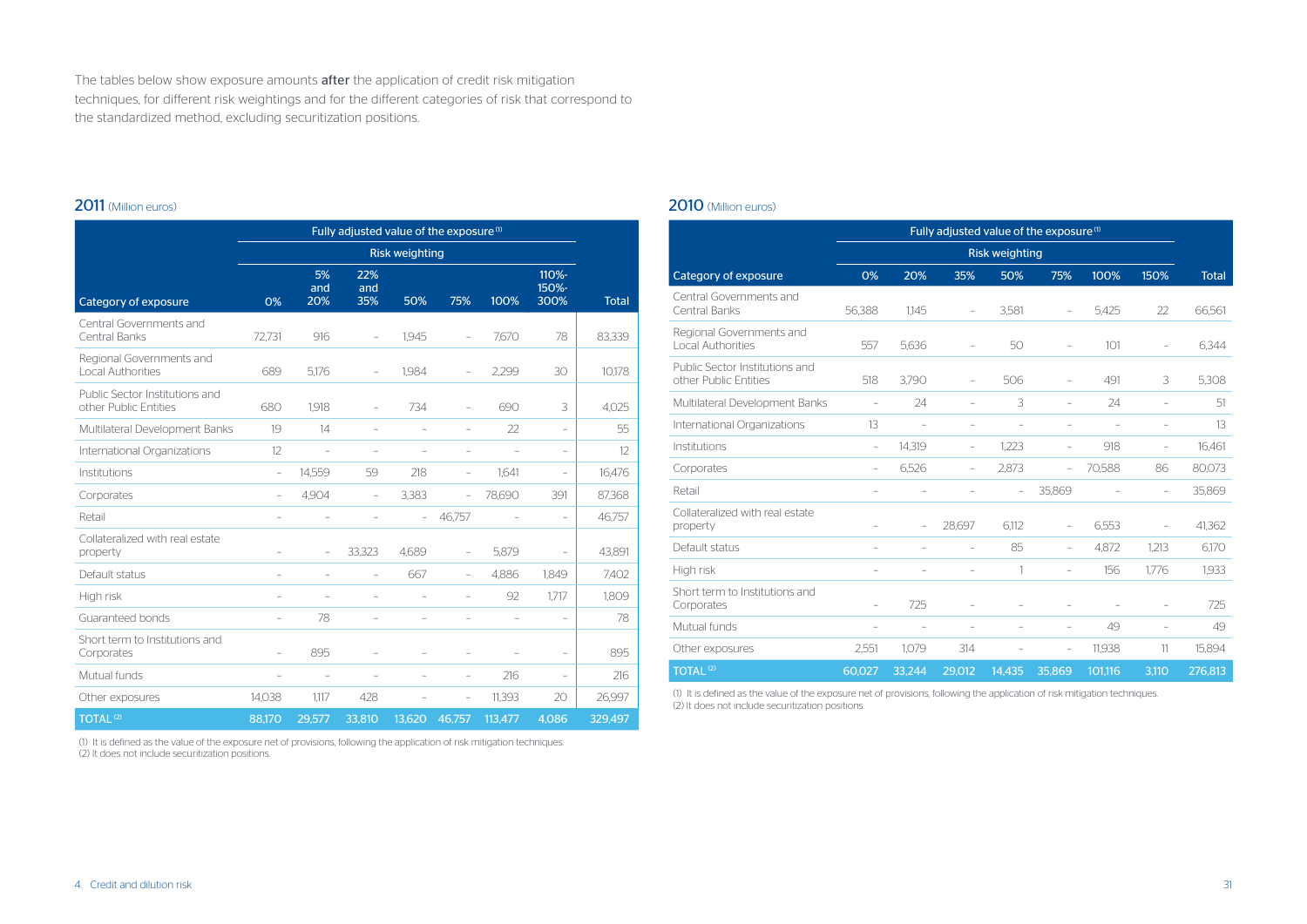## 4.5. Information on the IRB method

#### 4.5.1. General information

#### 4.5.1.1. Authorization by the Bank of Spain for the use of the IRB method

The following is a list of the models authorized by the Bank of Spain for the purpose of their use in the calculation of capital requirements.

| Institution          | Portfolio                       |
|----------------------|---------------------------------|
|                      | Financial Institutions          |
| <b>BBVA S.A</b>      | Public Institutions             |
|                      | Corporates                      |
| Uno-E Bank           | Corporates                      |
|                      | Developers                      |
| <b>BBVA</b> Ireland  | Retail Mortgages                |
|                      | Specialist Finance              |
|                      | Autos Finanzia                  |
| <b>BBVA Bancomer</b> | Retail Revolving (Credit Cards) |
| BBVA Group           | Equity                          |

The approval of the models by the Bank of Spain includes both own estimations of the probability of default (PD), loss given default (LGD) and the internal estimation of credit conversion factors (CCFs).

The Group maintains its calendar for receiving approval for additional advanced internal models in different types of risks and geographical areas.

#### 4.5.1.2. Structure of internal rating systems and relationship between internal and external ratings

The Group has rating tools for each one of the exposure categories listed in the Basel Accord.

The retail portfolio has scoring tools for determining the credit quality of transactions on the basis of information on the transaction itself and on the customer. The scoring models are algorithms calculated using statistical methods that score each transaction. This score reflects the transaction's level of risk and is in direct relation to its probability of default (PD).

These decision models are the basic tool for deciding who should receive a loan and the amount to be granted, thereby contributing to both the arrangement and management of retail-type loans.

For the wholesale portfolio, the Group has rating tools that, as opposed to scorings, do not assess transactions but rather, customers. The Group has different tools for rating the various customer segments: SMEs, corporates, public administrations, etc.

In those wholesale portfolios in which the number of defaults is very low (sovereign risks, corporates, financial institutions) the internal information is supplemented by the benchmarks of external rating agencies. The PD estimations made by the Group are transferred to the Group's Master Scale, enabling a comparison to be made with the scales used by external agencies.

#### 4.5.1.3. Use of internal estimations for purposes other than the calculation of capital requirements

The Group's internal calculations are a vital component of management based on value creation, providing criteria for assessing the risk-return trade-off.

These measures have a broad range of uses, from the adoption of strategic business decisions through to the individual admission of transactions.

Specifically, internal estimations are used in everyday business in support of credit risk management through their inclusion in admission and monitoring processes, as well as in the pricing of transactions.

The management use of performance metrics that consider expected loss, economic capital and risk-adjusted return enables the monitoring of portfolios and the assessment of non-performing positions, among others.

#### 4.5.1.4. Process for managing and recognizing the effects of credit risk mitigation

The Group uses risk mitigation techniques for exposures pertaining to the wholesale portfolio by replacing the obligor's PD with that of the guarantor, in those cases in which the latter is eligible and their PD is lower than the obligor's.

In retail admission processes, the scoring contains the effect of the guarantor, and the recovery flows that are forthcoming throughout the cycle reflect the recoveries related to the guarantees associated with the contracts. This means that the effect of the guarantees is taken into account in the actual estimation of the loss given default for retail portfolios.

#### 4.5.1.5. Mechanisms used for controlling internal rating systems

The entity carries out the control and monitoring of the rating systems and metrics for risk management for private individuals, SMEs and the self-employed, corporates and institutions. The activities are carried out, within certain analytical and qualitative fields, by realizing periodic 360º monitoring of all impacts of the tools as well as their internal function in terms of efficiency and effectiveness.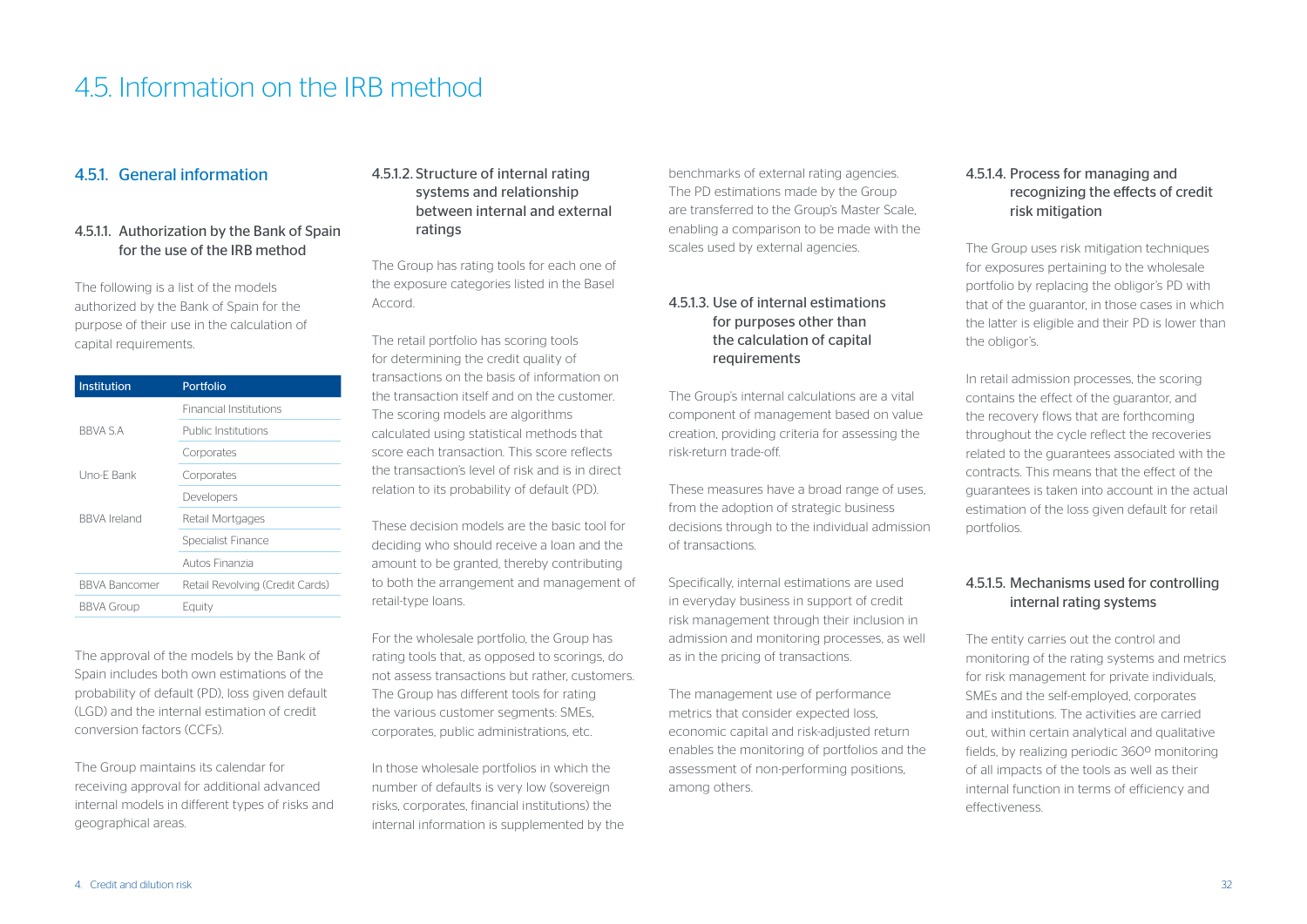Global understanding of the systems allows action plans to be established, with a followup to ensure their proper execution. The weaknesses of the rating systems are thus identified and managed. The monitoring function is the main driving force of new developments and evolving maintenance, which allow the business interests of the entity to be aligned with regulatory requirements within a framework of analytical, technical and technological capacities.

Analysis, in the methodological sphere, is defined as the monitoring of the predictive capabilities of the models, backtesting calibration of the parameters, proper granularity and concentration, sample stability of input, as well as traceability, integrity and consistency.

The use of rating systems by the different areas is overseen from the context of integration in management. This context defines parameter sensitivity tests, stress-tests of estimates, proper use of the parameters in the portfolio management to facilitate decision-making, control of exposure without rating, risk policies and the framework for delegating tasks, structures of decision-making committees, implementation risk evaluation, proper technological environment, evaluation of the inclusion of the parameters in corporate applications, proper follow-up of the training of users to guarantee its proper implementation and full comprehension, follow-up of the correct structure and quality of documentation, as well as all other activities that ensure the correct use of management metrics.

Furthermore, access to the internal rating repository is based on IT system-authorized profiles ensuring that only the customer loan management supervisors can see the scoring and rating.

Control of the capital process is performed by Risk units that are independent of the units that calculate the scoring and rating and which, therefore, are users of the internal rating system. These control mechanisms are established at different levels of the process, such as at input, execution and final outputs, and involve both the integrity of the data and their accuracy and correctness.

#### 4.5.1.6. Description of the internal rating process

There follows a description of the internal classification processes according to each customer category:

• Central banks and central governments: The assignment of sovereign risk ratings is made by the Risk units nominated accordingly, which periodically analyze customers of this nature, rating them according to the parameters included in the corresponding rating model.

This model comprises different tools depending on the type of country: developed, emerging or peripheral. Ratings in local and foreign currencies are generated for these three tools.

In general, the rating is obtained through the ratings of external agencies, if these exist, except for the case of foreign currencies in emerging and peripheral countries in which a ratio is established

among the scores granted to each country for country risk and the empirical PD of the rating agencies, which enable the classification of these countries using the BBVA master scale.

In the case of emerging countries with presence of BBVA subsidiaries, the rating in local currency is adjusted to that obtained by the emerging countries' tool under the authorization of the Sovereign Risk Committee.

• Institutions: The rating of Public Institutions is generally provided by the risk units responsible for their approval, on a yearly basis, coinciding with the review of customer risk or with the reporting of their accounts.

In the case of Financial Institutions, the Risk unit responsible makes a regular assessment of this type of customer, continuously monitoring their evolution on domestic and international markets. External ratings are a key factor in assigning ratings for financial institutions.

- Corporates: Includes the rating of exposures with corporate business groups. The result is influenced by both qualitative (business positioning, financial flexibility, etc.) and quantitative indicators (size of group by sales, debt levels, etc.). The responsibility for rating lies with the units approving the exposure.
- Companies and SMEs: This includes exposures with SMEs, specialized lending and collection rights. Company customers are classified according to which one of

the different segments in this portfolio they belong to. The responsibility for the assessment may befall either the Units originating the risk or those approving it.

For the assessment and arrangement *of* specialized lending, the Group has chosen to apply the supervisory slotting criteria approach, as featured in the Basel Accord of June 2004 and in the Solvency Circular.

- **Developers:** The rating of developers classifies property projects and associated operations, as well as the risk of client developers who are not associated with property projects. Its use makes it easier to monitor and rate projects during their execution phase.
- Retail: This has been broken down into each one of the exposure categories referred to by the correlations foreseen in the sections defined in the Solvency Circular.

One of the most important processes in which scoring is fully integrated at the highest level and in all decisionmaking areas is the Group's process for approving retail transactions. Scoring is an important factor for the analysis and resolution of transactions and it is a mandatory requirement to include it in decision-making on risk in those segments for which it has been designed. In the process of marketing and approving retail transactions, the manager is responsible for marketing management, the quality of the risk and the return, in other words, he carries out an integrated customer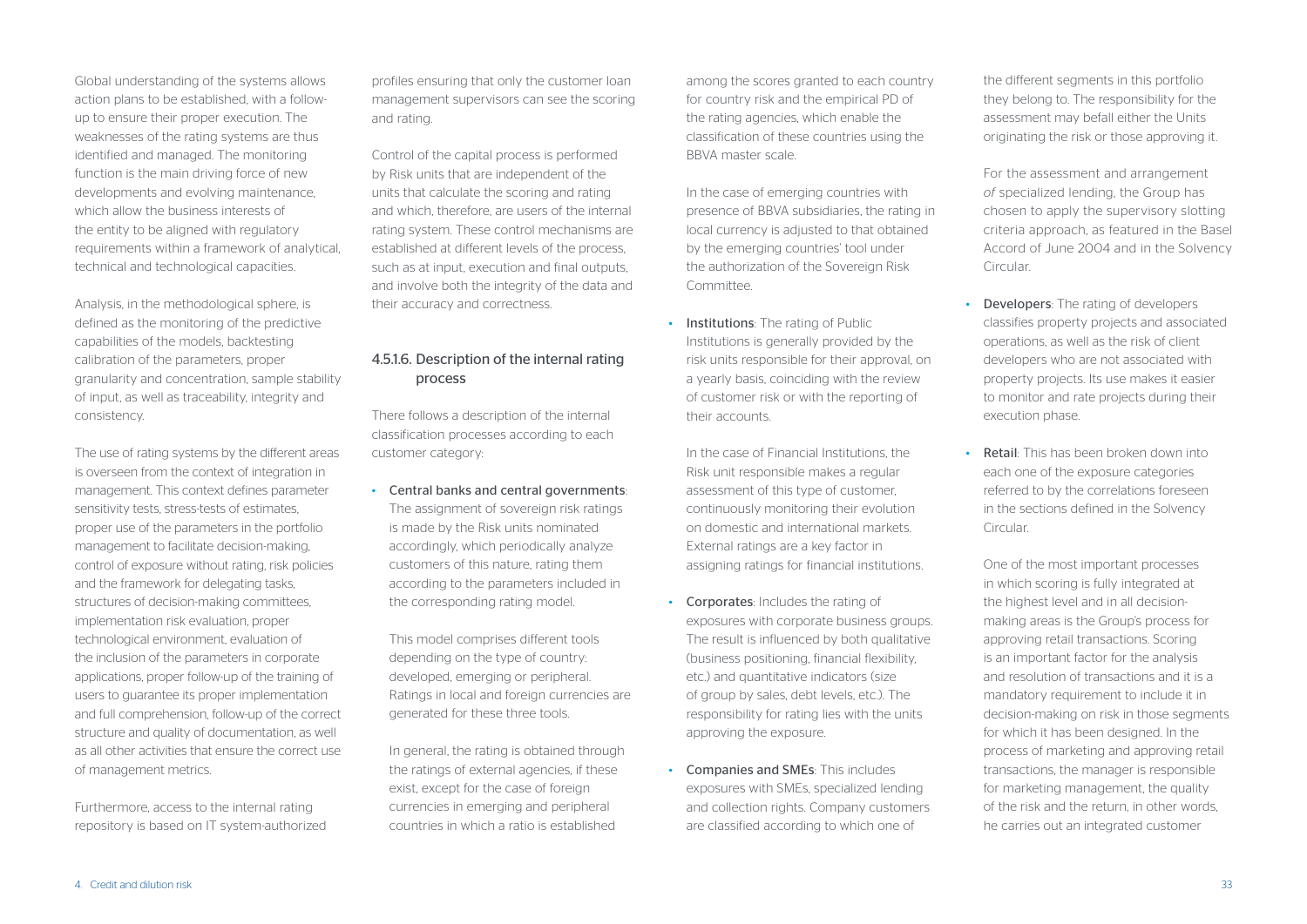management process, attending to the processes of admission, monitoring and control.

The rating process is as follows for each specific category of retail exposure:

- Retail mortgages (Spain): the manager collects data on the customer (personal, financial, banking relationship information) and on the operation (LTV, amount, maturity, etc.) and carries out the rating of the transaction with the scoring. The decision of whether it is approved is made based on the results issued by the model.
- Autos Finanzia: The financing application may enter through the call center or be directly recorded in Finanzianet by our authorized dealers. The necessary information on the customer (personal, financial information, authorization of the consult from the external bureau of credit) and on the transaction (maturity, amount, etc.) is recorded to rate the transaction with the scoring. Once the validity of the information provided is obtained, the decision of whether to approve it is made based on the results issued by the model.
- Retail Revolving (BBVA Bancomer credit cards): the manager or specialist party gathers the necessary information on the customer (personal, financial information and authorization of the consult from the external bureau of credit) and on the transaction (limit requested) to rate the transaction with the scoring. The decision of whether it is

approved is made based on the results issued by the model.

• Equity. For its portfolio position registered as equity, the Group is applying the rating obtained for customers as a result of their classification in the lending process.

#### 4.5.1.7. Definitions, methods and data for estimating and validating risk parameters

The estimation of the parameters is based on the uniform definition of default established at Group level. Specifically, for a contract or customer to be considered in a situation of default, the provisions of section 4.1.1 must be met, in line with current regulations.

Specifically, there are two approaches within the Group for considering default and estimating parameters:

- The contract approach is applied within the sphere of retail risk. Each customer transaction is dealt with as an independent unit in terms of credit risk. Therefore, noncompliance with credit obligations towards the bank is handled at the transaction level, regardless of the behavior of the customer with respect to other obligations.
- The customer approach is applied to the remainder of the portfolio. The significant unit for defining default is the customer's sum of contracts, which enter a situation of default en masse when the customer defaults.

In addition, to avoid including defaults for small amounts in the estimations, defaulted volumes are to pass through a materiality filter that depends on the type of customer and transaction.

#### Estimating parameters

The Group has an RAR information system that reflects exposure to credit risk in the Group's different portfolios included in advanced internal models.

RAR guarantees the availability of historical data recorded by the Group, which are used to estimate the parameters: Probability of Default (PD), Loss Given Default (LGD) and Credit Conversion Factors (CCF). These are then used to calculate the regulatory capital using the advanced measurement approach, economic capital and expected loss by credit risk. Internal estimations of the PD, LGD and CCF parameters are made for all the Group's portfolios.

In the case of low default portfolios (LDP), in which the number of defaults tends to be insufficient for obtaining empirical estimates, use is made of data from external agencies that are merged with the internal information available and expert criteria.

Below are details of the estimation methodologies used for the PD, LGD and CCF risk parameters.

*a. Probability of default (PD)*

The methodology used for estimating the PD in those cases that have a mass of internal data of sufficient size is based on

the creation of pools of exposures. The groups proposed with a view to calibration are defined by pooling contracts together seeking to achieve intra-group uniformity in terms of credit quality and differentiation with all the other risk groups. The largest possible number of pools is defined in order to allow a suitable discrimination of risk. The basic metric used for making these groupings is the score, being supplemented by other metrics relevant to PD that are proven to be sufficiently discriminating depending on the portfolio.

Once the pools of exposures have been defined, the average empirical PD recorded for each one is obtained and adjusted to the cycle. This metric provides stable estimates over the course of the economic cycle, referred to as PD-TTC (through the cycle). This calculation considers the portfolio's track record and provides longterm levels of PD.

In low default portfolios (LDPs) the empirical PDs imputed by External Credit Assessment Institutions are used to obtain the PD of internal risk groups.

Finally, in customer-focused portfolios there is a Master Scale, which is simply a standard and uniform rule for credit levels that makes it possible to make comparisons of credit quality in the Group's different portfolios.

*b. Loss given default (LGD)*

As a general rule, the method used to estimate the severity in portfolios with a sufficient number of defaults is Workout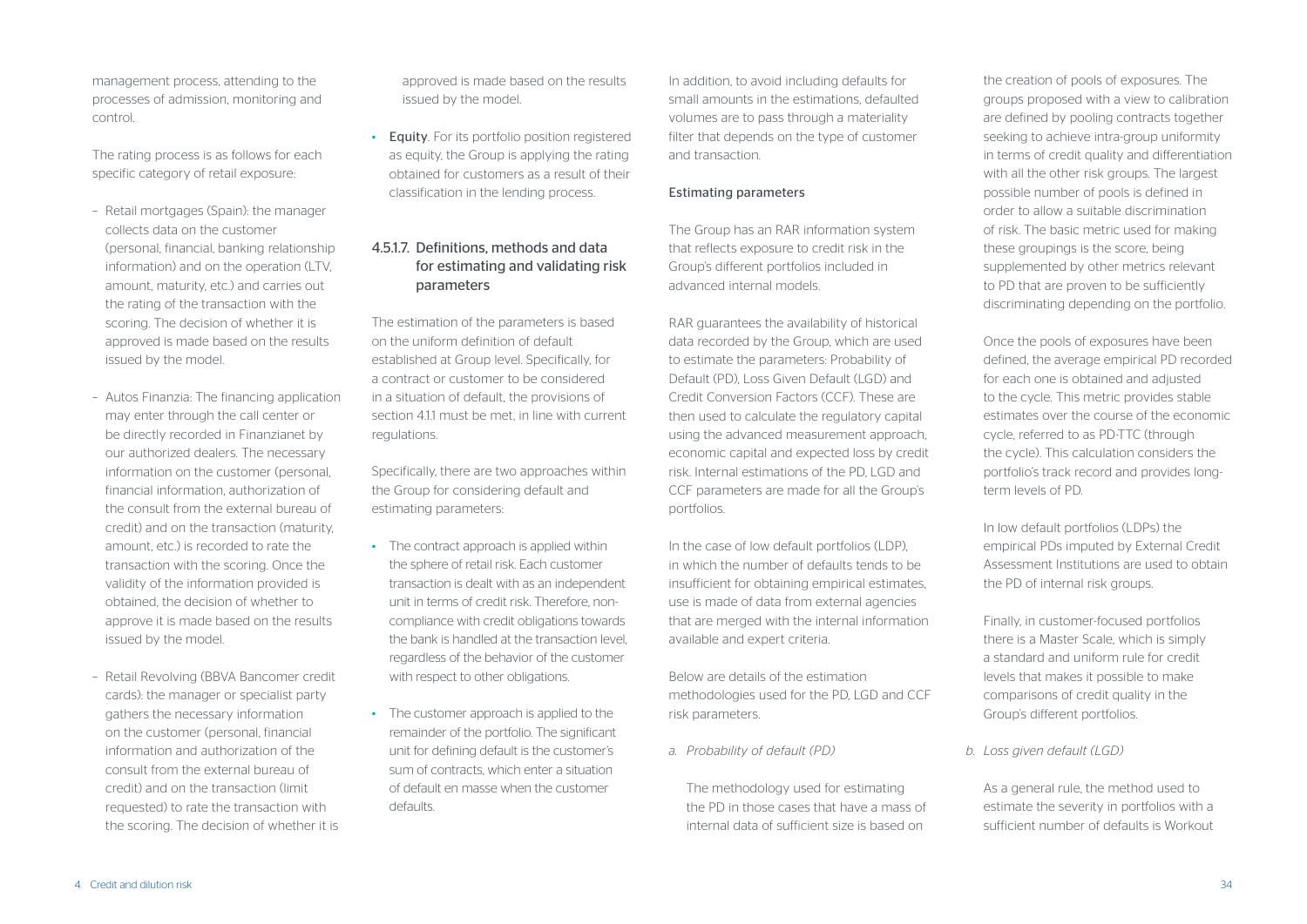LGD. Here, the LGD of a contract is obtained as a quotient of the sum of all the financial flows recorded during the recovery process that takes place when a transaction defaults, and the transaction's exposure at the time of the default.

This estimate is made by considering all the historical data recorded in internal systems. When making the estimates, there are transactions that have already defaulted but for which the recovery process is still ongoing. The loss given default recorded at the time of the estimate is therefore higher than it will ultimately be. The necessary adjustments are made in these cases so as not to distort the estimate.

These estimates are made by defining uniform risk groups in terms of the nature of the operations that determine loss given default. They are made in such a way that there are enough groups for each one to be distinguishable and receive a different estimate.

In keeping with the guidelines set out by the rules, the estimates are made by distinguishing between wholesale and retail type exposures.

There is insufficient historical experience to make a reliable estimation in low default portfolios (LDP) using the Workout LGD method, so external sources of information are used, combined with internal data to provide the portfolio with a representative rate of loss given default.

The loss given default rates estimated according to the internal databases the Group holds are conditioned to the moment of the cycle of the data window used, since loss given default varies over the economic cycle. Hence, two concepts can be defined: long-term loss given default, referred to as Long-Run LGD (LRLGD), and loss given default at the worst moment in the cycle, called Downturn LGD (DLGD).

LRLGD is calculated by making an adjustment to capture the difference between the loss given default obtained empirically with the available sample and the average loss given default observed throughout the economic cycle.

In addition, an estimate is made to reflect the loss given default that would be observed at the worst moment in the next economic cycle (DLGD). An internal model is used for this.

These estimates are made for those portfolios whose loss given default is noticeably sensitive to the cycle. The different ways of the recovery cycles can conclude are determined for each portfolio and the level these parameters would have in a downturn situation are estimated.

*c. Credit conversion factor (CCF)*

As with the two preceding parameters, the exposure at the moment of default is another of the necessary inputs for calculating expected loss and regulatory capital. A contract's exposure usually coincides with its balance. However, this does not hold true in all cases. For example, for those products with explicit limits, such as credit cards or credit lines, the exposure should incorporate the potential increase in the balance that may be recorded up to the time of default.

In observance of regulatory requirements, exposure is calculated as the drawn balance, which is the real risk at any specific moment, plus a percentage (CCF) of the undrawn balance, which is the part that the customer can still use until the available limit is reached. Therefore, the CCF is defined as the percentage of the undrawn balance that is expected to be used before default occurs.

CCF is estimated by using the cohort approach, analyzing how the exposure varies from a pre-established reference date through to the moment of default, obtaining the average performance according to the relevant metrics.

Different approaches are used for wholesale and retail type exposures. The contract approach analyzes the exposure's evolution until the contract's moment of breach of contract, whereas the customer approach analyzes the exposure's evolution through to the moment of breach by the customer.

Once again, in low default portfolios (LDP) there is insufficient historical experience to make a reliable calculation with the Workout LGD method defined. In this case, too, use is made of external sources that are combined with internal data to provide a representative CCF of the portfolio.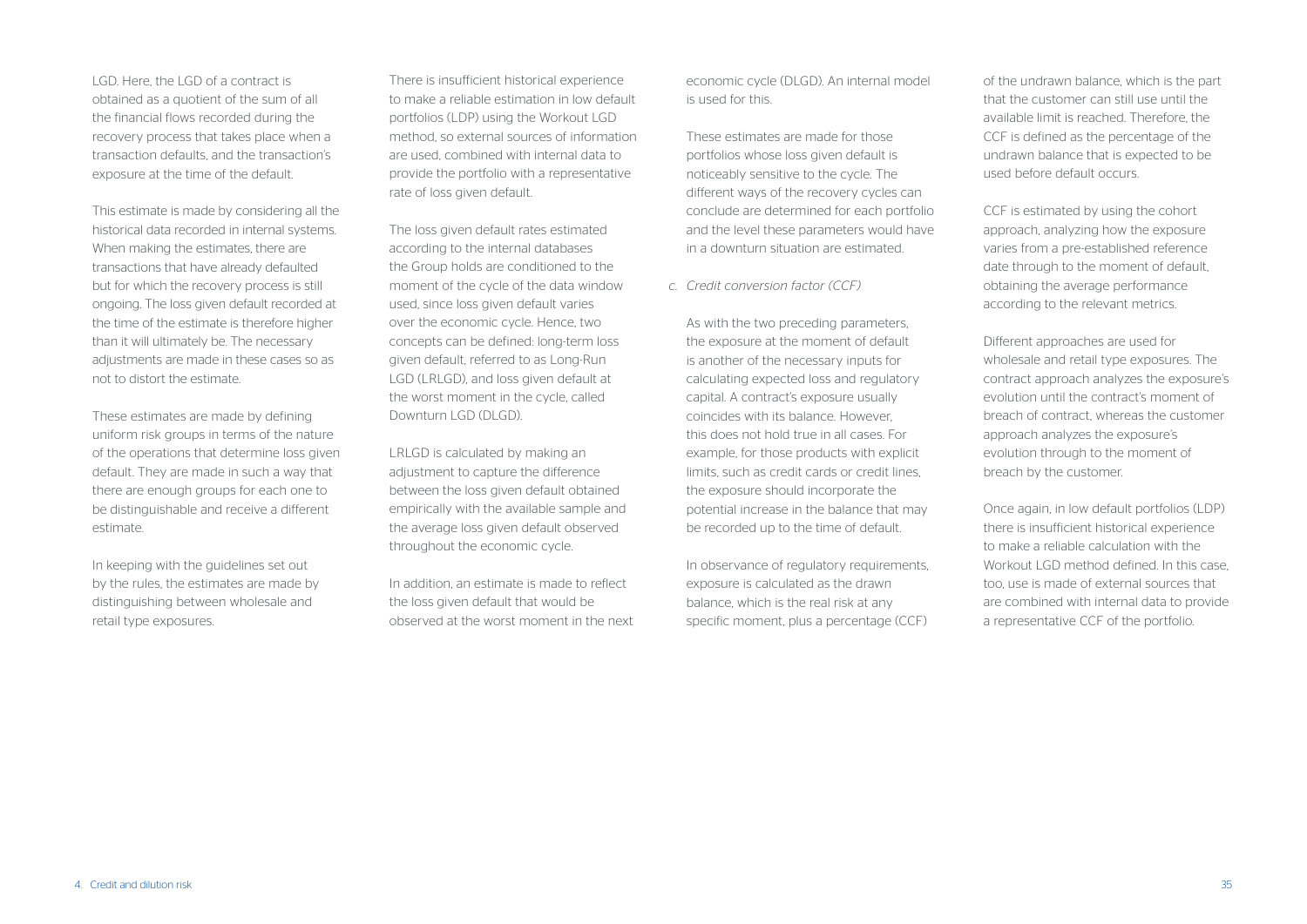#### 4.5.2. Exposure values by category and obligor grade

The following table presents the information on credit risk by method of internal classifications (IRB) by obligor

#### 2011 (Million euros)

| <b>Categories of exposure</b>                           | <b>Balance</b><br><b>Sheet</b><br>reassigned <sup>(1)</sup> | <b>Off Balance</b><br><b>Sheet</b><br>reassigned <sup>(2)</sup> | <b>Exposure</b><br>reassigned<br>$(3) = (1+2)$ | EAD <sup>(4)</sup> | <b>PD-TTC</b><br>$(\%)$ | <b>DLGD</b><br>(%) | <b>RW</b><br>$(\%)$ |
|---------------------------------------------------------|-------------------------------------------------------------|-----------------------------------------------------------------|------------------------------------------------|--------------------|-------------------------|--------------------|---------------------|
| <b>Central Governments and</b><br><b>Central Banks</b>  | 2,755                                                       | 993                                                             | 3.748                                          | 3,228              | 0.82                    | 33.92              | 17.60               |
| From AAA to AA-                                         | 2.282                                                       | 810                                                             | 3.092                                          | 2.664              | 0.03                    | 32.17              | 11.12               |
| From A+ to A-                                           | 265                                                         | 90                                                              | 355                                            | 309                | 0.08                    | 43.04              | 38.43               |
| From BBB+ to BBB-                                       | 102                                                         | 76                                                              | 178                                            | 141                | 0.21                    | 41.59              | 37.87               |
| From BB+ to BB-                                         | 82                                                          | 11                                                              | 93                                             | 88                 | 0.89                    | 38.60              | 83.18               |
| From B+ to B-                                           | $\overline{2}$                                              | $\overline{a}$                                                  | $\overline{2}$                                 | $\overline{2}$     | 2.57                    | 39.93              | n,s,                |
| С                                                       |                                                             |                                                                 |                                                | $\overline{a}$     | 21.22                   | 40.00              | n,s,                |
| $\Box$                                                  | 22                                                          | 5                                                               | 27                                             | 24                 | 100.00                  | 47.74              | 96.83               |
| <b>Institutions</b>                                     | 91,098                                                      | 7,674                                                           | 98,772                                         | 95,412             | 0.19                    | 23.95              | 16.40               |
| From AAA to AA-                                         | 24.377                                                      | 2.213                                                           | 26.589                                         | 25.646             | 0.03                    | 25.59              | 10.16               |
| From A+ to A-                                           | 46,244                                                      | 2.987                                                           | 49.231                                         | 47,934             | 0.07                    | 22.89              | 13.94               |
| From BBB+ to BBB-                                       | 16,458                                                      | 2.155                                                           | 18.614                                         | 17,628             | O.17                    | 24.31              | 22.64               |
| From BB+ to BB-                                         | 3.767                                                       | 305                                                             | 4,072                                          | 3.946              | 0.94                    | 23.59              | 50.60               |
| From B+ to B-                                           | 144                                                         | 11                                                              | 155                                            | 149                | 4.08                    | 37.26              | n,s,                |
| C                                                       | 53                                                          | 3                                                               | 56                                             | 55                 | 21.22                   | 45.00              | n,s,                |
| D                                                       | 54                                                          | $\overline{a}$                                                  | 54                                             | 54                 | 100.00                  | 32.52              | 83.06               |
| Corporates                                              | 91.360                                                      | 62.661                                                          | 154,021                                        | 123,761            | 7.26                    | 40.53              | 62.01               |
| Of which: Total exposures<br>assigned to obligor grades |                                                             |                                                                 |                                                |                    |                         |                    |                     |
| or pools of exposures.                                  | 81,238                                                      | 59,106                                                          | 140,343                                        | 111,901            | 7.26                    | 40.53              | 60.19               |
| From AAA to AA-                                         | 9.580                                                       | 5.265                                                           | 14.845                                         | 12.369             | 0.04                    | 29.08              | 13.29               |
| From A+ to A-                                           | 12.623                                                      | 18,317                                                          | 30,939                                         | 22,289             | 0.08                    | 37.89              | 22.41               |
| From BBB+ to BBB-                                       | 18,498                                                      | 23,729                                                          | 42,227                                         | 30,907             | 0.20                    | 41.72              | 40.56               |
| From BB+ to BB-                                         | 16.205                                                      | 7.706                                                           | 23.911                                         | 20.142             | 0.94                    | 44.15              | 79.06               |
| From $B+$ to $B-$                                       | 16.043                                                      | 3,460                                                           | 19.502                                         | 17.628             | 4.81                    | 41.97              | 127.21              |
| C                                                       | 1.840                                                       | 298                                                             | 2.137                                          | 1.990              | 21.20                   | 38.60              | 203.96              |
| $\Box$                                                  | 6.450                                                       | 332                                                             | 6.782                                          | 6,576              | 100.00                  | 50.96              | 87.66               |
|                                                         |                                                             |                                                                 |                                                |                    |                         |                    | (Continued)         |

grade for the different categories of exposure. The information shown is balancesheet volume, off-balance-sheet volume, exposure, EAD, PD-TTC and Downturn LGD and RW (internal estimates approved by the Bank of Spain):

|                                                      | <b>Balance</b>                            | Saldo fuera                             | <b>Exposure</b>             |                    |                         |                       |                     |
|------------------------------------------------------|-------------------------------------------|-----------------------------------------|-----------------------------|--------------------|-------------------------|-----------------------|---------------------|
| <b>Categories of exposure</b>                        | <b>Sheet</b><br>reassigned <sup>(1)</sup> | de balance<br>reasignado <sup>(2)</sup> | reassigned<br>$(3) = (1+2)$ | EAD <sup>(4)</sup> | <b>PD-TTC</b><br>$(\%)$ | <b>DLGD</b><br>$(\%)$ | <b>RW</b><br>$(\%)$ |
| <b>Retail</b>                                        | 76,550                                    | 5,880                                   | 82,430                      | 78,512             | 4.80                    | 24.16                 | 34.28               |
| Secured by real estate<br>collateral                 | 68,643                                    | 217                                     | 68,859                      | 68,668             | 4.23                    | 17.53                 | 27.74               |
| From AAA to AA-                                      | 571                                       | $\overline{a}$                          | 571                         | 571                | 0.04                    | 5.32                  | 0.70                |
| From A+ to A-                                        | 2.003                                     | 15                                      | 2.018                       | 2.004              | 0.08                    | 17.07                 | 3.75                |
| From BBB+ to BBB-                                    | 14.858                                    | 76                                      | 14.934                      | 14.867             | 0.23                    | 14.09                 | 6.63                |
| From BB+ to BB-                                      | 38.333                                    | 119                                     | 38.452                      | 38.347             | 0.99                    | 14.98                 | 19.47               |
| From B+ to B-                                        | 10,659                                    | 7                                       | 10,666                      | 10,660             | 3.75                    | 25.98                 | 77.56               |
| Ċ                                                    | 155                                       | $\overline{a}$                          | 155                         | 155                | 17.61                   | 27.40                 | 158.29              |
| D                                                    | 2,064                                     | $\overline{a}$                          | 2.064                       | 2,064              | 100.00                  | 49.32                 | 97.19               |
| Qualifying revolving retail                          | 4.711                                     | 5.663                                   | 10.374                      | 6.648              | 8.59                    | 81.79                 | 91.88               |
| From A+ to A-                                        | $\overline{a}$                            | $\overline{a}$                          | $\overline{a}$              | $\overline{a}$     | $\overline{a}$          | $\frac{1}{2}$         |                     |
| From BBB+ to BBB-                                    | 398                                       | 1.429                                   | 1.827                       | 742                | 0.25                    | 79.44                 | 14.87               |
| From BB+ to BB-                                      | 1.301                                     | 2.053                                   | 3,354                       | 1,971              | 0.98                    | 81.58                 | 35.02               |
| From B+ to B-                                        | 2,005                                     | 1,667                                   | 3,673                       | 2,689              | 5.05                    | 82.58                 | 105.73              |
| С                                                    | 843                                       | 513                                     | 1,356                       | 1,083              | 23.13                   | 81.04                 | 217.14              |
| D                                                    | 163                                       | 1                                       | 164                         | 163                | 100.00                  | 86.85                 | 69.16               |
| <b>Other retail</b>                                  | 3,196                                     | L,                                      | 3,196                       | 3,196              | 8.99                    | 46.67                 | 54.97               |
| From AAA to AA-                                      | 777                                       | $\overline{a}$                          | 777                         | 777                | 0.03                    | 44.99                 | 4.72                |
| From A+ to A-                                        | 1                                         |                                         | 1                           | 1                  | 0.08                    | 26.66                 | 5.68                |
| From BBB+ to BBB-                                    | 18                                        | $\overline{a}$                          | 18                          | 18                 | 0.21                    | 28.71                 | 10.86               |
| From BB+ to BB-                                      | 328                                       | $\overline{a}$                          | 328                         | 328                | 1.33                    | 45.78                 | 53.33               |
| From B+ to B-                                        | 1,806                                     | $\overline{a}$                          | 1,807                       | 1,807              | 5.70                    | 45.74                 | 72.52               |
| C                                                    | 99                                        | $\overline{a}$                          | 99                          | 99                 | 11.92                   | 43.57                 | 82.69               |
| D                                                    | 168                                       | $\overline{a}$                          | 168                         | 168                | 100.00                  | 69.99                 | 90.45               |
| <b>Equity PD/LGD method</b>                          | 4,730                                     | ÷,                                      | 4,730                       | 4,730              | 0.14                    | 83.35                 | 98.16               |
| From AAA to AA-                                      | 44                                        | $\overline{a}$                          | 44                          | 44                 | 0.09                    | 65.00                 | 69.65               |
| From A+ to A-                                        | 4,471                                     | $\overline{a}$                          | 4,471                       | 4,471              | O.1O                    | 84.14                 | 94.68               |
| From BBB+ to BBB-                                    | 85                                        | $\overline{a}$                          | 85                          | 85                 | 0.20                    | 65.00                 | 102.60              |
| From BB+ to BB-                                      | 60                                        | $\overline{a}$                          | 60                          | 60                 | 0.66                    | 86.19                 | 210.95              |
| From B+ to B-                                        | 70                                        | $\overline{a}$                          | 70                          | 70                 | 2.55                    | 65.00                 | 236.04              |
| <b>TOTAL BY CATEGORY AND</b><br><b>OBLIGOR GRADE</b> | 266.493                                   | 77.208                                  | 343.701                     | 305.643            | 4.24                    | 31.74                 | 40.74               |

(2) Amount not used included in memorandum accounts corresponding mainly to sums undrawn from credit lines and cards, as well as exposures in letters of credit and documentary credits.

(3) This refers to exposure following the application of risk mitigation techniques.

(4) Value of the exposure in the event of default.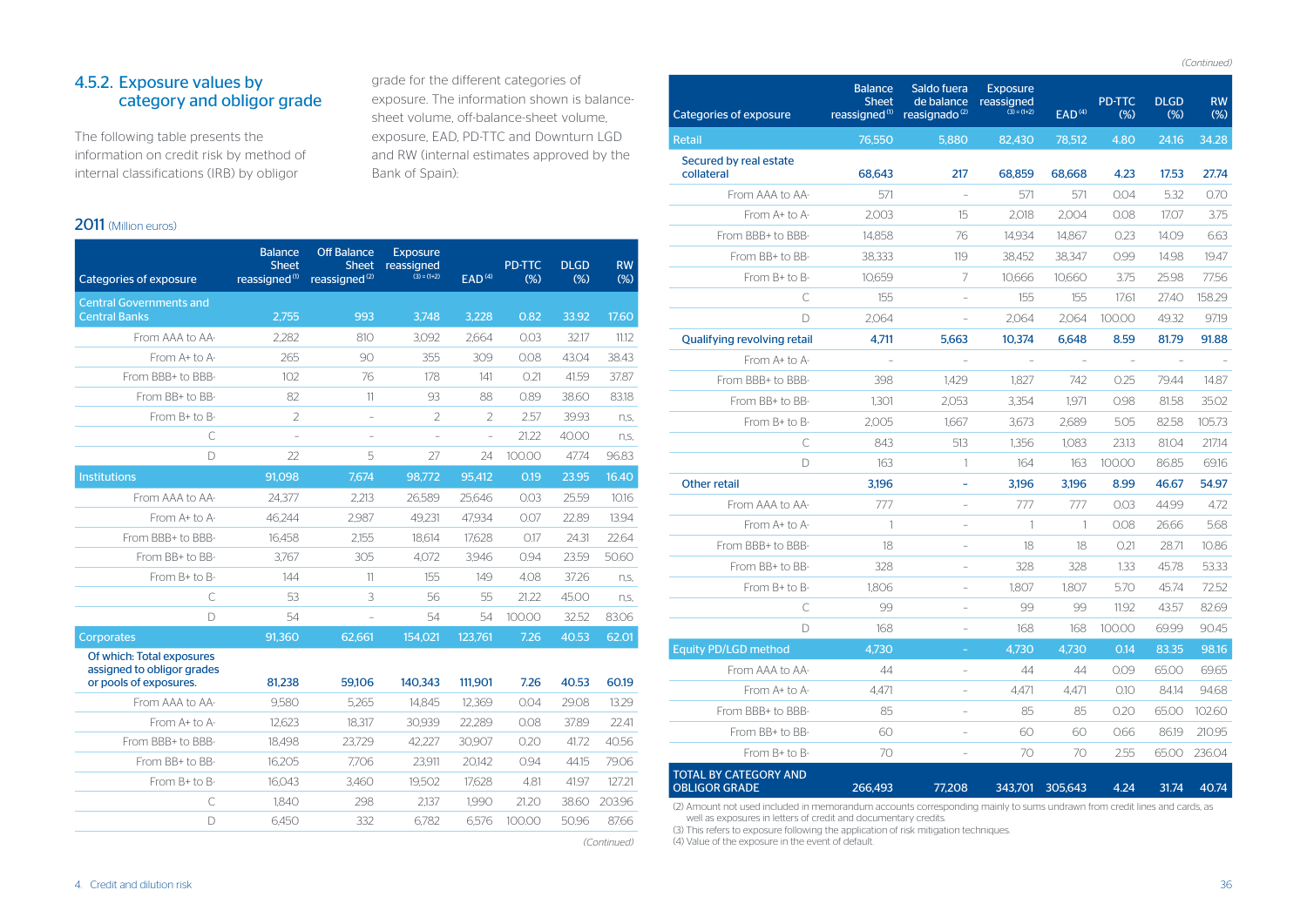#### 2010 (Million euros)

| <b>Categories of exposure</b>                                                     | <b>Balance</b><br><b>Sheet</b><br>reassigned <sup>(1)</sup> | <b>Off Balance</b><br><b>Sheet</b><br>reassigned <sup>(2)</sup> | <b>Exposure</b><br>reassigned<br>$(3) = (1+2)$ | EAD <sup>(4)</sup> | <b>PD-TTC</b><br>$(\%)$ | <b>DLGD</b><br>(%) | <b>RW</b><br>$(\%)$ |
|-----------------------------------------------------------------------------------|-------------------------------------------------------------|-----------------------------------------------------------------|------------------------------------------------|--------------------|-------------------------|--------------------|---------------------|
| <b>Central Governments and</b><br><b>Central Banks</b>                            | 1.677                                                       | 891                                                             | 2.568                                          | 2.132              | 0.85                    | 39.90              | 19.64               |
| From AAA to AA-                                                                   | 1.257                                                       | 693                                                             | 1.950                                          | 1.612              | 0.03                    | 39.73              | 13.39               |
| From A+ to A-                                                                     | 255                                                         | 159                                                             | 414                                            | 335                | 0.08                    | 43.06              | 24.37               |
| From BBB+ to BBB-                                                                 | 72                                                          | 18                                                              | 90                                             | 81                 | 0.14                    | 31.56              | 31.36               |
| From BB+ to BB-                                                                   | 68                                                          | 22                                                              | 90                                             | 79                 | 0.77                    | 38.59              | 87.05               |
| From $B+$ to $B-$                                                                 | $\overline{7}$                                              | $\overline{a}$                                                  | $\overline{7}$                                 | $\overline{7}$     | 2.56                    | 39.98              | n.s.                |
| $\mathsf{C}$                                                                      |                                                             | $\overline{\phantom{0}}$                                        | $\overline{a}$                                 | $\overline{a}$     | 21.22                   | 40.00              | n,s,                |
| D                                                                                 | 16                                                          |                                                                 | 16                                             | 16                 | 100.00                  | 40.00              | 96.82               |
| <b>Institutions</b>                                                               | 87.968                                                      | 8.156                                                           | 96.124                                         | 92.472             | 0.19                    | 22.64              | 14.41               |
| From AAA to AA-                                                                   | 43.909                                                      | 3.266                                                           | 47.175                                         | 45.881             | 0.03                    | 21.41              | 9.12                |
| From A+ to A-                                                                     | 29.085                                                      | 1.972                                                           | 31.057                                         | 30.120             | 0.07                    | 23.08              | 13.10               |
| From BBB+ to BBB-                                                                 | 12.279                                                      | 2.573                                                           | 14.852                                         | 13.593             | 0.18                    | 24.60              | 24.40               |
| From BB+ to BB-                                                                   | 2.503                                                       | 340                                                             | 2.843                                          | 2.684              | 0.83                    | 27.57              | 58.37               |
| From B+ to B-                                                                     | 68                                                          | 4                                                               | 72                                             | 70                 | 5.68                    | 45.17              | n,s,                |
| C                                                                                 | 47                                                          | $\overline{a}$                                                  | 47                                             | 47                 | 21.22                   | 45.00              | n,s,                |
| D                                                                                 | 77                                                          |                                                                 | 78                                             | 78                 | 100.00                  | 32.75              | 72.33               |
| <b>Corporates</b>                                                                 | 93.414                                                      | 66.455                                                          | 159.868                                        | 129.496            | 6.64                    | 38.26              | 56.20               |
| Of which: Total exposures<br>assigned to obligor grades<br>or pools of exposures. | 85,686                                                      | 63,924                                                          | 149,609                                        | 120,397            | 6.64                    | 38.26              | 54.31               |
| From AAA to AA-                                                                   | 11.527                                                      | 7999                                                            | 19.526                                         | 15.821             | 0.03                    | 33.99              | 12.96               |
| From A+ to A-                                                                     | 11.125                                                      | 15.173                                                          | 26.298                                         | 18.995             | 0.09                    | 39.91              | 22.41               |
| From BBB+ to BBB-                                                                 | 16,231                                                      | 23.954                                                          | 40.185                                         | 29,873             | 0.20                    | 40.61              | 38.61               |
| From BB+ to BB-                                                                   | 18.185                                                      | 10.846                                                          | 29.031                                         | 24.059             | 0.97                    | 36.70              | 67.07               |
| D                                                                                 | 6.163                                                       | 590                                                             | 6.753                                          | 6456               | 100.00                  | 57.79              | 80.60               |

| Retail                                               | 77,613                   | 5,902                    | 83,515                   | 79,873                   | 5.22                     | 17.55          | 27.42  |
|------------------------------------------------------|--------------------------|--------------------------|--------------------------|--------------------------|--------------------------|----------------|--------|
| Secured by real estate<br>collateral                 | 69,775                   | 224                      | 69,998                   | 69,809                   | 4.77                     | 10.64          | 22.39  |
| From AAA to AA-                                      |                          | $\overline{\phantom{0}}$ | $\overline{\phantom{a}}$ | $\overline{\phantom{a}}$ | $\overline{\phantom{a}}$ |                |        |
| From A+ to A-                                        | 1.187                    | 12                       | 1.199                    | 1.189                    | 0.09                     | 10.15          | 2.31   |
| From BBB+ to BBB-                                    | 8.657                    | 55                       | 8.712                    | 8.666                    | 0.25                     | 10.66          | 5.24   |
| From BB+ to BB-                                      | 38,000                   | 139                      | 38.139                   | 38,021                   | 118                      | 8.39           | 11.81  |
| From $B+$ to $B-$                                    | 18.694                   | 18                       | 18.713                   | 18.697                   | 4.76                     | 12.66          | 42.05  |
| C                                                    | 1,516                    | $\overline{\phantom{a}}$ | 1,516                    | 1,516                    | 16.16                    | 13.11          | 73.40  |
| D                                                    | 1.720                    |                          | 1.720                    | 1,720                    | 100.00                   | 36.44          | 97.87  |
| Qualifying revolving retail                          | 4,488                    | 5,678                    | 10,166                   | 6,713                    | 7.47                     | 81.35          | 74.21  |
| From A+ to A-                                        | $\overline{\phantom{a}}$ | $\frac{1}{2}$            | $\overline{\phantom{a}}$ | $\overline{\phantom{a}}$ | $\overline{\phantom{a}}$ | $\overline{a}$ |        |
| From BBB+ to BBB-                                    | 872                      | 2,249                    | 3,122                    | 1,545                    | 0.23                     | 80.43          | 13.47  |
| From BB+ to BB-                                      | 1,203                    | 1.678                    | 2,881                    | 1.901                    | 0.99                     | 81.22          | 34.04  |
| From B+ to B-                                        | 1.534                    | 1.298                    | 2.832                    | 2.168                    | 4.26                     | 82.57          | 94.46  |
| C                                                    | 710                      | 451                      | 1.162                    | 930                      | 23.41                    | 80.22          | 211.53 |
| D                                                    | 168                      | 1                        | 169                      | 169                      | 100.00                   | 81.62          | 66.72  |
| <b>Other retail</b>                                  | 3,351                    | ÷,                       | 3.351                    | 3,351                    | 10.17                    | 33.84          | 38.41  |
| From AAA to AA-                                      | 761                      | $\overline{a}$           | 761                      | 761                      | 0.03                     | 45.00          | 4.72   |
| From BBB+ to BBB-                                    | 21                       |                          | 21                       | 21                       | O.11                     | 44.70          | 12.89  |
| From BB+ to BB-                                      | 194                      |                          | 194                      | 194                      | 1.04                     | 31.03          | 32.84  |
| From B+ to B-                                        | 1,975                    | $\overline{\phantom{0}}$ | 1,975                    | 1,975                    | 5.81                     | 28.59          | 45.34  |
| C                                                    | 201                      |                          | 201                      | 201                      | 12.32                    | 26.09          | 50.11  |
| D                                                    | 199                      |                          | 199                      | 199                      | 100.00                   | 52.58          | 94.74  |
| <b>Equity PD/LGD method</b>                          | 5,375                    | ÷                        | 5,375                    | 5,375                    | 0.14                     | 83.77          | 99.26  |
| From AAA to AA-                                      | 397                      |                          | 397                      | 397                      | 0.09                     | 65.00          | 69.66  |
| From A+ to A-                                        | 4.645                    | $\overline{\phantom{0}}$ | 4.645                    | 4.645                    | O.1O                     | 86.45          | 97.17  |
| From BBB+ to BBB-                                    | 169                      |                          | 169                      | 169                      | O.19                     | 72.49          | 112.29 |
| From BB+ to BB-                                      | 103                      |                          | 103                      | 103                      | 0.97                     | 65.00          | 187.09 |
| From B+ to B-                                        | 61                       | $\overline{\phantom{a}}$ | 61                       | 61                       | 2.37                     | 65.00          | 266.31 |
| <b>TOTAL BY CATEGORY AND</b><br><b>OBLIGOR GRADE</b> | 266.047                  | 81.403                   | 347.450                  | 309.349                  | 4.19                     | 29.05          | 36.78  |

Balance Off Balance Exposure

Sheet reassigned

 $EAD<sup>(4)</sup>$ 

**Sheet** reassigned  $^{\text{\tiny{(1)}}}$  reassigned  $^{\text{\tiny{(2)}}}$ 

(2) Amount not used included in memorandum accounts corresponding mainly to sums undrawn from credit lines and cards, as well as exposures in letters of credit and documentary credits.

(3) This refers to exposure following the application of risk mitigation techniques.

(4) Value of the exposure in the event of default.

*(Continued)*

Categories of exposure

*(Continued)*

RW (%)

PD-TTC DLGD (%)

(%)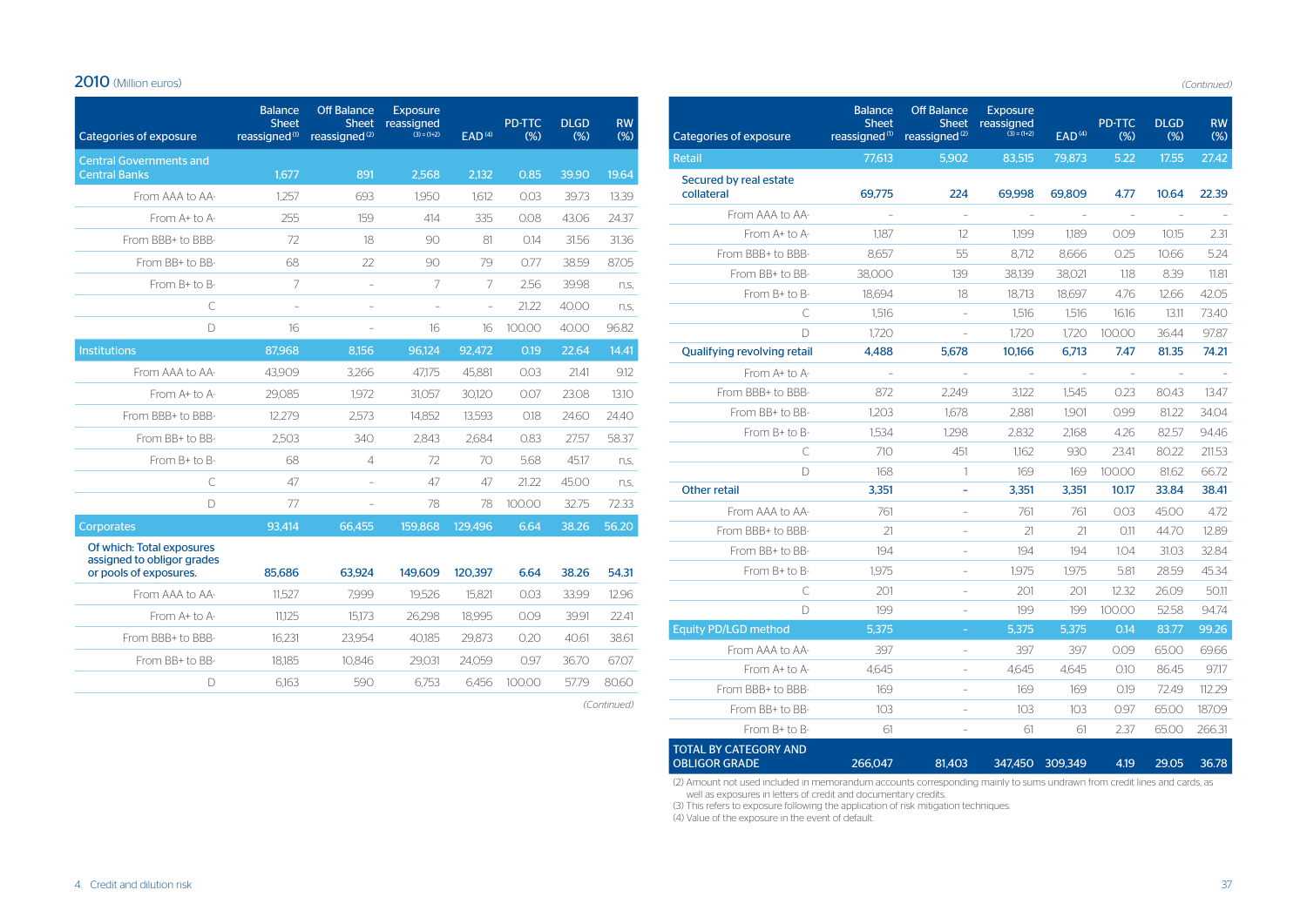#### 4.5.3. Comparative analysis of the estimates made

The following charts compare the expected loss adjusted to the cycle calculated according to the Group's core internal models in Spain approved by the Bank of Spain, with the effective loss incurred between 2001 and 2011. They also present the average effective loss between 2001 and 2011 in accordance with the following:

- Estimated expected loss calculated with the internal models calibrated to 2011, and adjusted to the economic cycle (light green line), i.e. the annual average expected loss in an economic cycle.
- Fffective loss (dark blue line):
	- For 2001-2007, the effective loss is calculated as the ratio of gross additions to NPA over the average observed exposure multiplied by the estimated point in time severity.<sup>(1)</sup>
	- For 2008-2011, the stressed LGD over the above NPA ratio is applied.<sup>(2)</sup>

The effective loss is the annual loss incurred. It must be less than the expected loss adjusted to the cycle in the best years of an economic cycle, and greater during years of crisis.

The comparison has been made for the portfolios of retail mortgages, SMEs and Developers. In the categories of Institutions (public and financial institutions) and Corporate, historical experience shows that there is such a small number of defaulted exposures (Low Default Portfolios) that it is not statistically significant, and hence the comparison is not shown.

#### Retail mortgages

Starting in 2007, the effective losses are slightly above the expected loss adjusted to the cycle, as they are losses incurred in crisis years, with their peak being in 2009. However, the average of effective losses in this period is notably lower than that adjusted to the cycle. This demonstrates the conservative nature of the estimate.

#### Retail mortgages



#### SMEs and Developers

The chart shows that during the years of biggest economic growth the effective loss was significantly lower than the expected loss adjusted to the cycle calculated using internal models. The contrary was the case starting in 2008. This is in line with the major economic 0,0

slowdown and the financial difficulties of companies, above all those companies dedicated to development and construction in recent years.

The expected loss adjusted to the cycle is still above the average of effective losses for the last nine years.

#### SMEs and Developers



<sup>(1)</sup> This criterion for calculation has been modified since the report published last year, as the LGD (PIT) methodology is a better way of calculating the observed losses.

<sup>•</sup> Effective average loss (2001-2011), which is the average of effective losses for each year (light blue line)

<sup>(2)</sup> It is not possible to obtain observed LGDs (PIT) for this period, given the limited maturity of the defaults. LGD downturn is considered to be a good approach for this period of crisis.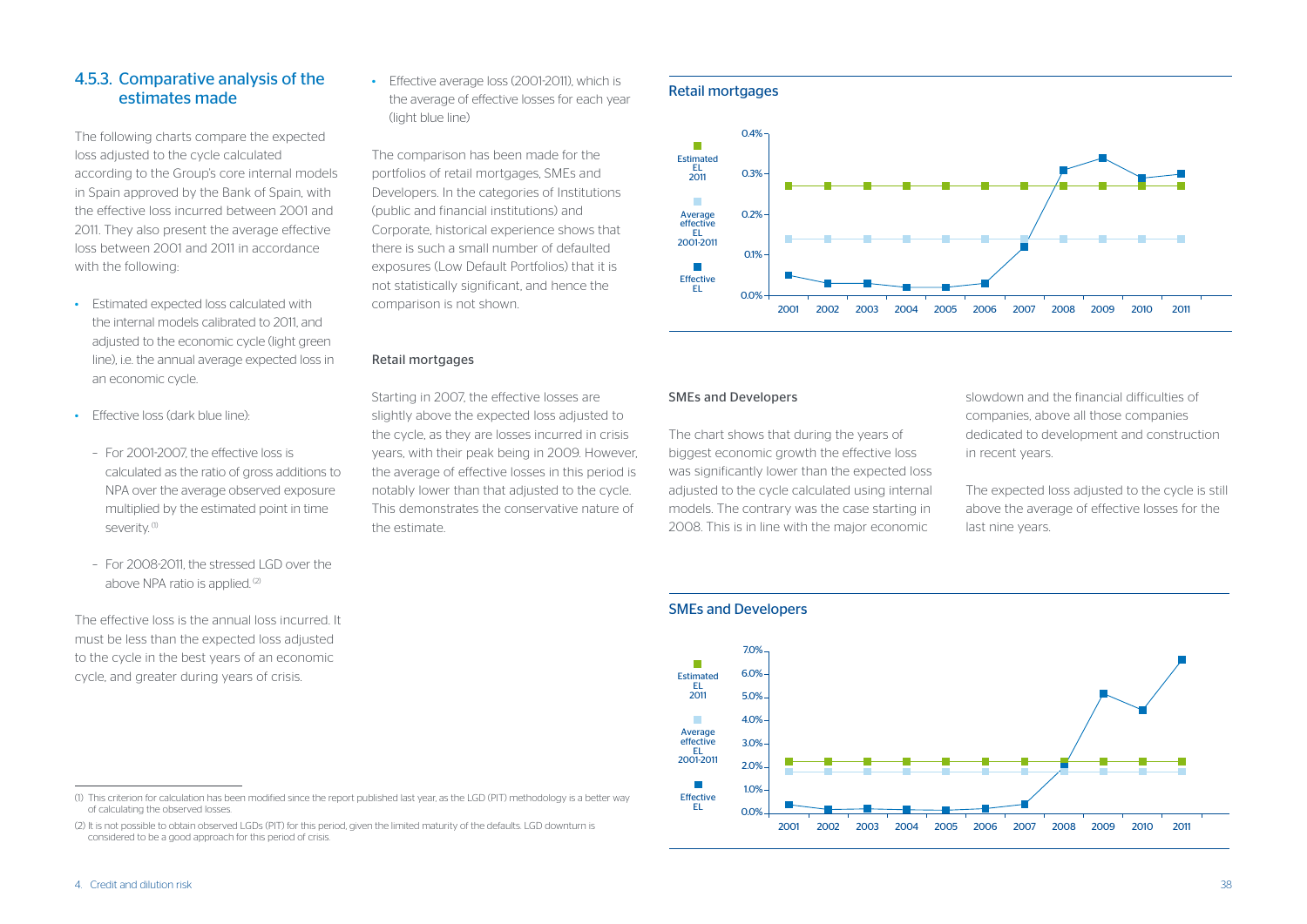#### Impairment losses

The table below shows the balance of specific, generic and country risk allowances for losses, by exposure categories, as of December 31, 2011 and 2010.

#### (Million euros)

|                                       | Fondos de cobertura |       |
|---------------------------------------|---------------------|-------|
| <b>Categories of Exposure</b>         | 2011                | 2010  |
| Central Governments and Central Banks | 4                   | 3     |
| Institutions                          | 44                  | 52    |
| Corporates                            | 3,357               | 3,396 |
| Retail                                | 1.059               | 996   |
| Secured by real estate collateral     | 392                 | 286   |
| Qualifying revolving retail           | 536                 | 546   |
| Other retail                          | 131                 | 164   |
| <b>TOTAL</b>                          | 4,464               | 4.446 |

#### 4.5.4. Weightings of specialized lending exposures

The Solvency Circular stipulates that the consideration of specialized lending companies is to apply to those legal entities with the following characteristics:

- The exposure is to an entity created specifically to finance and/or operate physical assets
- The contractual arrangements give the lender a substantial degree of control

over the assets and income they generate.

• The primary source of repayment of the obligation is the income generated by the assets being financed, rather than in the independent capacity of the borrower.

The following table presents the exposures assigned to each one of the risk weightings of the specialized lending exposures as of December 31, 2011 and 2010:

#### (Million euros)

|                       |        | Original exposure <sup>(1)</sup> |        |  |  |
|-----------------------|--------|----------------------------------|--------|--|--|
| <b>Risk weighting</b> | Factor | 2011                             | 2010   |  |  |
|                       | 50%    | $\overline{\phantom{0}}$         |        |  |  |
|                       | 70%    | 7,000                            | 4,407  |  |  |
| $\mathcal{P}$         | 70%    | $\overline{\phantom{0}}$         |        |  |  |
|                       | 90%    | 6,436                            | 5,727  |  |  |
| 3                     | 115%   | 85                               | 67     |  |  |
| $\overline{4}$        | 250%   | $\overline{\phantom{0}}$         |        |  |  |
| 5                     | 0%     | 157                              | 59     |  |  |
| <b>TOTAL</b>          |        | 13,678                           | 10,259 |  |  |

(1) Gross exposure prior to the application of risk mitigation techniques.

#### 4.5.5. Risk weightings of equity exposures

The following table presents the exposures assigned to each one of the risk weightings of equity exposures as of December 31, 2011 and 2010:

#### (Million euros)

|                              | Original exposure |       |  |  |
|------------------------------|-------------------|-------|--|--|
| Risk weighting               | 2011              | 2010  |  |  |
| Risk weighting simple method | 1,216             | 1,473 |  |  |
| 190%                         | 898               | 901   |  |  |
| 290%                         | 213               | 382   |  |  |
| 370%                         | 104               | 190   |  |  |
| PD/LGD method                | 4,730             | 5,375 |  |  |
| Internal models method       | 480               | 497   |  |  |
| <b>TOTAL</b>                 | 6,426             | 7,345 |  |  |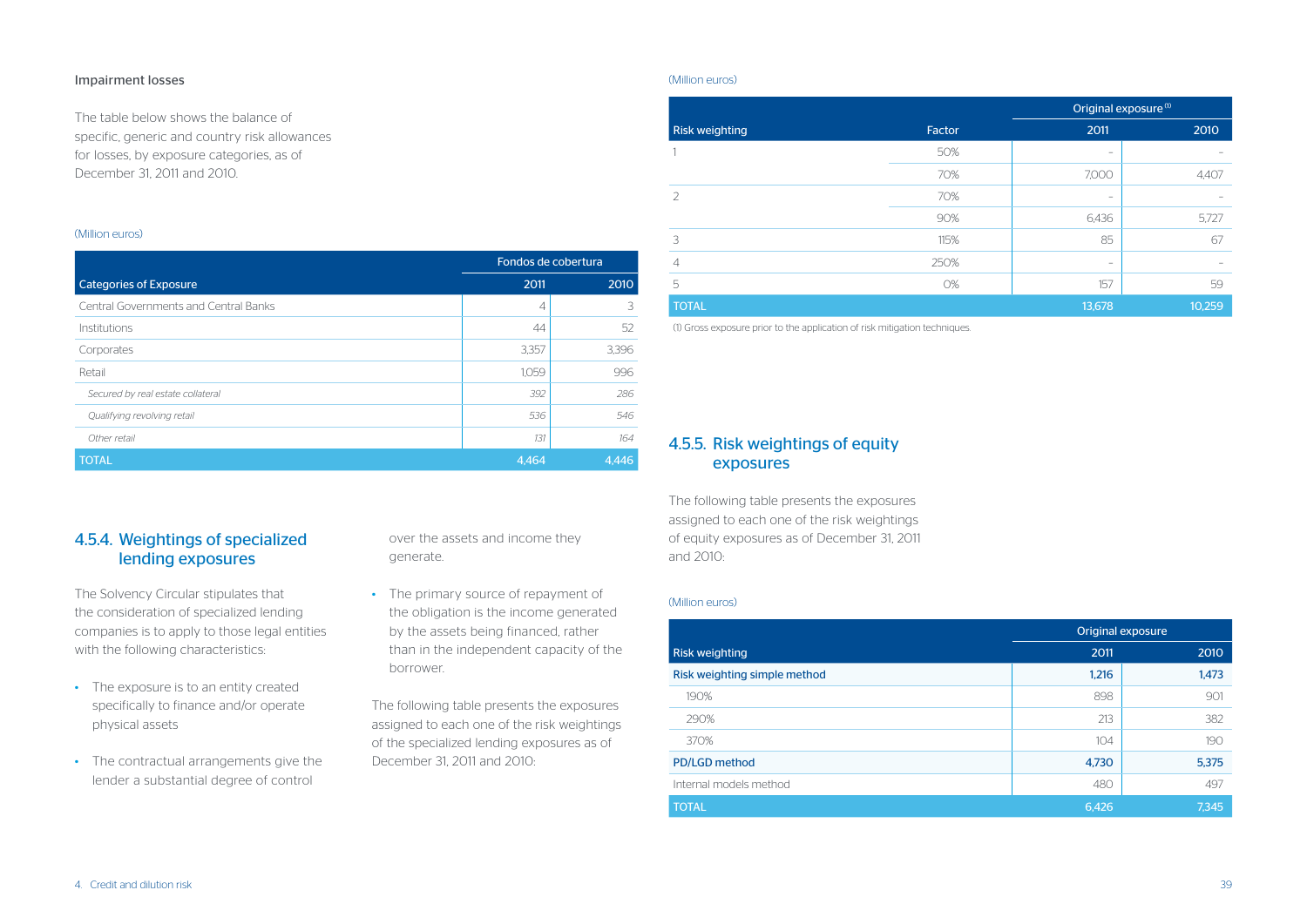### 4.6. Information on securitizations

#### 4.6.1. General characteristics of securitizations

#### 4.6.1.1. Purpose of securitization

The Group's current policy on securitization involves a program of recurrent issuance, with an intended diversification of securitized assets that adjusts their volume to the bank's capital requirements and to market conditions.

This program is complemented by all the other finance and equity instruments, thereby diversifying the need to resort to wholesale markets.

The definition of the strategy and the execution of the operations, as with all other wholesale finance and capital management, are supervised by the Assets & Liabilities Committee, with the pertinent internal authorizations obtained directly from the Board of Directors or from the Executive Committee.

The main purpose of securitization is to act as an instrument for efficient balance sheet management, as a source of:

- Liquidity at an efficient cost, complementing all the other finance instruments.
- Freeing up regulatory capital, through the transfer of risk.
- Freeing up potential excesses of generic allowances for losses, provided that the

volume of the first-loss tranche and the effective risk transfer so permit.

#### 4.6.1.2. Functions pursued in the securitization process and degree of involvement

The Group's degree of involvement in its securitization funds is not normally restricted to the mere role of assignor and administrator of the securitized portfolio.

The Group has commonly assumed such additional roles as:

• Direct counterparty of the swap, given that the Group's rating permits this through the Spanish

#### Group's degree of involvement



Banking Association's Framework Contractual Agreements for Financial Operations (CMOF) with the securitization fund.

- Payment Agent.
- Provider of the treasury account.
- Provider of the subordinated loan and of the loan for start-up costs, with the former being the one that finances the first-loss tranche, and the latter financing the fund's fixed expenditure.
- Administrative agent of the securitized portfolio.

The Group has not assumed the role of sponsor of securitizations originated by thirdparty institutions.

The Group's balance sheet maintains the firstloss tranches of all securitizations performed.

It is worth noting that the Group has not modified its model for the generation of securitization operations since the credit crunch, which began in July 2007. Accordingly:

- There has been no transfer of risk through synthetic securitizations. All operations have involved traditional securitizations with simple structures in which the underlying assets were loans or financial leasing.
- It has not been involved in recurrent structures such as conduits or SIVs. All its issues have been one-offs, with no mandatory commitments for asset repackaging or the replacement of loans.

#### 4.6.1.3. Methods used for the calculation of risk-weighted exposures in its securitization activity

The methods used to calculate risk-weighted exposures in securitizations are:

- The standardized approach: when this method is used for fully securitized exposures, in full or in a predominant manner if it involves a mixed portfolio.
- The IRB approach: when internal models are used for securitized exposures, in full or in a predominant manner. Within the alternatives of the IRB approach, use is made of the model based on external ratings.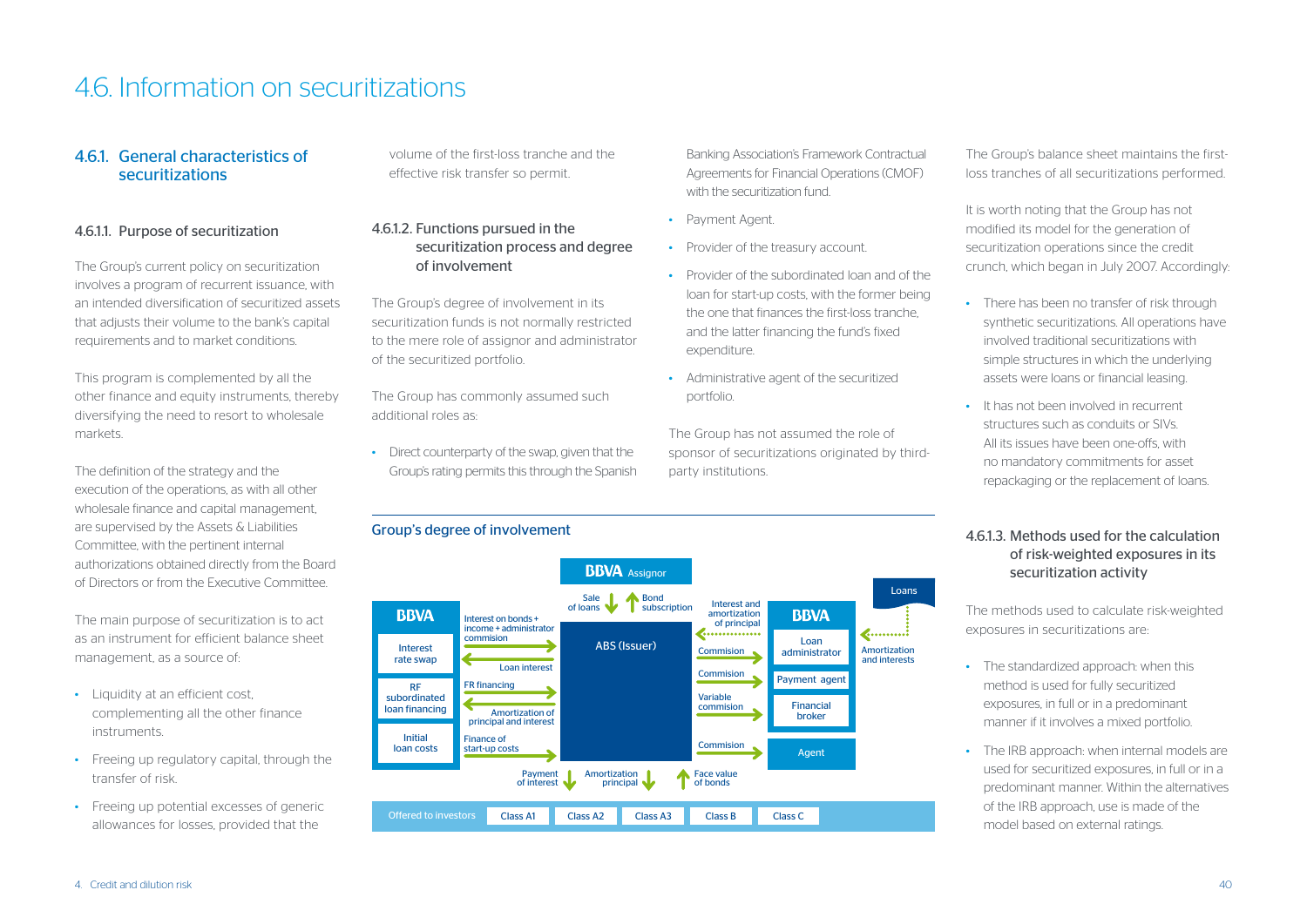#### 4.6.2. Risk transfer in securitization activities

A securitization fulfills the criterion of significant and effective transfer of risk, and therefore falls within the solvency framework of the securitizations, when it upholds the conditions laid down in Rules Fifty-five and Fifty-six in the Solvency Circular.

#### 4.6.3. Investment or retained securitizations

The following table presents the amounts in terms of EAD of investment and retained securitizations by type of exposure, tranche and weighting ranges that correspond to securitizations that, in the case of those originated in the Group, fulfill the criteria of risk transfer as of December 31, 2011 and 2010.

#### 2011 (Million euros)

|                        | EAD broken down by ECAI tranches      |                |                          |                                       |                          |                          |                                                       |     |
|------------------------|---------------------------------------|----------------|--------------------------|---------------------------------------|--------------------------|--------------------------|-------------------------------------------------------|-----|
|                        | Exposure<br>type                      |                |                          | <b>Standard</b>                       |                          |                          | Advanced                                              |     |
| Securitization<br>type |                                       | <b>Tranche</b> | 20%                      | 40%; 50%;<br>100%; 225%<br>350%, 650% | 1,250%                   | <b>RW&lt;15%</b>         | 15% <rw<1,250% 1,250%<="" th=""><th></th></rw<1,250%> |     |
| Investment             | Balance-                              | Preferential   | 5,295                    |                                       | $\overline{\phantom{0}}$ | 670                      |                                                       |     |
|                        | sheet<br>exposure                     | Intermediate   |                          | 90                                    | $\overline{\phantom{a}}$ | $\overline{a}$           | 15                                                    |     |
|                        |                                       | First-loss     |                          | $\overline{\phantom{0}}$              | 175                      | $\overline{a}$           | $\overline{\phantom{a}}$                              | 52  |
|                        | Off-<br>balance-<br>sheet<br>exposure | Preferential   |                          |                                       |                          |                          |                                                       |     |
|                        |                                       | Intermediate   |                          |                                       |                          |                          |                                                       |     |
|                        |                                       | First-loss     |                          |                                       |                          |                          |                                                       |     |
| <b>TOTAL</b>           |                                       |                | 5,295                    | 90                                    | 175                      | 670                      | 15                                                    | 52  |
| Retained               | Balance-<br>sheet<br>exposure         | Preferential   | 304                      |                                       | $\overline{\phantom{0}}$ | 1.175                    |                                                       |     |
|                        |                                       | Intermediate   | $\overline{\phantom{0}}$ | 196                                   | $\overline{\phantom{a}}$ | $\overline{a}$           | 25                                                    |     |
|                        |                                       | First-loss     | $\overline{\phantom{m}}$ | $\overline{a}$                        | 119                      | $\overline{\phantom{0}}$ | $\overline{a}$                                        | 109 |
|                        | Off-                                  | Preferential   | $\overline{\phantom{0}}$ |                                       | $\overline{a}$           |                          |                                                       |     |
|                        | balance-<br>sheet                     | Intermediate   |                          |                                       | $\overline{\phantom{a}}$ |                          |                                                       |     |
|                        | exposure                              | First-loss     |                          |                                       | 41                       | $\overline{a}$           |                                                       |     |
| <b>TOTAL</b>           |                                       |                | 304                      | 196                                   | 160                      | 1,175                    | 25                                                    | 109 |

#### 2010 (Million euros)

|                        |                                       |                | EAD broken down by ECAI tranches |                          |                          |                                 |                          |                          |        |
|------------------------|---------------------------------------|----------------|----------------------------------|--------------------------|--------------------------|---------------------------------|--------------------------|--------------------------|--------|
|                        |                                       |                | <b>Standard</b>                  |                          |                          |                                 |                          | Advanced                 |        |
| Securitization<br>type | Exposure<br>type                      | <b>Tranche</b> | 20%                              | 50%;<br>100%;<br>350%    | 1,250%                   | $6 - 10\%$<br>12-18%;<br>20-35% | 50-75%:<br>100%          | 250-425-<br>625%         | 1,250% |
| Investment             | Balance-                              | Preferential   | 4,601                            | $\overline{a}$           | $\overline{a}$           | 1,011                           | $\overline{a}$           | $\overline{a}$           |        |
|                        | sheet<br>exposure                     | Intermediate   | $\overline{a}$                   | 39                       | $\overline{\phantom{0}}$ | 10                              | 25                       | 4                        |        |
|                        |                                       | First-loss     | $\overline{\phantom{0}}$         | 38                       | 184                      | $\overline{\phantom{0}}$        |                          |                          | 69     |
|                        | Off-<br>balance-<br>sheet<br>exposure | Preferential   |                                  |                          |                          |                                 |                          |                          |        |
|                        |                                       | Intermediate   |                                  |                          |                          |                                 |                          |                          |        |
|                        |                                       | First-loss     |                                  |                          |                          |                                 |                          |                          |        |
| <b>TOTAL</b>           |                                       |                | 4,601                            | 77                       | 184                      | 1,021                           | 25                       | 4                        | 69     |
| Retained               | Balance-                              | Preferential   | 524                              |                          | $\overline{\phantom{0}}$ | 1.183                           | $\overline{\phantom{0}}$ | $\overline{a}$           |        |
|                        | sheet<br>exposure                     | Intermediate   | $\overline{\phantom{0}}$         | 338                      |                          | 25                              | $\overline{a}$           | 15                       |        |
|                        |                                       | First-loss     |                                  | $\overline{\phantom{0}}$ | 88                       | $\overline{a}$                  |                          | $\overline{a}$           | 94     |
|                        | Off-                                  | Preferential   |                                  |                          | $\overline{\phantom{a}}$ | $\overline{a}$                  |                          |                          |        |
|                        | balance-<br>sheet                     | Intermediate   |                                  |                          | $\overline{\phantom{a}}$ | $\overline{a}$                  |                          |                          |        |
|                        | exposure                              | First-loss     |                                  |                          | 35                       |                                 |                          | $\overline{\phantom{a}}$ |        |
| <b>TOTAL</b>           |                                       |                | 524                              | 338                      | 123                      | 1.207                           |                          | 15                       | 94     |

#### 4.6.4. Originated securitizations

#### 4.6.4.1. Rating agencies used

The rating agencies that have been involved in the Group's issues that fulfill the criteria of risk transfer and fall within the securitizations solvency framework are, generally, Fitch, Moody's and S&P.

In all the SSPEs, the agencies have assessed the risk of the entire issuance structure:

• Awarding ratings to all bond tranches.

- Establishing the volume of the credit enhancement.
- Establishing the necessary triggers (early termination of the restitution period, pro-rata amortization of AAA classes, pro-rata amortization of series subordinated to AAA and amortization of the reserve fund, amongst others).

In each and every one of the issues, in addition to the initial rating, the agencies carry out regular quarterly monitoring.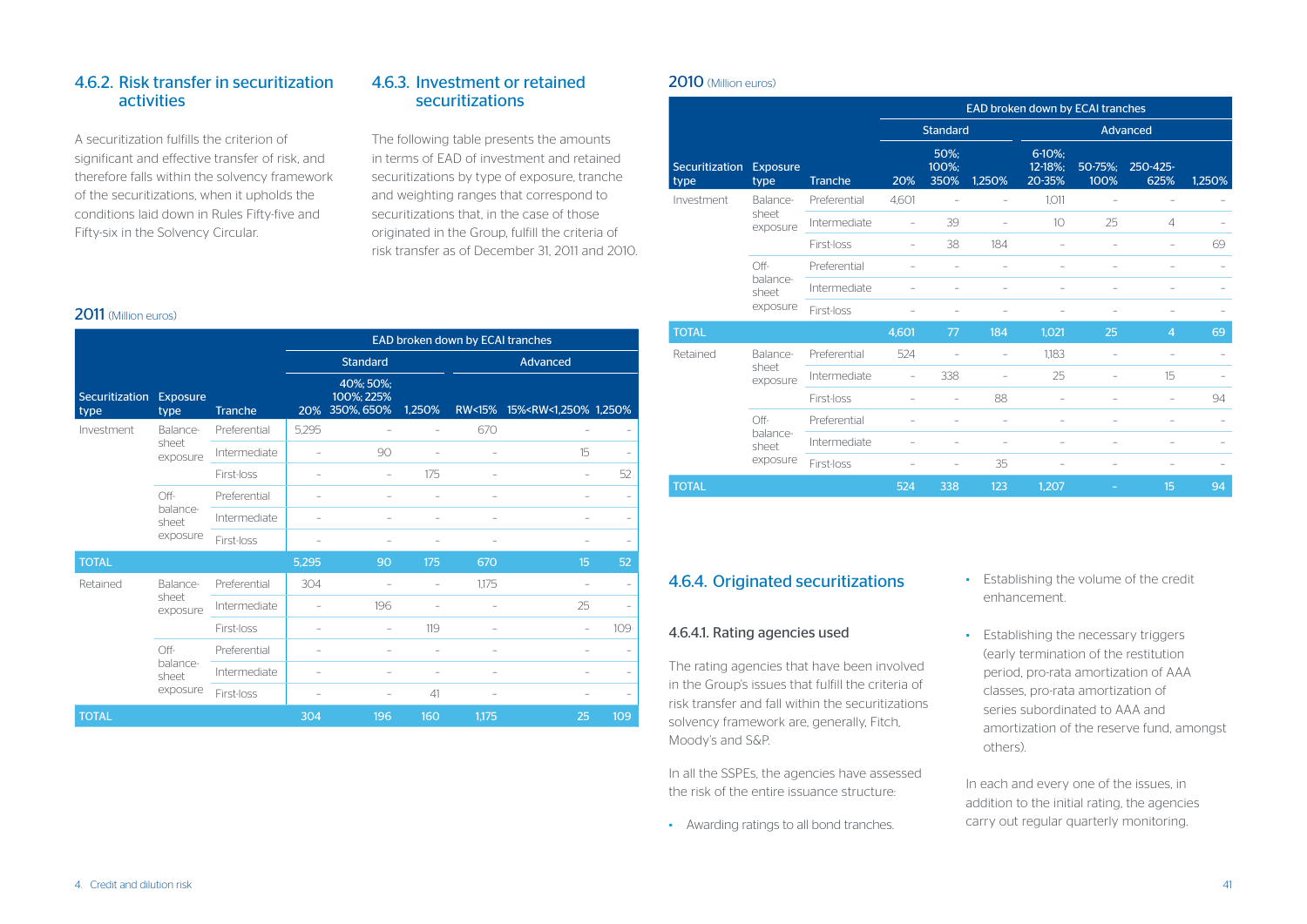#### 4.6.4.2. Breakdown of securitized balances by type of asset

The next tables give the current outstanding balance, non-performing exposures and impairment losses recognized in the period corresponding to the underlying assets of originated securitizations, in which risk transfer criteria are fulfilled, by type of asset, as of December 31, 2011 and 2010.

#### The Group has not securitized positions in revolving structures.

In 2011 and 2010, there were no securitizations that fulfill the transfer criteria according to the requirements of the Solvency Circular, and, therefore, no results were recognized.

BBVA has been the structurer of all transactions effected since 2006.

#### 2011 (Million euros)

| Type of asset                        | Current<br>balance | Of which: non-<br>performing exposures <sup>(1)</sup> | Total impairment<br>losses for the period |
|--------------------------------------|--------------------|-------------------------------------------------------|-------------------------------------------|
| Commercial and residential mortgages | 5.249              | 460                                                   | 6                                         |
| Credit cards                         |                    |                                                       |                                           |
| Financial leasing                    | 575                | 56                                                    |                                           |
| Lending to corporates or SMEs        | 1.021              | 100                                                   | 23                                        |
| Consumer lending                     | 1.009              | 75                                                    | 12                                        |
| Receivables                          |                    |                                                       |                                           |
| Securitization balances              |                    |                                                       |                                           |
| Others                               |                    |                                                       |                                           |
| <b>TOTAL</b>                         | 7.855              | 693                                                   | 41                                        |

(1) It includes the total amount of exposures impaired for reasons of default or for other reasons.

#### 2010 (Million euros)

| Type of asset                        | Current<br>balance       | Of which: non-<br>performing exposures <sup>(1)</sup> | <b>Total impairment</b><br>losses for the period |
|--------------------------------------|--------------------------|-------------------------------------------------------|--------------------------------------------------|
| Commercial and residential mortgages | 5.624                    | 125                                                   | 13                                               |
| Credit cards                         |                          |                                                       |                                                  |
| Financial leasing                    | 922                      | 87                                                    | 16                                               |
| Lending to corporates or SMEs        | 1.506                    | 134                                                   | 24                                               |
| Consumer lending                     | 1.695                    | 152                                                   | 65                                               |
| <b>Receivables</b>                   |                          |                                                       |                                                  |
| Securitization balances              | $\overline{\phantom{0}}$ | $\overline{\phantom{0}}$                              |                                                  |
| Others                               | $\overline{\phantom{a}}$ | $\overline{\phantom{a}}$                              |                                                  |
| <b>TOTAL</b>                         | 9.747                    | 498                                                   | 118                                              |

(1) It includes the total amount of exposures impaired for reasons of default or for other reasons.

The next table gives the current outstanding balance of underlying assets of securitizations originated by the Group, in which risk transfer criteria are not fulfilled.

These therefore do not enter within the solvency framework of securitizations; the capital exposed is calculated as if they had not been securitized:

#### (Million euros)

|                                      | <b>Current balance</b> |        |  |
|--------------------------------------|------------------------|--------|--|
| Type of asset                        | 2011                   | 2010   |  |
| Commercial and residential mortgages | 23.684                 | 23,876 |  |
| Credit cards                         |                        |        |  |
| Financial leasing                    | 18                     | 23     |  |
| Lending to corporates or SMEs        | 6,285                  | 6,178  |  |
| Consumer lending                     | 1,933                  | 2,481  |  |
| Receivables                          |                        |        |  |
| Securitization balances              |                        |        |  |
| Others                               | 124                    | 154    |  |
| <b>TOTAL</b>                         | 32.044                 | 32,712 |  |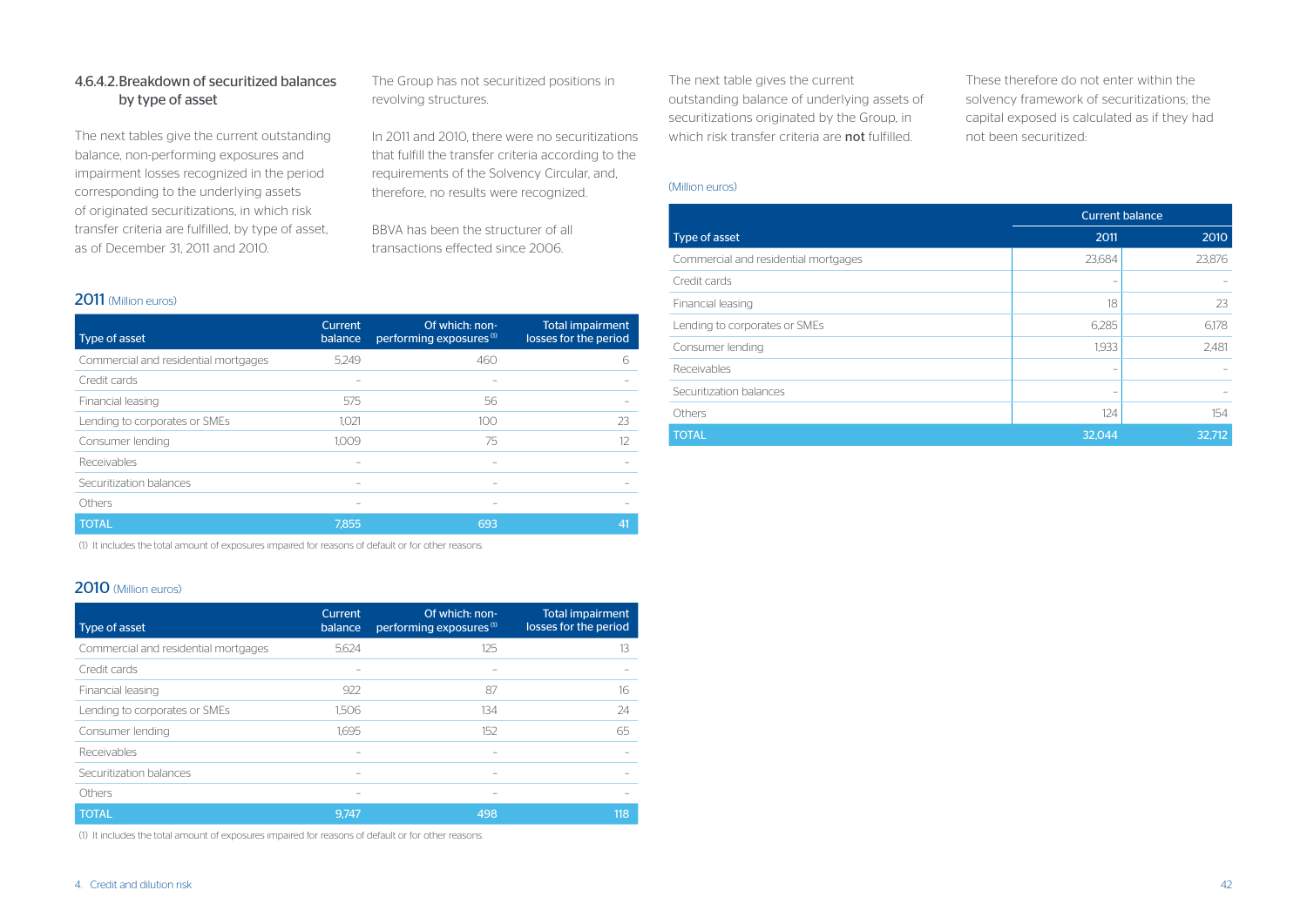## 4.7. Information on credit risk mitigation techniques

#### 4.7.1. Hedging based on netting operations on and off the balance sheet

Within the limits established by the rules on netting in each one of its operating countries, the Group negotiates with its customers the assignment of the derivatives business to master agreements (e.g., ISDA or CMOF) that include the netting of off-balance sheet transactions.

The text of each agreement in each case determines the transactions subject to netting.

The mitigation of counterparty risk exposure stemming from the use of mitigation techniques (netting plus the use of collateral agreements) leads to a reduction in overall exposure (current market value plus potential risk).

#### 4.7.2. Hedging based on collaterals

#### 4.7.2.1. Management and valuation policies and procedures

The procedures for the management and valuation of collaterals are set out in the internal manual on credit risk management policies, which the Group actively uses in the arrangement of transactions and in the monitoring of both these operations and customers.

This manual lays down the basic principles of credit risk management, which includes

the management of the collaterals assigned in transactions with customers. Accordingly, the risk management model jointly values the existence of a suitable cash flow generation by the obligor that enables them to service the debt, together with the existence of suitable and sufficient guarantees that ensure the recovery of the credit when the obligor's circumstances render them unable to meet their obligations.

The procedures used for the valuation of the collateral are consistent with the market's best practices, which involve the use of appraisal for real estate guarantees, market price for shares, quoted value of shares in a mutual fund, etc.

All collaterals assigned are to be properly instrumented and recorded in the corresponding register, as well as receiving the approval of the Group's legal units.

#### 4.7.2.2. Types of collaterals

As collateral for the purpose of calculating equity, the Group uses the coverage established in the Solvency Circular. The following are the main collaterals available in the Group:

• Mortgage collateral: The collateral is the property upon which the loan is arranged.

The average outstanding balance on the corresponding loans was 52% of the real estate mortgage collateral as of December 31, 2011, and 53% as of December 31, 2010.

- Financial collateral: Their object is any one of the following financial assets, in accordance with the specifications of Rule Thirty-nine in the Solvency Circular:
	- Cash deposits, deposit certificates or similar securities.
	- Debt securities issued for the different categories.
	- Shares or convertible bonds.
- Other property and rights used as collateral: The following property and rights are considered to be acceptable as collateral:
	- Cash deposits, deposit certificates or similar instruments held in third-party institutions other than the lending credit

#### 2011 (Million euros)

institution, when these are pledged in favor of the latter.

- Life insurance policies pledged in favor of the lending credit institution.
- Debt securities issued by other institutions, provided that these securities are to be repurchased at a pre-set price by the issuing institutions at the request of the holder of the securities.

The exposures covered by financial collateral and other eligible collaterals using the advanced measurement approach stood at €65,071 million and €68,717 million as of December 31, 2011 and 2010, respectively.

The value of the exposure covered with financial collateral and other collateral calculated using the standardized approach is as follows:

|                                                       | <b>Types of collateral</b>                                |                                                                |                                                                                                   |  |  |
|-------------------------------------------------------|-----------------------------------------------------------|----------------------------------------------------------------|---------------------------------------------------------------------------------------------------|--|--|
| Categories of exposure                                | <b>Exposure</b><br>covered by<br>financial<br>collaterals | <b>Exposure</b><br>covered by<br>other eligible<br>collaterals | <b>Exposure after</b><br>netting and volatility<br>adjustments covered<br>by eligible collaterals |  |  |
| Central Governments and Central Banks                 | 2                                                         |                                                                | 30,091                                                                                            |  |  |
| Regional Governments and Local Authorities            | 17                                                        | 28                                                             |                                                                                                   |  |  |
| Public, Sector Institutions and other Public Entities |                                                           |                                                                | 4                                                                                                 |  |  |
| Institutions                                          |                                                           |                                                                |                                                                                                   |  |  |
| Corporates                                            | 356                                                       | 353                                                            | 397                                                                                               |  |  |
| Retail                                                | 713                                                       | 116                                                            |                                                                                                   |  |  |
| Collateralized with real estate property              |                                                           | 767                                                            | 4                                                                                                 |  |  |
| Default status                                        |                                                           | 6                                                              |                                                                                                   |  |  |
| High risk                                             |                                                           | 7                                                              | 5                                                                                                 |  |  |
| Other exposures                                       |                                                           |                                                                | 14                                                                                                |  |  |
| <b>TOTAL EXPOSURE VALUE AFTER GUARANTEES</b>          | 1.088                                                     | 1.278                                                          | 30,518                                                                                            |  |  |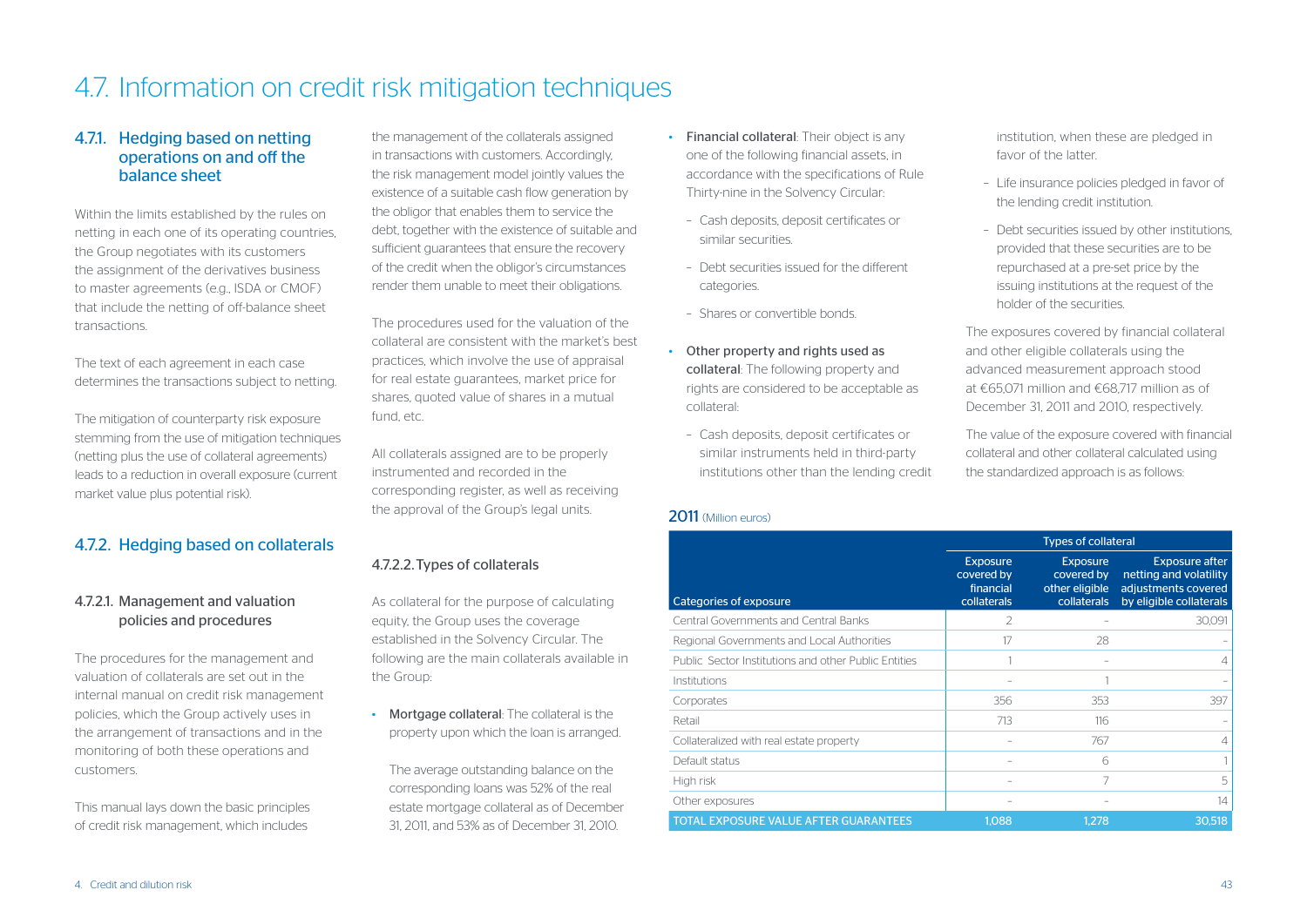#### 2010 (Million euros)

|                                                      | <b>Types of collateral</b>                                |                                                                |                                                                                                   |  |  |
|------------------------------------------------------|-----------------------------------------------------------|----------------------------------------------------------------|---------------------------------------------------------------------------------------------------|--|--|
| Categories of exposure                               | <b>Exposure</b><br>covered by<br>financial<br>collaterals | <b>Exposure</b><br>covered by<br>other eligible<br>collaterals | <b>Exposure after</b><br>netting and volatility<br>adjustments covered<br>by eligible collaterals |  |  |
| Central Governments and Central Banks                |                                                           |                                                                | 12,416                                                                                            |  |  |
| Regional Governments and Local Authorities           |                                                           | 9                                                              | 2                                                                                                 |  |  |
| Public Sector Institutions and other Public Entities | 17                                                        |                                                                | 32                                                                                                |  |  |
| Institutions                                         |                                                           | 3                                                              | 6                                                                                                 |  |  |
| Corporates                                           | 134                                                       | 262                                                            | 460                                                                                               |  |  |
| Retail                                               | 716                                                       | 37                                                             |                                                                                                   |  |  |
| Collateralized with real estate property             |                                                           | 476                                                            | 18                                                                                                |  |  |
| Default status                                       |                                                           | 5                                                              |                                                                                                   |  |  |
| High risk                                            |                                                           | 8                                                              | 5                                                                                                 |  |  |
| Other exposures                                      |                                                           |                                                                | 23                                                                                                |  |  |
| <b>TOTAL EXPOSURE VALUE AFTER GUARANTEES</b>         | 867                                                       | 800                                                            | 12.961                                                                                            |  |  |

#### 4.7.3. Hedging based on personal guarantees

According to the Solvency Circular, signature guarantees are those personal guarantees, including those arising from credit insurances, that have been awarded by the providers of coverage defined in Rule Forty in the Solvency Circular.

As of year-end 2011 and 2010, the Group did not use credit derivatives as collateral.

In the category of Retail exposure under the advanced measurement approach, guarantees impact on the PD and do not reduce the amount of the credit risk in EAD.

The total value of the exposure covered with personal guarantees is as follows:

#### (Million euros)

|                                                                               | Exposure covered by personal guarantees |               |  |
|-------------------------------------------------------------------------------|-----------------------------------------|---------------|--|
| Categories of exposure                                                        | 2011                                    | 2010          |  |
| Regional Governments and Local Authorities                                    | 1.930                                   | 9             |  |
| Public sector institutions and other public entities                          | 1O1                                     | 7             |  |
| Institutions                                                                  | 30                                      | 40            |  |
| Corporates                                                                    | 2.665                                   | 2.416         |  |
| Retail                                                                        | 1.273                                   | 1.431         |  |
| Collateralized with real estate property                                      | 538                                     | 16            |  |
| Default status                                                                | 49                                      | 24            |  |
| High risk                                                                     | 11                                      | 11            |  |
| Other exposures                                                               |                                         | $\mathcal{P}$ |  |
| TOTAL EXPOSURE STANDARIZED MODEL COVERED BY<br><b>PERSONAL GUARANTEES</b>     | 6.599                                   | 3.956         |  |
| Central Governments and Central Banks                                         | 429                                     | 442           |  |
| Institutions                                                                  | 526                                     | 518           |  |
| Corporates                                                                    | 6.220                                   | 6.891         |  |
| <b>TOTAL EXPOSURE ADVANCED MODEL COVERED BY</b><br><b>PERSONAL GUARANTEES</b> | 7.175                                   | 7.851         |  |
| <b>TOTAL</b>                                                                  | 13.774                                  | 11,807        |  |

#### 4.7.4. Risk concentration

Within the context of credit risk mitigation operations, there are no concentrations of counterparty risk, given the risk management policies applied and the netting and collateral agreements entered into with the main counterparties.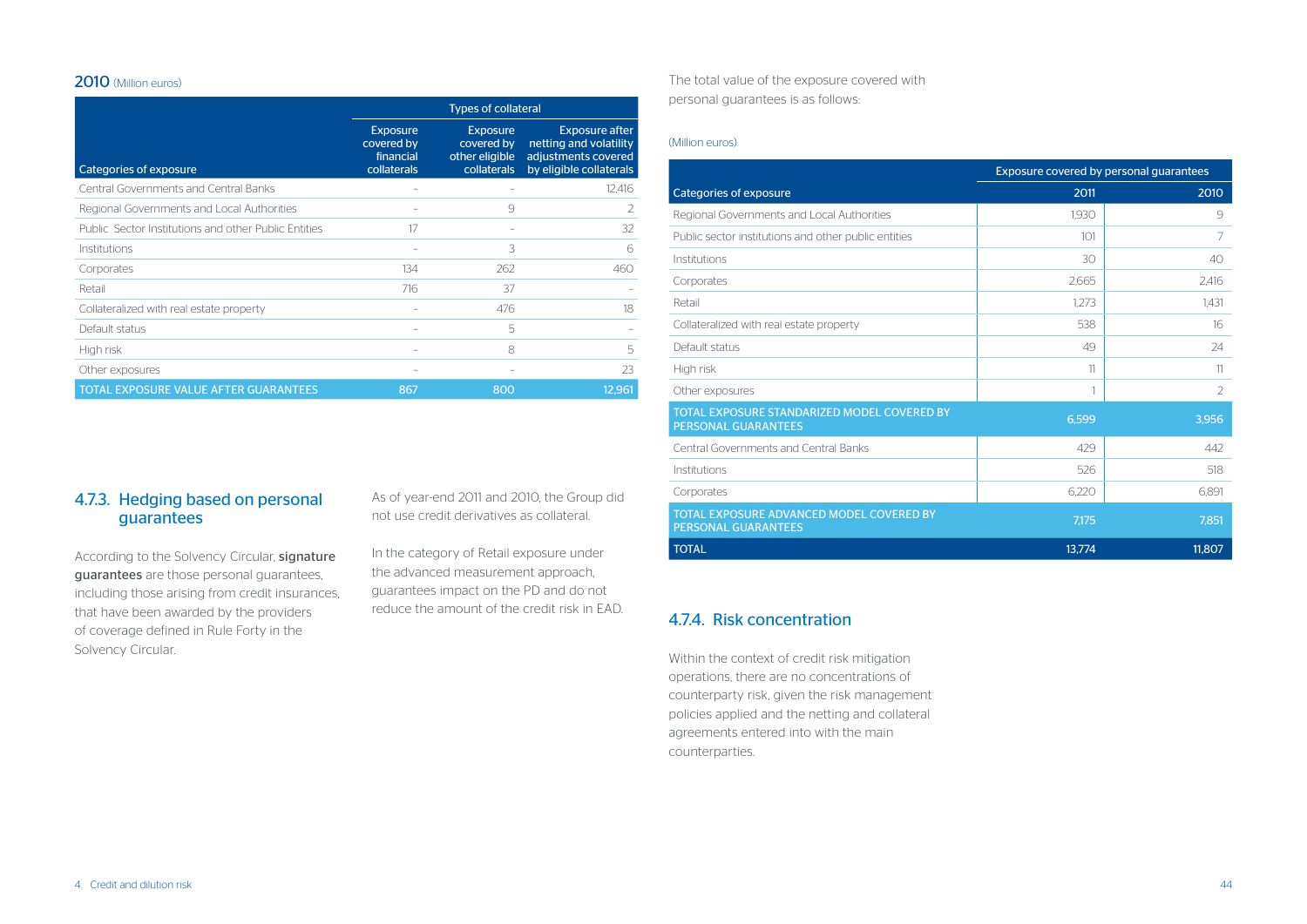## 5. Market risk in trading book activities

## 5.1. Differences in the trading book for the purposes of applying the Solvency and the Accounting Circulars

According to Rule Eighty-Three of Bank of Spain Circular 3/2008 ("Composition of the trading book"), "the trading book shall be made up of all the positions in financial instruments and commodities that the credit institution maintains for the 'purpose of trading' or that act as hedging for other elements in this book."

With respect to this book, the rule also refers to the need to establish clearly defined policies and procedures.

For this purpose, regulatory trading book activities defined by the BBVA Group include the positions managed by the Group's Trading units, for which market risk limits are set and

then monitored daily. Moreover, they comply with the other requirements defined in the solvency regulations.

- The market-risk limits model currently in force consists of a system of VaR (Value at Risk) and economic capital limits and VaR sub-limits, as well as stop-loss limits for each of the Group's business units. The global limits are proposed by the Risk Area and approved by the Executive Committee on an annual basis, once they have been submitted to the Board's Risk Committee.
- This limits structure is developed by identifying specific risks by type,

trading activity and trading desk. The market risk units maintain consistency between the limits. This system of limits is supplemented by measures of the impact of extreme market movements on risk positions. The Group is currently performing stress testing on historical and economic crisis scenarios, as well as impact analyses on the income statement in plausible but unlikely economic crisis scenarios, drawn up by its Economic Research Department.

• Finally, the market risk measurement model includes backtesting or ex-post comparison which helps to refine the

accuracy of the risk measurements by comparing day-on-day results with their corresponding VaR measurements.

The trading book as an accounting concept is not confined to any business area, but rather follows the true reflection criteria laid down in the accounting regulations. Hence, for example, all derivatives are booked as accounting trading book unless they are hedging derivatives, regardless of whether or not they are part of the Trading units' exposure or they come from other business areas.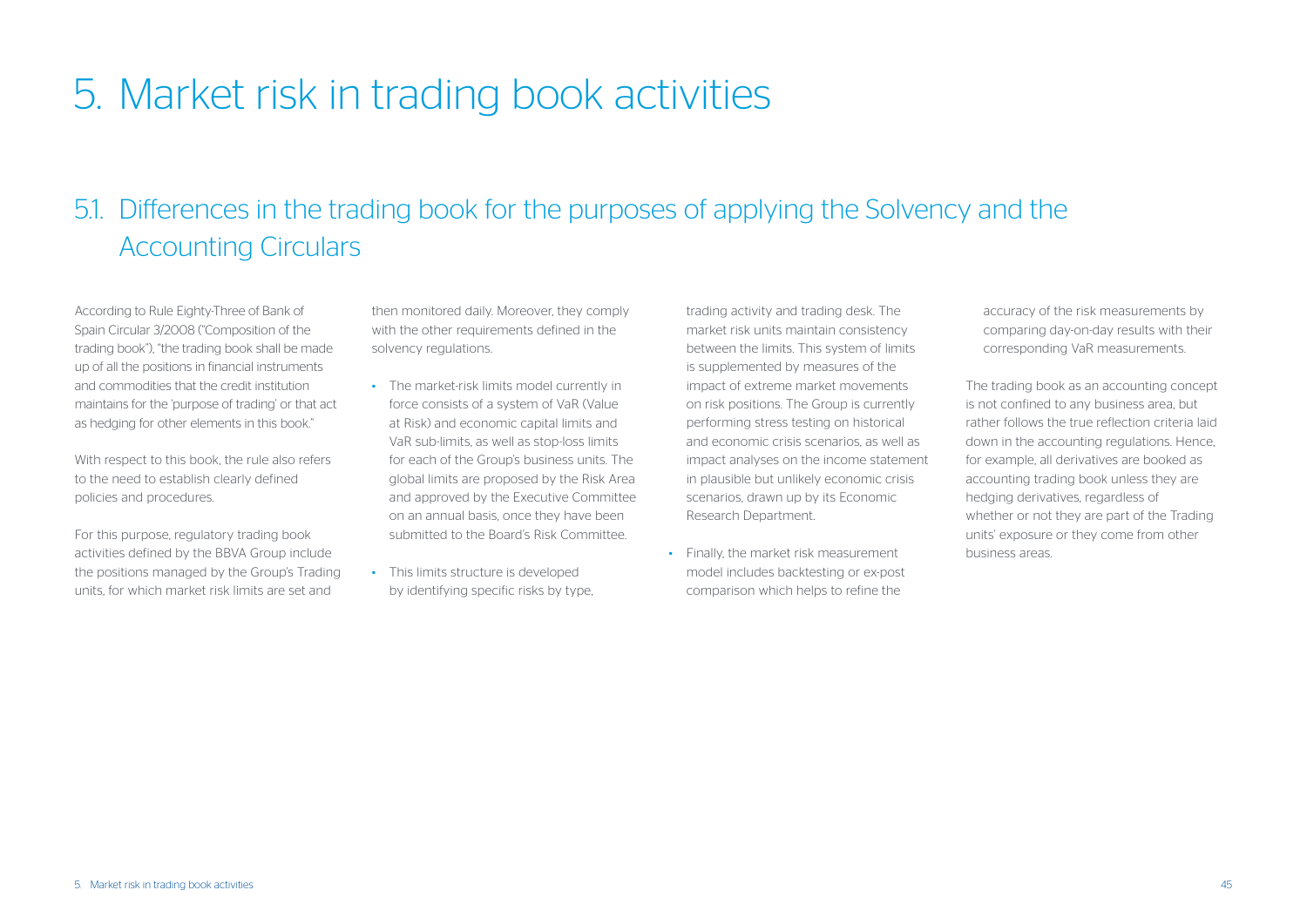### 5.2. Internal Models

#### 5.2.1. Scope of application

For the purposes of calculating own funds, the scope of application of the internal model for market risk extends to BBVA S.A. and BBVA Bancomer Trading Floors.

The Bank of Spain has authorized the use of the internal model to determine own fund requirements for the purpose of hedging the price risk of the trading portfolio of positions held by the Group in its operations in Spain and Mexico.

#### 5.2.2. Features of the models used

Value at Risk (VaR) is the basic variable for managing and controlling the Group's market risk. This risk metric estimates the maximum loss that may occur in a portfolio's market positions for a particular time horizon and given confidence level. VaR is calculated in the Group at a 99% confidence level and a oneday time horizon.

Both BBVA S.A. and BBVA Bancomer have received approval from the Bank of Spain to use an internal model developed by the BBVA Group to calculate bank capital requirements for market risk. This model estimates the VaR in accordance with the "historical simulation" methodology, which consists of estimating the losses and gains that would have been produced in the current portfolio if the changing market conditions that occurred over a determined period of time were

repeated. Based on this information, it infers the maximum foreseeable loss in the current portfolio with a given level of confidence. The model has the advantage of accurately

reflecting the historical distribution of the market variables and of not requiring any specific distribution assumption. The historical period used in this model is two years.

#### Trends in market risk BBVA S.A.





Trends in market risk



In addition, and for the purposes of calculating the capital requirements for financial instruments held for trading, the Group has since 2011 incorporated the new Basel 2.5 requirements, which has had an impact on the increase in capital charges. Specifically, these new charges include:

#### 1. Incremental Risk Charge (IRC):

Calculates the risk not captured by the VaR model, specifically migration and default events.

- 2. VaR Stress: Gives a VaR figure using parameters calculated in a period of stress conditions.
- 3. Charge on securitization portfolio: The specific risk will be calculated according to the standard method rules, i.e. the same capital charge as a position in the banking book.
- 4. Capital charge on correlation portfolio: The risk is calculated by the standard method and supervisory formula. The perimeter of this charge is related to Nthto-default market positions and/or market tranches, and only for positions with an active market and hedging capacity.

By type of market risk on the trading book, the main risk in BBVA S.A. is interest-rate and credit spread risk, at 55% of the total at the 2 end of 2011; equity risk accounts for 10%, 1 exchange-rate risk 10% and volatility risk 25%.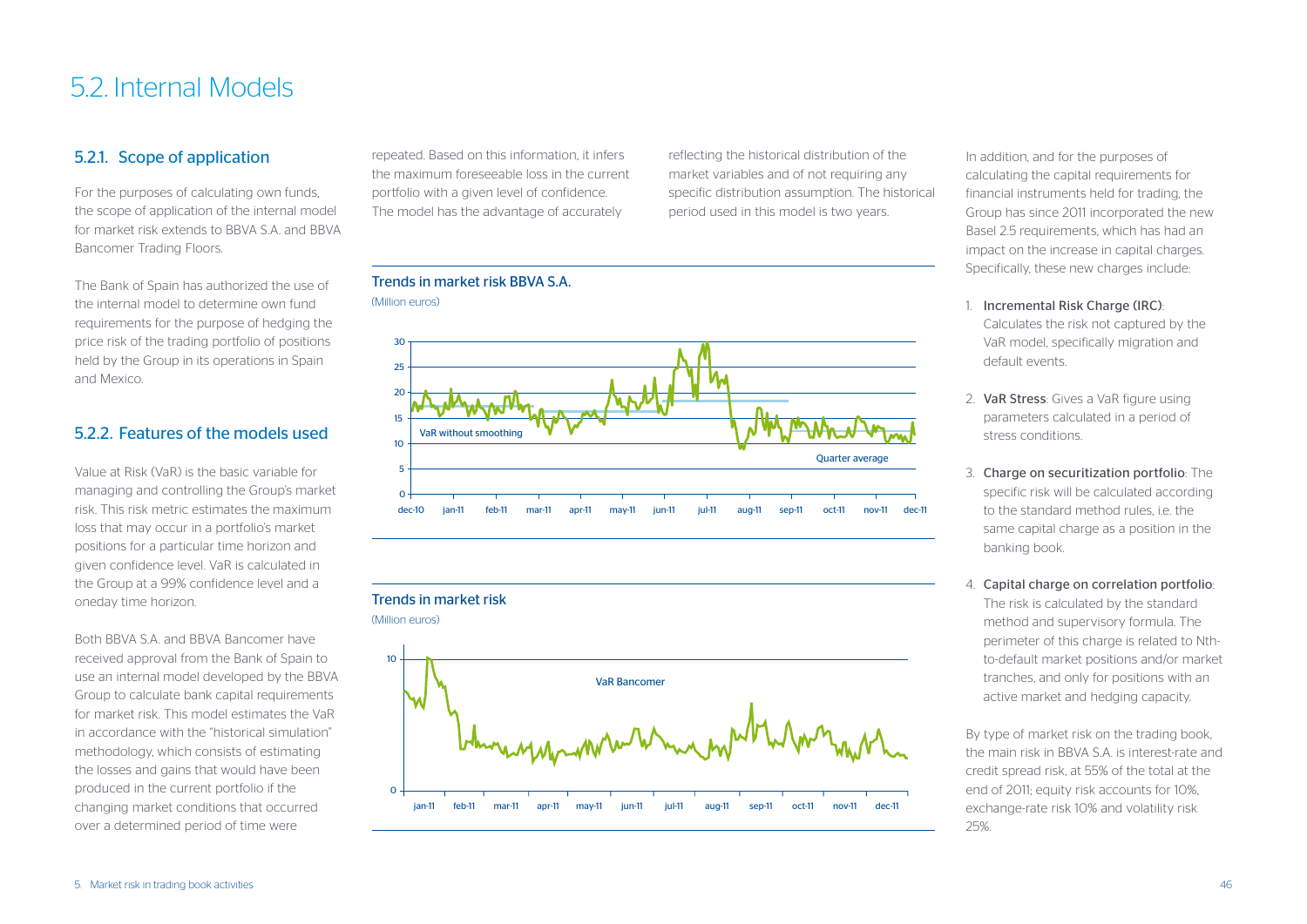The following tables show VaR by risk factor for BBVA S.A. and BBVA Bancomer:

#### BBVA, S.A. market risk

(Million euros)

| <b>Risk</b>                | 30-12-2011 |
|----------------------------|------------|
| Interest + Spread          | 16.9       |
| Exchange rate              | 32         |
| Equity                     | 27         |
| Volatility and correlation | 81         |
| Diversification effect     | (19.2)     |
| <b>TOTAL</b>               | 11.7       |
| <b>AVERAGE</b>             | 16.1       |
| <b>MAXIMUM</b>             | 30.0       |
| <b>MINIMUM</b>             | 8.8        |

#### BBVA Bancomer market risk

(Million euros)

| <b>Risk</b>                | 30-12-2011 |
|----------------------------|------------|
| Interest + Spread          | 37         |
| Exchange rate              | 0.3        |
| Equity                     | 16         |
| Volatility and correlation | 13         |
| Diversification effect     | (36)       |
| <b>TOTAL</b>               | 3.3        |
| <b>AVERAGE</b>             | 4.6        |
| <b>MAXIMUM</b>             | 10.1       |
| <b>MINIMUM</b>             | 29         |

VaR figures are estimated following two methodologies:

• VaR without smoothing, which awards equal weight to the daily information for the previous two years. This is currently the official methodology for measuring market risks vis-à-vis limits compliance.

• VaR with smoothing, which weighs more recent market information more heavily. This metric is supplementary to the one above.

VaR with smoothing adapts itself more swiftly to the changes in financial market conditions, whereas VaR without smoothing is, in general, a more stable metric that will tend to exceed VaR with smoothing when the markets show less volatile trends, but be lower when they present upturns in uncertainty.

#### 5.2.3. Stress testing

All the tasks associated with stress, methodologies, scenarios of market variables



The Group is currently performing stress testing on historical crisis scenarios and impacts based on economic crisis scenarios prepared by BBVA Research. They can be seen in the following chart:

• Historical crisis scenarios: Once the critical periods that are to be used have been defined, the development of the risk factors is applied to reevaluate the current portfolio in order to estimate the loss that would be incurred if this market situation were to be repeated. The base historical scenario is the collapse of Lehman Brothers in 2008.



• Economic stress scenarios: Unlike the historical scenarios, economic stress scenarios are updated monthly. The decision about which of the scenarios should be used is taken by the Market Stress Committee, in which BBVA Research takes an active part through the construction of ad hoc scenarios. The fundamental aim of this Committee is to identify the most significant market risk positions in each of the BBVA Group's treasuries and assess the impact of changes in their risk drivers. For this task, the Stress Committee must identify and quantify unlikely but plausible crisis scenarios in financial markets. This is achieved thanks to the participation of BBVA Research as a key member of the Committee. The economic stress scenarios are also designed individually and are coherent with the positions of each of the treasuries. As a result, there may be no coherence at Group level and thus the impacts cannot be aggregated.

#### 5.2.4. Backtesting

The Group's market risk measurement model needs to have a backtesting or self-1 validation program that assures that the risk measurements being made are appropriate. needs to have a backtesting or selfvup's market risk measu

The Global Markets Risk unit periodically approves the risk valuation models used to estimate the maximum loss that could be incurred in the positions assessed with a certain level of probability. If it is noticed that the model does not match the real results of the positions in question, checks would need to be run to offset possible errors, or -38 -50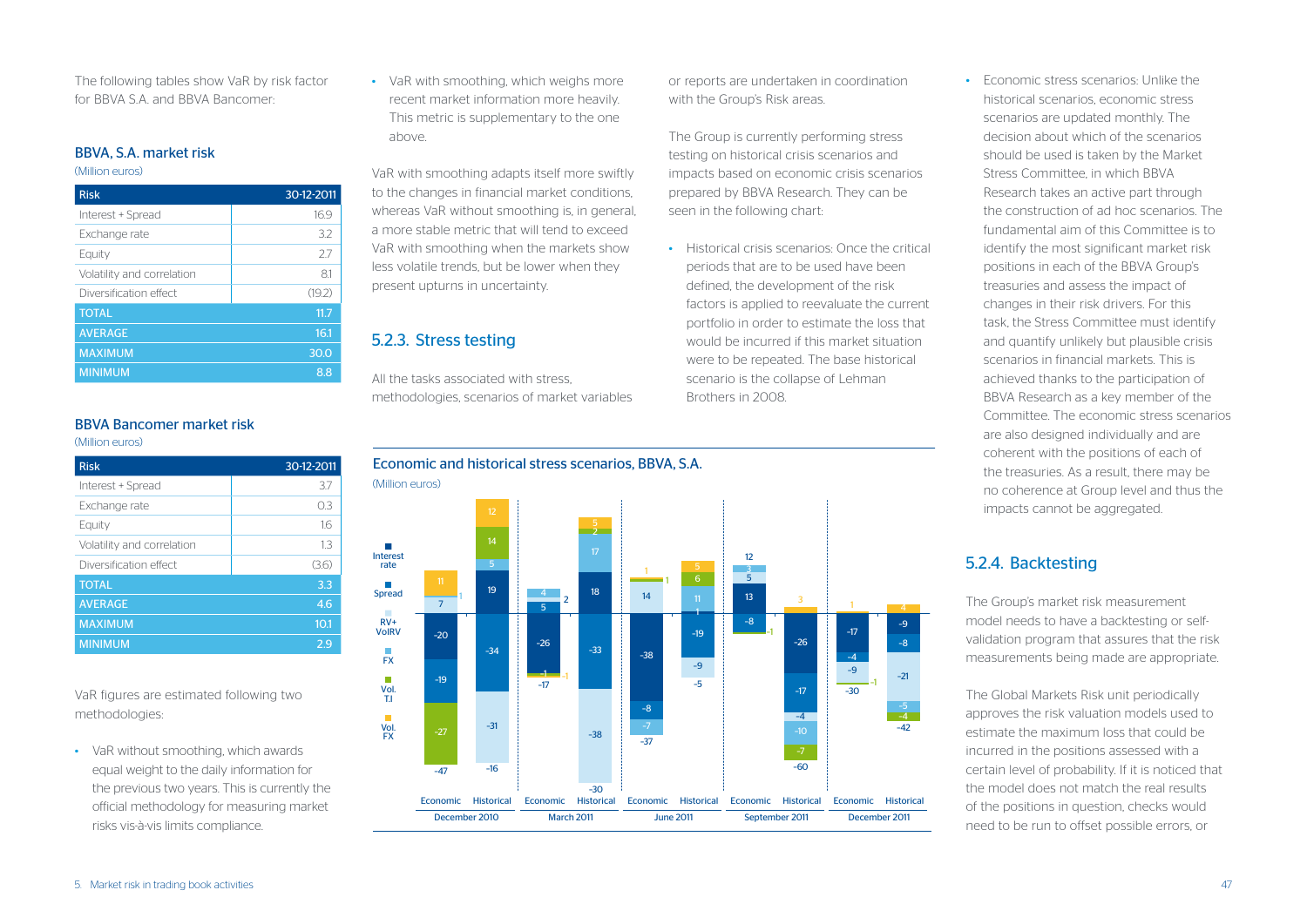changes made to improve the accuracy of the estimate.

The approval of the VaR measurement system is performed by comparing the ex-ante risk levels provided daily by the model with the real, ex-post management results calculated by the Financial Division from the business units' information management systems. Consistency between the results obtained and resulting risk level is verified.

The deviations produced in August and September are due to exceptional market movements:

• August 9: steep stock-market falls due to fears of the French sovereign debt losing its AAA rating. At the same time there are falls

Validation of the Market risk measurement model for BBVA, S.A. with management results (Base EUR)



Validation of the Market risk measurement model for BBVA Bancomer excluding *Casa de Bolsa*, with management results (Base MXN)



in the EUR and USD curves and increased volatility.

- September 2: stock markets slump again due to fears of a renewed recession. The risk premiums bounce back strongly again and the spread with the German Bund widens.
- September 21: stock markets once more collapse as the Fed's Stimulus Plan raises doubts in the markets. Major increase in USD swaptions volatilities.

There are two deviations in the case of BBVA Bancomer:

- August 22: bigger than expected movement in Pemex debt curve and in the government MXN debt curve.
- December 9: MXN bank curve up 80 bps on average between 20 and 30 years. -30000

#### 5.2.5. Characteristics of the risk management system

The Group has a risk management system that is appropriate for the volume of risks managed, in compliance with the conditions laid out in Rule Ninety-three.

- Integration of the daily risk calculations into the Group's risk management.
- A Risk unit that is independent of the business units.
- Active participation of management bodies in the risk control process.
- Sufficient human resources to employ the model.
- Existence of written procedures that assure the global precision of the internal model used for calculating VaR.
- Accreditation of the degree of accuracy of the internal model used for calculated VaR.
- Existence of a stress program.
- Periodic internal audits performed on the risk measurement system.

The Group employs a backtesting program that ensures that the risk measurements carried out are appropriate.

The Group uses internal validation procedures for the model that are independent of the model development process.

VaR is calculated at a 99% confidence level and a 1-day time horizon. In order to extrapolate to the regulatory 10-day horizon, the figures are multiplied by square root of 10. A historical period of 2 years is used for risk factor observation. <sup>200000</sup> VaR neg

> The market risks model has a sufficiently large number of risk factors depending on the business volume in the various financial markets.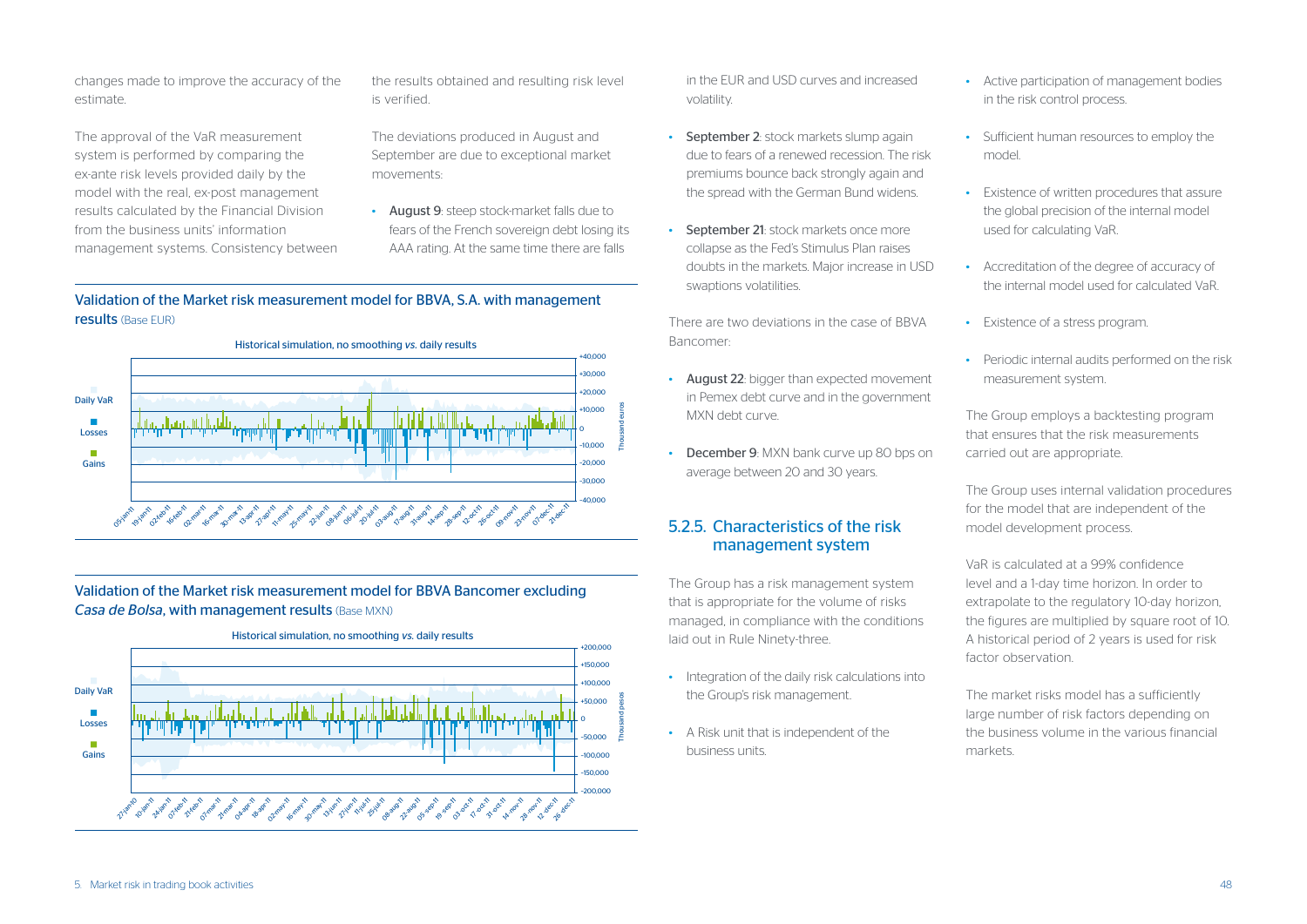## 6. Operational risk

### 6.1. Methods employed

In keeping with the Solvency Circular, advanced models (AMA method) are used in a significant portion of the banking perimeter in the sphere of Spain and Mexico to calculate the regulatory capital for operational risk for Pillar I. For the rest of the Group, the calculation is carried out by applying the basic or standardized approach, as required,

to the relevant consolidated income from the remaining subsidiaries.

In March 2010 the BBVA Group received authorization from the Bank of Spain to apply advanced models for calculating regulatory capital by operational risk in Spain and Mexico. This made it the only financial

institution to date to obtain the Bank of Spain's classification for advanced operational risk models.

Until December 2011, the Group maintained a capital requirement floor in place for the results of its internal model to ensure they did not fall below the requirements of the

standard operational risk model. In view of the positive performance of the internal model since its approval, the Group requested the Bank of Spain permission to withdraw the floor, and did so at the close of 2011, thus resulting in an improvement of capital requirements.

### 6.2. Description of the advanced measurement approaches

The advanced internal model follows the LDA (Loss Distribution Approach) methodology. This methodology estimates the distribution of losses by operational event by convoluting the frequency distribution and the loss given default distribution of these events.

The calculations have been made using internal data on the Group's historic losses as its main source of information. External databases (ORX consortium) have been employed to enrich the data from this internal database and to take account of the impact of possible events not yet considered therein; scenario simulations have been included using information from the Group's operational risk self-assessment tool (Ev-Ro).

The distribution of losses is constructed for each of the different types of operational risk, which are defined as per Basel Accord cells: i.e. a cross between business line and risk class. In those cases in which there is not sufficient data for a sound analysis, it becomes necessary to undertake cell aggregations, and to do so the business line is chosen as the axis. In certain cases, a greater disaggregation of the Basel cell has been

selected. The objective consists of identifying statistically homogenous groups and a sufficient amount of data for proper modeling. The definition of these groupings is regularly reviewed and updated.

The Solvency Circular establishes that regulatory capital for operational risk is determined as the sum of individual estimates by type of risk, but the option of incorporating the effect of the correlation among them is contemplated. This impact has been taken into consideration in BBVA estimates with a conservative approach.

The model of calculating capital for each country incorporates factors that reflect the business environment and situation of internal control systems. Thus the calculation obtained is higher or lower according to how these factors change in anticipating the result.

With regards to other factors included in the Solvency Circular, current estimates do not include the mitigation effect provided by insurance activities, however an analysis is being made of whether said effect should be included in the future.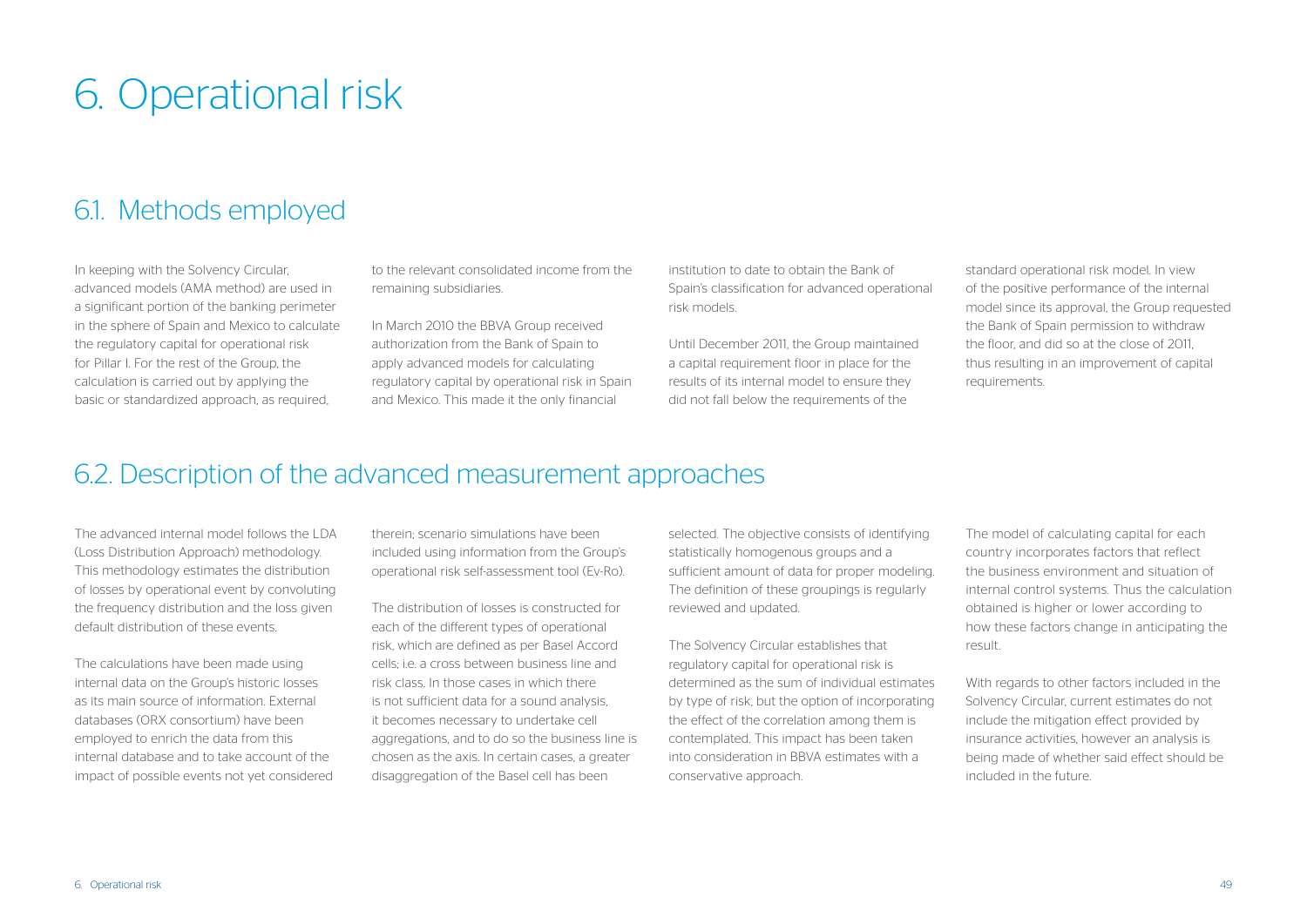## 7. Investments in capital instruments not included in the trading book

## 7.1. Differentiation between portfolios held for sale and those held for strategic purposes

#### 7.1.1. Portfolios held for sale

The portfolio held for sale is reflected in accounting terms by the "available-for-sale assets" entry. This portfolio will include debt securities provided they are not classified as: a) strategic investments, as defined in the following section; b) held-to-maturity investments or fair value through profit or loss investments; or c) capital instruments of institutions that are not the Group's subsidiaries, associates or jointly-controlled

entities and that have not been included in the fair value through profit or loss category.

#### 7.1.2. Portfolios held for strategic purposes

As in the previous section, the portfolio held for strategic purposes is included for accounting purposes under the heading of available-for-sale financial assets. However, an investment in capital instruments is

considered strategic when it has been made with the intent of setting up or maintaining a long-term operating relationship with the subsidiary, even if there is no significant influence on it.

The following situations, amongst others, indicate a significant influence is exercised:

• Representation on the Board of Directors or equivalent management body in the subsidiary.

- Participation in the policy setting process. including those related to dividends and other payouts.
- The existence of significant transactions between the investing institution and the subsidiary.
- The exchange of senior management staff.
- The supply of expert information of an essential nature.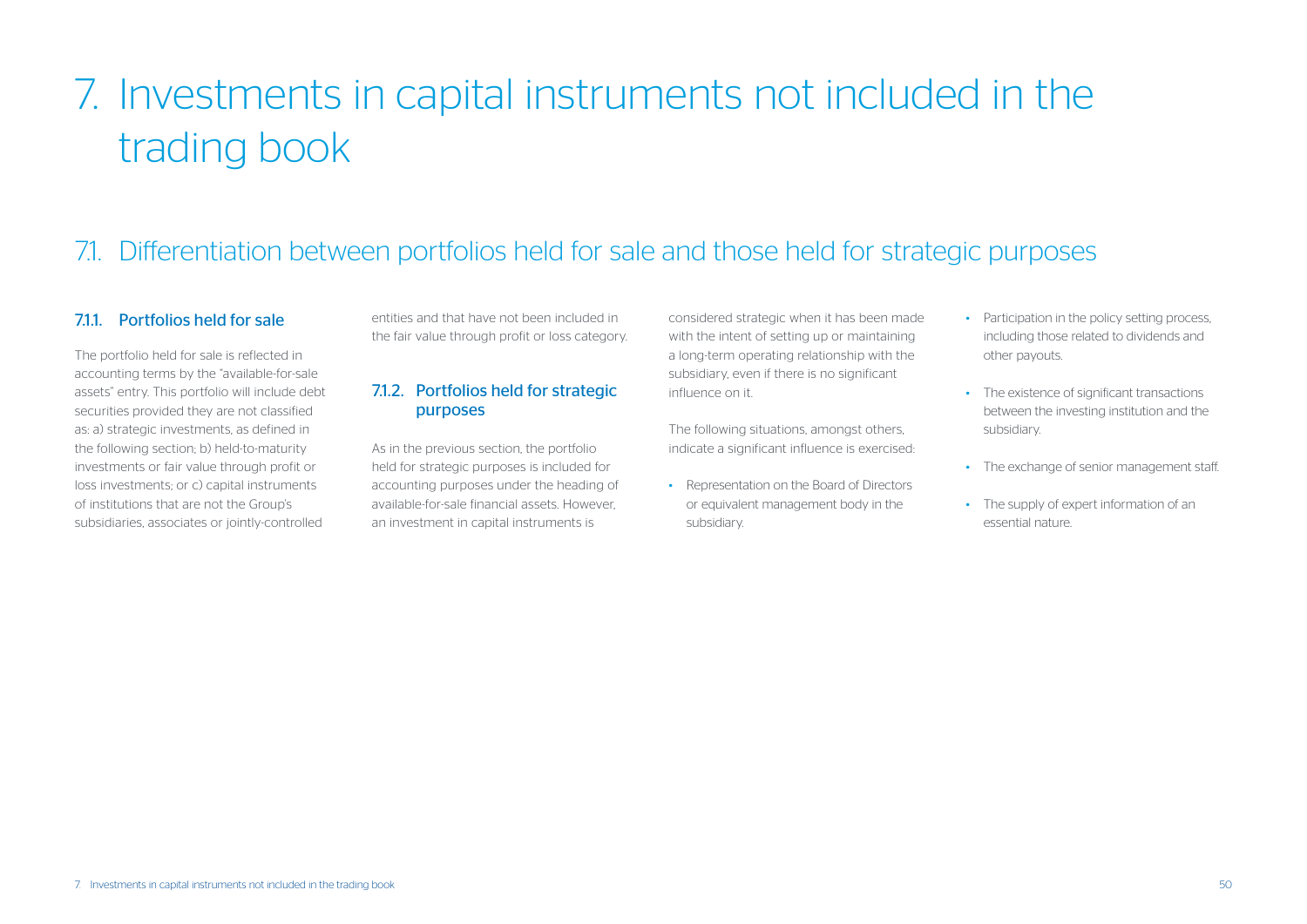A description of accounting policies and capital instrument valuation methods

The financial instruments contained in the available-for-sale financial assets portfolio are valued at their fair value both in their initial entry and on subsequent valuations. These changes are recorded in equity unless objective evidence exists that the fall in value is due to asset impairment where the amounts recorded will be written-off from equity and they will be taken directly to the income statement.

The fair value is the amount for which an asset could be made over or a liability cancelled, between duly informed interested parties in a transaction carried out in conditions of mutual independence. The fair value is reached without making any deduction for transaction costs that might be incurred due to sale or disposal by other means.

In the initial entry, the best evidence of fair value is the listing price on an active market. When these prices are not available, recent

transactions on the same instrument will be consulted or valuation techniques based solely on data observable in the market will be used.

In subsequent valuations, fair value will be obtained by one of the following methods:

- Prices quoted on active markets for the same instrument, i.e., without modification or reorganizing in any way.
- Prices quoted on active markets for similar instruments or other valuation techniques

in which all the meaningful inputs are used based on directly or indirectly observable market data.

• Valuation techniques in which some meaningful input is not based on observable market data.

When it is not possible to reliably estimate a capital instrument's fair value, it will be valued at its cost.

### 7.3. Book value of equity investments

The accompanying table shows the book values of portfolios held for sale and those held for strategic purposes.

The fair value of the permanent investment portfolio, calculated on the basis of the official listing price of the listed companies, was

€1,779 million and €694 million below the book value as of December 31, 2011 and 2010, respectively.

#### (Million euros)

|          | <b>Book value</b>                                   |                                        |                                                         |              |  |  |
|----------|-----------------------------------------------------|----------------------------------------|---------------------------------------------------------|--------------|--|--|
| Item     | Permanent<br>investment<br>portfolio <sup>(1)</sup> | Available-for-sale<br>financial assets | <b>Other financial</b><br>assets with changes<br>in P&L | <b>Total</b> |  |  |
| 31/12/11 | 7.941                                               | 5.139                                  | 556                                                     | 13.637       |  |  |
| 31/12/10 | 6/79                                                | 5.493                                  | 578                                                     | 12.851       |  |  |

7.2. Accounting policies and instrument valuation

(1) It includes investments in associates and jointly-controlled entities.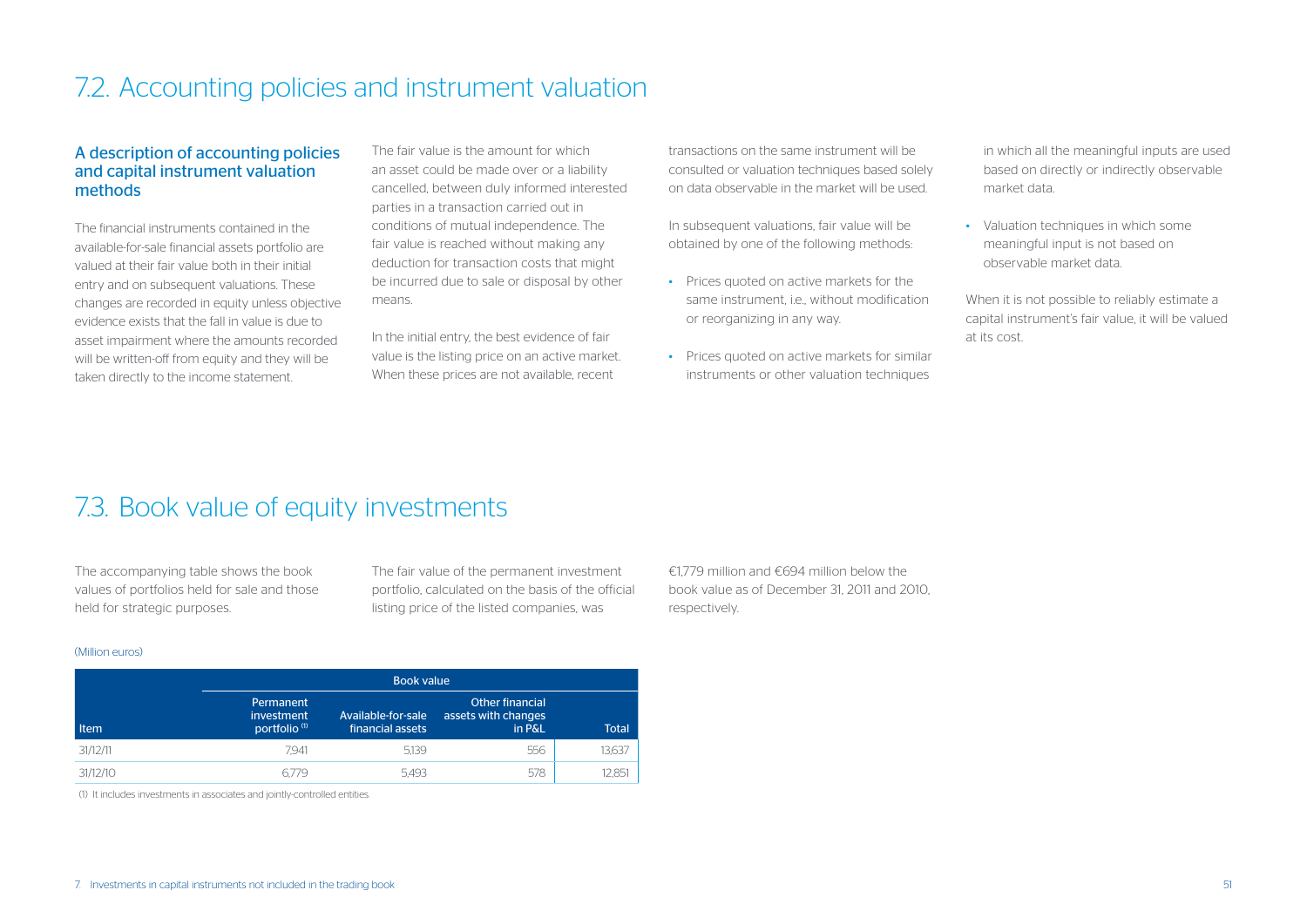## 7.4. Exposure in equity investments and capital instruments

The accompanying table shows the types, nature and amounts of the original exposures in equity investments listed

or unlisted on a stock market, with an item differentiating sufficiently diversified portfolios and other unlisted instruments.

#### 2011 (Million euros)

| Type of exposure <sup>(1)</sup>                 |                 |                          |
|-------------------------------------------------|-----------------|--------------------------|
| Item                                            | Non-derivatives | <b>Derivatives</b>       |
| Exchange Traded Instruments                     | 4.434           | 27                       |
| Non-Exchange Traded Instruments                 | 1974            | -10                      |
| Included in sufficiently diversified portfolios | 1974            | -10                      |
| Other instruments                               |                 | $\overline{\phantom{a}}$ |
| <b>TOTAL POSITIONS IN EQUITY</b>                | 6.409           | 17                       |

(1) Depending on their nature, equity instruments not included in Trading Book Activity will be separated into derivatives and nonderivatives. The amount shown refers to original exposure, i.e. gross exposure of value corrections through asset impairment and provisions, before applying risk mitigation techniques.

Furthermore, the amount of profits recorded as a result of the sale or liquidation of capital instruments or equity investments was €108 million as of December 31, 2011 and €224 million as of December 31, 2010. The profits recorded in equity were €372 million as of December 31, 2011 and €1120 million as of December 31, 2010.

Profits in capital instruments included under additional capital stood at €173 million as of December 31, 2011 and €563 million as of December 31, 2010, most from the investment in Telefónica.

#### 2010 (Million euros)

|                                                 | Type of exposure <sup>(1)</sup> |                    |
|-------------------------------------------------|---------------------------------|--------------------|
| Item                                            | Non-derivatives                 | <b>Derivatives</b> |
| Exchange Traded Instruments                     | 4.809                           | 102                |
| Non-Exchange Traded Instruments                 | 2.476                           | -42                |
| Included in sufficiently diversified portfolios | 2.476                           | $-42$              |
| Other instruments                               |                                 |                    |
| <b>TOTAL POSITIONS IN EQUITY</b>                | 7.285                           | 60                 |

(1) Depending on their nature, equity instruments not included in Trading Book Activity will be separated into derivatives and nonderivatives. The amount shown refers to original exposure, i.e. gross exposure of value corrections through asset impairment and provisions, before applying risk mitigation techniques.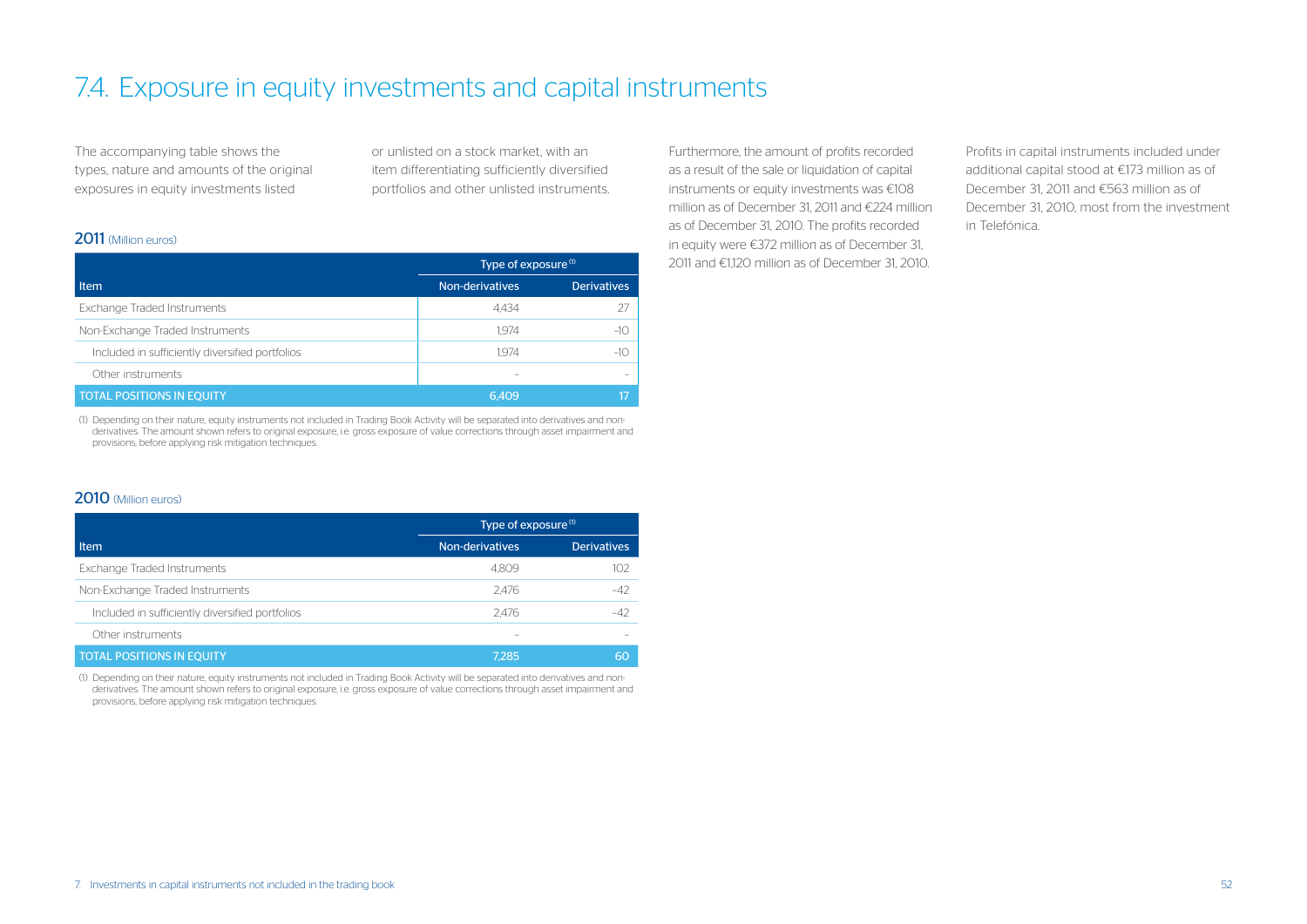## 8. Interest rate risk

## 8.1. Nature of interest rate risk and key hypotheses

The Group's exposure to variations in market interest rates is one of the main financial risks linked to the pursuit of its banking operations. The risk of repricing, which stems from the difference between the periods for reviewing interest rates or the maturity of investment transactions vis-à-vis their financing, constitutes the basic interest rate risk to be considered. Nonetheless, other risks such as the exposure to changes in the slope and shape of interest rate curves and the risk of optionality present in certain banking transactions are also taken into consideration by risk control mechanisms.

The sensitivity measurements of the Group's net interest income and economic value in the face of variations in market interest rates are complemented by provisional scenarios and risk measurements using curve simulation processes, thereby allowing an assessment of the impact changes have on the slope, curvature and parallel movements of varying magnitude.

Especially important in the measurement of structural interest rate risk, which is carried out every month, is the establishment

of hypotheses on the evolution and performance of certain items on the balance sheet, especially those involving products with no explicit or contractual due date.

The most significant of these hypotheses are those established on current and savings accounts, since they largely condition risk levels given the volume they represent within the liabilities of the Group's financial institutions.

A prior step to the study of these liabilities necessarily involves "account segmentation." To do so, the balances on the balance sheet are broken down by products, analyzed separately and subsequently grouped according to their common features, especially with regard to the type of customer and the criteria on the remuneration of each account, independently of the accounting standards on grouping.

A first stage involves analyzing the relationship between the trends in market interest rates and the interest rates of those accounts with no contractual due date. This relationship is established by means

of models that show whether the account's remuneration can be considered either fixedrate (there is no relationship between the two variables) or variable-rate. In this latter case, an assessment is made of whether this relationship is produced with some form of delay and what the percentage impact of the variations in market interest rates is on the account's interest rate.

Subsequently, an analysis is made of the evolution over time of the balances in each category in order to establish their trend, against the seasonal variations in the balance. It is assumed that these seasonal variations mature in the very short term, whereas the trend in the balance is given a long-term maturity. This prevents oscillations in the level of risks caused by momentary variations in balances, thus favoring the stability of balance-sheet management. This breakdown of amounts is made by the regressions that best adjust the balance's evolution over time.

Group companies have opted for different procedures to determine the maturity of transactional liabilities, taking into account the varying nature of markets and the availability

of historical data. In the case of the Group, a descriptive analysis of the data is used to calculate the average contractual period of the accounts and the conditioned probability of maturity for the life cycle of the product. A theoretical distribution of maturities of the trend balance is then estimated for each of the products, based on the average life of the stock and the conditioned probability.

A further aspect to be considered in the model's hypotheses is the analysis of the prepayments associated with certain positions, especially with the loan-book and mortgage portfolios. Changes in market interest rates, together with other variables, condition the incentives for the bank's customers to make an early prepayment of the loan granted, thus modifying the calendar of payments initially specified in the contract.

The analysis of historical information relating to loan prepayments, and to changes in interest rates, establishes the relationship between the two at any particular moment and estimates future prepayment in a given interest-rate scenario.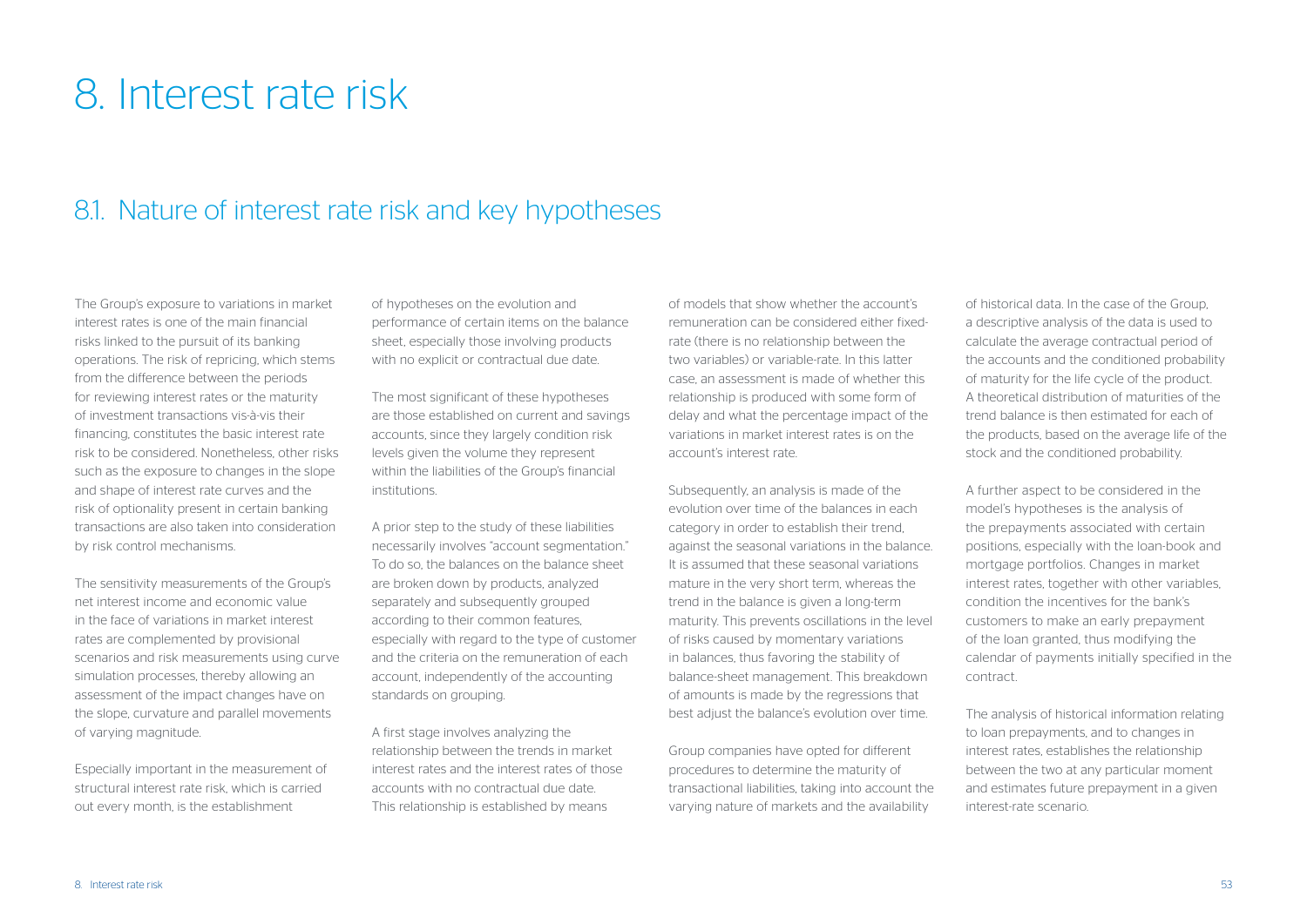### 8.2. Variations in interest rates

The following tables present the average levels of interest rate risk in terms of the sensitivity of net interest income and economic value for the Group's main financial institutions as of December 31, 2011:

#### (Million euros)

|                               | Net interest income impac <sup>(1)</sup> |               |                          |                              |                          |               |           |              |
|-------------------------------|------------------------------------------|---------------|--------------------------|------------------------------|--------------------------|---------------|-----------|--------------|
|                               | Increase of 100 basis points             |               |                          | Decrease of 100 basis points |                          |               |           |              |
|                               | Euro.                                    | <b>Dollar</b> | Other                    | <b>Total</b>                 | Euro                     | <b>Dollar</b> | Other     | <b>Total</b> |
| Europe                        | $-3.38%$                                 | $+0.38%$      | $+0.07%$                 | $-2.94\%$                    | +3.73%                   | $-0.41%$      | $+0.03%$  | $+6.74%$     |
| <b>BBVA Bancomer</b>          | $\overline{\phantom{0}}$                 | $+100%$       | +2.44%                   | +3.43%                       | $\overline{\phantom{0}}$ | $-1.00\%$     | $-2.44\%$ | $-3.43%$     |
| <b>BBVA Compass</b>           |                                          | +3.86%        | -                        | +4.14%                       | $\overline{\phantom{0}}$ | $-3.46%$      |           | -3.46%       |
| <b>BBVA Puerto Rico</b>       | ÷.                                       | +2.83%        | $\overline{\phantom{0}}$ | +2.83%                       | $\overline{\phantom{0}}$ | $-2.75%$      |           | $-2.75%$     |
| <b>BBVA Chile</b>             | ÷.                                       | $+0.17%$      | $-3.33\%$                | $-3.15%$                     |                          | $-0.19%$      | +3.32%    | +3.14%       |
| <b>BBVA Colombia</b>          |                                          | $+0.18%$      | $+1.06%$                 | $+1.23%$                     | $\overline{\phantom{0}}$ | $-0.18\%$     | $-1.07\%$ | $-1.25%$     |
| <b>BBVA Banco Continental</b> | $\overline{\phantom{0}}$                 | $+0.69%$      | $+1.18%$                 | $+1.87\%$                    | $\overline{\phantom{0}}$ | $-1.16%$      | $-0.68%$  | $-1.85%$     |
| <b>BBVA Banco Provincial</b>  | $\overline{\phantom{0}}$                 | $+0.28%$      | $+1.50%$                 | $+1.78%$                     | $\overline{\phantom{0}}$ | $-1.37%$      | $-0.28%$  | $-1.66%$     |
| BBVA Banco Francés            | $\overline{\phantom{0}}$                 | $+0.09%$      | $+0.87%$                 | $+0.96%$                     | $\overline{\phantom{0}}$ | $-0.10%$      | $-0.87%$  | $-0.97%$     |
| <b>BBVA GROUP</b>             | $-0.94%$                                 | $+1.01%$      | $+0.99%$                 | $+1.10%$                     | $+1.03%$                 | $-1.12%$      | $-0.80%$  | $+0.06%$     |

(1) Percentage relating to "1 year" net interest income forecast in each entity.

#### (Million euros)

|                               | Economic value impact <sup>(1)</sup> |               |                          |                              |                          |               |                          |              |
|-------------------------------|--------------------------------------|---------------|--------------------------|------------------------------|--------------------------|---------------|--------------------------|--------------|
|                               | Increase of 100 basis points         |               |                          | Decrease of 100 basis points |                          |               |                          |              |
|                               | Euro                                 | <b>Dollar</b> | Other                    | <b>Total</b>                 | Euro                     | <b>Dollar</b> | Other                    | <b>Total</b> |
| Europe                        | $+0.43%$                             | $+0.23%$      | $\overline{a}$           | $+0.65%$                     | $-0.66\%$                | $-0.25%$      |                          | $-0.91%$     |
| <b>BBVA Bancomer</b>          | $\overline{\phantom{m}}$             | $+164%$       | $+0.03%$                 | $+167%$                      | $\qquad \qquad -$        | $-1.65%$      | $-0.74%$                 | $-2.40\%$    |
| <b>BBVA Compass</b>           | $\overline{\phantom{0}}$             | $+3.62%$      | $\overline{\phantom{0}}$ | +3.62%                       | $\qquad \qquad -$        | $-8.13%$      | $\overline{\phantom{a}}$ | $-8.13%$     |
| <b>BBVA Puerto Rico</b>       | $\overline{\phantom{0}}$             | $-2.45%$      | $\overline{\phantom{0}}$ | $-2.45%$                     |                          | +3.95%        |                          | +3.95%       |
| <b>BBVA Chile</b>             | $\qquad \qquad -$                    | $+0.30%$      | $-11.74\%$               | $-11.44\%$                   | $\overline{\phantom{0}}$ | $-0.38%$      | +10.65%                  | $+10.27%$    |
| <b>BBVA Colombia</b>          | $\overline{\phantom{0}}$             | $+0.13%$      | $-0.32%$                 | $-0.19%$                     | $\qquad \qquad -$        | $-0.13%$      | $+0.02%$                 | $-0.12%$     |
| <b>BBVA Banco Continental</b> | $\overline{\phantom{0}}$             | $-167%$       | $-7.71%$                 | $-9.38%$                     | $\qquad \qquad -$        | $+1.73%$      | +8.28%                   | $+10.02%$    |
| <b>BBVA Banco Provincial</b>  | $\overline{\phantom{0}}$             | $-0.03%$      | $-1.47%$                 | $-1.50%$                     | $\overline{\phantom{0}}$ | $+0.03%$      | $+1.52%$                 | $+1.55%$     |
| BBVA Banco Francés            | $\overline{\phantom{0}}$             | $-0.07\%$     | $-1.26%$                 | $-1.32\%$                    | $\overline{\phantom{0}}$ | $+0.07%$      | $+1.28%$                 | $+1.35%$     |
| <b>BBVA GROUP</b>             | $+0.36%$                             | $+0.89%$      | $-0.54%$                 | $+0.71%$                     | $-0.55%$                 | $-1.45%$      | $+0.39%$                 | $-1.61%$     |

(1) Percentage relating to each entity's capital Base.

The negative/positive sensitivity to a rise/fall in interest rates in the euro zone is temporary and limited to the first quarters, as a result of liabilities repricing quicker than assets (basically the mortgage portfolio).

However, the economic impact of this rise in interest rates on net interest income is positive, as once the mortgage portfolio is repriced, and given the weight of customer deposits, the customer spread increases.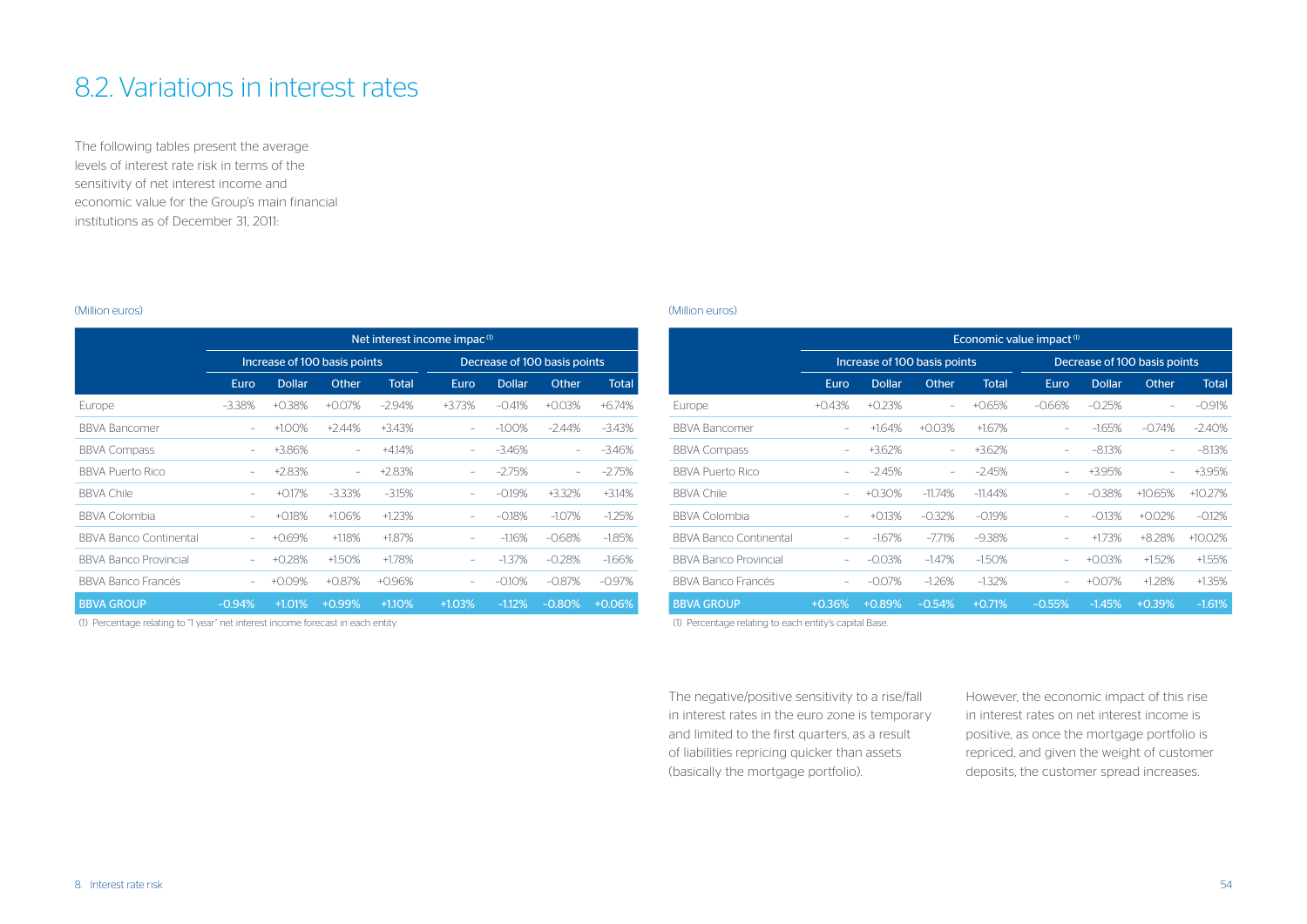## 9. Remuneration of Identified Staff

Bank of Spain Circular 4/2011 of November 30 amends Circular 3/2008 of May 22, on the calculation and control of minimum capital base requirements, by adding a new Rule One Hundred and Seventeen bis relating to information on remuneration.

This rule lays down that entities must disclose to the public and update periodically (at least once a year) the information on its remuneration policy and practice, including salaries and discretionary pension benefits, for the following: directors and other senior

officers; employees who are risk takers or are responsible for control functions; and any other employees whose total remuneration takes them into the same remuneration bracket as directors, senior officers and risk takers, and whose

professional activities have a material impact on the institution's risk profile (hereinafter, "the Identified Staff").

## 9.1. Information on the decision-making process for establishing the remuneration of the Identified Staff

BBVA has a Remuneration Committee whose functions are set out in Article 36 of the Board of Directors' Regulations, which were amended in February and December 2011 in order to adapt its powers to those required by Directive 76/2010 and its subsequent transposition into Spanish law by Royal Decree 771/2011. One of its express powers is to propose to the Board the remuneration policy of employees whose professional activities have a material impact on the institution's risk profile and supervise directly the remuneration of senior officers who are responsible for risk management and compliance functions in the Bank, as well as ensuring that the remuneration policy is complied with.

Article 36 mentioned above establishes the following powers for the Remuneration Committee:

- a. Propose, within the framework established in the Company Bylaws, the remuneration system for the Board of Directors as a whole, in terms of both items and amounts and the form in which they are paid.
- b. Determine the extent and amount of the remuneration, entitlements and other economic rewards for the Chairman & CEO, the President & COO and, where applicable, other executive directors of the Bank, so that these can be reflected in their contracts. The Committee's proposals on such matters will be submitted to the Board of Directors.
- c. Issue a Report on the directors' remuneration policy each year. This will be submitted to the Board of Directors, which will in turn inform the Annual General Meeting each year.
- d. Propose to the Board the remuneration policy for senior officers, as well as the basic conditions of their contracts, and directly supervise the remuneration of senior officers responsible for risk management and compliance functions.
- e. Propose a remuneration policy to the Board for employees whose professional activities may have a material impact on the institution's risk profile.
- f. Oversee observance of the remuneration policy established by the Company and periodically review the remuneration policy applied to executive directors, senior officers and employees whose professional activities may have a material impact on the institution's risk profile.

g. Any others that may have been assigned under these Regulations or conferred by a decision of the Board of Directors.

As of the date of this report, the Committee was composed of five members, all of them external directors; four of them are independent, including its chairman, and therefore none of its members have executive positions in the entity.

In compliance with its functions, the BBVA Remuneration Committee met nine times in 2011 to deal with such questions as were considered relevant to it.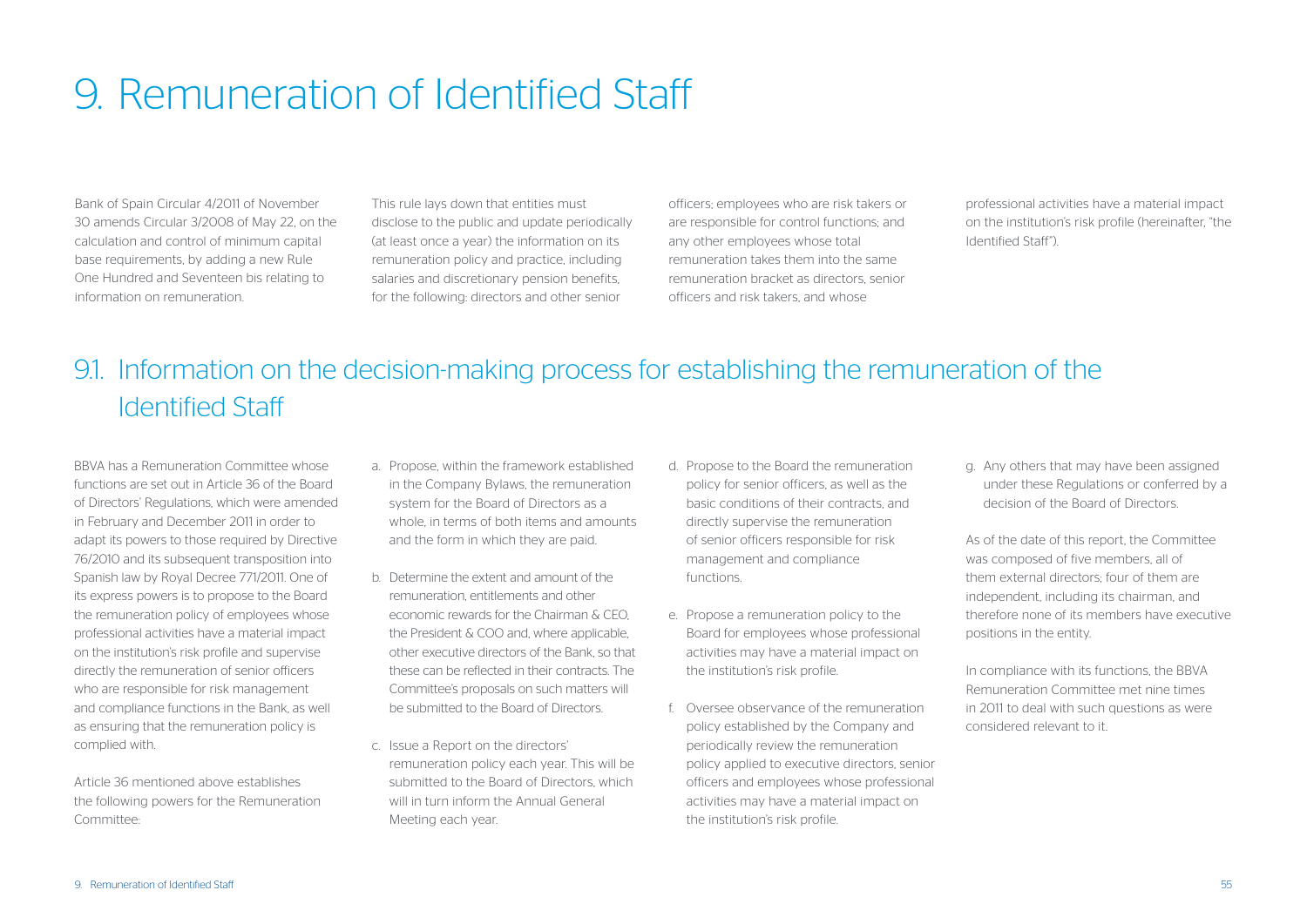| Full name                       | <b>Position</b> | <b>Status</b>   |
|---------------------------------|-----------------|-----------------|
| Carlos Loring Martínez de Irujo | Chairman        | Independent     |
| Ignacio Ferrero Jordi           | Member          | Independent     |
| José Maldonado Ramos            | Member          | <b>Fxternal</b> |
| Juan Pillorens                  | Member          | Independent     |
| Susana Rodríguez Vidarte        | Member          | Independent     |

Among the questions analyzed relating to the remuneration policy of the Identified Staff were:

- Analysis of the legal situation of remuneration issues in Spain and internationally, specifically of the laws that transpose EU Directive 76/2010 into Spanish law (Law 6/2011 of April 11, which amends Law 13/1985 on bank capital, and Royal Decree 771/2011 of June 3, which modifies Royal Decree 216/2008 on bank capital),
- Definition of a new variable share-based remuneration system for the BBVA management team, as well as a specific scheme for settlement and payment of the variable remuneration applicable to the group of employees whose activities may have a material impact on the institution's risk profile or who are responsible for control functions.

Finally, on February 1, 2012, BBVA's Board of Directors approved the report on the Board of Directors' remuneration policy that had been

submitted by the Remuneration Committee. It also agreed to subject it to a consultative vote at the Annual General Meeting of shareholders in March 2012. The report was approved by 96.34% of the votes at the AGM and is available on the Bank's website (www. bbva.com).

The report on the Board's remuneration policy includes a description of the basic principles of the Bank's remuneration policy with respect to the members of the Board of Directors, whether executive or nonexecutive, as well as a detailed presentation of the different elements making up their remuneration. It has been prepared in accordance with BBVA's Bylaws and the Board of Directors' Regulations.

The report also includes the principles and basic elements of the Bank's general remuneration policy.

In accordance with the functions listed above, the Remuneration Committee carries out a key role in questions pertaining to the remuneration of the Bank's Board of Directors and of those employees whose professional activities may have a material impact on the Bank's risk profile.

It is worth noting here that the decisions on remuneration made by the Remuneration Committee and the Board of Directors in the exercise of their functions have been made with the advice of BBVA's internal services, as well as information provided by Towers Watson, a global leader in consulting on remuneration for board members and senior officers.

In 2011 the members of the Remuneration Committee received an aggregate total of €282,000 for their work on it. The Board of Directors' report on remuneration policy includes a breakdown of the remuneration by item and committee member.

## 9.2. Description of the different types of employees and executive officers included in the Identified Staff

Royal Decree 771/2011 establishes that credit institutions must present the Bank of Spain with a list indicating the categories of employees whose professional activities have a material impact on its risk profile.

In accordance with Article 76.quinquies.1.a), BBVA has identified the following groups of professionals as affected by the requirements of this new law (the Identified Staff), following the December 10, 2010 Guidelines on Remuneration Policies and Practices prepared by the Committee of European Banking Supervisors (hereinafter "the CEBS Guidelines"), now the European Banking Association (hereinafter "EBA"):

- Senior Management: BBVA has included executive directors and other members of BBVA's Management Committee within the Identified Staff.
- Risk takers: This group includes the following: Those who form part of the

various Risk Committees, and the members of the management committees of the Group's business areas. The Bank also considers as risk takers those employees whose variable annual remuneration, as defined in section 9.3 below, is above a specific benchmark level and higher than their fixed remuneration.

• Professionals responsible for the control function: Within this group, BBVA has

identified those responsible for the following functions as to be included as "Identified Staff": members of the Risk Committee, the Internal Audit Management Committee and those responsible for the Legal Compliance Human Resources and Global Accounting & Informational Management functions.

BBVA keeps a continuously updated list of the professionals who make up each of the above groups.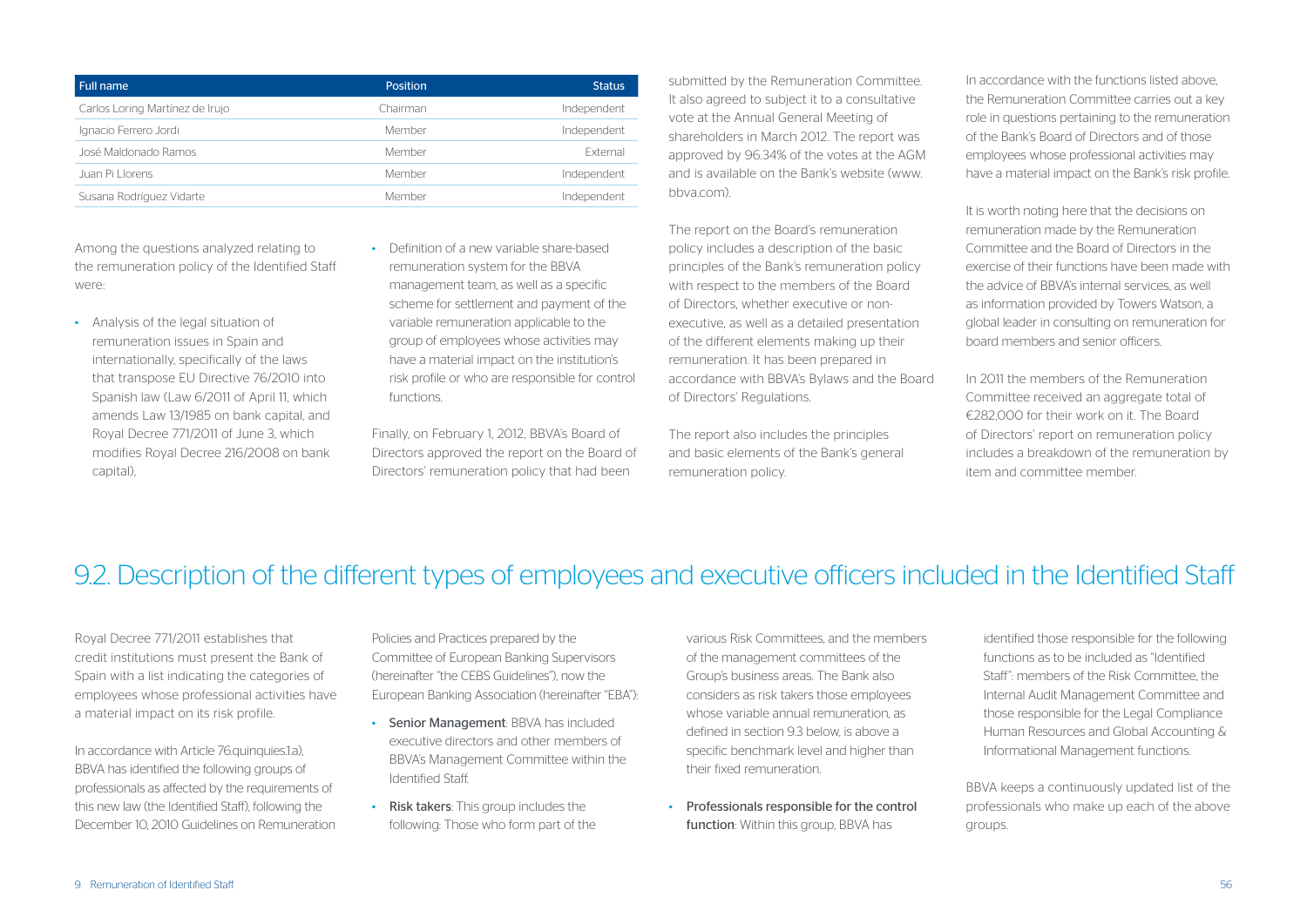### 9.3. Key features of the remuneration system

BBVA's remuneration system is applied to the Identified Staff with a number of particular features under a special settlement and payment system for their variable annual remuneration, as explained below. The remuneration system is made up of:

#### 1. Fixed remuneration

Fixed remuneration in BBVA is established by taking into consideration the employee's level of responsibility and professional career history in the Group. A reference salary is fixed for each function that reflects its value for the Organization. This reference salary is defined by analyzing what is fair internally and comparing it with the market through the advice of leading firms specializing in remuneration.

The fixed component in the employee's total remuneration represents a sufficiently high proportion to allow maximum flexibility with respect to the variable components.

#### 2. Variable remuneration of the Identified Staff

BBVA's variable remuneration represents a key element in the Bank's remuneration policy, as it rewards the creation of value in the Group through each of the áreas and units that make up BBVA. In short, it rewards individuals and teams and their combined contributions to the Group's recurrent earnings.

The Annual Variable Remuneration of the Identified Staff in BBVA is made up of ordinary variable remuneration paid in cash and a share-based variable remuneration. Its essential aspects are as follows:

*a) Ordinary variable cash remuneration*

The ordinary variable remuneration model in BBVA is based on value creation targets established for each Unit. The variable remuneration to be paid to the members of this Unit depends on meeting these targets, as well as the results for the Unit's Area and those of the Group as a whole. The distribution of the remuneration between the staff members is made on the basis of individual performance.

The targets used by the Unit are of two types: financial indicators; and the unit's own non-financial indicators.

BBVA considers that prudent risk management is a key element within its variable remuneration policy. That is why it has established recurrent Economic Value Added (EVA) as one of the main financial indicators used to calculate the ordinary variable remuneration of its entire workforce.

Technically, EVA is recurring economic profit minus the cost of capital used in each business or the rate of return expected by investors. Economic profit differs from accounting profit because of the use of economic criteria rather than regulatory accounting criteria in some operations.

It can therefore be said that conceptually, EVA is the recurring economic profit generated above market expectations in terms of capital remuneration.

This indicator is considered to be in line with the Guidelines issued by the European Committee of Banking Supervisors, which has been adopted by the Bank of Spain, as an adequate measure of results, as it incorporates adjustments for current and future risks and the cost of capital.

Thus BBVA's Ordinary Variable Remuneration combines the employees' results (financial and non-financial) with those of their Unit, the Area to which they belong and those of the Group as a whole; and it uses as the main financial indicator the Group's adjusted recurring EVA. This indicator also incorporates present and future risks, and mitigates possible volatility from singularities that may occur in any one year.

#### *b) Variable share-based remuneration*

BBVA understands that in order to optimize its alignment with the interests of its shareholders and to promote the

generation of long-term value, it must maintain a specific variable sharebased remuneration system for the Bank's executive managers, considering their special influence on the Group's strategy and results. This specific variable remuneration is also an essential element with the aim of ensuring this group is as motivated and loyal to BBVA as possible.

The system is based on an incentive for the management team (Incentive) consisting of an annual allocation to each executive manager of a number of units that will serve as a basis for determining the number of shares to grant at the settlement date of the incentive. The number will be linked to the level of compliance with a series of indicators at Group level, which will be determined every year.

For 2012 these indicators will be linked to:

- The Total Shareholder Return (TSR), which measures the return on investment for the shareholder as the sum of the change in share price plus dividends and other similar concepts received by shareholders in the period under consideration.
- The Group's recurring Economic Value Added (EVA) without one-offs. As explained above, this includes adjustments for current and future risks.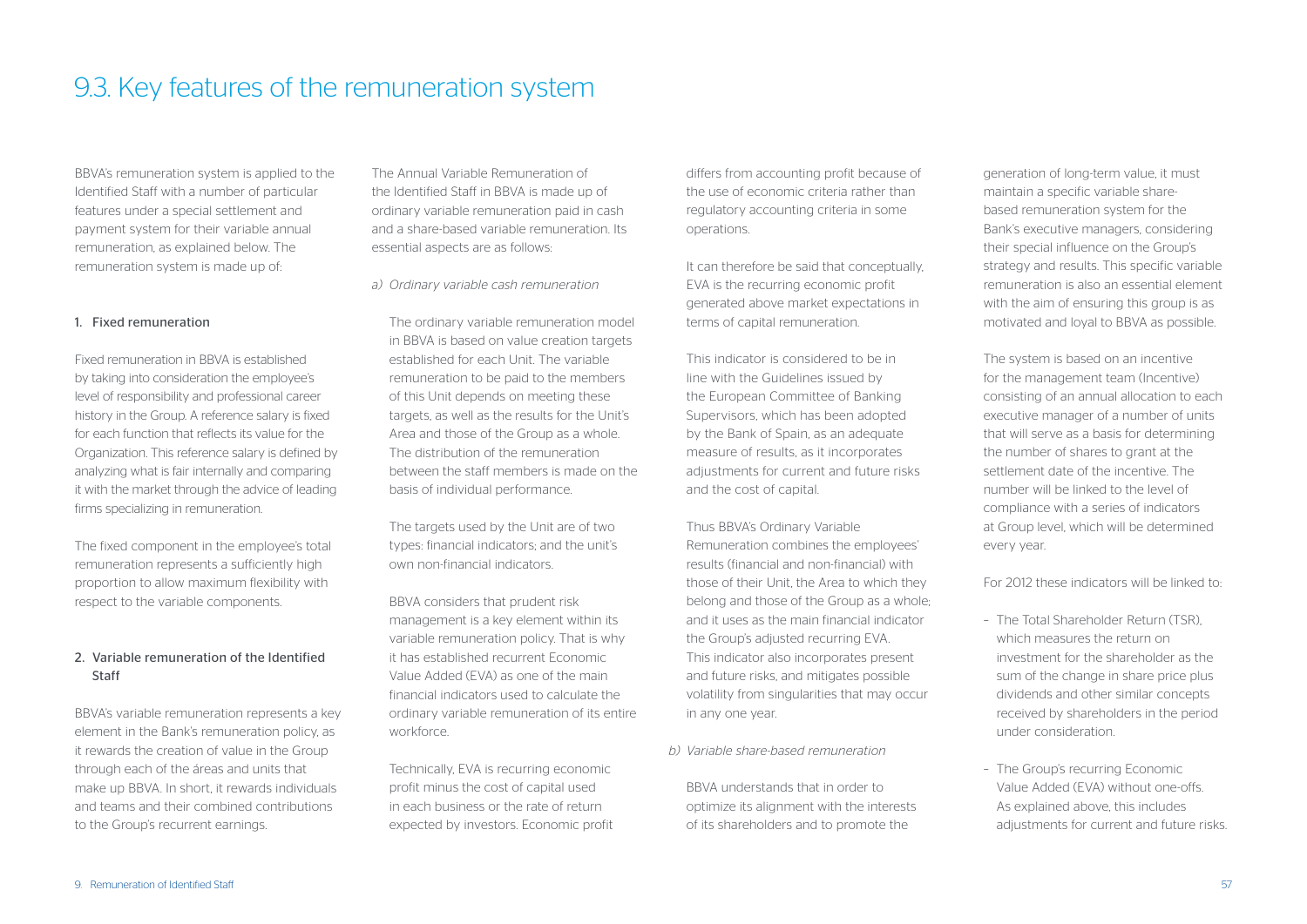– The Group's net attributable profit without one-offs.

The number of units initially assigned will be divided into three parts, each associated with a weighted indicator. It will be multiplied by coefficients of between 0 and 2 in accordance with a scale defined annually for each of them.

In the case of TSR the coefficient applied will be zero if the Bank occupies positions below the average of its peer group. This reinforces the alignment of the team's variable remuneration with shareholder interests.

*Settlement and payment system for Annual Variable Remuneration*

As explained above, the Bank has a specific system of settlement and payment of the Annual Variable Remuneration of the Identified Staff, which is adapted to the requirements of the Directive and Royal Decree 771/2011. It is as follows:

- At least 50% of each one of the Annual Variable Remuneration payments will be paid in BBVA shares.
- Payment of 40% of the Annual Variable Remuneration, both from the part paid

in cash and the part paid in shares, will be deferred. The deferred amount will be paid out in thirds over the next three years.

- The percentage deferred increases in the case of executive directors and members of the Management Committee, up to 50% of their Annual Variable Remuneration.
- The shares that are delivered may not be used for a period of one year starting from the date of their provision. This retention is applied on the net amount of the shares, after discounting the part necessary to make the tax payment for the shares received.
- No hedging transactions may be carried out on the shares received as Annual Variable Remuneration.

In addition, the Bank's Board of Directors, acting on a proposal by the Remuneration Committee, has established that the parts of the Annual Variable Remuneration that are deferred and pending payment in accordance with the above rules will not be paid to the members of the Group if one of the following circumstances occurs before the payment date:

- i. If the beneficiary has not generated the right to Ordinary Variable Remuneration for the year as a result of the effect on results for the year of transactions accounted for in previous years which generated the right to payment of the Ordinary Variable Remuneration.
- ii. If the beneficiary has been sanctioned for a serious breach of the code of conduct or other applicable internal rules, in particular related to risks.
- iii. If the contractual relationship has been terminated, except in the case of retirement, early retirement, declaration of permanent incapacity for employment to any degree, or death: in these cases the right to payment shall be maintained under the same terms as if the employee had remained active.

If in one year the BBVA Group had negative financial results, not including one-off results, the beneficiaries will not receive either the Annual Variable Remuneration corresponding to the year of the losses, or the deferred amounts that were payable for the year in which the annual accounts reflecting these negative results were approved.

In any event, the variable remuneration shall be paid only if it is sustainable with respect to

the BBVA Group's situation as a whole and if it is justified by its results.

In accordance with the general policy of the BBVA Group for the Identified Staff, the parts of the Annual Variable Remuneration that have been deferred under the above system shall be subject to updating under the terms laid down by the Board of Directors. The remuneration shall in all cases be subject to the same conditions as those established for payment of the corresponding deferred variable remuneration.

As indicated, the remuneration system described above is applicable to the Identified Staff, which includes the Bank's executive directors. However, BBVA's remuneration policy for members of its Board of Directors distinguishes between the remuneration system of executive directors and that applicable to its non-executive directors. As indicated above, the remuneration policy applied to BBVA's non-executive directors is included in the report on the Bank's remuneration policy.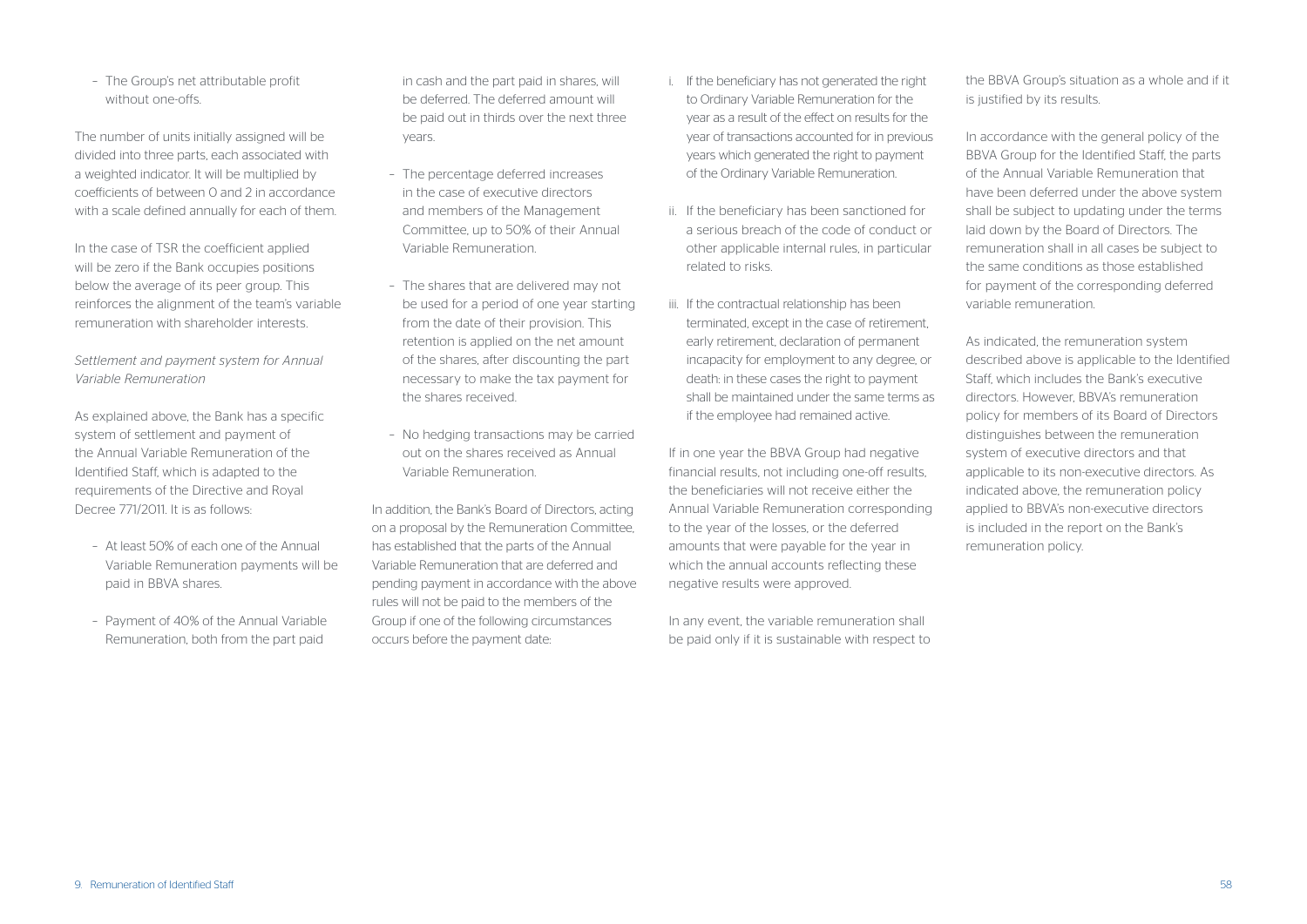## 94. Information on the connection between the remuneration of the Identified Staff and the performance of the Group

As specified above, the amount of variable remuneration received by BBVA employees is determined by the following factors:

- The Group's financial results.
- The financial results and strategic projects in each business area.
- The financial results and the unit's own indicators (not financial).
- The individual's financial and non-financial targets

The ordinary variable incentives of the executive directors depend mainly on the Group's results, based on the recurrent EVA and net attributable profit without one-offs.

- Similarly, the ordinary variable incentives of the Management Committee are linked to both the Group's results and those of their management area.
- For the rest of the members of the Identified Staff, the amount of variable remuneration

depends on individual performance, results in the area in which they provide their service, and the Group's results overall.

In 2011, the Group's results (net attributable profit without one-offs and recurring EVA) determined 50% of the final result of the incentives for the Management Team.

It is also worth noting that payment of variable deferred annual remuneration that is deferred and pending payment

could be limited or even stopped in certain circumstances, including cases in which the bank obtained negative financial results.

However, any Variable Annual Remuneration that is pending payment will always be paid provided that such payment is sustainable in terms of the situation of the BBVA Group as a whole.

## 9.5. Description of the criteria used for taking into consideration present and future risks in the remuneration process

The Annual Variable Remuneration scheme described above is adapted to current and future risks, both in terms of Ordinary Variable Remuneration and the specific incentive for the Management Team.

The most significant of this set of indicators, and those that impact the amount of variable remuneration for employees most are: (i) the EVA indicator, which has a very significant weight in the model of variable incentives, as well as forming part of the Management Team Incentive; and (ii) the

TSR indicator, which is the main indicator for the Management Team's Incentive.

#### Risk-adjusted financial indicator

In 2007, BBVA introduced EVA as the main financial indicator at Unit and Group level. It has since then been considered as the key economic indicator for variable remuneration, incorporating risks incurred and cost of capital to determine variable remuneration.

The indicator is based on the level of risk assumed and the cost of capital.

EVA takes into consideration the majority of risks assumed through the calculation of Economic Capital at Risk (ECaR).

ECaR reflects the minimum level of protection demanded against unexpected future losses by the different types of risk. Thus EVA not only includes the expected losses for the year, but also the risk of future losses.

BBVA measures and monitors liquidity risk, which is also taken into account for incentive payments, to the extent that a premium is transferred to the income statements of the

Business Areas that includes the liquidity cost.

#### TSR indicator

TSR was the metric with greatest weight in 2011 in calculating the specific remuneration of BBVA's Management Team's (the Incentive). TSR is defined as the return on investment for the shareholder measured as the sum of the change in share price, plus the dividends and other similar items received. With this metric BBVA aims to align incentives for its management team with shareholder interests.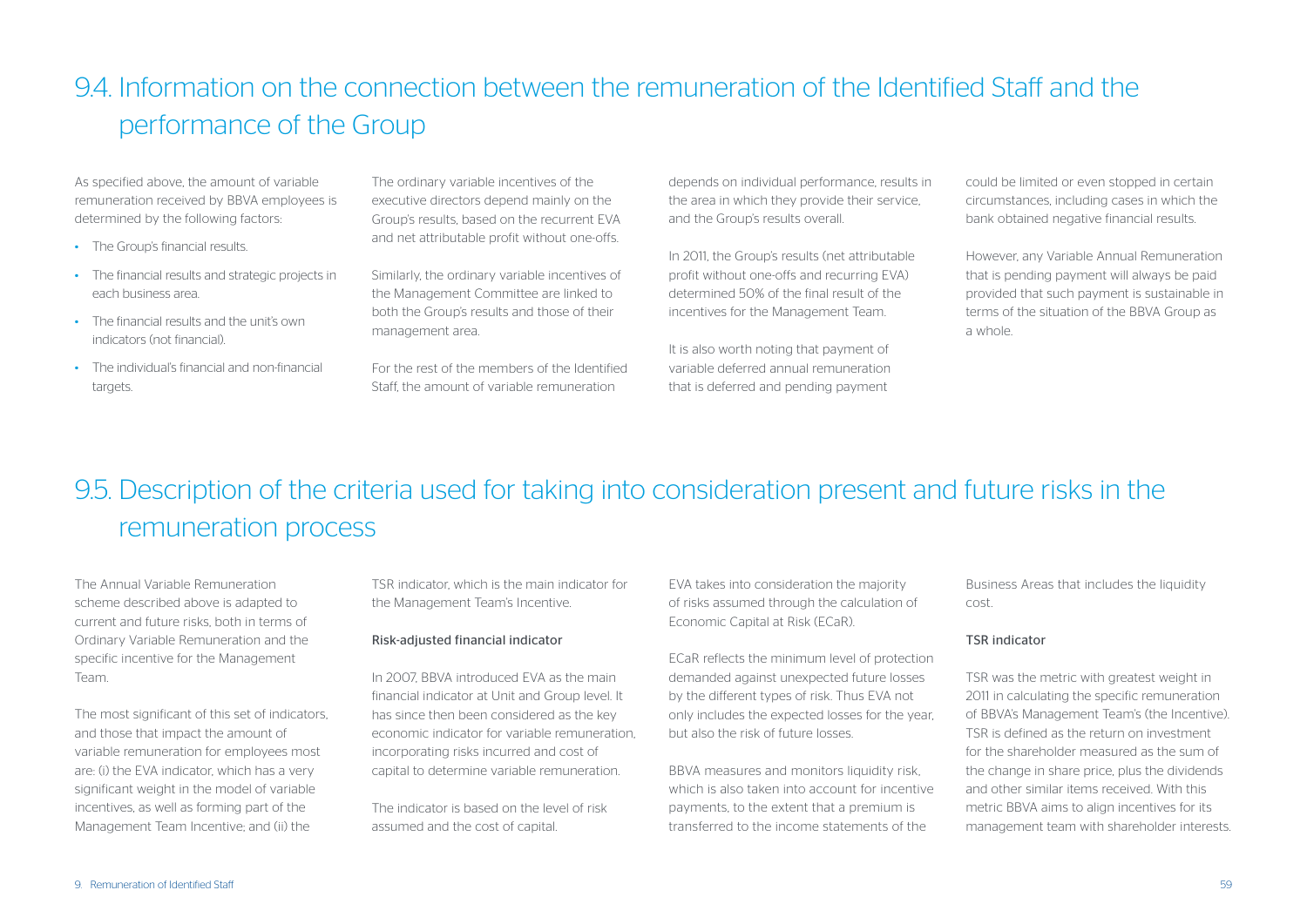## 9.6. Information on criteria relating to performance results on which the right to receive shares, options or variable components for remuneration for Identified Staff is based

As explained in the above sections, BBVA's system of setting targets is established using a cascade model starting at the senior Group levels and moving down to the Areas, Units and employees, with the aim of ensuring they are coherently defined and the individual targets are aligned with each unit's strategic interests.

The performance of BBVA employees is evaluated annually based on indicators of an individual, quantitative, customer, tactical, team management and corporate culture nature, as appropriate.

Thus the total amount of the remuneration of the Identified Staff is based on an

assessment that combines the results of employees, valued in accordance with financial and non-financial criteria, the business unit affected, and the Bank's global results, with adjustments made by type of current and future risks, and taking into account the cost of capital and necessary liquidity.

In addition, all the members of the Identified Staff that are part of the Management Team are beneficiaries of the Management Team Incentive. The amount of this depends on TSR, the Group's net attributable profit without one-offs and the Group's recurrent EVA.

## 9.7. The main parameters and reasons for any component of the possible variable remuneration plans and other non-monetary advantages

As already mentioned, in the case of employees who are responsible for control functions, variable remuneration will depend more firmly on the targets related to their functions, thus making them more

independent of the business areas they supervise.

Non-financial indicators therefore have a greater weight than financial indicators in units that are responsible for control functions (Internal Audit, Legal Compliance, Global Accounting & Informational Management, General Secretary, Risks and Human Resources). The aim of this is to strengthen

the independence of the staff responsible for control functions with respect to the areas supervised, in accordance with Directive 76/2010 and Royal Decree 771/2011.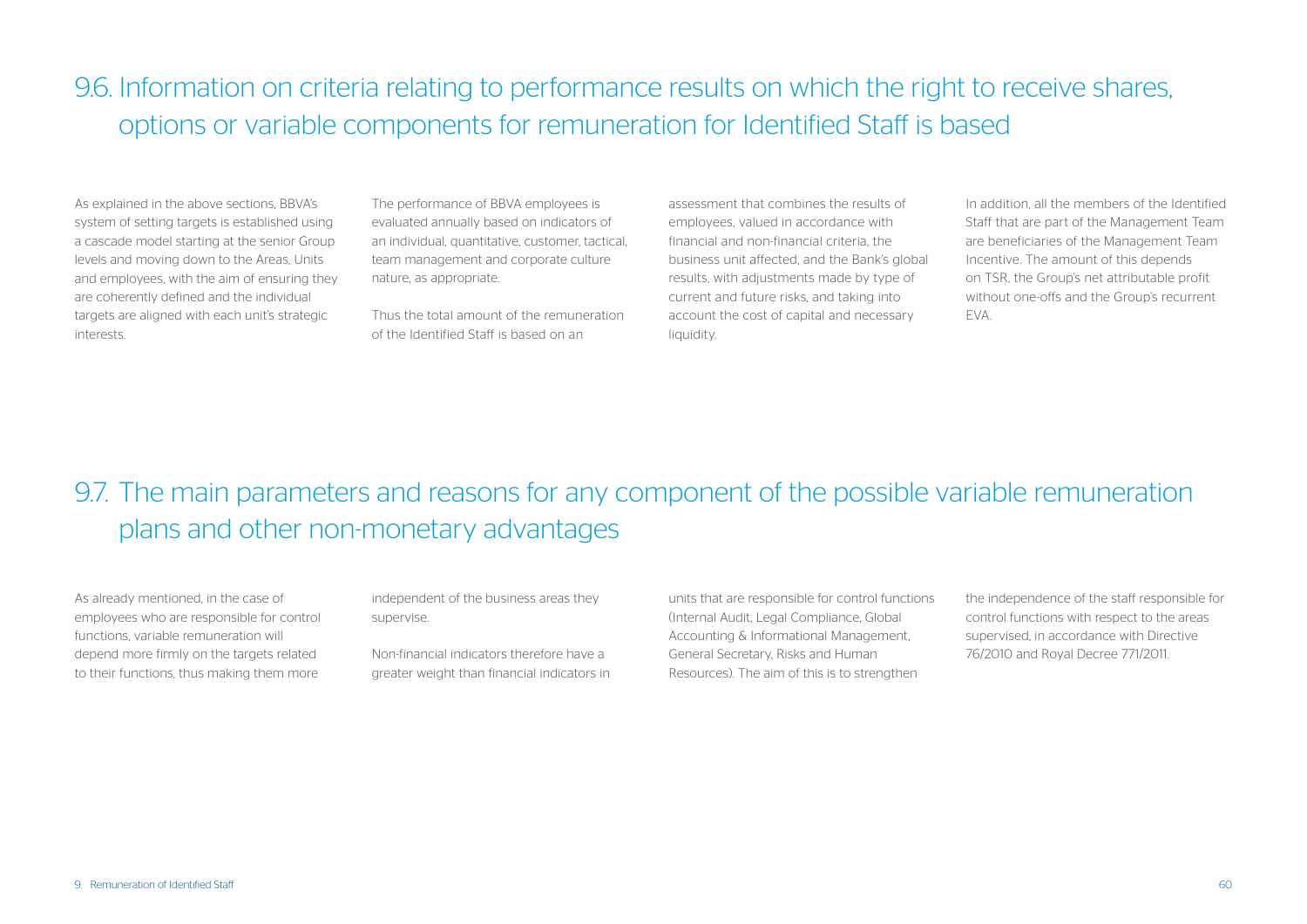## 9.8. Quantitative information on the remuneration of the Identified Staff

The table below gives the total remuneration of the Identified Staff for the year 2011, broken down by area of activity:

#### (Thousand euros)

| <b>Activity of Identified Staff</b> | <b>Total remuneration 2011</b> |
|-------------------------------------|--------------------------------|
| Investment banking <sup>(1)</sup>   | 44.011                         |
| Commercial banking <sup>(2)</sup>   | 22.799                         |
| $[O]$ ther $(3)$                    | 67.345                         |
| Total for the identified staff      | 134.156                        |

(1) It includes wholesale and investment banking activitities.

(2) It includes retail and commercial banking and insurance activitities.

(3) Other activities, plus members of the Board of Directors and Asset Management.

The following table gives aggregate information on the remuneration received by the Identified Staff, broken down by type of employees and executive managers:

#### (Thousand euros)

|                                                                                                                    |                               | Other                | Rest of                           | <b>Total for</b>                  |
|--------------------------------------------------------------------------------------------------------------------|-------------------------------|----------------------|-----------------------------------|-----------------------------------|
| 2011 remuneration for Identified Staff                                                                             | <b>Executive</b><br>directors | senior<br>executives | <b>Identified</b><br><b>Staff</b> | <b>Identified</b><br><b>Staff</b> |
| Total fixed remuneration                                                                                           | 3.747                         | 10,173               | 45.191                            | 59,111                            |
| 2011 Total variable remuneration                                                                                   | 6.542                         | 17.361               | 51,141                            | 75,044                            |
| In cash                                                                                                            | 3.271                         | 8.681                | 25,441                            | 37,393                            |
| In shares or related instruments                                                                                   | 3.271                         | 8.681                | 25,700                            | 37,652                            |
| In other instruments                                                                                               |                               |                      |                                   |                                   |
| Total variable deferred remuneration                                                                               | 3.271                         | 8.681                | 20.456                            | 32.408                            |
| Consolidated                                                                                                       |                               |                      |                                   |                                   |
| Not consolidated                                                                                                   | 3.271                         | 8.681                | 20.456                            | 32.408                            |
| In cash                                                                                                            | 1.636                         | 4.340                | 10.176                            | 16.152                            |
| In shares or related instruments                                                                                   | 1.636                         | 4.340                | 10.280                            | 16,256                            |
| In other instruments                                                                                               |                               |                      |                                   |                                   |
| Total deferred remuneration granted in the year                                                                    | 3.271                         | 8.681                | 20.456                            | 32,408                            |
| Total deferred remuneration paid in the year                                                                       |                               |                      |                                   |                                   |
| Amount of explicit ex post performance<br>adjustment applied in the year on remuneration<br>paid in previous years |                               |                      |                                   |                                   |
| <b>Number of beneficiaries</b>                                                                                     | $\overline{2}$                | 13                   | 125                               | 140                               |
| Number of employees receiving severance<br>payments                                                                |                               |                      |                                   |                                   |
| Total severance pay paid in the year                                                                               |                               |                      |                                   |                                   |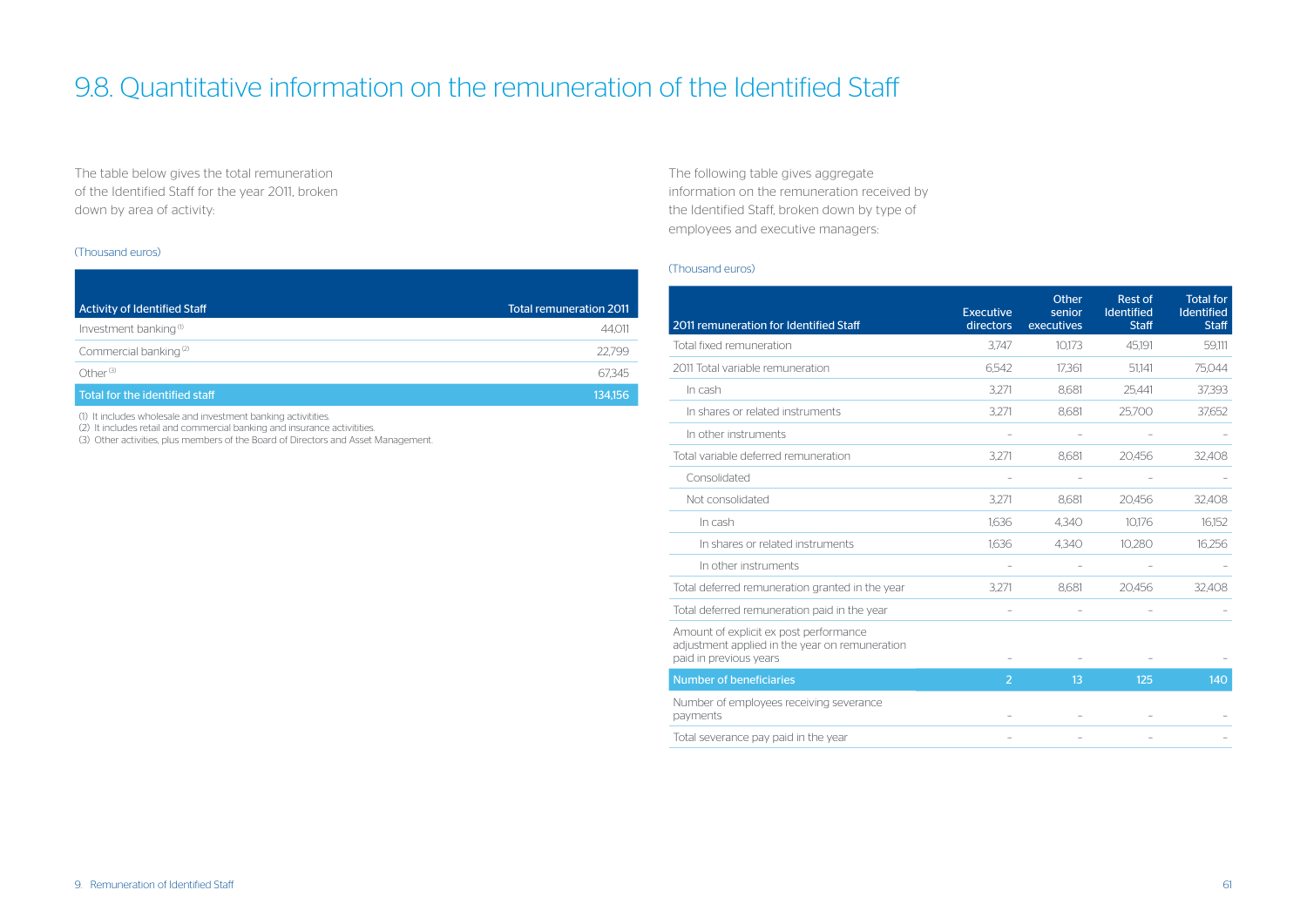In addition, the Multi-Year Variable Share-Based Remuneration Program 2010/2011 and the BBVA Compass (USA) Multi-Year Variable Share-Based Remuneration Program 2009/2011, expired on December 31, 2011. As a result, the following number of shares must be delivered before April 15, 2012: 195,000 to executive directors; 385,000 to other senior officers; and 837,182 to the rest of the Identified Staff. Delivery in three equal

parts of the following number of shares has been deferred over a period of three years (2013, 2014 and 2015) beyond the stipulated date of delivery: 195,000 to executive directors; 385,000 to other senior officers; and 558,122 to the rest of the Identified Staff.

The following table gives aggregate information on the remuneration for new hires in 2011 who belong to the Identified Staff:

The number of beneficiaries of these payments is 16, with an average period of employment of 206 days.

#### (Thousand euros)

| Remuneration for new hires in Identified<br><b>Staff 2011</b>                                                      | <b>Executive</b><br>directors | Other<br>senior<br>executives | Rest of<br><b>Identified</b><br><b>Staff</b> | <b>Total for</b><br><b>Identified</b><br><b>Staff</b> |
|--------------------------------------------------------------------------------------------------------------------|-------------------------------|-------------------------------|----------------------------------------------|-------------------------------------------------------|
| Total fixed remuneration                                                                                           |                               |                               | 4.161                                        | 4.161                                                 |
| 2011 Total variable remuneration                                                                                   |                               |                               | 8,483                                        | 8,483                                                 |
| In cash                                                                                                            | $\overline{a}$                |                               | 4.242                                        | 4,242                                                 |
| In shares or related instruments                                                                                   |                               |                               | 4,242                                        | 4.242                                                 |
| In other instruments                                                                                               |                               |                               |                                              |                                                       |
| Total variable deferred remuneration                                                                               |                               |                               | 3.393                                        | 3,393                                                 |
| Consolidated                                                                                                       |                               |                               |                                              |                                                       |
| Not consolidated                                                                                                   |                               |                               | 3.393                                        | 3,393                                                 |
| In cash                                                                                                            | $\overline{a}$                |                               | 1.697                                        | 1.697                                                 |
| In shares or related instruments                                                                                   |                               |                               | 1.697                                        | 1.697                                                 |
| In other instruments                                                                                               |                               |                               |                                              |                                                       |
| Total deferred remuneration granted in the year                                                                    |                               |                               | 3.393                                        | 3.393                                                 |
| Total deferred remuneration paid in the year                                                                       |                               |                               |                                              |                                                       |
| Amount of explicit ex post performance<br>adjustment applied in the year on remuneration<br>paid in previous years |                               |                               |                                              |                                                       |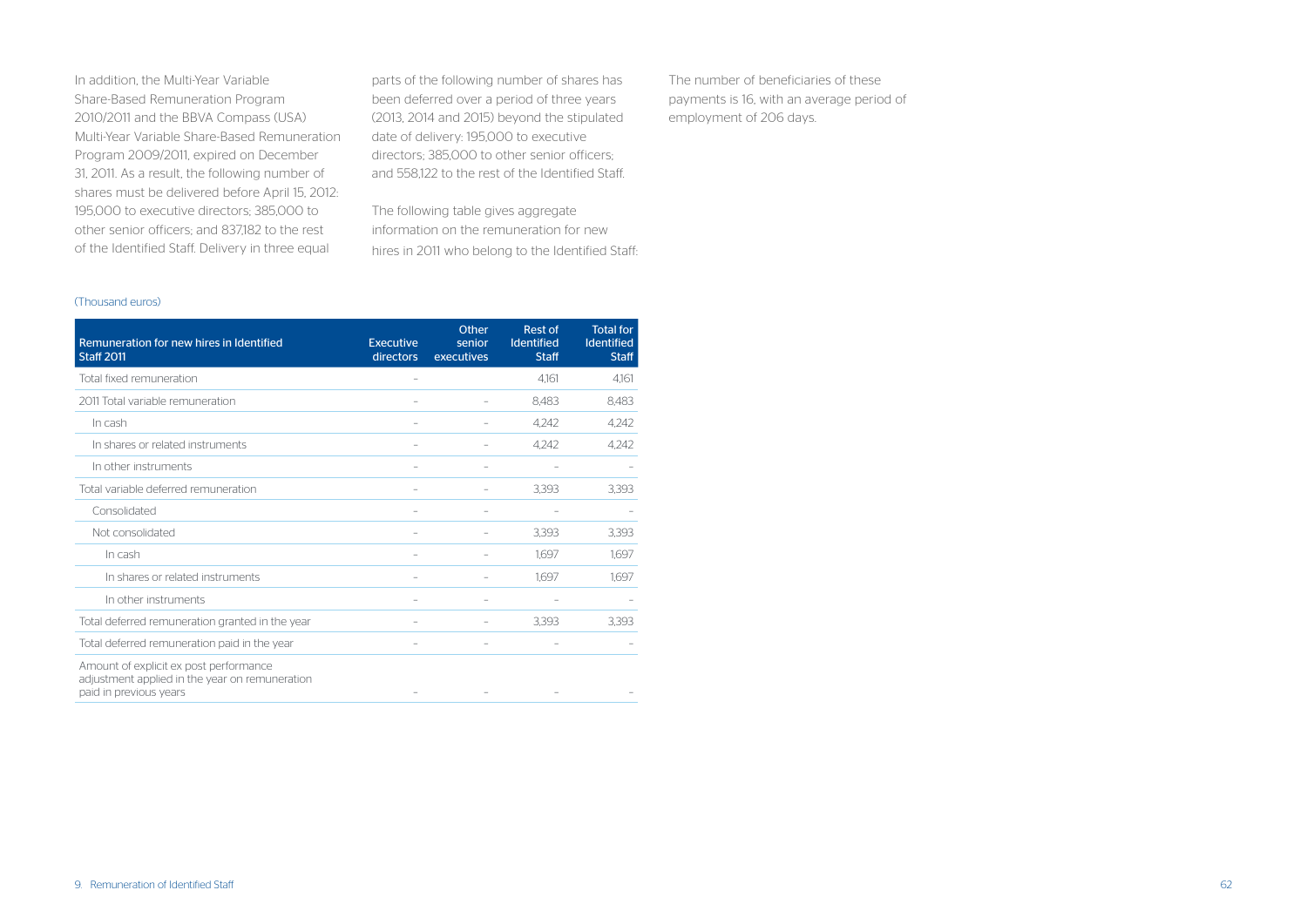## 10. Additional information

As was already stated in the Group's Annual Report for the year ended December 31, 2011, in addition to the provisions of Circular 3/2008, Spanish financial groups and institutions must comply with the capital requirements set forth by Royal Decree Law 2/2011 of February 18, designed to strengthen the Spanish financial system. This law establishes a new minimum requirement which is more restrictive than the one set out in the aforementioned Circular in terms of core capital on risk-weighted assets, of 8% or 10%, as appropriate. The requirement took effect on March 10, 2011, and the BBVA Group did not have to take any extraordinary actions to adapt to it.

As of December 31, 2011, the Group's eligible capital exceeded the minimum capital base level required by Royal Decree-Law 2/2011, by around €5,700 million.

Royal Decree-Law 2/2012 of February 3 and the Bank of Spain Circular 2/2012 of February 29 on the restructuring of the financial sector also include greater demands on capital and allowances for real-estate assets. BBVA is currently able to absorb the impact of these greater demands and meet the 2012 capital ratios requirements set in the Circular 3/2008, Royal Decree-Law 2/2011 and even, as we explain below, the EBA recommendations.

In the fourth quarter of 2011, the EBA published new capital requirements applicable to certain financial institutions in Europe, aimed at recovering investor confidence in their solvency. This recommendation consists of a minimum core capital ratio of 9% (using the specific criteria defined by the EBA), including an additional exceptional, temporary cushion for exposure to sovereign debt, which will have to be met by June 2012.

The amount estimated for the BBVA Group to achieve the required ratio, using data as of the end of September, was €6.3 billion, of which €2.3 billion corresponded to sovereign exposure. The Group's strategy to reach the recommended capital level is based on the following fundamental pillars: organic generation of capital quarter by quarter; management of capital instruments; and, to a lesser extent, compliance with the forecast timetable for implementing the internal models approved by the Bank of Spain.

Of the initial figure, €5.3 billion were already generated in the fourth quarter of 2011, due to the following actions:

- There was a successful completion of the exchange of preferred securities for mandatory convertible bonds in BBVA shares, which are 100% eligible as core capital. The exchange was subscribed by nearly all the investors, at 98.7% of the nominal amount, or a total of €3.4 billion.
- A further  $f(09)$  billion of capital was generated organically, basically from

recurring earnings, the current dividend policy, and a slight increase in lending.

• As explained in the operational risk chapter, the capital floor set by the advanced measurement approach for operational risk was eliminated. This floor was established in March 2010 when the internal operational risk models for Spain and Mexico entered into force. The effect has been of an extra €0.6 billion.

Thus, 84% of the capital requirement had been achieved as of December 31, 2011. In the first half of 2012, organic generation of capital in the Group will cover the remaining amount. This means it will meet the Tier 1 core ratio (according to EBA criteria) of 9% as of June 2012, even under the more severe requirements of the Circular and the Royal Decree-Law 2/2012 on restructuring the financial sector.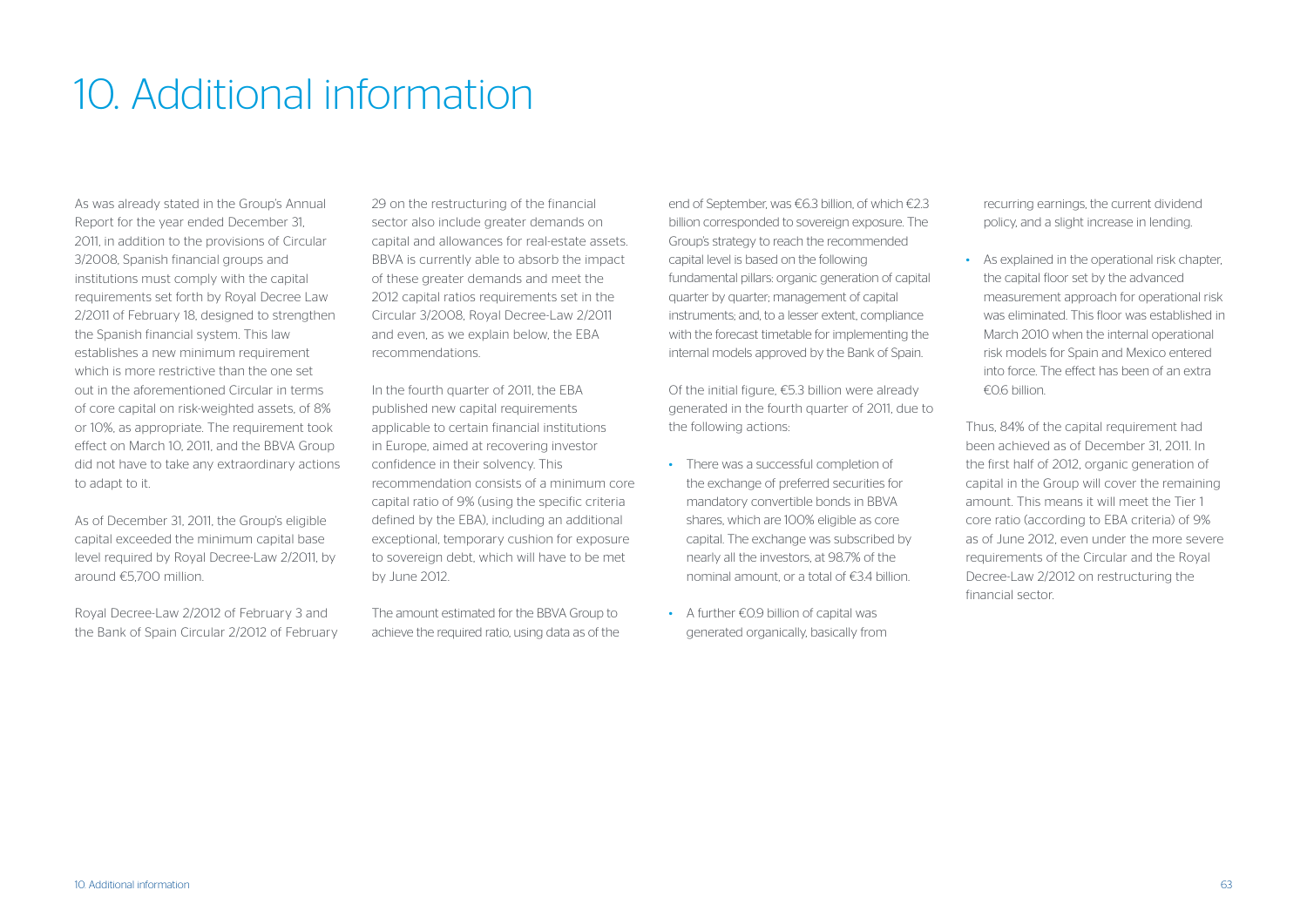## Annex

Companies with a different method of consolidation and deducted from capital for the purposes of the Solvency Circular

| Company                                                | <b>Solvency Circular</b> | <b>Accounting Circular</b> | <b>Activity</b>           |
|--------------------------------------------------------|--------------------------|----------------------------|---------------------------|
| FINANZIA AUTORENTING, S.A.                             | Equity method            | Full consolidation method  | Services                  |
| INGENIERIA EMPRESARIAL MULTIBA. S.A. DE C.V.           | Equity method            | Full consolidation method  | Services                  |
| CASA DE CAMBIO MULTIDIVISAS. S,A, DE C,V,              | Equity method            | Full consolidation method  | No activity               |
| <b>BBVA NOMINEES LIMITED</b>                           | Equity method            | Full consolidation method  | Services                  |
| PRO-SALUD, C.A.                                        | Equity method            | Full consolidation method  | Services                  |
| INVERSIONES P.H.R.4. C.A.                              | Equity method            | Full consolidation method  | No activity               |
| INVERSIONES ALDAMA. C.A.                               | Equity method            | Full consolidation method  | No activity               |
| BBVA CONSULTORIA. S.A.                                 | Equity method            | Full consolidation method  | Services                  |
| BBVA SERVICIOS. S.A.                                   | Equity method            | Full consolidation method  | Services                  |
| PROMOTORA DE RECURSOS AGRARIOS, S.A.                   | Equity method            | Full consolidation method  | Services                  |
| VIRTUAL DOC. S.L.                                      | Equity method            | Full consolidation method  | No activity               |
| EL ENCINAR METROPOLITANO, S.A.                         | Equity method            | Full consolidation method  | Real Estate               |
| EL OASIS DE LAS RAMBLAS. S.L.                          | Equity method            | Full consolidation method  | Real Estate               |
| ANIDA PROYECTOS INMOBILIARIOS, S.A. DE C.V.            | Equity method            | Full consolidation method  | Real Estate               |
| ANIDA SERVICIOS INMOBILIARIOS. S,A, DE C,V,            | Equity method            | Full consolidation method  | Real Estate               |
| MULTIASISTENCIA SERVICIOS S,A, DE C,V,                 | Equity method            | Full consolidation method  | Insurance                 |
| MULTIASISTENCIA OPERADORA S,A, DE C,V,                 | Equity method            | Full consolidation method  | Insurance                 |
| RESIDENCIAL CUMBRES DE SANTA FE. S,A, DE C,V,          | Equity method            | Full consolidation method  | Real Estate               |
| FIDEICOMISO HARES BBVA BANCOMER F/ 47997-2             | Equity method            | Full consolidation method  | Real Estate               |
| GRUPO PROFESIONAL PLANEACION Y PROYECTOS. S,A, DE C,V, | Equity method            | Full consolidation method  | Services                  |
| <b>BBVA AUTORENTING SPA</b>                            | Equity method            | Full consolidation method  | Services                  |
| <b>BAHIA SUR RESORT. S.C.</b>                          | Equity method            | Full consolidation method  | No activity               |
| <b>BBVA RENTING, SPA</b>                               | Equity method            | Full consolidation method  | <b>Financial Services</b> |
| ANIDA DESARROLLOS INMOBILIARIOS. S,L,                  | Equity method            | Full consolidation method  | Real Estate               |
| SERVICIOS CORPORATIVOS DE SEGUROS. S,A, DE C,V,        | Equity method            | Full consolidation method  | Services                  |
| DESARROLLO URBANISTICO DE CHAMARTIN. S,A,              | Equity method            | Full consolidation method  | Real Estate               |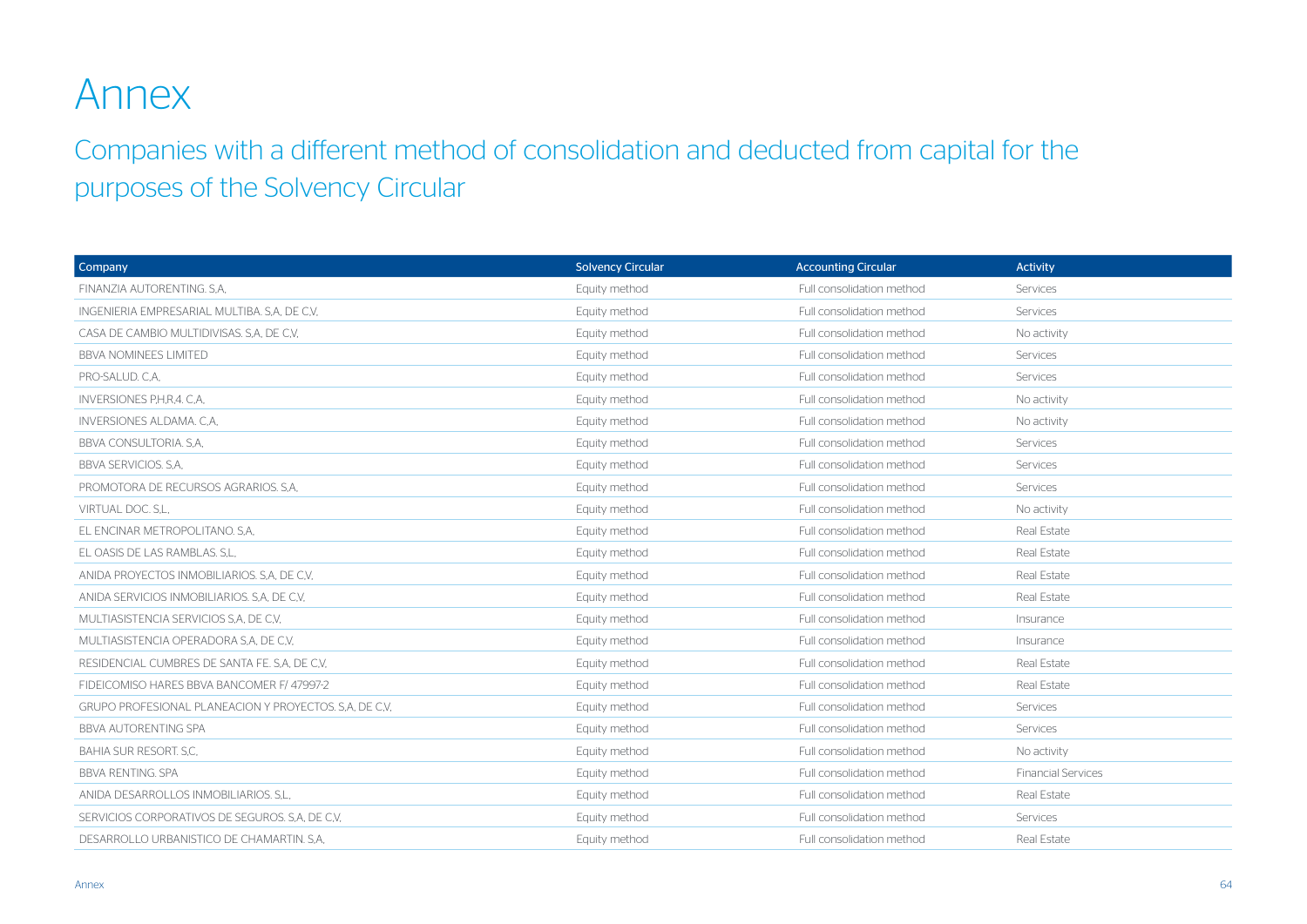| Company                                                  | <b>Solvency Circular</b> | <b>Accounting Circular</b>         | <b>Activity</b>           |
|----------------------------------------------------------|--------------------------|------------------------------------|---------------------------|
| GOBERNALIA GLOBAL NET. S.A.                              | Equity method            | Full consolidation method          | Real Estate               |
| FUTURO FAMILIAR. S,A, DE C,V,                            | Equity method            | Full consolidation method          | Services                  |
| ESTACION DE AUTOBUSES CHAMARTIN, S.A.                    | Equity method            | Full consolidation method          | Services                  |
| URBANIZADORA SANT LLORENC. S,A,                          | Equity method            | Full consolidation method          | Services                  |
| MULTIASISTENCIA. S, A, DE C, V,                          | Equity method            | Full consolidation method          | Insurance                 |
| ANIDA GERMANIA IMMOBILIEN ONE. GMBH                      | Equity method            | Full consolidation method          | Real Estate               |
| ECONTA GESTION INTEGRAL. S.L.                            | Equity method            | Full consolidation method          | Services                  |
| COMPASS WEALTH MANAGERS COMPANY                          | Equity method            | Full consolidation method          | No activity               |
| SERVICIOS TECNOLOGICOS SINGULARES. S.A.                  | Equity method            | Full consolidation method          | Services                  |
| FACILEASING S, A, DE C, V,                               | Equity method            | Full consolidation method          | Services                  |
| COPROMED S,A, DE C,V,                                    | Equity method            | Full consolidation method          | Services                  |
| <b>GARANTI EMEKLILIK VE HAYAT AS</b>                     | Equity method            | Proportionate consolidation method | Insurance                 |
| UNITARIA GESTION DE PATRIMONIOS INMOBILIARIOS            | Equity method            | Full consolidation method          | Real Estate               |
| UNICOM TELECOMUNICACIONES S, DE R, L, DE C, V,           | Equity method            | Full consolidation method          | Services                  |
| VISACOM. S, A, DE C, V,                                  | Equity method            | Full consolidation method          | Services                  |
| SOCIETE INMOBILIERE BBV D'ILBARRIZ                       | Equity method            | Full consolidation method          | Real Estate               |
| Insurance companies >20% owned -deducted from capital    |                          |                                    |                           |
| BBVA SEGUROS COLOMBIA. S.A.                              | Equity method            | Full consolidation method          | Insurance                 |
| BBVA SEGUROS DE VIDA COLOMBIA. S,A,                      | Equity method            | Full consolidation method          | Insurance                 |
| CONSOLIDAR CIA, DE SEGUROS DE RETIRO. S,A,               | Equity method            | Full consolidation method          | Insurance                 |
| CONSOLIDAR ASEGURADORA DE RIESGOS DEL TRABAJO. S,A,      | Equity method            | Full consolidation method          | Insurance                 |
| SEGUROS PROVINCIAL. C,A,                                 | Equity method            | Full consolidation method          | Insurance                 |
| BBVA SEGUROS. S,A,. DE SEGUROS Y REASEGUROS              | Equity method            | Full consolidation method          | Insurance                 |
| BBVA CONSOLIDAR SEGUROS, S.A.                            | Equity method            | Full consolidation method          | Insurance                 |
| PREVENTIS. S,A,                                          | Equity method            | Full consolidation method          | Insurance                 |
| <b>BBVA RE LIMITED</b>                                   | Equity method            | Full consolidation method          | Insurance                 |
| BBVA SEGUROS DE VIDA. S, A,                              | Equity method            | Full consolidation method          | Insurance                 |
| PENSIONES BANCOMER. S, A, DE C, V,                       | Equity method            | Full consolidation method          | Insurance                 |
| SEGUROS BANCOMER, S.A. DE C.V.                           | Equity method            | Full consolidation method          | Insurance                 |
| Financial Institutions >10% owned -deducted from capital |                          |                                    |                           |
| FINANCEIRA DO COMERCIO EXTERIOR S,A,R,                   | Equity method            | Full consolidation method          | <b>Financial Services</b> |
| COMPASS INVESTMENTS. INC,                                | Equity method            | Full consolidation method          | <b>Financial Services</b> |
| COMPASS CUSTODIAL SERVICES. INC.                         | Equity method            | Full consolidation method          | <b>Financial Services</b> |
| RIVER OAKS TRUST CORPORATION                             | Equity method            | Full consolidation method          | <b>Financial Services</b> |